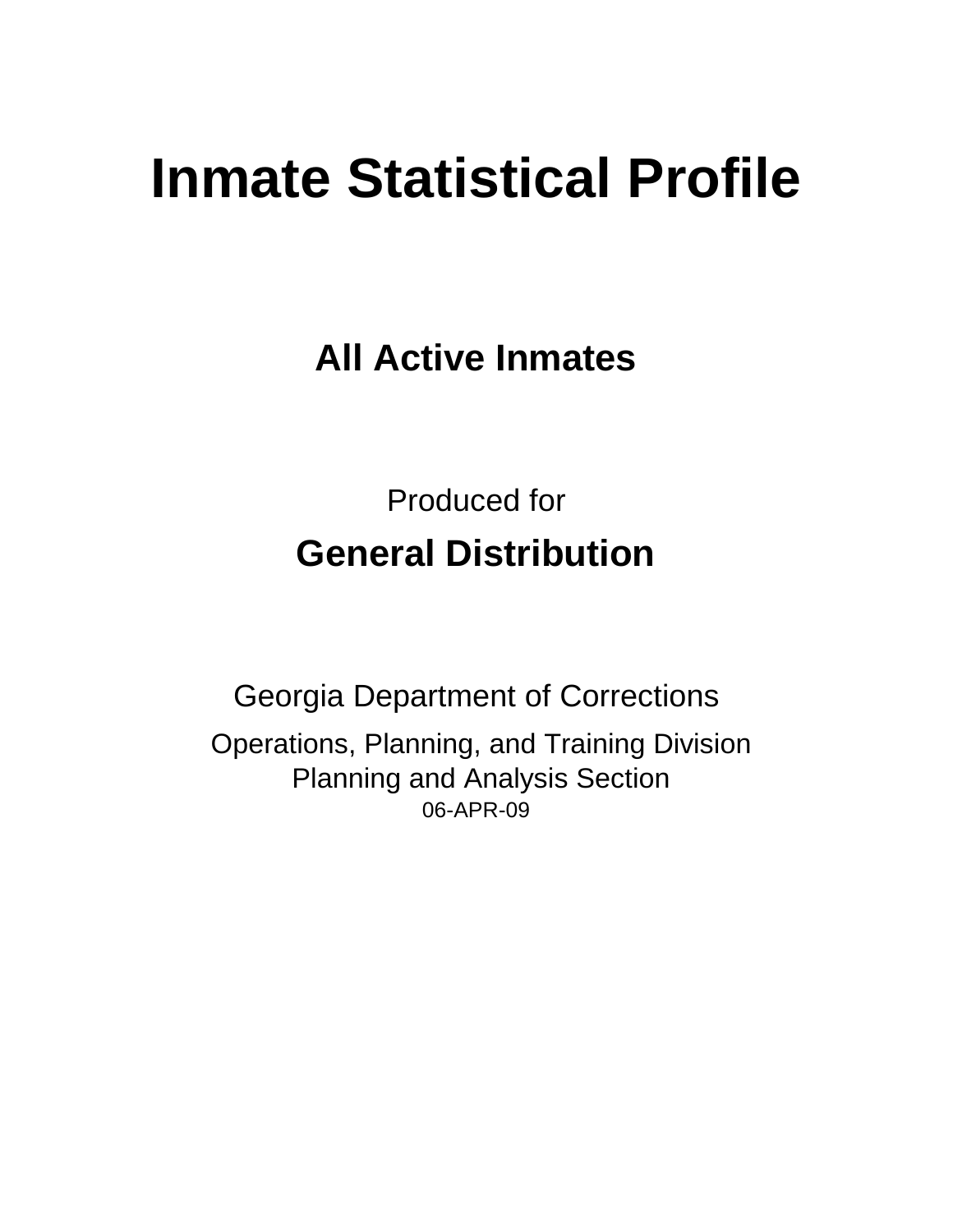**Contents** 

**All Active Inmates**

Produced for **General Distribution**

# Table of Contents

| <b>Demographic information</b>                                       |  |
|----------------------------------------------------------------------|--|
| 5 Current age, broken out in ten year age groups                     |  |
| 6 Race group                                                         |  |
| 7 Hispanic Origin                                                    |  |
| 8 Marital status, self-reported at entry to prison                   |  |
| 9 Number of children, self-reported at entry to prison               |  |
| 10 Religious affiliation, self-reported at entry to prison           |  |
| 11 Home county - self-reported at entry to prison                    |  |
| 16 Environment to age 16, self-reported at entry to prison           |  |
| 17 Guardian status to age 16, self-reported at entry to prison       |  |
| 18 Employment status before prison, self-reported at entry to prison |  |
| 19 Age at admission                                                  |  |
| 21 Age at release                                                    |  |
| 22 Height, measured at entry to prison                               |  |
| 24 Weight, measured at entry to prison                               |  |
| 26 Military service                                                  |  |
| <b>Correctional information</b>                                      |  |
| 27 Type of admission to prison                                       |  |
| 28 Current / last security status                                    |  |
| 29 Current / last institution type                                   |  |
| 30 Institution type - transitional centers                           |  |
| Institution type - mental hospitals<br>31                            |  |
| 32 Institution type - county prisons                                 |  |
| 33 Institution type - state prisons                                  |  |
| 35 Institution type - private prisons                                |  |
| 36 Institution type - prison annexes                                 |  |
| Institution type - pre-release centers<br>37                         |  |
| 38 Institution type - inmate boot camp                               |  |
| 39 Number of disciplinary reports                                    |  |
| 40 Number of transfers                                               |  |
| 41 Number of escapes                                                 |  |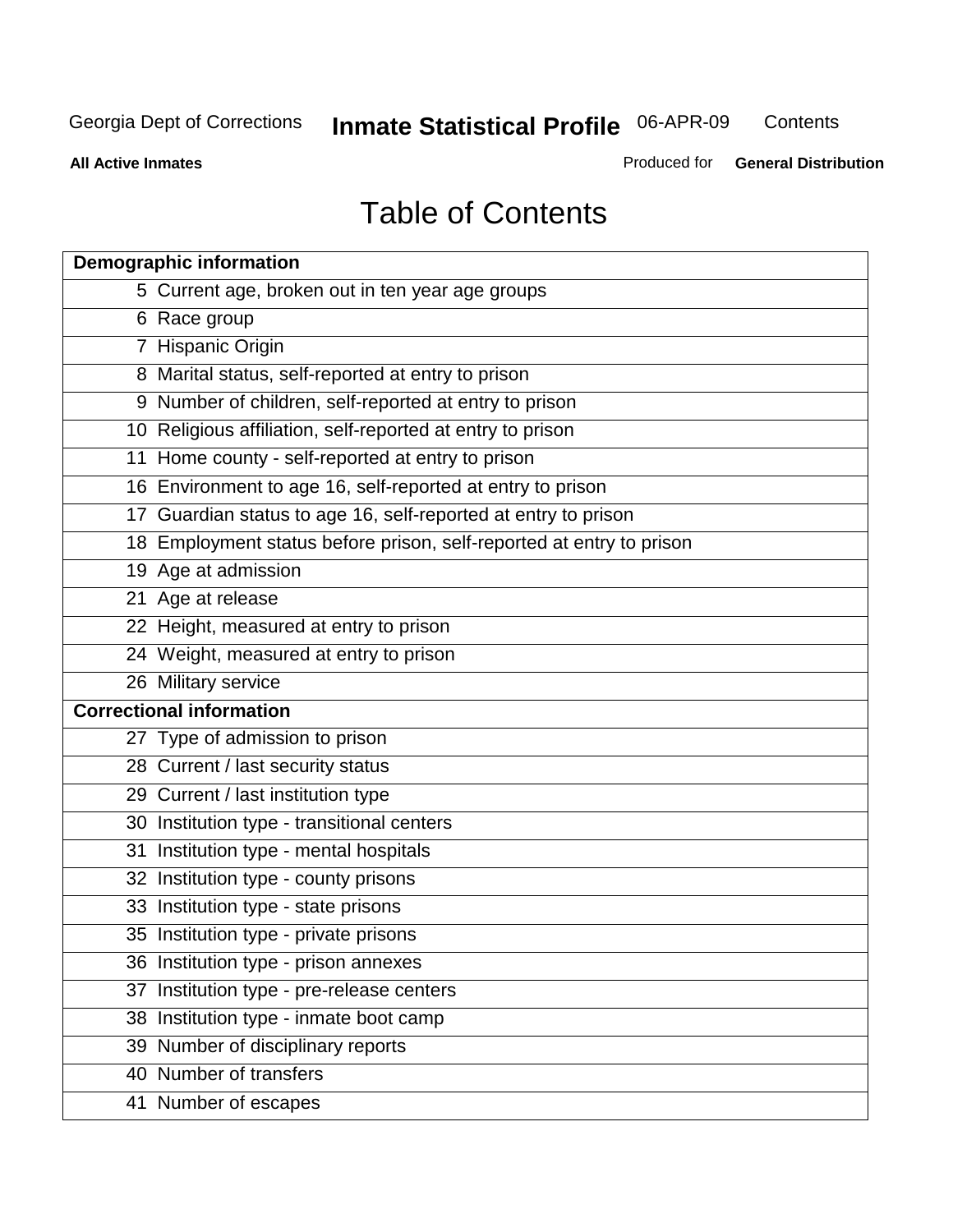**Contents** 

**All Active Inmates**

Produced for **General Distribution**

# Table of Contents

| <b>Correctional information</b>                                  |
|------------------------------------------------------------------|
| 42 Probable future release type of still active inmates          |
| 43 Actual release type                                           |
| 44 Time served in current (or last) institution                  |
| Educational, psychological and physical information              |
| 45 Highest grade level attained                                  |
| 46 Culture fair IQ scores                                        |
| 47 Wide Range Achievement Test (WRAT) reading score              |
| 48 Wide Range Achievement Test (WRAT) math score                 |
| 49 Wide Range Achievement Test (WRAT) spelling score             |
| 50 Scope of substance abuse - summary                            |
| 51 Scope of substance abuse - detail                             |
| 52 Current / last mental health treatment level                  |
| 53 PULHESDWIT medical scale - 'P' overall condition ('P'hysical) |
| 54 PULHESDWIT medical scale - 'U' upper body                     |
| 55 PULHESDWIT medical scale - 'L' lower body                     |
| 56 PULHESDWIT medical scale - 'H' hearing                        |
| 57 PULHESDWIT medical scale - 'E' vision                         |
| 58 PULHESDWIT medical scale -'S' psychiatric                     |
| 59 PULHESDWIT medical scale - 'D' dental                         |
| 60 PULHESDWIT medical scale - 'W' work ability                   |
| 61 PULHESDWIT medical scale - 'I' impairment                     |
| 62 PULHESDWIT medical scale - 'T' transportability               |
| 63 Criminality in family, self-reported                          |
| 64 Alcoholism in family, self-reported                           |
| 65 Drug abuse in family, self-reported                           |
| 66 Subjected to frequent beatings, self-reported                 |
| 67 Father absent during inmate's childhood                       |
| 68 Mother absent during inmate's childhood                       |
| <b>Crimes and criminal history information</b>                   |
| 69 Number of prior Georgia incarcerations                        |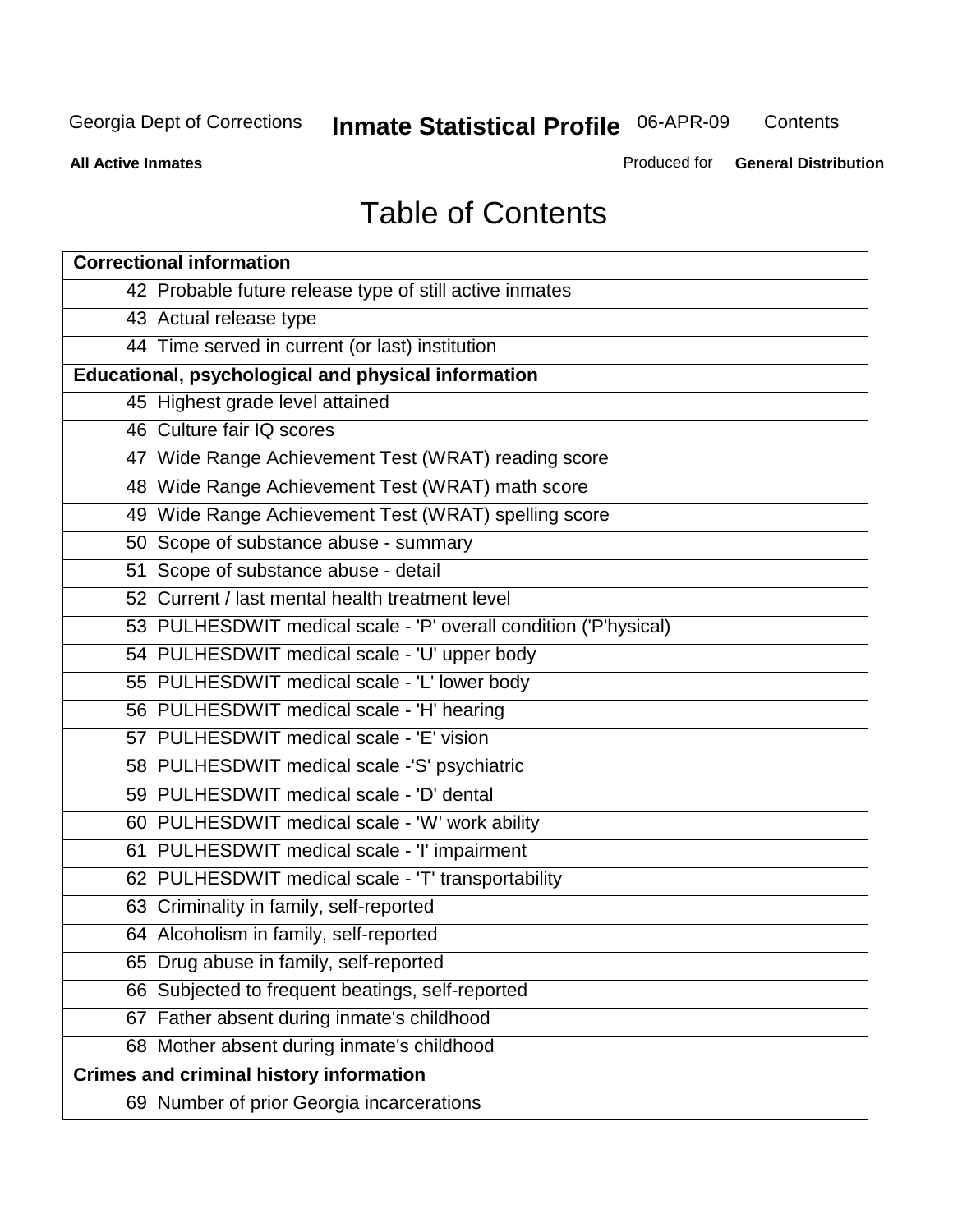**Contents** 

**All Active Inmates**

Produced for **General Distribution**

# Table of Contents

| <b>Crimes and criminal history information</b>                 |
|----------------------------------------------------------------|
| 70 Prison sentence in years                                    |
| 71 Primary offense, broken out into felonies vs misdemeanors   |
| 72 Primary offense, broken out into six broad crime categories |
| 73 Primary offense, detailed offense code                      |
| 81 County of conviction of primary offense                     |
| 86 Circuit of conviction of primary offense                    |
| 88 Years served (jail + prison) in this incarceration          |
| <b>Medical information</b>                                     |
| 89 Results of most recent HIV test                             |
| 90 Results of most recent tuberculosis test                    |
| 91 Results of most recent syphilis test                        |
| 92 Results of most recent Hepatitis-C test                     |
| 93 Results of most recent pregnancy test                       |
| 94 Results of most recent diabetes test                        |
| 95 Results of most recent hypertension test                    |
| 96 Results of most recent asthma test                          |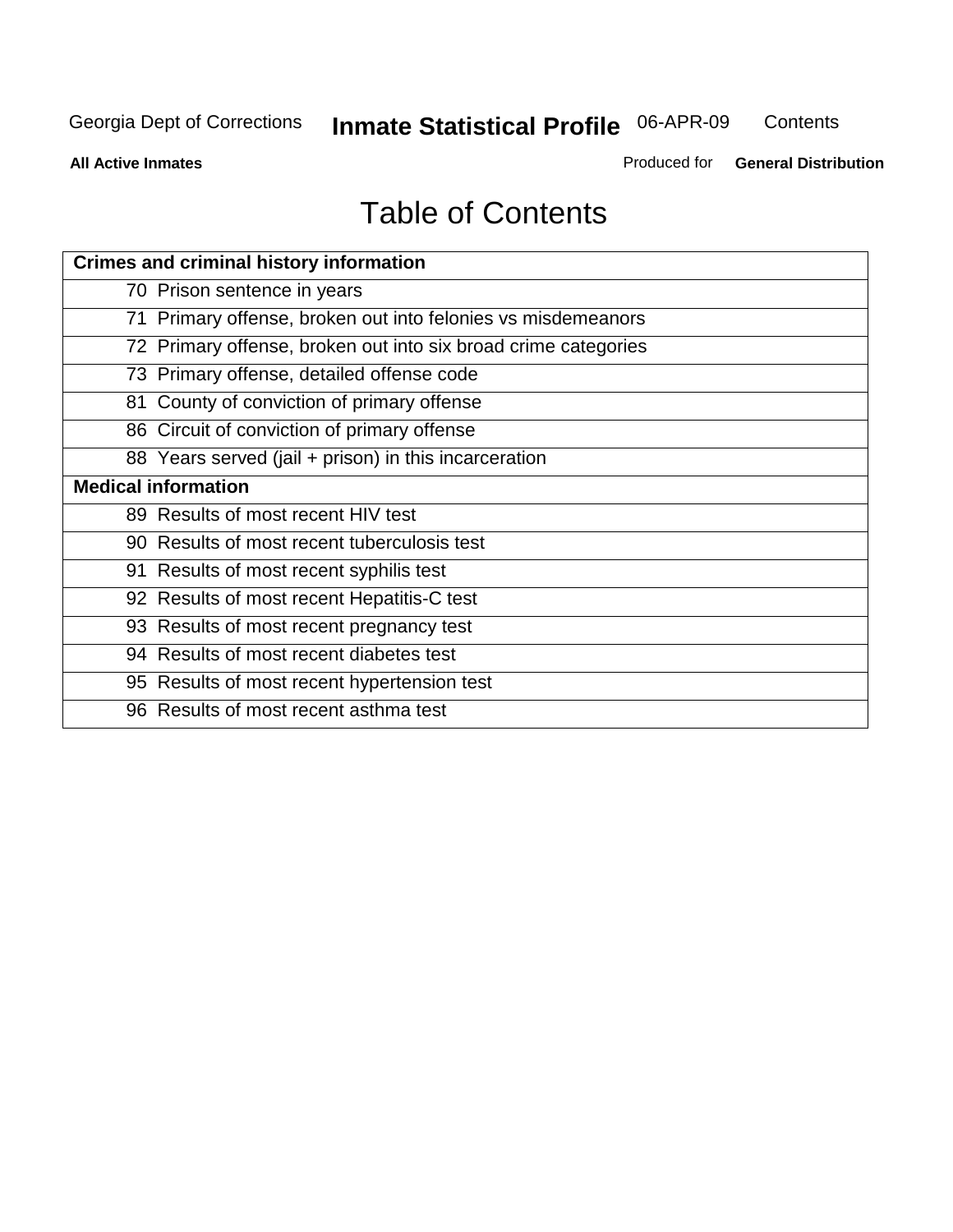#### **All Active Inmates**

#### Produced for **General Distribution**

#### Current age, broken out in ten-year age groups

|                          |              | <b>Male</b> |        |                 | <b>Female</b> |          |              | <b>Total</b>    |
|--------------------------|--------------|-------------|--------|-----------------|---------------|----------|--------------|-----------------|
| <b>Current Age</b>       | <b>Count</b> | Col %       | Row %  | <b>Count</b>    | Col %         | Row %    | <b>Total</b> | Col %           |
| <b>Teens (1-19)</b>      | 1,020        | $2.06\%$    | 96.14% | 41              | 1.11%         | 3.86%    | 1,061        | 1.99%           |
| <b>Twenties (20-29)</b>  | 15,549       | $31.34\%$   | 93.90% | 1,010           | 27.35%        | $6.10\%$ |              | 16,559 31.07%   |
| <b>Thirties (30-39)</b>  | 14,567       | 29.36%      | 92.03% | 1,262           | 34.17%        | $7.97\%$ |              | 15,829   29.70% |
| <b>Forties (40-49)</b>   | 11,695       | 23.58%      | 91.98% | 1,020           | 27.62%        | 8.02%    |              | 12,715 23.86%   |
| <b>Fifties (50-59)</b>   | 5,307        | 10.70%      | 94.63% | 301             | 8.15%         | 5.37%    | 5.608        | 10.52%          |
| <b>Sixties (60-69)</b>   | 1,254        | 2.53%       | 96.39% | 47              | 1.27%         | 3.61%    | 1,301        | 2.44%           |
| Seventy + (70 and above) | 215          | 0.43%       | 94.71% | 12 <sub>1</sub> | 0.32%         | $5.29\%$ | 227          | 0.43%           |
| <b>Total Reported</b>    | 49,607       | 100%        | 93.07% | 3,693           | 100%          | 6.93%    | 53,300       | 100.0%          |

| <b>Not Reported</b> |              |       |               |
|---------------------|--------------|-------|---------------|
| <b>Total</b>        | 49,607<br>4ч | 693,د | <b>53,300</b> |

| <b>Mean</b><br>(average) | 36.37    | 36.52 | 36.38 |
|--------------------------|----------|-------|-------|
| Median (middle)          | つに<br>vu | 36    | 35    |
| Mode<br>(most frequent)  | 29       | 29    | 29    |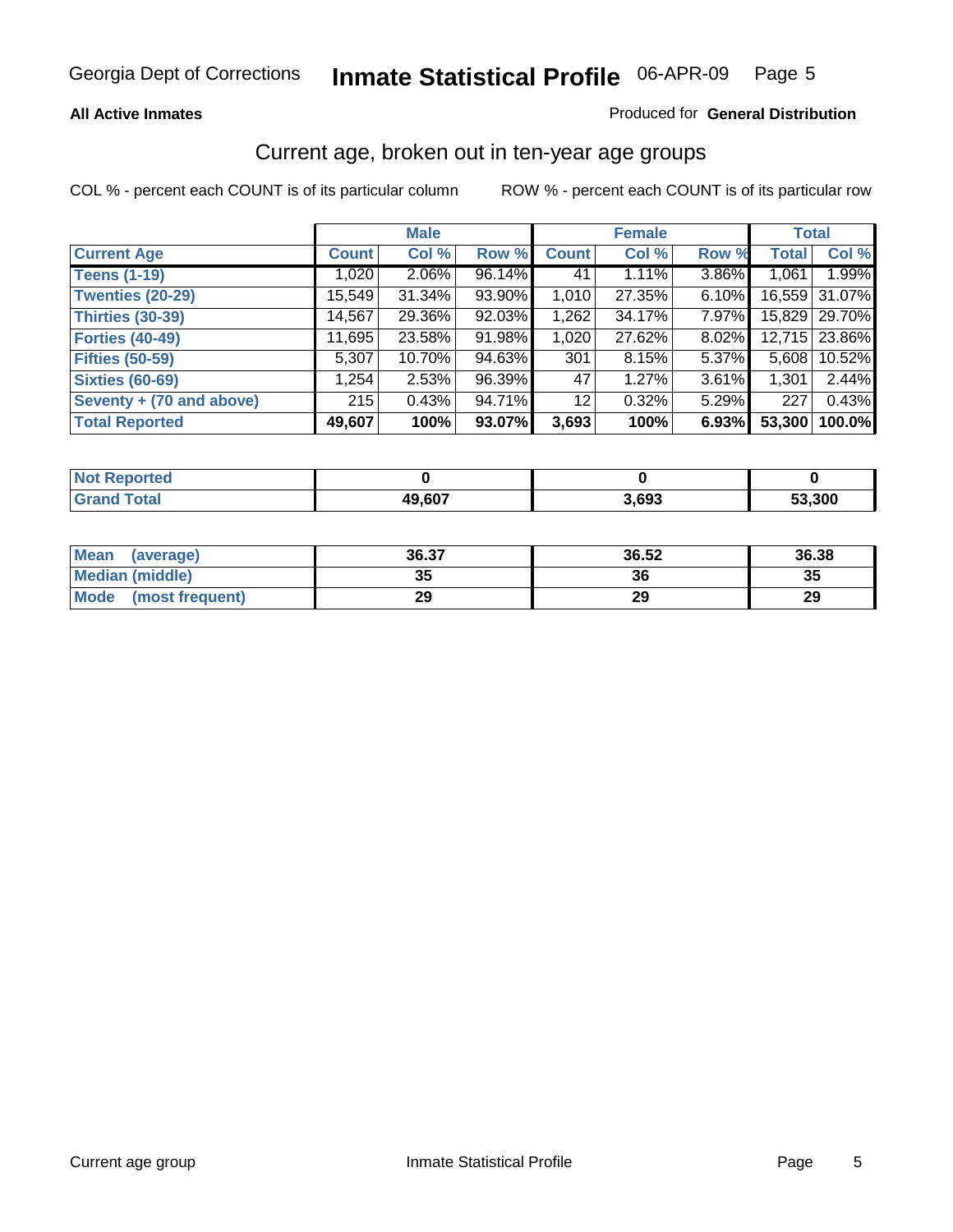**All Active Inmates**

#### Produced for **General Distribution**

### Race group

|                       |              | <b>Male</b> |                    |       | <b>Female</b> |           |        | <b>Total</b> |
|-----------------------|--------------|-------------|--------------------|-------|---------------|-----------|--------|--------------|
| <b>Race Group</b>     | <b>Count</b> | Col %       | <b>Row % Count</b> |       | Col %         | Row %     | Total  | Col %        |
| <b>White</b>          | 17,851       | 36.16%      | 90.24%             | 1,931 | 52.46%        | 9.76%     | 19,782 | 37.29%       |
| <b>Black</b>          | 31,389       | 63.59%      | 94.74%             | 1,741 | 47.30%        | $5.26\%$  | 33,130 | 62.46%       |
| <b>Indian</b><br>3    | 65           | .13%        | 97.01%             | 2     | .05%          | $2.99\%$  | 67     | .13%         |
| <b>Asian</b>          | 57           | $.12\%$     | 89.06%             |       | .19%          | $10.94\%$ | 64     | .12%         |
| <b>Total Reported</b> | 49,362       | 100%        | 93.06%             | 3,681 | 100%          | 6.94%     | 53,043 | 100%         |

| 245<br>$\sim$        | $\sim$ | 257<br>20 I |
|----------------------|--------|-------------|
| 0 <sub>0</sub><br>10 | 3,693  | 53.300      |

|  | $Mc$ | Black | White<br>$ -$ | 21904<br>DIACK |
|--|------|-------|---------------|----------------|
|--|------|-------|---------------|----------------|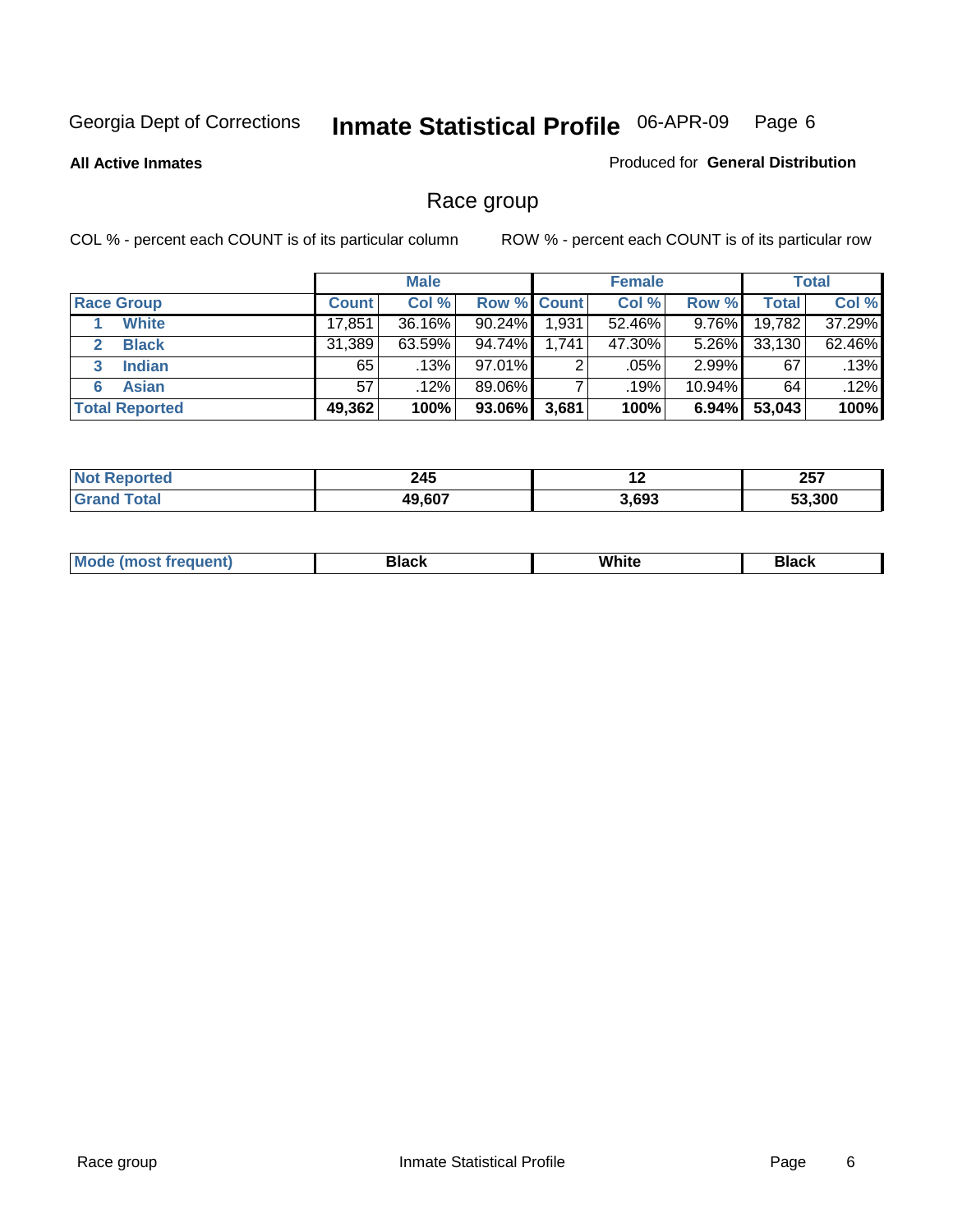**All Active Inmates**

Produced for **General Distribution**

#### Hispanic Origin

COL % - percent each COUNT is of its particular column ROW % - percent each COUNT is of its particular row

|                        |              | <b>Male</b> |                    |     | <b>Female</b> |          |        | <b>Total</b> |
|------------------------|--------------|-------------|--------------------|-----|---------------|----------|--------|--------------|
| <b>Hispanic Origin</b> | <b>Count</b> | Col %       | <b>Row % Count</b> |     | Col %         | Row %    | Total  | Col %        |
| <b>Non Hispanic</b>    | 47,185       | $95.12\%$   | $92.95\%$ 3,578    |     | 96.89%        | 7.05%    | 50,763 | 95.24%       |
| <b>Hispanic</b>        | 2,422        | 4.88%       | 95.47%             | 115 | $3.11\%$      | 4.53%    | 2,537  | 4.76%        |
| <b>Total Reported</b>  | 49,607       | 100%        | $93.07\%$ 3,693    |     | 100%          | $6.93\%$ | 53,300 | 100%         |

**An inmate is counted as Hispanic if** 

**(a) he self-reported as Hispanic during the diagnostic process, or** 

**(b) his primary language is Spanish, or** 

**(c) he claimed birth or citizenship in Spain or a Latin American country, or** 

**(d) he had a common Spanish surname such as Lopez or Garcia**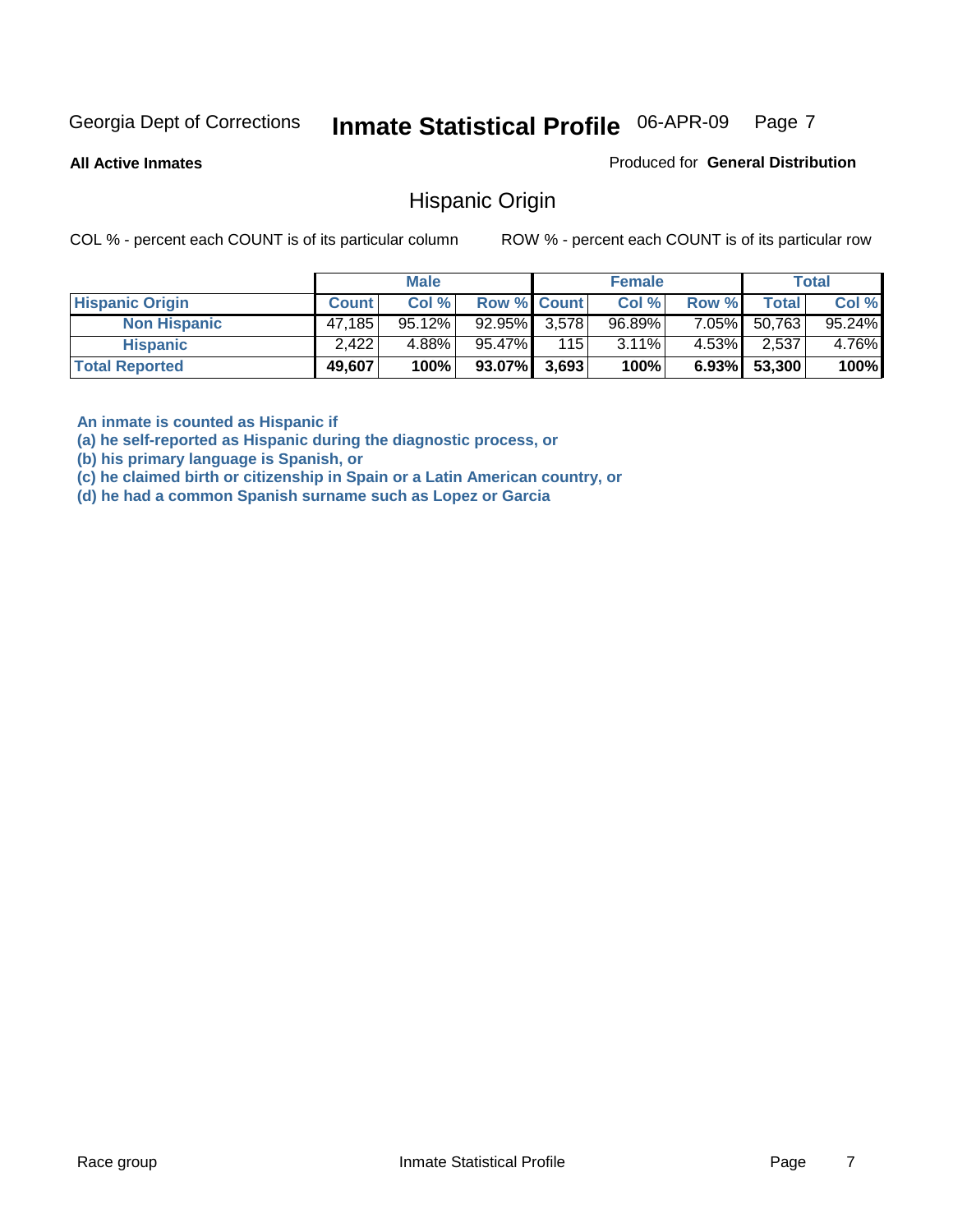**All Active Inmates**

#### Produced for **General Distribution**

### Marital status, self-reported at entry to prison

|                        |              | <b>Male</b> |        |              | <b>Female</b> |          |              | <b>Total</b> |
|------------------------|--------------|-------------|--------|--------------|---------------|----------|--------------|--------------|
| <b>Marital Status</b>  | <b>Count</b> | Col %       | Row %  | <b>Count</b> | Col %         | Row %    | <b>Total</b> | Col %        |
| <b>Single</b>          | 29,856       | $62.31\%$   | 94.43% | 1,761        | 49.52%        | $5.57\%$ | 31,617       | 61.42%       |
| <b>Married</b><br>2.   | 6,001        | 12.52%      | 91.72% | 542          | 15.24%        | 8.28%    | 6,543        | 12.71%       |
| <b>Separated</b><br>3  | 2,550        | $5.32\%$    | 85.86% | 420          | 11.81%        | 14.14%   | 2,970        | 5.77%        |
| <b>Divorced</b><br>4   | 5,760        | 12.02%      | 90.74% | 588          | 16.54%        | 9.26%    | 6,348        | 12.33%       |
| <b>Widowed</b><br>5    | 590          | 1.23%       | 79.84% | 149          | 4.19%         | 20.16%   | 739          | 1.44%        |
| <b>Common Law</b><br>6 | 3,161        | 6.60%       | 97.05% | 96           | 2.70%         | 2.95%    | 3,257        | 6.33%        |
| <b>Total Reported</b>  | 47,918       | 100%        | 93.09% | 3,556        | 100%          | 6.91%    | 51,474       | 100%         |

| тео<br>NG | ,689         | --<br>1J 1 | .826   |
|-----------|--------------|------------|--------|
| 5401      | 49,607<br>дu | 693        | 53.300 |

|  | <b>Mo</b><br>(most frequent) | 71 C |  | dinale? |  |
|--|------------------------------|------|--|---------|--|
|--|------------------------------|------|--|---------|--|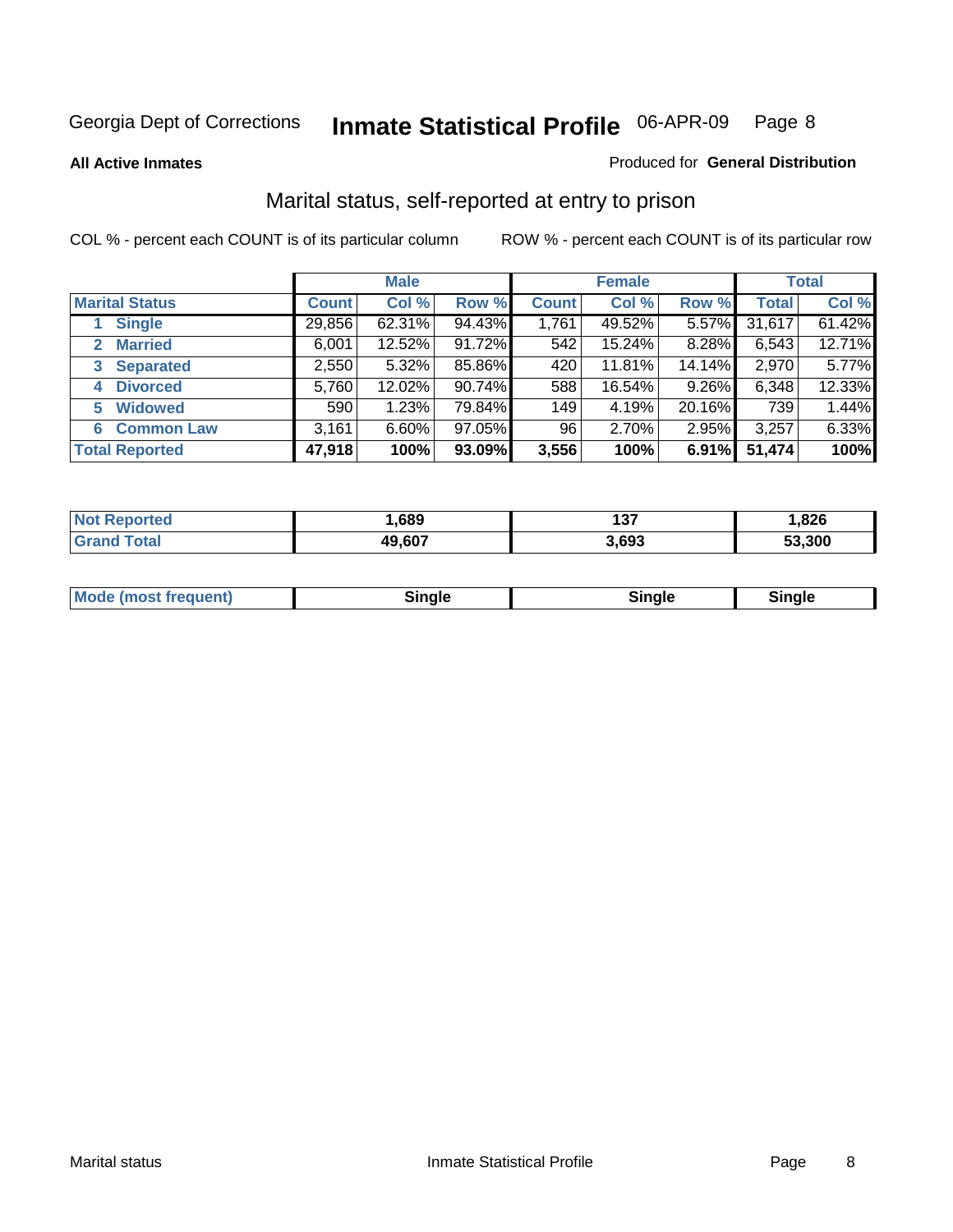#### **All Active Inmates**

#### Produced for **General Distribution**

### Number of children, self reported at entry to prison

|                           | <b>Male</b>  |        |        |              | <b>Female</b> |        | <b>Total</b> |        |
|---------------------------|--------------|--------|--------|--------------|---------------|--------|--------------|--------|
| <b>Number of Children</b> | <b>Count</b> | Col %  | Row %  | <b>Count</b> | Col %         | Row %  | <b>Total</b> | Col %  |
| $\bf{0}$                  | 20,270       | 41.32% | 95.82% | 885          | 24.03%        | 4.18%  | 21,155       | 40.11% |
|                           | 10,884       | 22.18% | 94.23% | 666          | 18.08%        | 5.77%  | 11,550       | 21.90% |
| $\overline{2}$            | 8,187        | 16.69% | 90.41% | 868          | 23.57%        | 9.59%  | 9,055        | 17.17% |
| 3                         | 4,956        | 10.10% | 88.19% | 664          | 18.03%        | 11.81% | 5,620        | 10.66% |
| 4                         | 2,527        | 5.15%  | 88.29% | 335          | 9.10%         | 11.71% | 2,862        | 5.43%  |
| 5                         | 1,151        | 2.35%  | 88.81% | 145          | 3.94%         | 11.19% | 1,296        | 2.46%  |
| $6\phantom{a}$            | 572          | 1.17%  | 88.00% | 78           | 2.12%         | 12.00% | 650          | 1.23%  |
| 7                         | 268          | 0.55%  | 92.41% | 22           | 0.60%         | 7.59%  | 290          | 0.55%  |
| 8                         | 113          | 0.23%  | 92.62% | 9            | 0.24%         | 7.38%  | 122          | 0.23%  |
| 9                         | 62           | 0.13%  | 92.54% | 5            | 0.14%         | 7.46%  | 67           | 0.13%  |
| 10                        | 29           | 0.06%  | 85.29% | 5            | 0.14%         | 14.71% | 34           | 0.06%  |
| Over 10                   | 43           | 0.09%  | 97.73% |              | 0.03%         | 2.27%  | 44           | 0.08%  |
| <b>Total Reported</b>     | 49,062       | 100%   | 93.02% | 3,683        | 100%          | 6.98%  | 52,745       | 100.0% |

| 543          | $\sim$ | 553    |
|--------------|--------|--------|
| $AO$ $C$ $C$ | .693   | 53,298 |

| <b>Mean</b><br>(average) | ∣.34 | 1.97 | .38 |
|--------------------------|------|------|-----|
| <b>Median (middle)</b>   |      |      |     |
| Mode<br>(most frequent)  |      |      |     |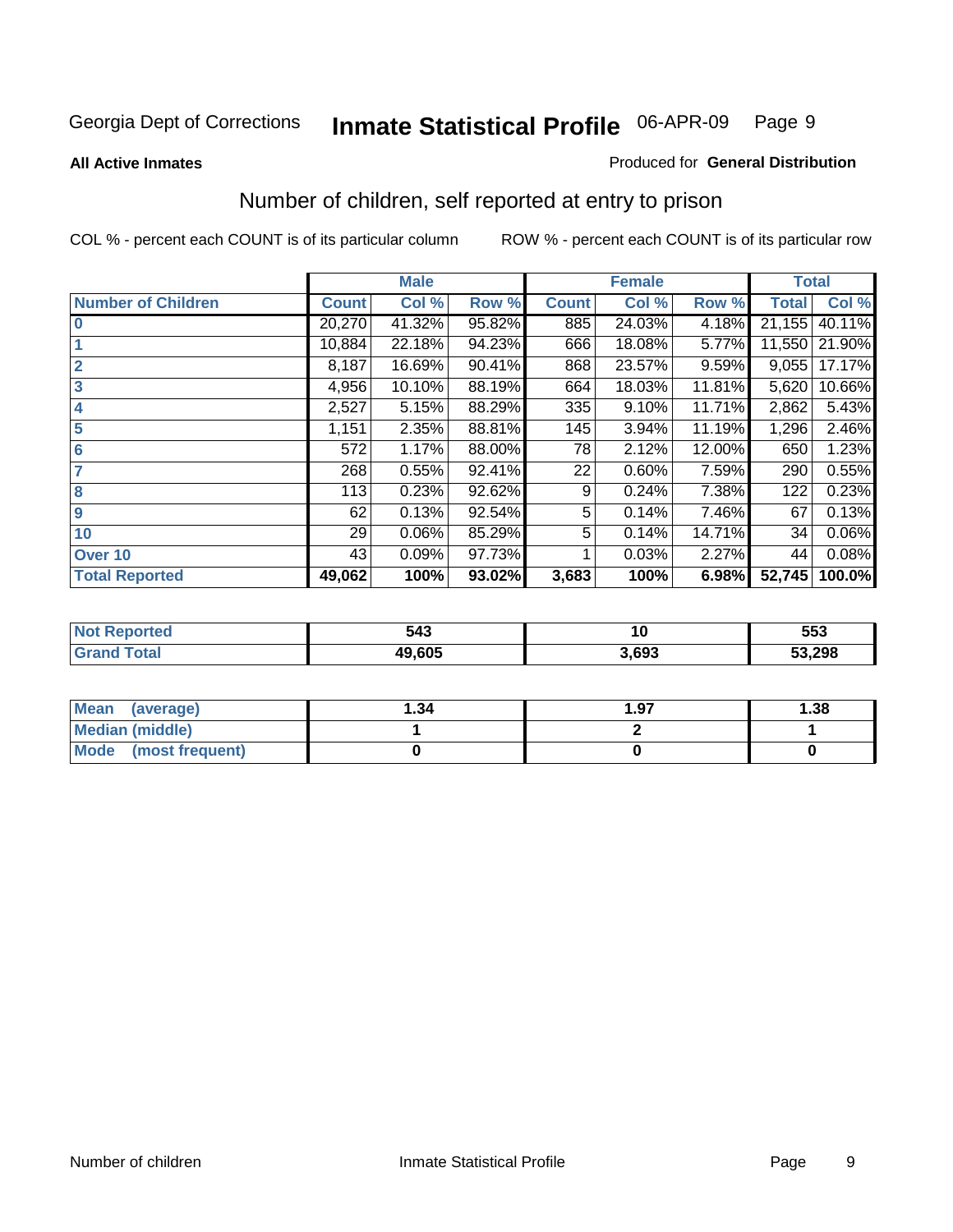#### **All Active Inmates**

#### Produced for **General Distribution**

### Religious affiliation, self-reported at entry to prison

|                  |                              | <b>Male</b>  |        |         |                 | <b>Female</b> |        | <b>Total</b>    |        |
|------------------|------------------------------|--------------|--------|---------|-----------------|---------------|--------|-----------------|--------|
|                  | <b>Religious Affiliation</b> | <b>Count</b> | Col %  | Row %   | <b>Count</b>    | Col %         | Row %  | <b>Total</b>    | Col %  |
| 1                | <b>Islam</b>                 | 1,406        | 3.31%  | 97.98%  | $\overline{29}$ | .83%          | 2.02%  | 1,435           | 3.12%  |
| $\overline{2}$   | <b>Catholic</b>              | 2,199        | 5.17%  | 93.02%  | 165             | 4.74%         | 6.98%  | 2,364           | 5.14%  |
| 3                | <b>Baptist</b>               | 19,619       | 46.17% | 91.13%  | 1,910           | 54.82%        | 8.87%  | 21,529          | 46.82% |
| 4                | <b>Methodist</b>             | 836          | 1.97%  | 86.99%  | 125             | 3.59%         | 13.01% | 961             | 2.09%  |
| 5                | <b>EpiscopIn</b>             | 66           | .16%   | 94.29%  | 4               | .11%          | 5.71%  | 70              | .15%   |
| 6                | <b>Presbytrn</b>             | 98           | .23%   | 95.15%  | 5               | .14%          | 4.85%  | 103             | .22%   |
| 7                | <b>Chc Of God</b>            | 486          | 1.14%  | 89.67%  | 56              | 1.61%         | 10.33% | 542             | 1.18%  |
| 8                | <b>Holiness</b>              | 1,516        | 3.57%  | 77.90%  | 430             | 12.34%        | 22.10% | 1,946           | 4.23%  |
| $\boldsymbol{9}$ | <b>Jewish</b>                | 54           | .13%   | 98.18%  |                 | .03%          | 1.82%  | 55              | .12%   |
| 10               | <b>Anglican</b>              | 11           | .03%   | 91.67%  |                 | .03%          | 8.33%  | $\overline{12}$ | .03%   |
| 11               | <b>Grk Orthdx</b>            | 4            | .01%   | 66.67%  | $\overline{2}$  | .06%          | 33.33% | 6               | .01%   |
| 12               | <b>Hindu</b>                 | 9            | .02%   | 100.00% |                 |               |        | 9               | .02%   |
| 13               | <b>Buddhist</b>              | 45           | .11%   | 93.75%  | $\overline{3}$  | .09%          | 6.25%  | 48              | .10%   |
| 14               | <b>Taoist</b>                | 3            | .01%   | 100.00% |                 |               |        | 3               | .01%   |
| 15               | <b>Shintoist</b>             | 3            | .01%   | 100.00% |                 |               |        | 3               | .01%   |
| 16               | <b>Seven D Ad</b>            | 134          | .32%   | 94.37%  | 8               | .23%          | 5.63%  | 142             | .31%   |
| 17               | <b>Jehovah Wt</b>            | 444          | 1.04%  | 93.08%  | $\overline{33}$ | .95%          | 6.92%  | 477             | 1.04%  |
| 18               | <b>Latr Day S</b>            | 50           | .12%   | 92.59%  | 4               | .11%          | 7.41%  | $\overline{54}$ | .12%   |
| 20               | <b>Other Prot</b>            | 7,272        | 17.11% | 93.03%  | 545             | 15.64%        | 6.97%  | 7,817           | 17.00% |
| 96               | <b>None</b>                  | 8,239        | 19.39% | 98.06%  | 163             | 4.68%         | 1.94%  | 8,402           | 18.27% |
|                  | <b>Total Reported</b>        | 42,494       | 100%   | 92.42%  | 3,484           | 100%          | 7.58%  | 45,978          | 100%   |

| 7110<br>. | 209<br>__ | 7,322  |
|-----------|-----------|--------|
| 607<br>40 | 3.693     | 53.300 |

| <b>Mode</b><br>frequent)<br>umost | 3aptist | 3aptist | <b>Baptist</b> |
|-----------------------------------|---------|---------|----------------|
|                                   |         |         |                |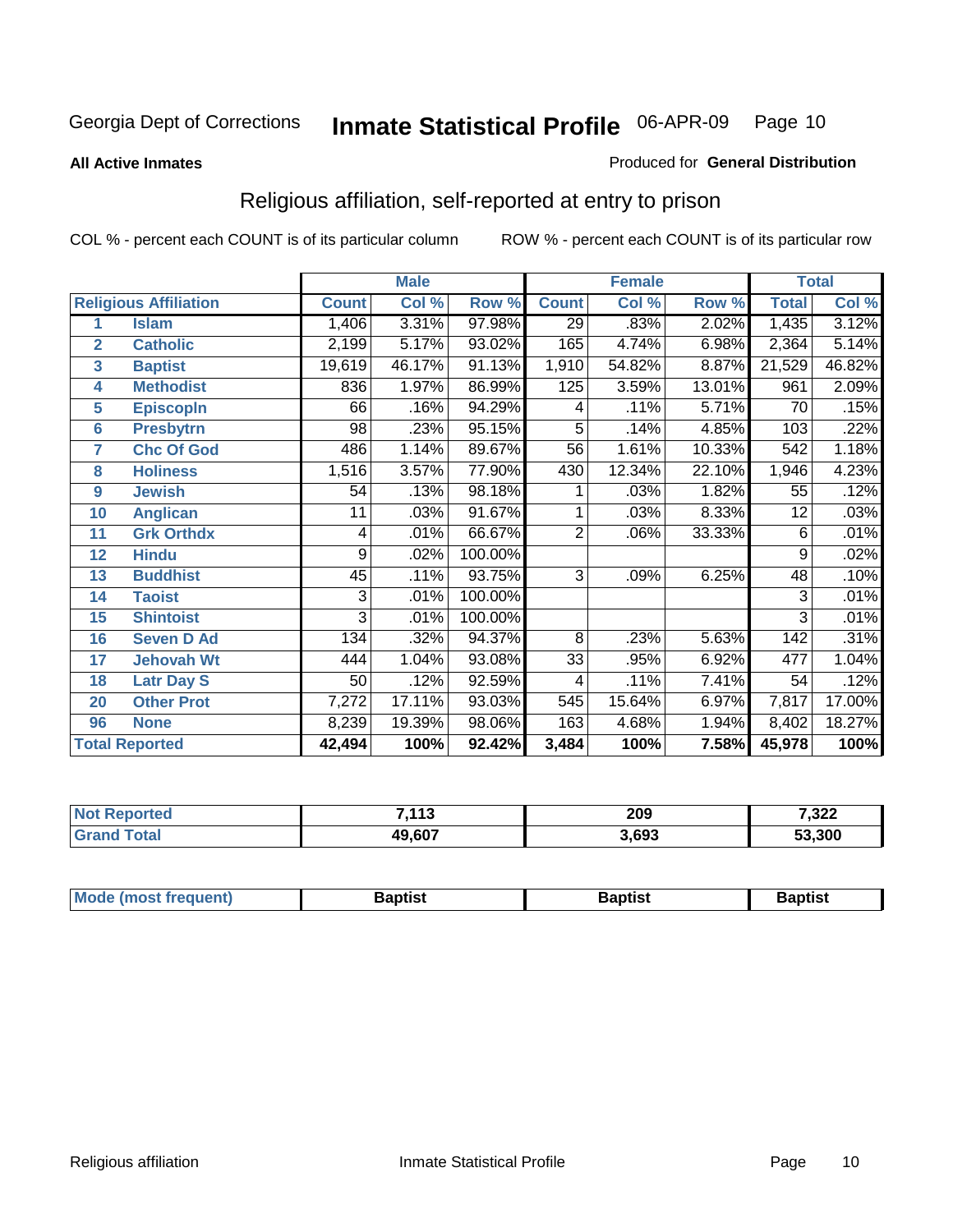#### **All Active Inmates**

#### Produced for **General Distribution**

### Home county, self-reported at entry to prison

|                 |                      |                  | <b>Male</b> |         |                  | <b>Female</b> |        | <b>Total</b>     |       |  |
|-----------------|----------------------|------------------|-------------|---------|------------------|---------------|--------|------------------|-------|--|
|                 | <b>Home County</b>   | <b>Count</b>     | Col %       | Row %   | <b>Count</b>     | Col %         | Row %  | <b>Total</b>     | Col % |  |
| 1               | <b>Appling</b>       | 103              | .22%        | 96.26%  | 4                | .11%          | 3.74%  | 107              | .21%  |  |
| $\overline{2}$  | <b>Atkinson</b>      | $\overline{42}$  | .09%        | 100.00% |                  |               |        | $\overline{42}$  | .08%  |  |
| 3               | <b>Bacon</b>         | 63               | .13%        | 96.92%  | $\overline{2}$   | .06%          | 3.08%  | 65               | .13%  |  |
| 4               | <b>Baker</b>         | $\overline{10}$  | .02%        | 90.91%  | $\overline{1}$   | .03%          | 9.09%  | $\overline{11}$  | .02%  |  |
| 5               | <b>Baldwin</b>       | $\overline{285}$ | .60%        | 95.00%  | $\overline{15}$  | .42%          | 5.00%  | $\overline{300}$ | .59%  |  |
| $6\phantom{a}$  | <b>Banks</b>         | 46               | .10%        | 93.88%  | $\overline{3}$   | .08%          | 6.12%  | 49               | .10%  |  |
| $\overline{7}$  | <b>Barrow</b>        | $\overline{258}$ | .55%        | 91.81%  | $\overline{23}$  | .65%          | 8.19%  | $\overline{281}$ | .55%  |  |
| 8               | <b>Bartow</b>        | $\overline{515}$ | 1.09%       | 87.44%  | $\overline{74}$  | 2.09%         | 12.56% | 589              | 1.16% |  |
| 9               | <b>Ben Hill</b>      | $\overline{227}$ | .48%        | 93.42%  | $\overline{16}$  | .45%          | 6.58%  | $\overline{243}$ | .48%  |  |
| 10              | <b>Berrien</b>       | $\overline{74}$  | .16%        | 96.10%  | $\overline{3}$   | .08%          | 3.90%  | $\overline{77}$  | .15%  |  |
| 11              | <b>Bibb</b>          | 1,154            | 2.45%       | 94.13%  | $\overline{72}$  | 2.04%         | 5.87%  | 1,226            | 2.42% |  |
| 12              | <b>Bleckley</b>      | $\overline{83}$  | .18%        | 91.21%  | $\overline{8}$   | .23%          | 8.79%  | $\overline{91}$  | .18%  |  |
| $\overline{13}$ | <b>Brantley</b>      | $\overline{51}$  | .11%        | 94.44%  | $\overline{3}$   | .08%          | 5.56%  | $\overline{54}$  | .11%  |  |
| $\overline{14}$ | <b>Brooks</b>        | $\overline{61}$  | .13%        | 95.31%  | $\overline{3}$   | .08%          | 4.69%  | 64               | .13%  |  |
| 15              | <b>Bryan</b>         | 89               | .19%        | 91.75%  | $\overline{8}$   | .23%          | 8.25%  | $\overline{97}$  | .19%  |  |
| 16              | <b>Bulloch</b>       | 360              | .76%        | 93.51%  | $\overline{25}$  | .71%          | 6.49%  | 385              | .76%  |  |
| $\overline{17}$ | <b>Burke</b>         | 194              | .41%        | 96.04%  | $\overline{8}$   | .23%          | 3.96%  | 202              | .40%  |  |
| 18              | <b>Butts</b>         | 146              | .31%        | 92.99%  | $\overline{11}$  | .31%          | 7.01%  | 157              | .31%  |  |
| 19              | <b>Calhoun</b>       | $\overline{36}$  | .08%        | 97.30%  | $\mathbf{1}$     | .03%          | 2.70%  | $\overline{37}$  | .07%  |  |
| 20              | <b>Camden</b>        | 108              | .23%        | 93.91%  | $\overline{7}$   | .20%          | 6.09%  | 115              | .23%  |  |
| 21              | <b>Candler</b>       | $\overline{92}$  | .20%        | 91.09%  | $\overline{9}$   | .25%          | 8.91%  | 101              | .20%  |  |
| $\overline{22}$ | <b>Carroll</b>       | $\overline{545}$ | 1.16%       | 90.38%  | $\overline{58}$  | 1.64%         | 9.62%  | 603              | 1.19% |  |
| 23              | <b>Catoosa</b>       | $\overline{206}$ | .44%        | 88.79%  | $\overline{26}$  | .74%          | 11.21% | 232              | .46%  |  |
| 24              | <b>Charlton</b>      | $\overline{41}$  | .09%        | 97.62%  | $\mathbf{1}$     | .03%          | 2.38%  | $\overline{42}$  | .08%  |  |
| 25              | <b>Chatham</b>       | 2,269            | 4.82%       | 95.38%  | $\overline{110}$ | 3.11%         | 4.62%  | 2,379            | 4.70% |  |
| 26              | <b>Chattahoochee</b> | $\overline{27}$  | .06%        | 90.00%  | 3                | .08%          | 10.00% | $\overline{30}$  | .06%  |  |
| 27              | <b>Chattooga</b>     | $\overline{240}$ | .51%        | 91.60%  | $\overline{22}$  | .62%          | 8.40%  | 262              | .52%  |  |
| 28              | <b>Cherokee</b>      | 361              | .77%        | 88.70%  | 46               | 1.30%         | 11.30% | 407              | .80%  |  |
| 29              | <b>Clarke</b>        | $\overline{437}$ | .93%        | 93.78%  | $\overline{29}$  | .82%          | 6.22%  | 466              | .92%  |  |
| 30              | <b>Clay</b>          | $\overline{20}$  | .04%        | 95.24%  | $\mathbf{1}$     | .03%          | 4.76%  | $\overline{21}$  | .04%  |  |
| $\overline{31}$ | <b>Clayton</b>       | 1,356            | 2.88%       | 93.78%  | $\overline{90}$  | 2.55%         | 6.22%  | 1,446            | 2.85% |  |
| 32              | <b>Clinch</b>        | 39               | .08%        | 95.12%  | 2                | .06%          | 4.88%  | 41               | .08%  |  |
| 33              | <b>Cobb</b>          | 2,221            | 4.71%       | 92.16%  | 189              | 5.35%         | 7.84%  | 2,410            | 4.76% |  |
| 34              | <b>Coffee</b>        | 228              | .48%        | 92.68%  | $\overline{18}$  | .51%          | 7.32%  | 246              | .49%  |  |
| 35              | <b>Colquitt</b>      | 293              | .62%        | 94.21%  | $\overline{18}$  | .51%          | 5.79%  | $\overline{311}$ | .61%  |  |
| 36              | <b>Columbia</b>      | 178              | .38%        | 91.75%  | 16               | .45%          | 8.25%  | 194              | .38%  |  |
| 37              | <b>Cook</b>          | 112              | .24%        | 90.32%  | $\overline{12}$  | .34%          | 9.68%  | 124              | .24%  |  |
| 38              | <b>Coweta</b>        | 430              | .91%        | 92.27%  | $\overline{36}$  | 1.02%         | 7.73%  | 466              | .92%  |  |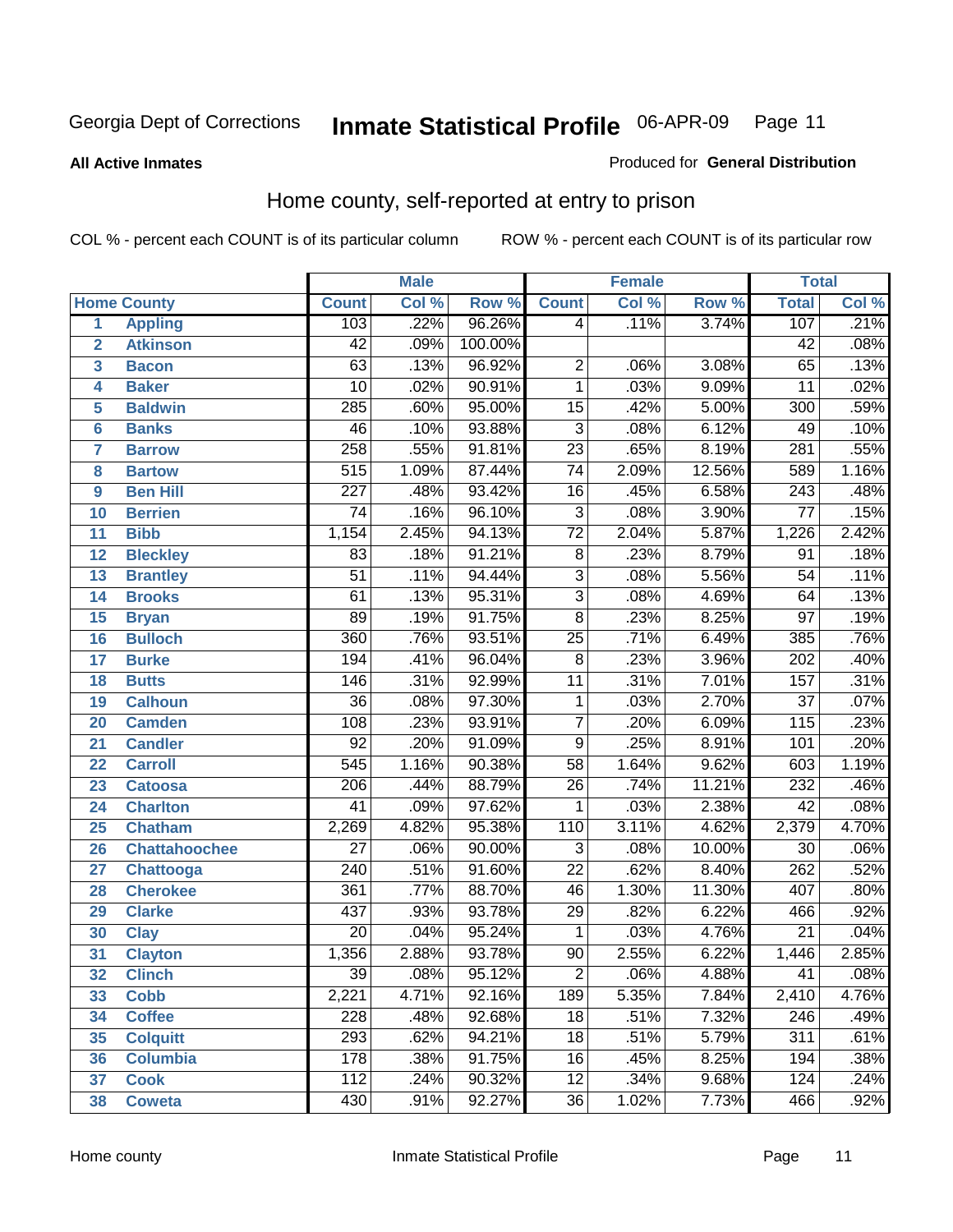**All Active Inmates**

#### Produced for **General Distribution**

### Home county, self-reported at entry to prison

|                 |                    |                  | <b>Male</b> |                  |                  | <b>Female</b> |        | <b>Total</b>     |                            |
|-----------------|--------------------|------------------|-------------|------------------|------------------|---------------|--------|------------------|----------------------------|
|                 | <b>Home County</b> | <b>Count</b>     | Col %       | Row <sup>%</sup> | <b>Count</b>     | Col %         | Row %  | <b>Total</b>     | $\overline{\text{Col }^9}$ |
| 39              | <b>Crawford</b>    | $\overline{23}$  | .05%        | 88.46%           | $\overline{3}$   | .08%          | 11.54% | 26               | .05%                       |
| 40              | <b>Crisp</b>       | 229              | .49%        | 94.24%           | $\overline{14}$  | .40%          | 5.76%  | $\sqrt{243}$     | .48%                       |
| 41              | <b>Dade</b>        | 66               | .14%        | 92.96%           | 5                | .14%          | 7.04%  | $\overline{71}$  | .14%                       |
| 42              | <b>Dawson</b>      | 83               | .18%        | 93.26%           | $\overline{6}$   | .17%          | 6.74%  | $\overline{89}$  | .18%                       |
| 43              | <b>Decatur</b>     | $\overline{256}$ | .54%        | 93.43%           | $\overline{18}$  | .51%          | 6.57%  | $\overline{274}$ | .54%                       |
| 44              | <b>Dekalb</b>      | 2,481            | 5.27%       | 94.23%           | $\overline{152}$ | 4.30%         | 5.77%  | 2,633            | 5.20%                      |
| 45              | <b>Dodge</b>       | 137              | .29%        | 91.33%           | $\overline{13}$  | .37%          | 8.67%  | 150              | .30%                       |
| 46              | <b>Dooly</b>       | 84               | .18%        | 93.33%           | $\overline{6}$   | .17%          | 6.67%  | $\overline{90}$  | .18%                       |
| 47              | <b>Dougherty</b>   | 939              | 1.99%       | 93.99%           | 60               | 1.70%         | 6.01%  | 999              | 1.97%                      |
| 48              | <b>Douglas</b>     | 637              | 1.35%       | 91.26%           | 61               | 1.73%         | 8.74%  | 698              | 1.38%                      |
| 49              | <b>Early</b>       | $\overline{72}$  | .15%        | 97.30%           | $\overline{2}$   | .06%          | 2.70%  | $\overline{74}$  | .15%                       |
| 50              | <b>Echols</b>      | 7                | .01%        | 87.50%           | $\overline{1}$   | .03%          | 12.50% | 8                | .02%                       |
| $\overline{51}$ | <b>Effingham</b>   | 149              | .32%        | 94.30%           | $\overline{9}$   | .25%          | 5.70%  | 158              | .31%                       |
| 52              | <b>Elbert</b>      | 135              | .29%        | 95.74%           | $\overline{6}$   | .17%          | 4.26%  | $\overline{141}$ | .28%                       |
| 53              | <b>Emanuel</b>     | 151              | .32%        | 94.97%           | $\overline{8}$   | .23%          | 5.03%  | 159              | .31%                       |
| 54              | <b>Evans</b>       | 84               | .18%        | 97.67%           | $\overline{2}$   | .06%          | 2.33%  | 86               | .17%                       |
| 55              | <b>Fannin</b>      | $\overline{86}$  | .18%        | 93.48%           | $\overline{6}$   | .17%          | 6.52%  | $\overline{92}$  | .18%                       |
| 56              | <b>Fayette</b>     | 153              | .32%        | 88.95%           | $\overline{19}$  | .54%          | 11.05% | 172              | .34%                       |
| 57              | <b>Floyd</b>       | 728              | 1.55%       | 89.22%           | $\overline{88}$  | 2.49%         | 10.78% | 816              | 1.61%                      |
| 58              | <b>Forsyth</b>     | 173              | .37%        | 83.57%           | $\overline{34}$  | .96%          | 16.43% | $\overline{207}$ | .41%                       |
| 59              | <b>Franklin</b>    | $\overline{141}$ | .30%        | 92.76%           | $\overline{11}$  | .31%          | 7.24%  | $\overline{152}$ | .30%                       |
| 60              | <b>Fulton</b>      | 5,654            | 12.00%      | 95.28%           | 280              | 7.93%         | 4.72%  | 5,934            | 11.72%                     |
| 61              | Gilmer             | 98               | .21%        | 95.15%           | 5                | .14%          | 4.85%  | 103              | .20%                       |
| 62              | <b>Glascock</b>    | $\overline{11}$  | .02%        | 91.67%           | 1                | .03%          | 8.33%  | $\overline{12}$  | .02%                       |
| 63              | <b>Glynn</b>       | $\overline{351}$ | .74%        | 94.86%           | $\overline{19}$  | .54%          | 5.14%  | 370              | .73%                       |
| 64              | <b>Gordon</b>      | $\overline{246}$ | .52%        | 89.13%           | $\overline{30}$  | .85%          | 10.87% | 276              | .54%                       |
| 65              | <b>Grady</b>       | 194              | .41%        | 95.10%           | $\overline{10}$  | .28%          | 4.90%  | $\overline{204}$ | .40%                       |
| 66              | <b>Greene</b>      | 101              | .21%        | 93.52%           | $\overline{7}$   | .20%          | 6.48%  | 108              | .21%                       |
| 67              | <b>Gwinnett</b>    | 1,647            | 3.50%       | 93.69%           | $\overline{111}$ | 3.14%         | 6.31%  | 1,758            | 3.47%                      |
| 68              | <b>Habersham</b>   | 107              | .23%        | 96.40%           | 4                | .11%          | 3.60%  | 111              | .22%                       |
| 69              | <b>Hall</b>        | $\overline{640}$ | 1.36%       | 91.30%           | 61               | 1.73%         | 8.70%  | 701              | 1.38%                      |
| 70              | <b>Hancock</b>     | 54               | .11%        | 96.43%           | 2                | .06%          | 3.57%  | 56               | .11%                       |
| 71              | <b>Haralson</b>    | 123              | .26%        | 89.13%           | $\overline{15}$  | .42%          | 10.87% | 138              | .27%                       |
| 72              | <b>Harris</b>      | 89               | .19%        | 92.71%           | $\overline{7}$   | .20%          | 7.29%  | $\overline{96}$  | .19%                       |
| 73              | <b>Hart</b>        | $\overline{92}$  | .20%        | 91.09%           | $\overline{9}$   | .25%          | 8.91%  | 101              | .20%                       |
| 74              | <b>Heard</b>       | $\overline{59}$  | .13%        | 88.06%           | $\overline{8}$   | .23%          | 11.94% | 67               | .13%                       |
| 75              | <b>Henry</b>       | 457              | .97%        | 89.96%           | $\overline{51}$  | 1.44%         | 10.04% | 508              | 1.00%                      |
| 76              | <b>Houston</b>     | 527              | 1.12%       | 92.78%           | 41               | 1.16%         | 7.22%  | 568              | 1.12%                      |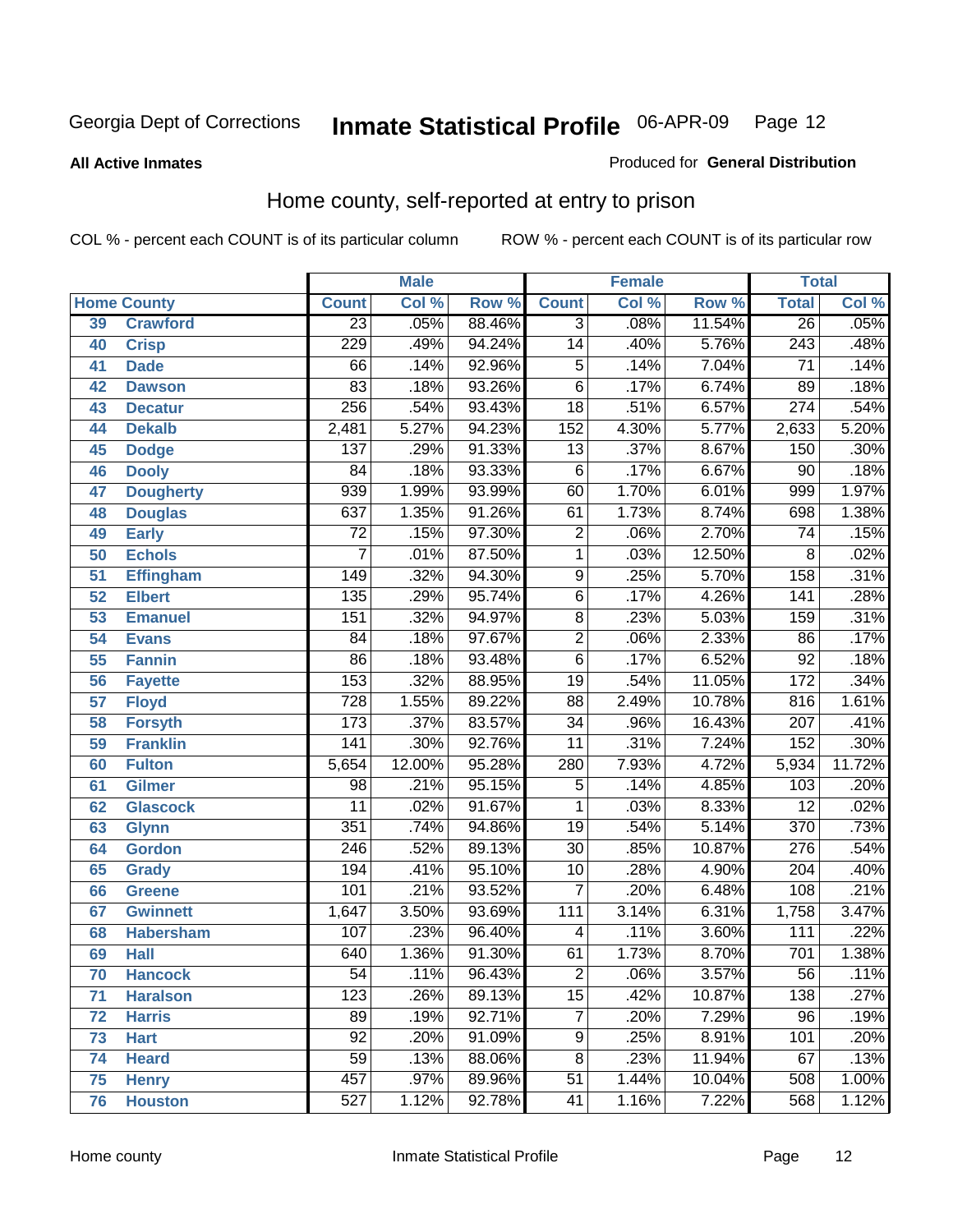#### **All Active Inmates**

#### Produced for **General Distribution**

### Home county, self-reported at entry to prison

|     |                    |                  | <b>Male</b> |           |                  | <b>Female</b> |          | <b>Total</b>     |       |
|-----|--------------------|------------------|-------------|-----------|------------------|---------------|----------|------------------|-------|
|     | <b>Home County</b> | <b>Count</b>     | Col %       | Row %     | <b>Count</b>     | Col %         | Row %    | <b>Total</b>     | Col % |
| 77  | <b>Irwin</b>       | $\overline{70}$  | .15%        | 95.89%    | $\overline{3}$   | .08%          | 4.11%    | $\overline{73}$  | .14%  |
| 78  | <b>Jackson</b>     | 191              | .41%        | 92.72%    | $\overline{15}$  | .42%          | 7.28%    | $\overline{206}$ | .41%  |
| 79  | <b>Jasper</b>      | 64               | .14%        | 98.46%    | $\mathbf 1$      | .03%          | 1.54%    | 65               | .13%  |
| 80  | <b>Jeff Davis</b>  | 66               | .14%        | 94.29%    | 4                | .11%          | 5.71%    | 70               | .14%  |
| 81  | <b>Jefferson</b>   | 116              | .25%        | 94.31%    | $\overline{7}$   | .20%          | 5.69%    | $\overline{123}$ | .24%  |
| 82  | <b>Jenkins</b>     | $\overline{74}$  | .16%        | 93.67%    | $\overline{5}$   | .14%          | 6.33%    | 79               | .16%  |
| 83  | <b>Johnson</b>     | $\overline{51}$  | .11%        | 94.44%    | $\overline{3}$   | .08%          | 5.56%    | $\overline{54}$  | .11%  |
| 84  | <b>Jones</b>       | $\overline{59}$  | .13%        | 96.72%    | $\overline{2}$   | .06%          | 3.28%    | 61               | .12%  |
| 85  | <b>Lamar</b>       | $\overline{72}$  | .15%        | 96.00%    | $\overline{3}$   | .08%          | 4.00%    | $\overline{75}$  | .15%  |
| 86  | <b>Lanier</b>      | $\overline{28}$  | .06%        | 90.32%    | $\overline{3}$   | .08%          | 9.68%    | $\overline{31}$  | .06%  |
| 87  | <b>Laurens</b>     | $\overline{307}$ | .65%        | 93.31%    | $\overline{22}$  | .62%          | 6.69%    | 329              | .65%  |
| 88  | Lee                | 68               | .14%        | 97.14%    | $\overline{2}$   | .06%          | 2.86%    | 70               | .14%  |
| 89  | <b>Liberty</b>     | 267              | .57%        | 92.71%    | $\overline{21}$  | .59%          | 7.29%    | 288              | .57%  |
| 90  | <b>Lincoln</b>     | $\overline{37}$  | .08%        | 97.37%    | $\mathbf 1$      | .03%          | 2.63%    | $\overline{38}$  | .08%  |
| 91  | Long               | $\overline{38}$  | .08%        | 88.37%    | $\overline{5}$   | .14%          | 11.63%   | $\overline{43}$  | .08%  |
| 92  | <b>Lowndes</b>     | 464              | .98%        | 92.99%    | $\overline{35}$  | .99%          | 7.01%    | 499              | .99%  |
| 93  | <b>Lumpkin</b>     | $\overline{92}$  | .20%        | 90.20%    | $\overline{10}$  | .28%          | 9.80%    | 102              | .20%  |
| 94  | <b>Macon</b>       | $\overline{86}$  | .18%        | 93.48%    | $\overline{6}$   | .17%          | 6.52%    | $\overline{92}$  | .18%  |
| 95  | <b>Madison</b>     | 99               | .21%        | 90.00%    | $\overline{11}$  | .31%          | 10.00%   | 110              | .22%  |
| 96  | <b>Marion</b>      | 40               | .08%        | 93.02%    | $\overline{3}$   | .08%          | 6.98%    | $\overline{43}$  | .08%  |
| 97  | <b>Mcduffie</b>    | $\overline{149}$ | .32%        | 94.90%    | $\overline{8}$   | .23%          | 5.10%    | 157              | .31%  |
| 98  | <b>Mcintosh</b>    | 68               | .14%        | 97.14%    | $\overline{2}$   | .06%          | 2.86%    | 70               | .14%  |
| 99  | <b>Meriwether</b>  | 184              | .39%        | 92.00%    | $\overline{16}$  | .45%          | 8.00%    | $\overline{200}$ | .39%  |
| 100 | <b>Miller</b>      | $\overline{30}$  | .06%        | 93.75%    | $\overline{2}$   | .06%          | 6.25%    | $\overline{32}$  | .06%  |
| 101 | <b>Mitchell</b>    | 175              | .37%        | 92.11%    | $\overline{15}$  | .42%          | 7.89%    | 190              | .38%  |
| 102 | <b>Monroe</b>      | 104              | .22%        | 93.69%    | $\overline{7}$   | .20%          | 6.31%    | 111              | .22%  |
| 103 | <b>Montgomery</b>  | $\overline{47}$  | .10%        | 90.38%    | $\overline{5}$   | .14%          | 9.62%    | $\overline{52}$  | .10%  |
| 104 | <b>Morgan</b>      | $\overline{93}$  | .20%        | 90.29%    | $\overline{10}$  | .28%          | 9.71%    | 103              | .20%  |
| 105 | <b>Murray</b>      | $\overline{201}$ | .43%        | 88.94%    | $\overline{25}$  | .71%          | 11.06%   | 226              | .45%  |
| 106 | <b>Muscogee</b>    | 1,523            | 3.23%       | 93.15%    | $\overline{112}$ | 3.17%         | 6.85%    | 1,635            | 3.23% |
| 107 | <b>Newton</b>      | 529              | 1.12%       | 89.36%    | 63               | 1.78%         | 10.64%   | 592              | 1.17% |
| 108 | <b>Oconee</b>      | 46               | .10%        | $92.00\%$ | 4                | .11%          | $8.00\%$ | 50               | .10%  |
| 109 | <b>Oglethorpe</b>  | $\overline{50}$  | .11%        | 92.59%    | 4                | .11%          | 7.41%    | $\overline{54}$  | .11%  |
| 110 | <b>Paulding</b>    | $\overline{248}$ | .53%        | 90.84%    | $\overline{25}$  | .71%          | 9.16%    | 273              | .54%  |
| 111 | <b>Peach</b>       | 126              | .27%        | 96.92%    | 4                | .11%          | 3.08%    | 130              | .26%  |
| 112 | <b>Pickens</b>     | 100              | .21%        | 90.09%    | 11               | .31%          | 9.91%    | 111              | .22%  |
| 113 | <b>Pierce</b>      | 64               | .14%        | 92.75%    | 5                | .14%          | 7.25%    | 69               | .14%  |
| 114 | <b>Pike</b>        | $\overline{57}$  | .12%        | 89.06%    | $\overline{7}$   | .20%          | 10.94%   | 64               | .13%  |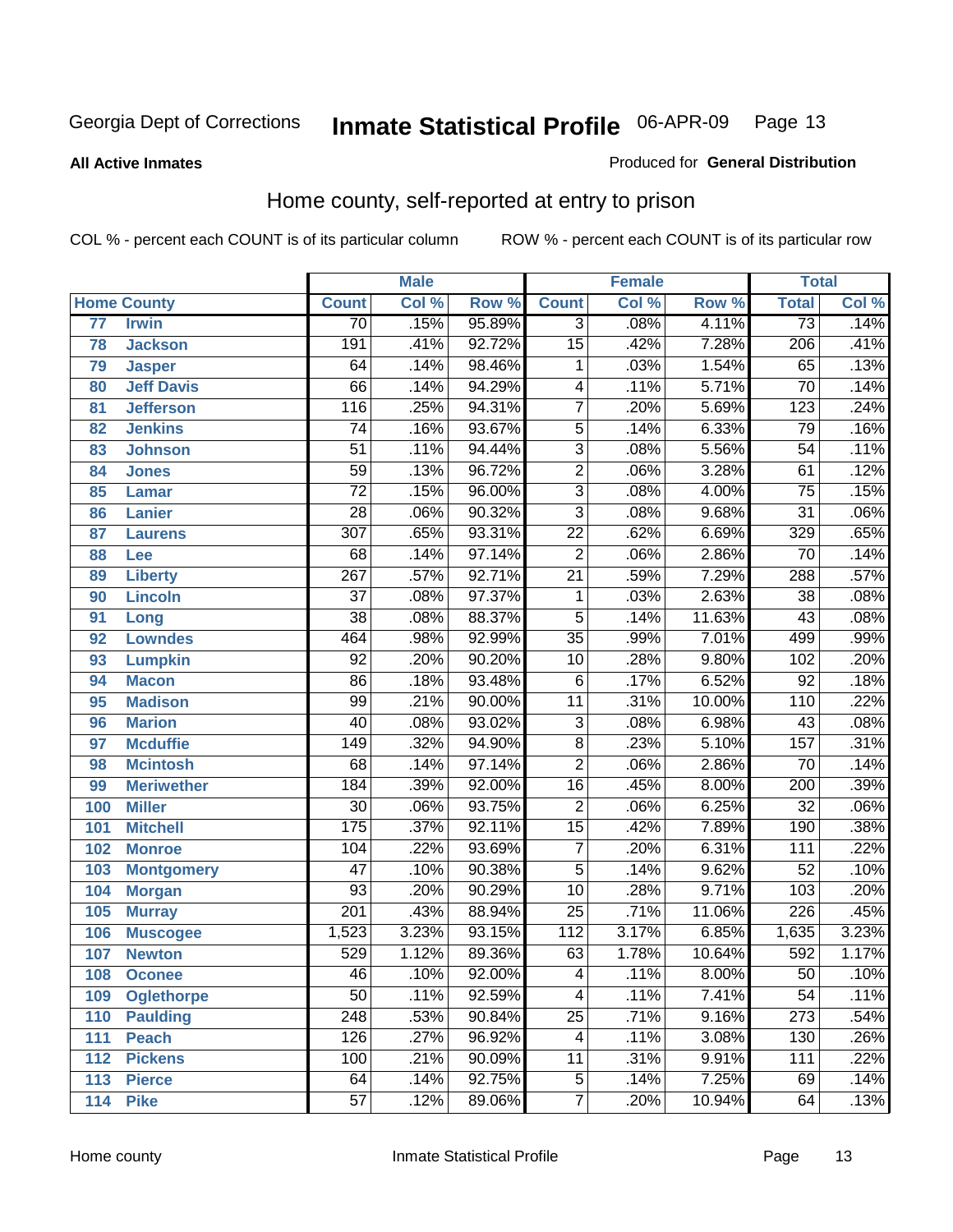**All Active Inmates**

#### Produced for **General Distribution**

### Home county, self-reported at entry to prison

|     |                    |                  | <b>Male</b> |         |                 | <b>Female</b> |        | <b>Total</b>     |                            |
|-----|--------------------|------------------|-------------|---------|-----------------|---------------|--------|------------------|----------------------------|
|     | <b>Home County</b> | <b>Count</b>     | Col %       | Row %   | <b>Count</b>    | Col %         | Row %  | <b>Total</b>     | $\overline{\text{Col }^9}$ |
| 115 | <b>Polk</b>        | 203              | .43%        | 91.03%  | $\overline{20}$ | .57%          | 8.97%  | 223              | .44%                       |
| 116 | <b>Pulaski</b>     | $\overline{78}$  | .17%        | 85.71%  | $\overline{13}$ | .37%          | 14.29% | $\overline{91}$  | .18%                       |
| 117 | <b>Putnam</b>      | 125              | .27%        | 94.70%  | 7               | .20%          | 5.30%  | $\overline{132}$ | .26%                       |
| 118 | Quitman            | $\overline{12}$  | .03%        | 92.31%  | 1               | .03%          | 7.69%  | $\overline{13}$  | .03%                       |
| 119 | <b>Rabun</b>       | $\overline{51}$  | .11%        | 91.07%  | $\overline{5}$  | .14%          | 8.93%  | $\overline{56}$  | .11%                       |
| 120 | <b>Randolph</b>    | 46               | .10%        | 93.88%  | $\overline{3}$  | .08%          | 6.12%  | 49               | .10%                       |
| 121 | <b>Richmond</b>    | 1,723            | 3.66%       | 94.51%  | 100             | 2.83%         | 5.49%  | 1,823            | 3.60%                      |
| 122 | <b>Rockdale</b>    | $\overline{327}$ | .69%        | 91.34%  | $\overline{31}$ | .88%          | 8.66%  | 358              | .71%                       |
| 123 | <b>Schley</b>      | $\overline{24}$  | .05%        | 96.00%  | 1               | .03%          | 4.00%  | $\overline{25}$  | .05%                       |
| 124 | <b>Screven</b>     | $\overline{96}$  | .20%        | 90.57%  | $\overline{10}$ | .28%          | 9.43%  | 106              | .21%                       |
| 125 | <b>Seminole</b>    | $\overline{57}$  | .12%        | 86.36%  | 9               | .25%          | 13.64% | 66               | .13%                       |
| 126 | <b>Spalding</b>    | 519              | 1.10%       | 92.02%  | $\overline{45}$ | 1.27%         | 7.98%  | 564              | 1.11%                      |
| 127 | <b>Stephens</b>    | 158              | .34%        | 91.33%  | $\overline{15}$ | .42%          | 8.67%  | 173              | .34%                       |
| 128 | <b>Stewart</b>     | $\overline{31}$  | .07%        | 96.88%  | 1               | .03%          | 3.13%  | $\overline{32}$  | .06%                       |
| 129 | <b>Sumter</b>      | 229              | .49%        | 95.02%  | $\overline{12}$ | .34%          | 4.98%  | $\overline{241}$ | .48%                       |
| 130 | <b>Talbot</b>      | $\overline{53}$  | .11%        | 94.64%  | $\overline{3}$  | .08%          | 5.36%  | $\overline{56}$  | .11%                       |
| 131 | <b>Taliaferro</b>  | $\overline{10}$  | .02%        | 100.00% |                 |               |        | $\overline{10}$  | .02%                       |
| 132 | <b>Tattnall</b>    | $\overline{141}$ | .30%        | 89.81%  | $\overline{16}$ | .45%          | 10.19% | 157              | .31%                       |
| 133 | <b>Taylor</b>      | $\overline{72}$  | .15%        | 92.31%  | $\overline{6}$  | .17%          | 7.69%  | 78               | .15%                       |
| 134 | <b>Telfair</b>     | 108              | .23%        | 89.26%  | $\overline{13}$ | .37%          | 10.74% | 121              | .24%                       |
| 135 | <b>Terrell</b>     | $\overline{72}$  | .15%        | 96.00%  | $\overline{3}$  | .08%          | 4.00%  | $\overline{75}$  | .15%                       |
| 136 | <b>Thomas</b>      | 279              | .59%        | 92.08%  | $\overline{24}$ | .68%          | 7.92%  | $\overline{303}$ | .60%                       |
| 137 | <b>Tift</b>        | 280              | .59%        | 95.24%  | $\overline{14}$ | .40%          | 4.76%  | 294              | .58%                       |
| 138 | <b>Toombs</b>      | $\overline{278}$ | .59%        | 91.45%  | $\overline{26}$ | .74%          | 8.55%  | 304              | .60%                       |
| 139 | <b>Towns</b>       | $\overline{31}$  | .07%        | 93.94%  | $\overline{2}$  | .06%          | 6.06%  | $\overline{33}$  | .07%                       |
| 140 | <b>Treutlen</b>    | $\overline{71}$  | .15%        | 94.67%  | 4               | .11%          | 5.33%  | $\overline{75}$  | .15%                       |
| 141 | <b>Troup</b>       | 583              | 1.24%       | 90.11%  | 64              | 1.81%         | 9.89%  | 647              | 1.28%                      |
| 142 | <b>Turner</b>      | $\overline{72}$  | .15%        | 98.63%  | 1               | .03%          | 1.37%  | 73               | .14%                       |
| 143 | <b>Twiggs</b>      | 48               | .10%        | 88.89%  | $\overline{6}$  | .17%          | 11.11% | $\overline{54}$  | .11%                       |
| 144 | <b>Union</b>       | $\overline{70}$  | .15%        | 85.37%  | $\overline{12}$ | .34%          | 14.63% | $\overline{82}$  | .16%                       |
| 145 | <b>Upson</b>       | $\overline{215}$ | .46%        | 92.67%  | $\overline{17}$ | .48%          | 7.33%  | 232              | .46%                       |
| 146 | <b>Walker</b>      | 302              | .64%        | 92.07%  | 26              | .74%          | 7.93%  | 328              | .65%                       |
| 147 | <b>Walton</b>      | $\overline{318}$ | .67%        | 93.53%  | $\overline{22}$ | .62%          | 6.47%  | 340              | .67%                       |
| 148 | <b>Ware</b>        | 288              | .61%        | 94.43%  | $\overline{17}$ | .48%          | 5.57%  | 305              | .60%                       |
| 149 | <b>Warren</b>      | $\overline{42}$  | .09%        | 91.30%  | 4               | .11%          | 8.70%  | 46               | .09%                       |
| 150 | <b>Washington</b>  | 125              | .27%        | 92.59%  | $\overline{10}$ | .28%          | 7.41%  | $\overline{135}$ | .27%                       |
| 151 | <b>Wayne</b>       | 179              | .38%        | 91.79%  | $\overline{16}$ | .45%          | 8.21%  | 195              | .38%                       |
| 152 | <b>Webster</b>     | $\overline{6}$   | .01%        | 85.71%  | 1               | .03%          | 14.29% | $\overline{7}$   | .01%                       |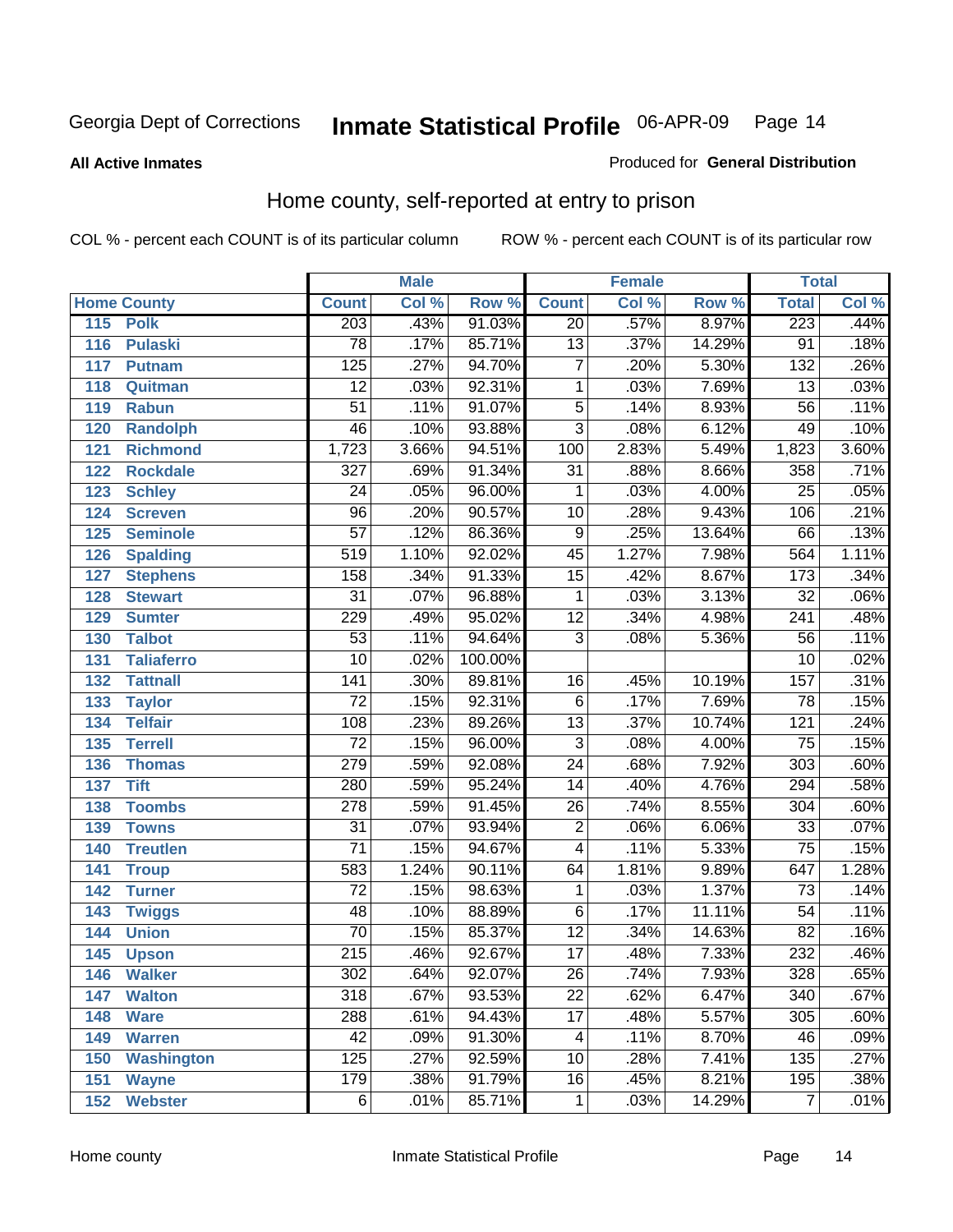**All Active Inmates**

#### Produced for **General Distribution**

### Home county, self-reported at entry to prison

|                      |                  |                 | <b>Male</b> |        |              | <b>Female</b> | <b>Total</b> |              |       |
|----------------------|------------------|-----------------|-------------|--------|--------------|---------------|--------------|--------------|-------|
| <b>Home County</b>   |                  | <b>Count</b>    | Col %       | Row %  | <b>Count</b> | Col %         | Row %        | <b>Total</b> | Col % |
| 153                  | <b>Wheeler</b>   | $\overline{23}$ | .05%        | 85.19% | 4            | .11%          | 14.81%       | 27           | .05%  |
| 154                  | <b>White</b>     | 84              | .18%        | 90.32% | 9            | .25%          | 9.68%        | 93           | .18%  |
| 155                  | <b>Whitfield</b> | 603             | 1.28%       | 90.81% | 61           | 1.73%         | 9.19%        | 664          | 1.31% |
| 156                  | <b>Wilcox</b>    | 59              | .13%        | 92.19% | 5            | .14%          | 7.81%        | 64           | .13%  |
| 157                  | <b>Wilkes</b>    | 62              | .13%        | 93.94% | 4            | $.11\%$       | 6.06%        | 66           | .13%  |
| 158                  | <b>Wilkinson</b> | 66              | .14%        | 91.67% | 6            | $.17\%$       | 8.33%        | 72           | .14%  |
| 159                  | <b>Worth</b>     | 101             | .21%        | 93.52% | 7            | .20%          | 6.48%        | 108          | .21%  |
| 160                  | <b>Unknown</b>   | 2,450           | 5.20%       | 92.04% | 212          | 6.00%         | 7.96%        | 2,662        | 5.26% |
| <b>Total Rported</b> |                  | 47,117          | 100%        | 93.02% | 3,533        | 100%          | 6.98%        | 50,650       | 100%  |

| oorted<br>NO:  | 2,490      | 160  | 2,650  |
|----------------|------------|------|--------|
| ั่วtaเ<br>. Gr | 607ء<br>49 | .693 | 53.300 |

| <b>Mode</b> | مرمية الرار | ™ulton | uiton |
|-------------|-------------|--------|-------|
|             |             |        |       |
|             |             |        |       |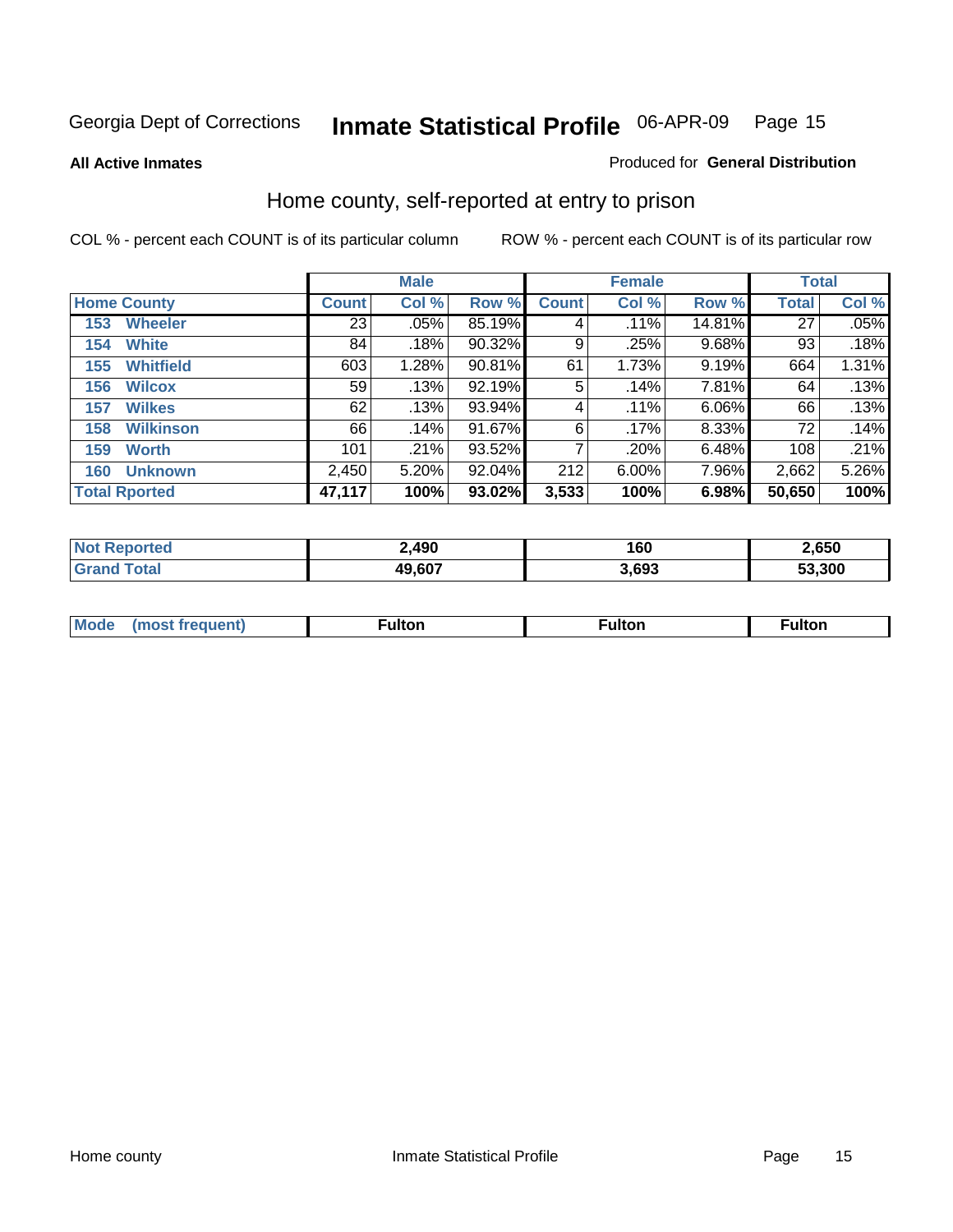#### **All Active Inmates**

#### Produced for **General Distribution**

### Environment to age 16, self-reported at entry to prison

|                              | <b>Male</b>  |        |        | <b>Female</b> |          |          | <b>Total</b> |        |
|------------------------------|--------------|--------|--------|---------------|----------|----------|--------------|--------|
| <b>Environment to age 16</b> | <b>Count</b> | Col %  | Row %  | <b>Count</b>  | Col %    | Row %    | <b>Total</b> | Col %  |
| <b>Rural/Farm</b>            | 1,745        | 3.69%  | 94.12% | 109           | $3.10\%$ | 5.88%    | 1,854        | 3.65%  |
| <b>Rural/Nfarm</b>           | 2,563        | 5.41%  | 86.04% | 416           | 11.84%   | 13.96%   | 2,979        | 5.86%  |
| <b>S.M.S.A</b><br>3          | 16.014       | 33.82% | 95.85% | 694           | 19.75%   | $4.15\%$ | 16,708       | 32.85% |
| <b>Urban</b><br>4            | 10,291       | 21.73% | 90.18% | 1,120         | 31.87%   | 9.82%    | 11,411       | 22.44% |
| <b>Small Town</b><br>5.      | 16,735       | 35.34% | 93.44% | 1,175         | 33.44%   | $6.56\%$ | 17,910       | 35.21% |
| <b>Total Reported</b>        | 47,348       | 100%   | 93.09% | 3,514         | 100%     | 6.91%    | 50,862       | 100%   |

| <b>Not Reported</b> | 2,259  | 170   | 2,438  |
|---------------------|--------|-------|--------|
| <b>Grand Total</b>  | 49,607 | 3,693 | 53,300 |

| <b>Mode</b><br>⊺own<br><b>Small</b><br>(most frequent)<br><b>TOWL</b><br>owr<br>Small<br>.sr<br>וורי |  |  |
|------------------------------------------------------------------------------------------------------|--|--|
|                                                                                                      |  |  |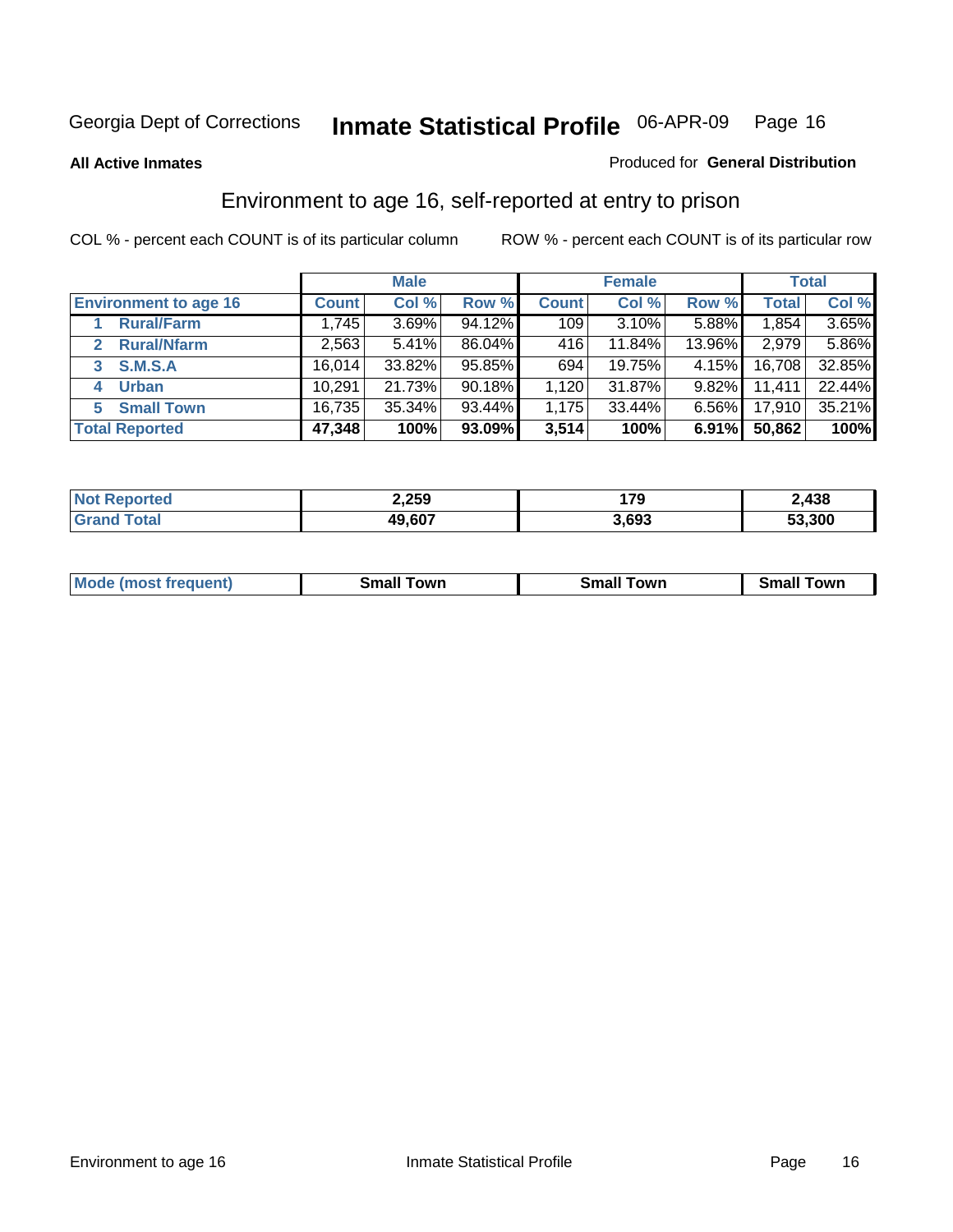#### **All Active Inmates**

#### Produced for **General Distribution**

### Guardian status to age 16, self-reported at entry to prison

|                                  |              | <b>Male</b> |         |                 | <b>Female</b> |       |              | <b>Total</b> |
|----------------------------------|--------------|-------------|---------|-----------------|---------------|-------|--------------|--------------|
| <b>Guardian Status To Age 16</b> | <b>Count</b> | Col %       | Row %   | <b>Count</b>    | Col %         | Row % | <b>Total</b> | Col %        |
| 1 Orphanage                      | 31           | .12%        | 96.88%  |                 | .13%          | 3.13% | 32           | .12%         |
| 2 Father Only                    | 809          | 3.04%       | 97.47%  | 21              | 2.67%         | 2.53% | 830          | 3.03%        |
| <b>3 Both Parents</b>            | 10,658       | 40.03%      | 96.92%  | 339             | 43.13%        | 3.08% | 10,997       | 40.12%       |
| <b>4 Mother Only</b>             | 11,517       | 43.26%      | 97.93%  | 244             | 31.04%        | 2.07% | 11,761       | 42.91%       |
| <b>6 Oth Female</b>              | 650          | 2.44%       | 94.61%  | 37              | 4.71%         | 5.39% | 687          | 2.51%        |
| <b>7 Oth Male</b>                | 110          | .41%        | 95.65%  | 5               | .64%          | 4.35% | 115          | .42%         |
| 8 Step-Parents                   | 264          | .99%        | 100.00% |                 |               |       | 264          | .96%         |
| <b>9 Foster Home</b>             | 384          | 1.44%       | 96.97%  | 12 <sup>°</sup> | 1.53%         | 3.03% | 396          | 1.44%        |
| <b>10 Grand Parents</b>          | 2,199        | 8.26%       | 94.54%  | 127             | 16.16%        | 5.46% | 2,326        | 8.49%        |
| <b>Total Reported</b>            | 26,622       | 100%        | 97.13%  | 786             | 100%          | 2.87% | 27,408       | 100%         |

| <b>N</b> | 22,985 | 2,907 | 25,892 |
|----------|--------|-------|--------|
|          | 19.607 | 3.693 | 53.300 |

| Mode | Onlv<br>Mot | <b>Roth</b><br>Parents | <b>IMot</b><br>Onlv<br>∵hei |
|------|-------------|------------------------|-----------------------------|
|      |             |                        |                             |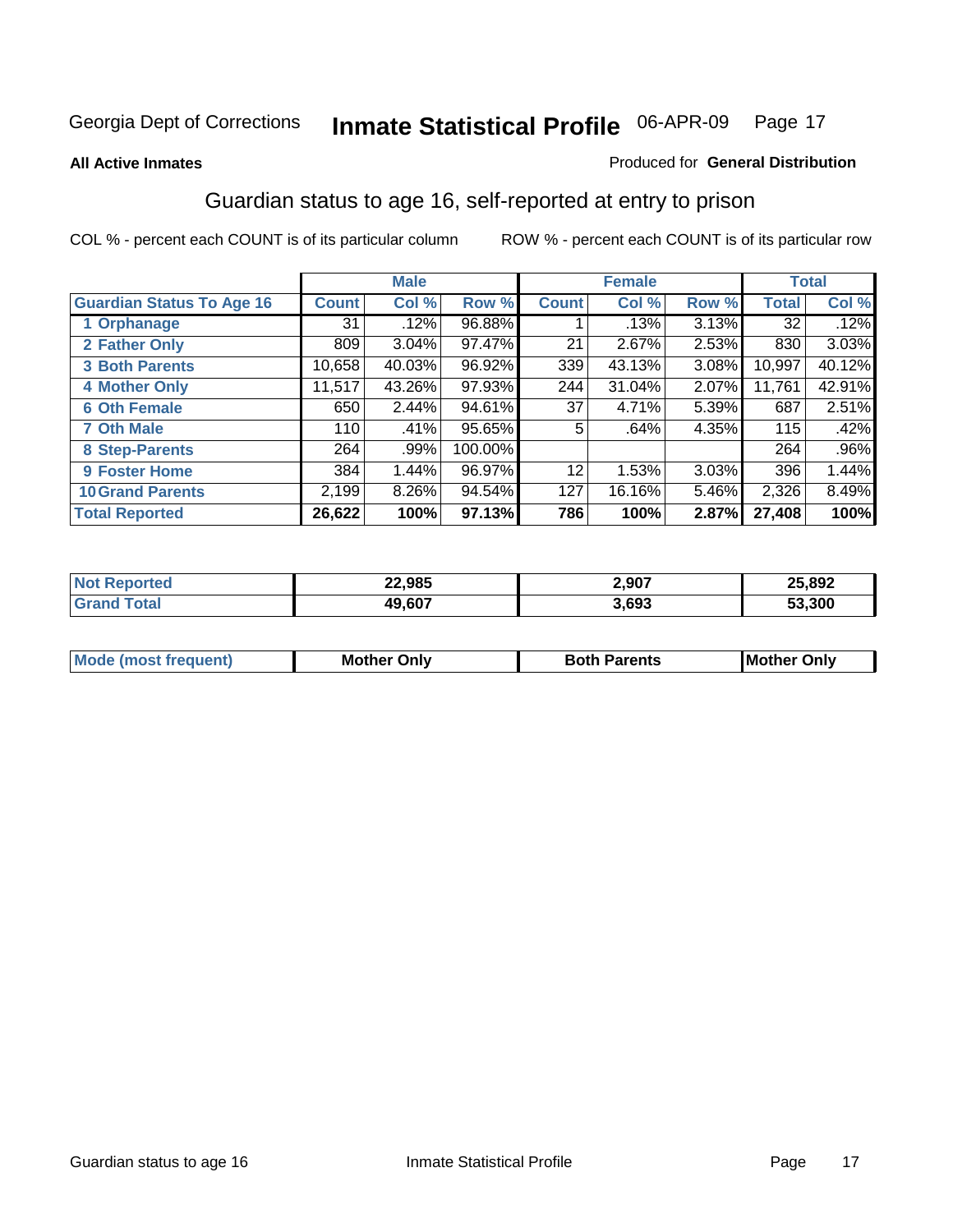#### **All Active Inmates**

#### Produced for **General Distribution**

### Employment status before prison, self-reported at entry to prison

|                       |                          |              | <b>Male</b> |        |              | <b>Female</b> |        |        | <b>Total</b> |
|-----------------------|--------------------------|--------------|-------------|--------|--------------|---------------|--------|--------|--------------|
|                       | <b>Employment Status</b> | <b>Count</b> | Col %       | Row %  | <b>Count</b> | Col %         | Row %  | Total  | Col %        |
|                       | <b>Full Time</b>         | 22,823       | 52.37%      | 95.87% | 982          | 50.59%        | 4.13%  | 23,805 | 52.29%       |
| $\mathbf{2}$          | <b>Part Time</b>         | 3,167        | 7.27%       | 97.33% | 87           | 4.48%         | 2.67%  | 3,254  | 7.15%        |
| 3                     | Unempl $<$ 6m            | 4,565        | 10.47%      | 97.33% | 125          | 6.44%         | 2.67%  | 4,690  | 10.30%       |
| 4                     | Unempl > 6m              | 7,792        | 17.88%      | 95.81% | 341          | 17.57%        | 4.19%  | 8,133  | 17.87%       |
| 5                     | <b>Never Workd</b>       | 3,351        | 7.69%       | 96.35% | 127          | 6.54%         | 3.65%  | 3,478  | 7.64%        |
| 6                     | <b>Student</b>           | 384          | .88%        | 86.29% | 61           | 3.14%         | 13.71% | 445    | .98%         |
| 7                     | <b>Incapable</b>         | 1,500        | 3.44%       | 87.31% | 218          | 11.23%        | 12.69% | 1,718  | 3.77%        |
| <b>Total Reported</b> |                          | 43,582       | 100%        | 95.74% | 1,941        | 100%          | 4.26%  | 45,523 | 100%         |

| neo | ; 025  | フロウ<br>ے ت<br>$\sim$ $\sim$ | ---    |
|-----|--------|-----------------------------|--------|
|     | 49.607 | 3.693                       | 53.300 |

| Mo | 'me<br>uн<br>$\sim$ $\sim$ $\sim$ $\sim$ $\sim$ $\sim$ | ïme<br>uı.<br>the contract of the contract of the contract of the contract of the contract of the contract of the contract of the contract of the contract of the contract of the contract of the contract of the contract of the contract o |
|----|--------------------------------------------------------|----------------------------------------------------------------------------------------------------------------------------------------------------------------------------------------------------------------------------------------------|
|    |                                                        |                                                                                                                                                                                                                                              |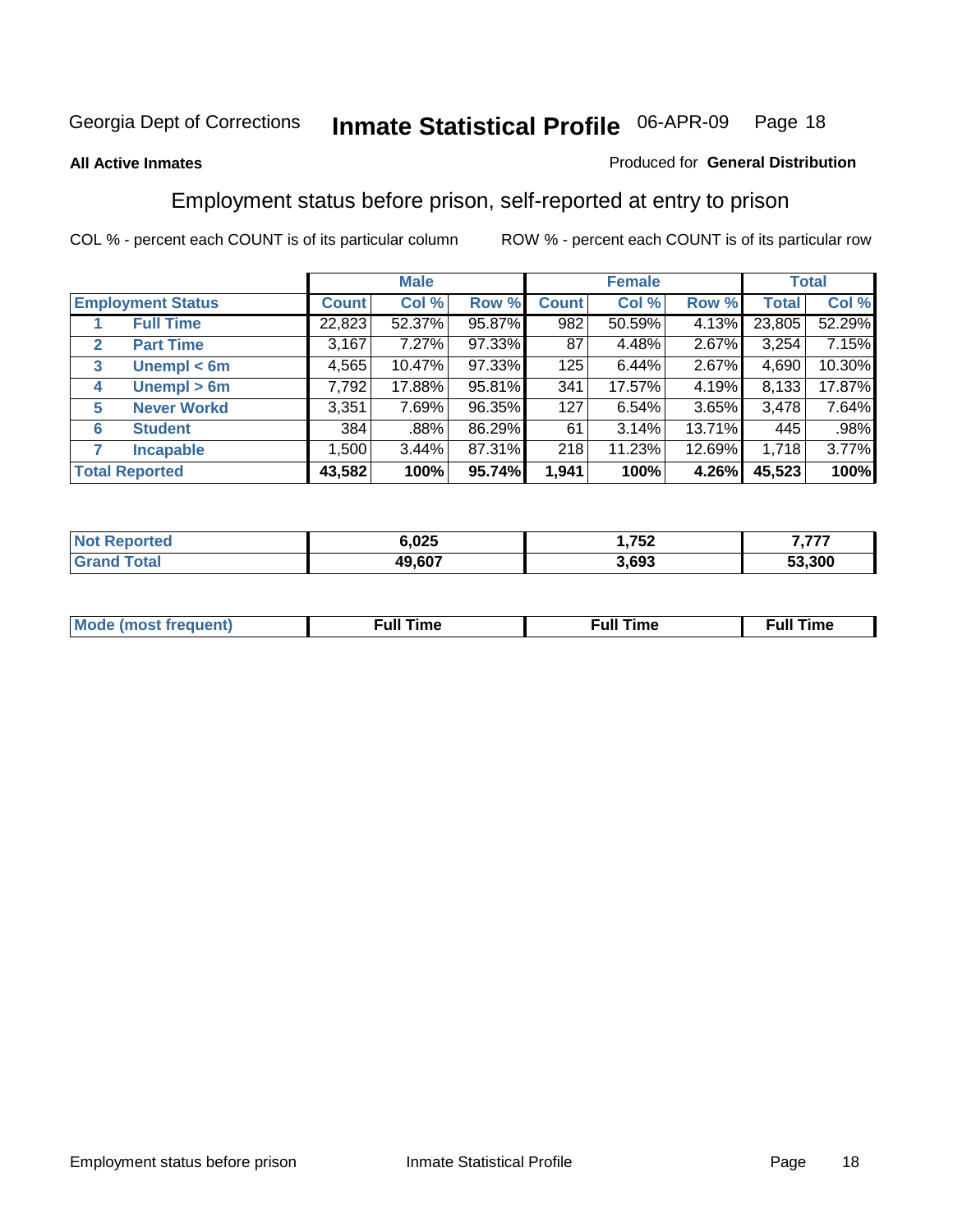#### **All Active Inmates**

Produced for **General Distribution**

### Age at admission

|                         |                  | <b>Male</b> |         |                  | <b>Female</b> |        |              | <b>Total</b> |
|-------------------------|------------------|-------------|---------|------------------|---------------|--------|--------------|--------------|
| <b>Age At Admission</b> | <b>Count</b>     | Col %       | Row %   | <b>Count</b>     | Col %         | Row %  | <b>Total</b> | Col %        |
| 13                      | 1                | 0.01%       | 100.00% |                  |               |        | 1            | 0.01%        |
| 14                      | 13               | 0.03%       | 92.86%  | 1                | 0.03%         | 7.14%  | 14           | 0.03%        |
| $\overline{15}$         | 60               | 0.12%       | 98.36%  | 1                | 0.03%         | 1.64%  | 61           | 0.11%        |
| 16                      | 184              | 0.37%       | 95.34%  | 9                | 0.24%         | 4.66%  | 193          | 0.36%        |
| $\overline{17}$         | $\overline{778}$ | 1.57%       | 96.53%  | $\overline{28}$  | 0.76%         | 3.47%  | 806          | 1.51%        |
| 18                      | 1,577            | 3.18%       | 97.29%  | 44               | 1.19%         | 2.71%  | 1,621        | 3.04%        |
| 19                      | 2,113            | 4.26%       | 96.97%  | 66               | 1.79%         | 3.03%  | 2,179        | 4.09%        |
| 20                      | 2,139            | 4.31%       | 94.73%  | 119              | 3.22%         | 5.27%  | 2,258        | 4.24%        |
| 21                      | 2,101            | 4.24%       | 94.64%  | 119              | 3.22%         | 5.36%  | 2,220        | 4.17%        |
| 22                      | 2,159            | 4.35%       | 95.62%  | 99               | 2.68%         | 4.38%  | 2,258        | 4.24%        |
| 23                      | 2,036            | 4.10%       | 94.13%  | 127              | 3.44%         | 5.87%  | 2,163        | 4.06%        |
| 24                      | 1,977            | 3.99%       | 94.28%  | 120              | 3.25%         | 5.72%  | 2,097        | 3.93%        |
| $\overline{25}$         | 1,970            | 3.97%       | 93.68%  | $\overline{133}$ | 3.60%         | 6.32%  | 2,103        | 3.95%        |
| 26                      | 1,841            | 3.71%       | 93.45%  | 129              | 3.49%         | 6.55%  | 1,970        | 3.70%        |
| 27                      | 1,868            | 3.77%       | 93.96%  | 120              | 3.25%         | 6.04%  | 1,988        | 3.73%        |
| 28                      | 1,812            | 3.65%       | 93.45%  | 127              | 3.44%         | 6.55%  | 1,939        | 3.64%        |
| 29                      | 1,644            | 3.31%       | 91.43%  | 154              | 4.17%         | 8.57%  | 1,798        | 3.37%        |
| 30                      | 1,615            | 3.26%       | 92.34%  | 134              | 3.63%         | 7.66%  | 1,749        | 3.28%        |
| 31                      | 1,466            | 2.96%       | 92.90%  | 112              | 3.03%         | 7.10%  | 1,578        | 2.96%        |
| 32                      | 1,397            | 2.82%       | 92.64%  | 111              | 3.01%         | 7.36%  | 1,508        | 2.83%        |
| 33                      | 1,317            | 2.65%       | 93.54%  | $\overline{91}$  | 2.46%         | 6.46%  | 1,408        | 2.64%        |
| 34                      | 1,346            | 2.71%       | 91.25%  | 129              | 3.49%         | 8.75%  | 1,475        | 2.77%        |
| 35                      | 1,286            | 2.59%       | 91.86%  | 114              | 3.09%         | 8.14%  | 1,400        | 2.63%        |
| 36                      | 1,315            | 2.65%       | 91.07%  | 129              | 3.49%         | 8.93%  | 1,444        | 2.71%        |
| 37                      | 1,243            | 2.51%       | 90.80%  | 126              | 3.41%         | 9.20%  | 1,369        | 2.57%        |
| 38                      | 1,135            | 2.29%       | 90.51%  | 119              | 3.22%         | 9.49%  | 1,254        | 2.35%        |
| 39                      | 1,139            | 2.30%       | 90.18%  | 124              | 3.36%         | 9.82%  | 1,263        | 2.37%        |
| 40                      | 1,120            | 2.26%       | 91.95%  | 98               | 2.65%         | 8.05%  | 1,218        | 2.29%        |
| 41                      | 1,075            | 2.17%       | 89.81%  | $\overline{122}$ | 3.30%         | 10.19% | 1,197        | 2.25%        |
| 42                      | 1,002            | 2.02%       | 90.43%  | 106              | 2.87%         | 9.57%  | 1,108        | 2.08%        |
| 43                      | 992              | 2.00%       | 90.93%  | 99               | 2.68%         | 9.07%  | 1,091        | 2.05%        |
| 44                      | 911              | 1.84%       | 92.30%  | 76               | 2.06%         | 7.70%  | 987          | 1.85%        |
| 45                      | 858              | 1.73%       | 90.22%  | $\overline{93}$  | 2.52%         | 9.78%  | 951          | 1.78%        |
| 46                      | 824              | 1.66%       | 89.47%  | $\overline{97}$  | 2.63%         | 10.53% | 921          | 1.73%        |
| 47                      | 743              | 1.50%       | 91.39%  | 70               | 1.90%         | 8.61%  | 813          | 1.53%        |
| 48                      | 645              | 1.30%       | 89.21%  | 78               | 2.11%         | 10.79% | 723          | 1.36%        |
| 49                      | 596              | 1.20%       | 92.26%  | 50               | 1.35%         | 7.74%  | 646          | 1.21%        |
| 50                      | 492              | 0.99%       | 91.79%  | 44               | 1.19%         | 8.21%  | 536          | 1.01%        |
| 51                      | 444              | 0.90%       | 95.48%  | $\overline{21}$  | 0.57%         | 4.52%  | 465          | 0.87%        |
| 52                      | 422              | 0.85%       | 93.99%  | 27               | 0.73%         | 6.01%  | 449          | 0.84%        |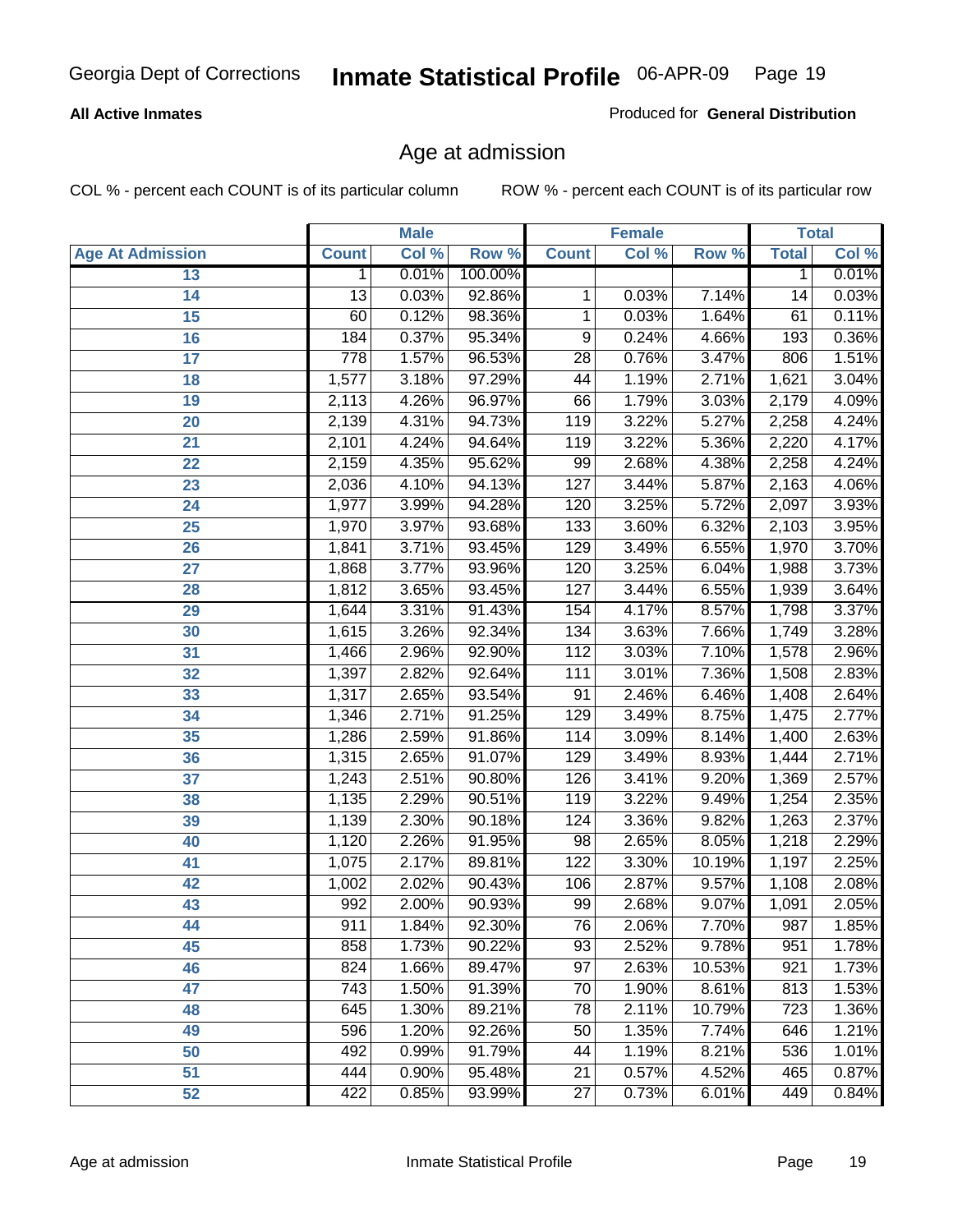#### **All Active Inmates**

Produced for **General Distribution**

### Age at admission

|                         | <b>Male</b>      |       | <b>Female</b> |                 |       | <b>Total</b> |                  |       |
|-------------------------|------------------|-------|---------------|-----------------|-------|--------------|------------------|-------|
| <b>Age At Admission</b> | <b>Count</b>     | Col % | Row %         | <b>Count</b>    | Col % | Row %        | <b>Total</b>     | Col % |
| $\overline{53}$         | 321              | 0.65% | 88.92%        | 40              | 1.08% | 11.08%       | 361              | 0.68% |
| 54                      | $\overline{242}$ | 0.49% | 92.72%        | 19              | 0.51% | 7.28%        | 261              | 0.49% |
| $\overline{55}$         | 259              | 0.52% | 96.64%        | 9               | 0.24% | 3.36%        | 268              | 0.50% |
| $\overline{56}$         | 191              | 0.39% | 94.09%        | $\overline{12}$ | 0.32% | 5.91%        | $\overline{203}$ | 0.38% |
| $\overline{57}$         | 160              | 0.32% | 94.67%        | $\overline{9}$  | 0.24% | 5.33%        | 169              | 0.32% |
| 58                      | 125              | 0.25% | 94.70%        | $\overline{7}$  | 0.19% | 5.30%        | 132              | 0.25% |
| 59                      | 140              | 0.28% | 95.24%        | 7               | 0.19% | 4.76%        | 147              | 0.28% |
| 60                      | $\overline{91}$  | 0.18% | 93.81%        | $\overline{6}$  | 0.16% | 6.19%        | $\overline{97}$  | 0.18% |
| 61                      | 62               | 0.12% | 95.38%        | $\overline{3}$  | 0.08% | 4.62%        | 65               | 0.12% |
| 62                      | $\overline{58}$  | 0.12% | 98.31%        | 1               | 0.03% | 1.69%        | $\overline{59}$  | 0.11% |
| 63                      | $\overline{53}$  | 0.11% | 96.36%        | $\overline{2}$  | 0.05% | 3.64%        | 55               | 0.10% |
| 64                      | $\overline{43}$  | 0.09% | 97.73%        | 1               | 0.03% | 2.27%        | 44               | 0.08% |
| 65                      | $\overline{37}$  | 0.07% | 94.87%        | $\overline{2}$  | 0.05% | 5.13%        | $\overline{39}$  | 0.07% |
| 66                      | 29               | 0.06% | 93.55%        | $\overline{2}$  | 0.05% | 6.45%        | $\overline{31}$  | 0.06% |
| 67                      | 28               | 0.06% | 93.33%        | $\overline{2}$  | 0.05% | 6.67%        | 30               | 0.06% |
| 68                      | $\overline{24}$  | 0.05% | 100.00%       |                 |       |              | $\overline{24}$  | 0.05% |
| 69                      | $\overline{27}$  | 0.05% | 100.00%       |                 |       |              | $\overline{27}$  | 0.05% |
| 70                      | $\overline{9}$   | 0.02% | 81.82%        | $\overline{2}$  | 0.05% | 18.18%       | $\overline{11}$  | 0.02% |
| 71                      | $\overline{6}$   | 0.01% | 100.00%       |                 |       |              | 6                | 0.01% |
| $\overline{72}$         | $\overline{8}$   | 0.02% | 100.00%       |                 |       |              | $\overline{8}$   | 0.02% |
| $\overline{73}$         | $\overline{7}$   | 0.01% | 100.00%       |                 |       |              | 7                | 0.01% |
| 74                      | $\overline{6}$   | 0.01% | 85.71%        | 1               | 0.03% | 14.29%       | 7                | 0.01% |
| $\overline{75}$         | 6                | 0.01% | 100.00%       |                 |       |              | 6                | 0.01% |
| 76                      | $\overline{7}$   | 0.01% | 100.00%       |                 |       |              | 7                | 0.01% |
| 77                      | 1                | 0.01% | 50.00%        | 1               | 0.03% | 50.00%       | $\overline{2}$   | 0.01% |
| 78                      | $\overline{2}$   | 0.01% | 100.00%       |                 |       |              | $\overline{2}$   | 0.01% |
| 79                      | $\overline{6}$   | 0.01% | 85.71%        | 1               | 0.03% | 14.29%       | 7                | 0.01% |
| 80                      | $\mathbf{1}$     | 0.01% | 100.00%       |                 |       |              | 1                | 0.01% |
| 81                      | 1                | 0.01% | 100.00%       |                 |       |              | 1                | 0.01% |
| 84                      | 1                | 0.01% | 100.00%       |                 |       |              | 1                | 0.01% |
| <b>Total Reported</b>   | 49,607           | 100%  | 93.07%        | 3,693           | 100%  |              | 6.93% 53,300     | 100%  |

| <b>Not Reported</b> |        |       |        |
|---------------------|--------|-------|--------|
| <b>Grand Total</b>  | 49,607 | 3.693 | 53,300 |

| <b>Mean</b><br>(average)       | 31.88 | 34.00 | 32.03 |
|--------------------------------|-------|-------|-------|
| <b>Median (middle)</b>         | 30    | 34    | 30    |
| <b>Mode</b><br>(most frequent) | ∸∸    | 29    | 20    |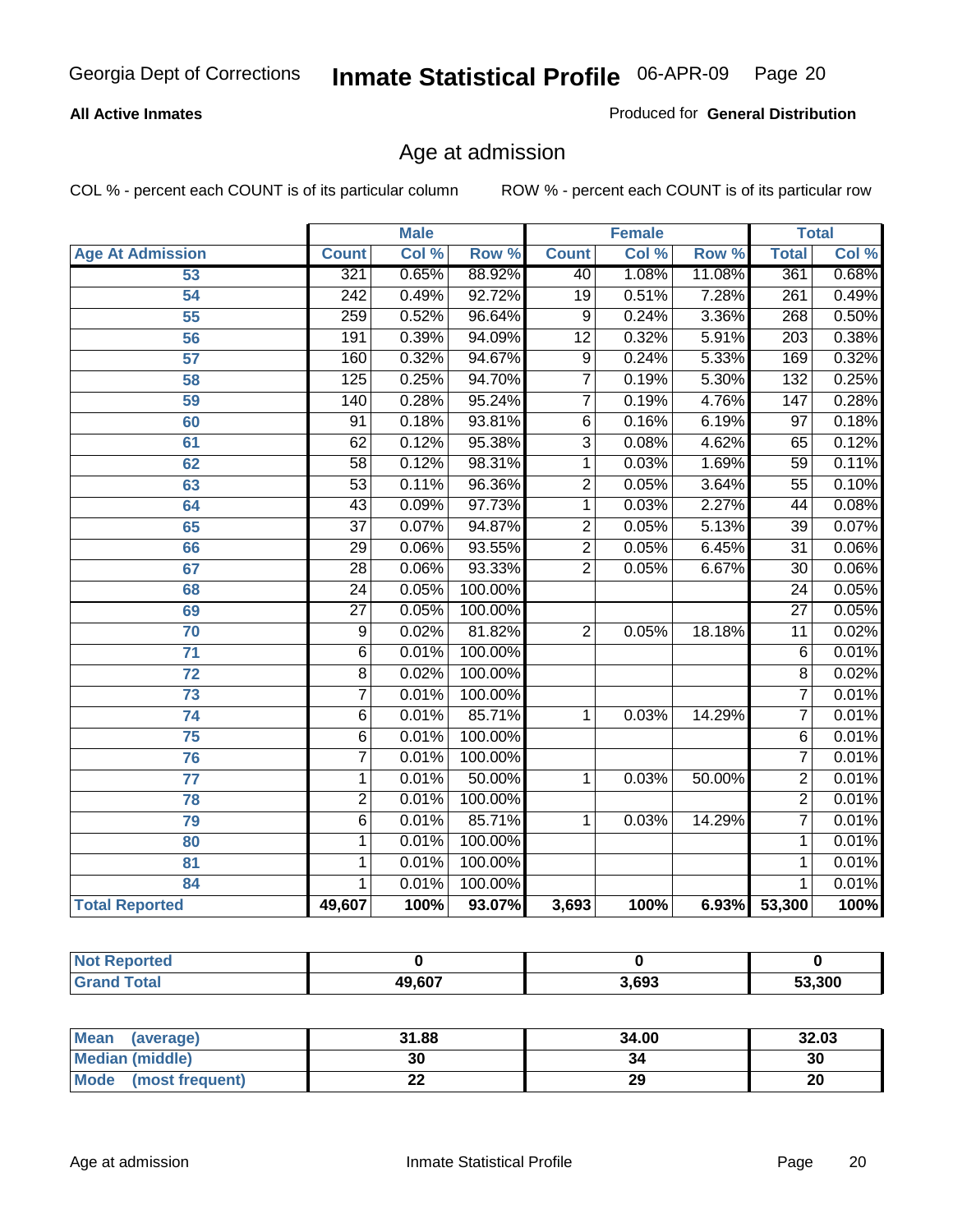#### **All Active Inmates**

Produced for **General Distribution**

### Age at release

|                       | <b>Male</b>  |      |       | <b>Female</b> |       |       | <b>Total</b> |       |
|-----------------------|--------------|------|-------|---------------|-------|-------|--------------|-------|
| <b>Age At Release</b> | <b>Count</b> | Col% | Row % | <b>Count</b>  | Col % | Row % | <b>Total</b> | Col % |
| <b>Total Reported</b> |              |      |       |               |       |       |              |       |

| <b>Still Active</b> | 49,607 | 3,693 | 53,300 |
|---------------------|--------|-------|--------|
| <b>Not Reported</b> |        |       |        |
| <b>Grand Total</b>  | 49,607 | 3,693 | 53,300 |

| Mean (average)       | N/A | N/A | N/A |
|----------------------|-----|-----|-----|
| Median (middle)      | N/A | N/A | N/A |
| Mode (most frequent) | N/A | N/A | N/A |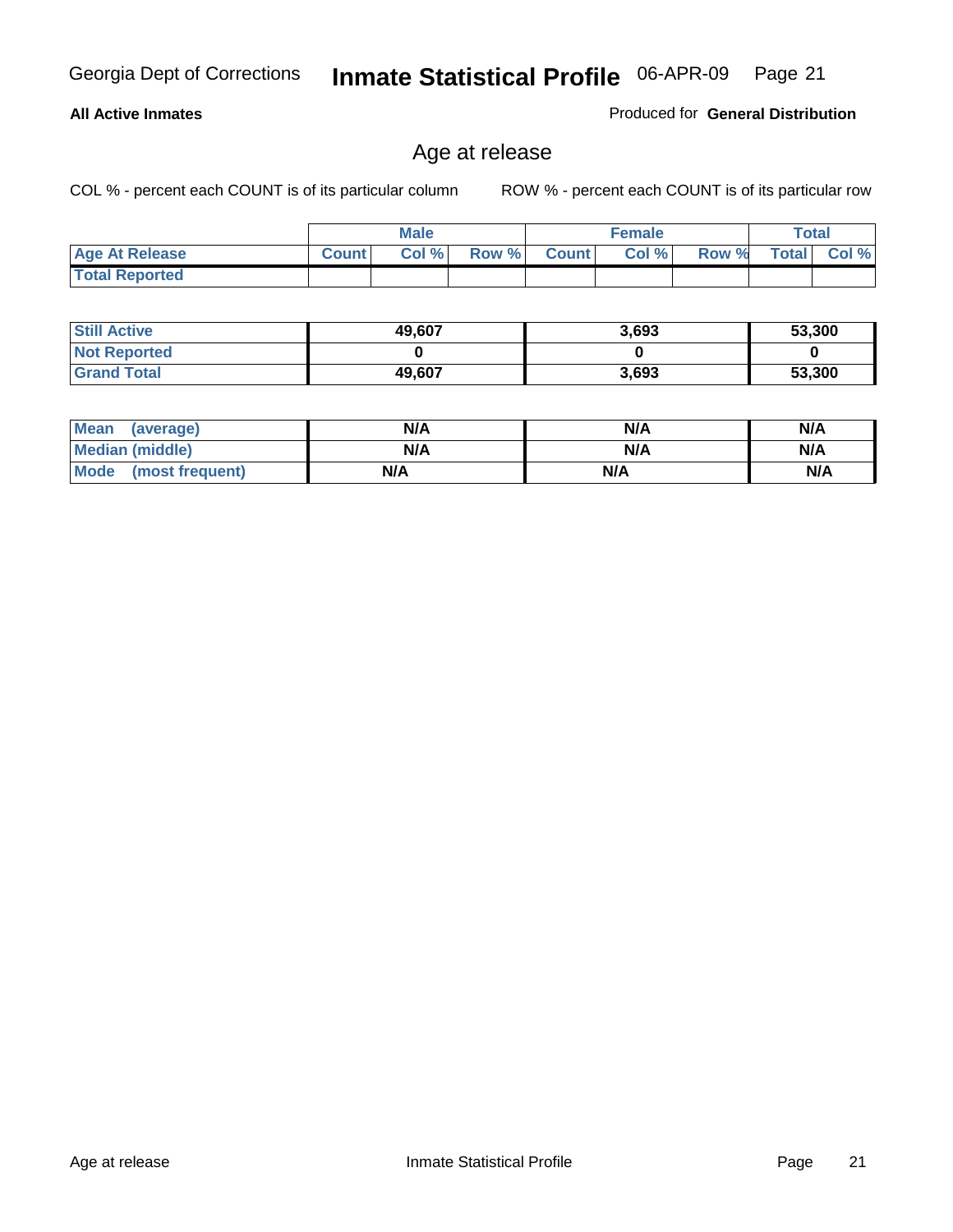#### **All Active Inmates**

#### Produced for **General Distribution**

### Height, measured at entry to prison

|                        |                  | <b>Male</b> |         |                  | <b>Female</b> |         | <b>Total</b>     |        |
|------------------------|------------------|-------------|---------|------------------|---------------|---------|------------------|--------|
| <b>Height</b>          | <b>Count</b>     | Col %       | Row %   | <b>Count</b>     | Col %         | Row %   | <b>Total</b>     | Col %  |
| <b>Under four feet</b> | 1                | 0.01%       | 50.00%  | 1                | 0.03%         | 50.00%  | $\overline{2}$   | 0.01%  |
| 4'01''                 |                  |             |         | $\overline{3}$   | 0.08%         | 100.00% | $\overline{3}$   | 0.01%  |
| 4'02''                 |                  |             |         | $\overline{1}$   | 0.03%         | 100.00% | $\mathbf{1}$     | 0.01%  |
| 4'05"                  | $\mathbf 1$      | 0.01%       | 100.00% |                  |               |         | $\mathbf{1}$     | 0.01%  |
| 4'06"                  |                  |             |         | $\overline{2}$   | 0.06%         | 100.00% | $\overline{2}$   | 0.01%  |
| 4'07"                  |                  |             |         | $\overline{1}$   | 0.03%         | 100.00% | $\overline{1}$   | 0.01%  |
| 4'08"                  | $\overline{2}$   | 0.01%       | 22.22%  | $\overline{7}$   | 0.20%         | 77.78%  | $\overline{9}$   | 0.02%  |
| 4'09"                  |                  |             |         | $\overline{11}$  | 0.31%         | 100.00% | $\overline{11}$  | 0.02%  |
| 4'10"                  |                  |             |         | $\overline{8}$   | 0.23%         | 100.00% | $\overline{8}$   | 0.02%  |
| 4'11''                 | 11               | 0.02%       | 13.41%  | $\overline{71}$  | 2.01%         | 86.59%  | $\overline{82}$  | 0.16%  |
| 5'00''                 | $\overline{93}$  | 0.19%       | 40.61%  | 136              | 3.85%         | 59.39%  | $\overline{229}$ | 0.44%  |
| 5'01''                 | $\overline{93}$  | 0.19%       | 31.31%  | $\overline{204}$ | 5.77%         | 68.69%  | 297              | 0.57%  |
| 5'02''                 | $\overline{215}$ | 0.44%       | 36.75%  | 370              | 10.47%        | 63.25%  | 585              | 1.12%  |
| 5'03''                 | $\overline{371}$ | 0.76%       | 48.75%  | 390              | 11.03%        | 51.25%  | 761              | 1.46%  |
| 5'04"                  | 876              | 1.80%       | 63.11%  | $\overline{512}$ | 14.48%        | 36.89%  | 1,388            | 2.65%  |
| 5'05''                 | 1,644            | 3.37%       | 79.19%  | 432              | 12.22%        | 20.81%  | 2,076            | 3.97%  |
| 5'06''                 | 3,180            | 6.52%       | 87.24%  | 465              | 13.15%        | 12.76%  | 3,645            | 6.97%  |
| 5'07''                 | 4,218            | 8.65%       | 91.26%  | 404              | 11.43%        | 8.74%   | 4,622            | 8.84%  |
| 5'08''                 | 5,055            | 10.37%      | 96.25%  | 197              | 5.57%         | 3.75%   | 5,252            | 10.05% |
| 5'09''                 | 5,947            | 12.20%      | 97.51%  | $\overline{152}$ | 4.30%         | 2.49%   | 6,099            | 11.67% |
| 5'10''                 | 5,675            | 11.64%      | 98.75%  | $\overline{72}$  | 2.04%         | 1.25%   | 5,747            | 10.99% |
| 5'11''                 | 5,964            | 12.23%      | 99.14%  | $\overline{52}$  | 1.47%         | 0.86%   | 6,016            | 11.51% |
| 6'00''                 | 5,660            | 11.61%      | 99.68%  | $\overline{18}$  | 0.51%         | 0.32%   | 5,678            | 10.86% |
| 6'01''                 | 3,843            | 7.88%       | 99.69%  | $\overline{12}$  | 0.34%         | 0.31%   | 3,855            | 7.37%  |
| 6'02''                 | 2,801            | 5.75%       | 99.64%  | $\overline{10}$  | 0.28%         | 0.36%   | 2,811            | 5.38%  |
| 6'03''                 | 1,574            | 3.23%       | 99.87%  | $\overline{2}$   | 0.06%         | 0.13%   | 1,576            | 3.01%  |
| 6'04''                 | 859              | 1.76%       | 99.88%  | $\overline{1}$   | 0.03%         | 0.12%   | 860              | 1.64%  |
| 6'05''                 | $\overline{340}$ | 0.70%       | 100.00% |                  |               |         | 340              | 0.65%  |
| 6'06''                 | 167              | 0.34%       | 99.40%  | $\mathbf{1}$     | 0.03%         | 0.60%   | 168              | 0.32%  |
| 6'07''                 | 59               | 0.12%       | 100.00% |                  |               |         | 59               | 0.11%  |
| 6'08''                 | $\overline{24}$  | 0.05%       | 100.00% |                  |               |         | $\overline{24}$  | 0.05%  |
| 6'09''                 | $\overline{20}$  | 0.04%       | 100.00% |                  |               |         | $\overline{20}$  | 0.04%  |
| 6'10''                 | $\overline{12}$  | 0.02%       | 100.00% |                  |               |         | $\overline{12}$  | 0.02%  |
| 6'11''                 | $\overline{23}$  | 0.05%       | 100.00% |                  |               |         | $\overline{23}$  | 0.04%  |
| Seven feet +           | $\overline{21}$  | 0.04%       | 100.00% |                  |               |         | $\overline{21}$  | 0.04%  |
| <b>Total Reported</b>  | 48,749           | 100%        | 93.24%  | 3,535            | 100%          | 6.76%   | 52,284           | 100%   |

| orted  | 858    | 158   | .016   |
|--------|--------|-------|--------|
| $\sim$ | 49,607 | 3,693 | 53,300 |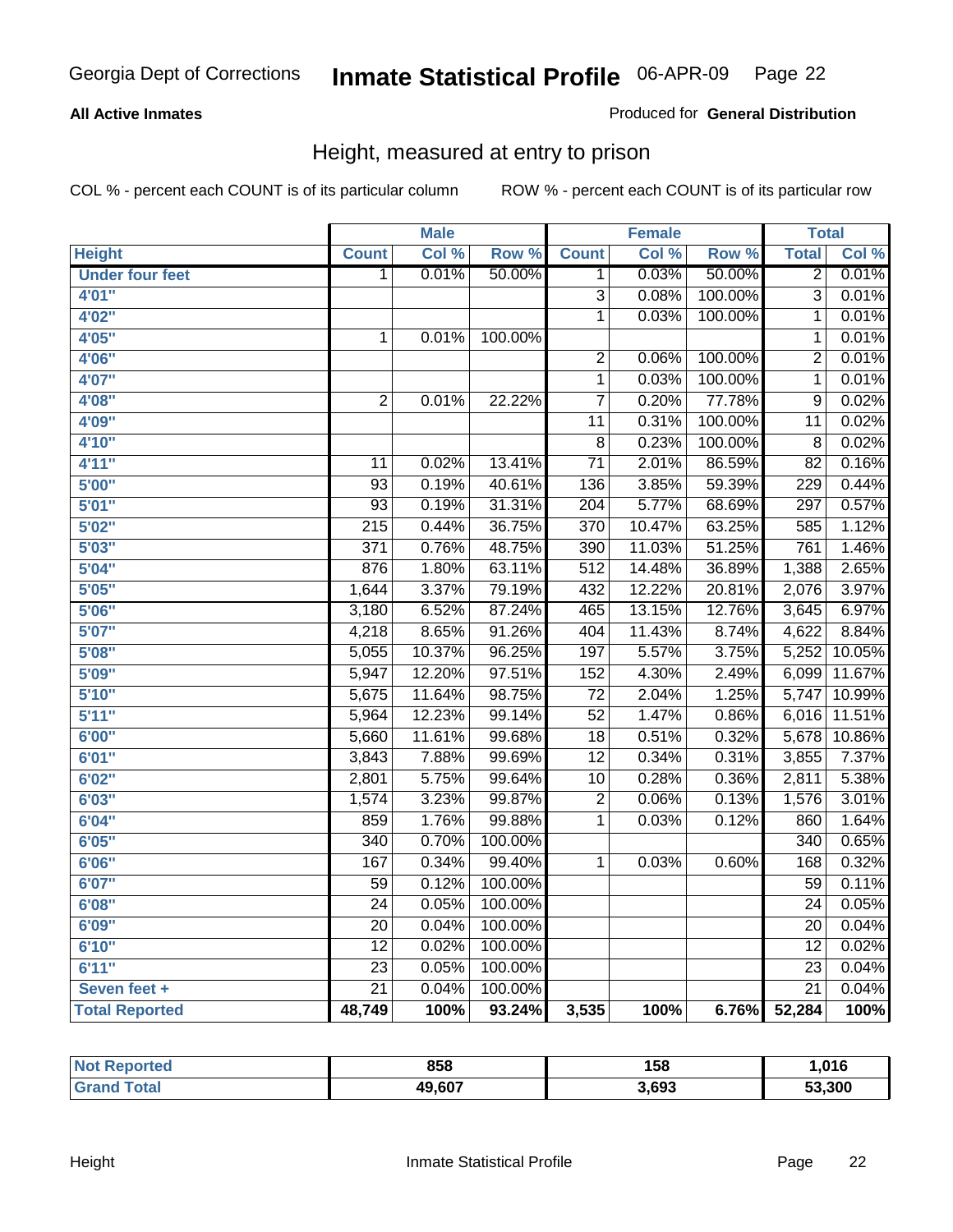#### **All Active Inmates**

Produced for **General Distribution**

### Height, measured at entry to prison

|                        | <b>Male</b> | <b>Female</b> | <b>Total</b> |
|------------------------|-------------|---------------|--------------|
| Mean (average)         | 5'10"       | 5'05"         | 5'10''       |
| <b>Median (middle)</b> | 5'10"       | 5'05"         | 5'10''       |
| Mode (most frequent)   | 5'11"       | 5'04"         | 5'09"        |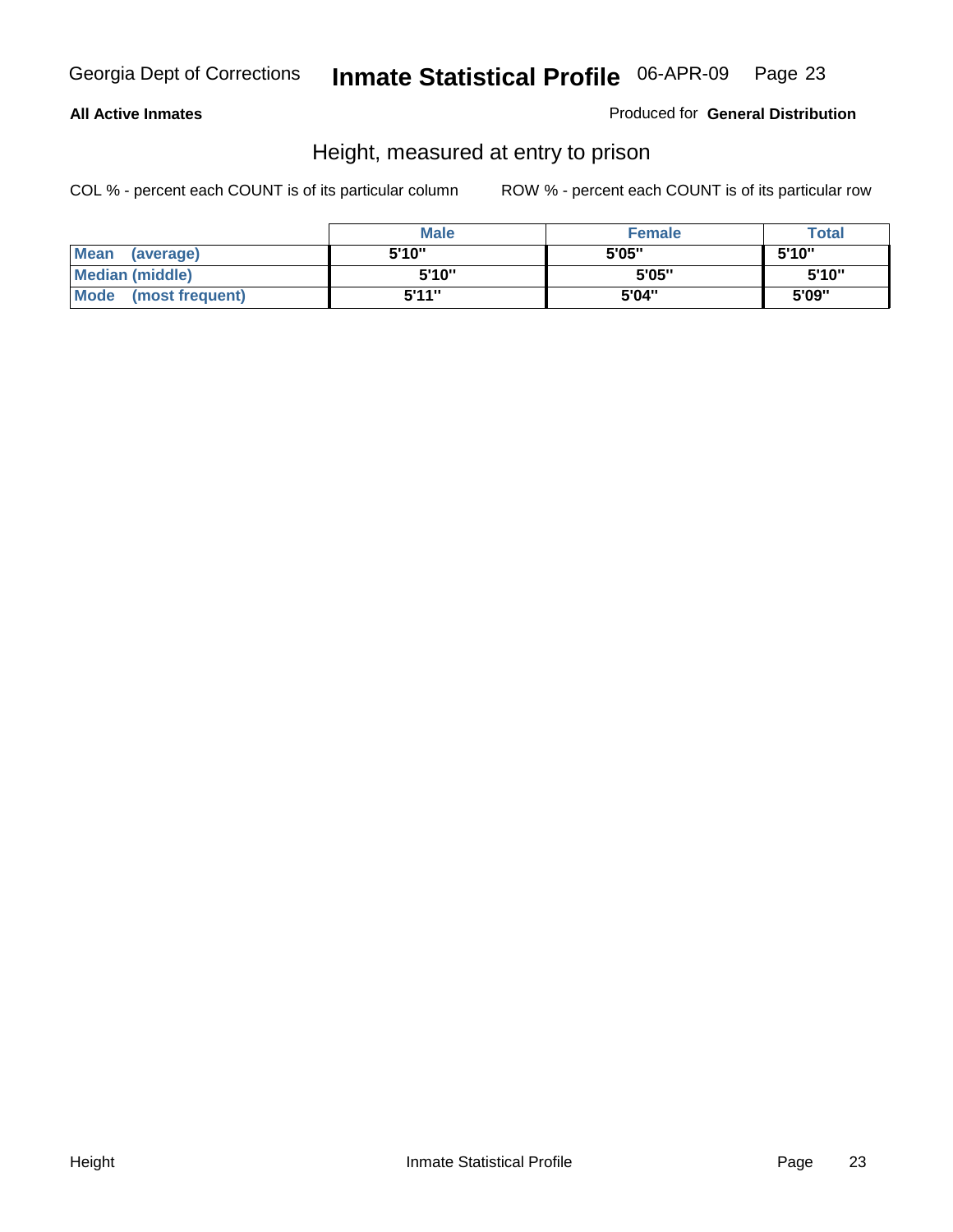#### **All Active Inmates**

#### Produced for **General Distribution**

### Weight, measured at entry to prison

|                        |                  | <b>Male</b> |                  |                  | <b>Female</b> |                  | <b>Total</b>     |        |
|------------------------|------------------|-------------|------------------|------------------|---------------|------------------|------------------|--------|
| Weight                 | <b>Count</b>     | Col %       | Row <sup>%</sup> | <b>Count</b>     | Col %         | Row <sup>%</sup> | <b>Total</b>     | Col %  |
| <b>Under 80 pounds</b> | 7                | 0.01%       | 77.78%           | $\overline{2}$   | 0.06%         | 22.22%           | $\overline{9}$   | 0.02%  |
| 80 - 89 pounds         | $\overline{3}$   | 0.01%       | 60.00%           | $\overline{2}$   | 0.06%         | 40.00%           | $\overline{5}$   | 0.01%  |
| 90 - 99 pounds         | $\overline{3}$   | 0.01%       | 23.08%           | $\overline{10}$  | 0.28%         | 76.92%           | $\overline{13}$  | 0.02%  |
| 100 - 109 pounds       | $\overline{18}$  | 0.04%       | 25.35%           | $\overline{53}$  | 1.50%         | 74.65%           | $\overline{71}$  | 0.14%  |
| 110 - 119 pounds       | 104              | 0.21%       | 49.76%           | 105              | 2.97%         | 50.24%           | $\overline{209}$ | 0.40%  |
| 120 - 129 pounds       | 470              | 0.96%       | 61.92%           | 289              | 8.18%         | 38.08%           | 759              | 1.45%  |
| 130 - 139 pounds       | 1,474            | 3.02%       | 80.77%           | 351              | 9.93%         | 19.23%           | 1,825            | 3.49%  |
| 140 - 149 pounds       | 3,245            | 6.66%       | 89.59%           | $\overline{377}$ | 10.66%        | 10.41%           | 3,622            | 6.93%  |
| 150 - 159 pounds       | 4,743            | 9.73%       | 91.85%           | 421              | 11.91%        | 8.15%            | 5,164            | 9.88%  |
| 160 - 169 pounds       | 6,545            | 13.43%      | 94.49%           | 382              | 10.81%        | 5.51%            | 6,927            | 13.25% |
| 170 - 179 pounds       | 6,140            | 12.59%      | 95.45%           | 293              | 8.29%         | 4.55%            | 6,433            | 12.30% |
| 180 - 189 pounds       | 6,695            | 13.73%      | 96.15%           | 268              | 7.58%         | 3.85%            | 6,963            | 13.32% |
| 190 - 199 pounds       | 4,519            | 9.27%       | 95.72%           | $\overline{202}$ | 5.71%         | 4.28%            | 4,721            | 9.03%  |
| 200 - 209 pounds       | 4,054            | 8.32%       | 95.16%           | $\overline{206}$ | 5.83%         | 4.84%            | 4,260            | 8.15%  |
| 210 - 219 pounds       | 2,959            | 6.07%       | 96.07%           | $\overline{121}$ | 3.42%         | 3.93%            | 3,080            | 5.89%  |
| 220 - 229 pounds       | 2,392            | 4.91%       | 95.49%           | $\overline{113}$ | 3.20%         | 4.51%            | 2,505            | 4.79%  |
| 230 - 239 pounds       | 1,557            | 3.19%       | 95.00%           | $\overline{82}$  | 2.32%         | 5.00%            | 1,639            | 3.13%  |
| 240 - 249 pounds       | 1,209            | 2.48%       | 95.65%           | $\overline{55}$  | 1.56%         | 4.35%            | 1,264            | 2.42%  |
| 250 - 259 pounds       | 839              | 1.72%       | 94.27%           | $\overline{51}$  | 1.44%         | 5.73%            | 890              | 1.70%  |
| 260 - 269 pounds       | 606              | 1.24%       | 93.66%           | $\overline{41}$  | 1.16%         | 6.34%            | 647              | 1.24%  |
| 270 - 279 pounds       | 361              | 0.74%       | 93.28%           | $\overline{26}$  | 0.74%         | 6.72%            | 387              | 0.74%  |
| 280 - 289 pounds       | 283              | 0.58%       | 92.48%           | $\overline{23}$  | 0.65%         | 7.52%            | 306              | 0.59%  |
| 290 - 299 pounds       | 145              | 0.30%       | 92.95%           | $\overline{11}$  | 0.31%         | 7.05%            | 156              | 0.30%  |
| 300 - 309 pounds       | $\overline{126}$ | 0.26%       | 88.73%           | $\overline{16}$  | 0.45%         | 11.27%           | $\overline{142}$ | 0.27%  |
| 310 - 319 pounds       | $\overline{75}$  | 0.15%       | 89.29%           | $\overline{9}$   | 0.25%         | 10.71%           | $\overline{84}$  | 0.16%  |
| 320 - 329 pounds       | $\overline{56}$  | 0.11%       | 87.50%           | $\overline{8}$   | 0.23%         | 12.50%           | 64               | 0.12%  |
| 330 - 339 pounds       | $\overline{23}$  | 0.05%       | 88.46%           | $\overline{3}$   | 0.08%         | 11.54%           | $\overline{26}$  | 0.05%  |
| 340 - 349 pounds       | $\overline{22}$  | 0.05%       | 78.57%           | $\overline{6}$   | 0.17%         | 21.43%           | $\overline{28}$  | 0.05%  |
| 350 - 359 pounds       | $\overline{28}$  | 0.06%       | 87.50%           | $\overline{4}$   | 0.11%         | 12.50%           | $\overline{32}$  | 0.06%  |
| 360 - 369 pounds       | 19               | 0.04%       | 90.48%           | $\overline{2}$   | 0.06%         | 9.52%            | $\overline{21}$  | 0.04%  |
| 370 - 379 pounds       | $\overline{11}$  | 0.02%       | 100.00%          |                  |               |                  | 11               | 0.02%  |
| 380 - 389 pounds       | $\mathbf 1$      | 0.01%       | 50.00%           | 1                | 0.03%         | 50.00%           | $\overline{2}$   | 0.01%  |
| 390 - 399 pounds       | 3                | 0.01%       | 100.00%          |                  |               |                  | $\overline{3}$   | 0.01%  |
| 400 pounds and over    | $\overline{15}$  | 0.03%       | 88.24%           | $\overline{2}$   | 0.06%         | 11.76%           | $\overline{17}$  | 0.03%  |
| <b>Total Reported</b>  | 48,750           | 100%        | 93.24%           | 3,535            | 100%          | 6.76%            | 52,285           | 100.0% |

| N <sub>of</sub><br><b>Reported</b> | 857    | 158   | ,015   |
|------------------------------------|--------|-------|--------|
| `otal                              | 49,607 | 3,693 | 53,300 |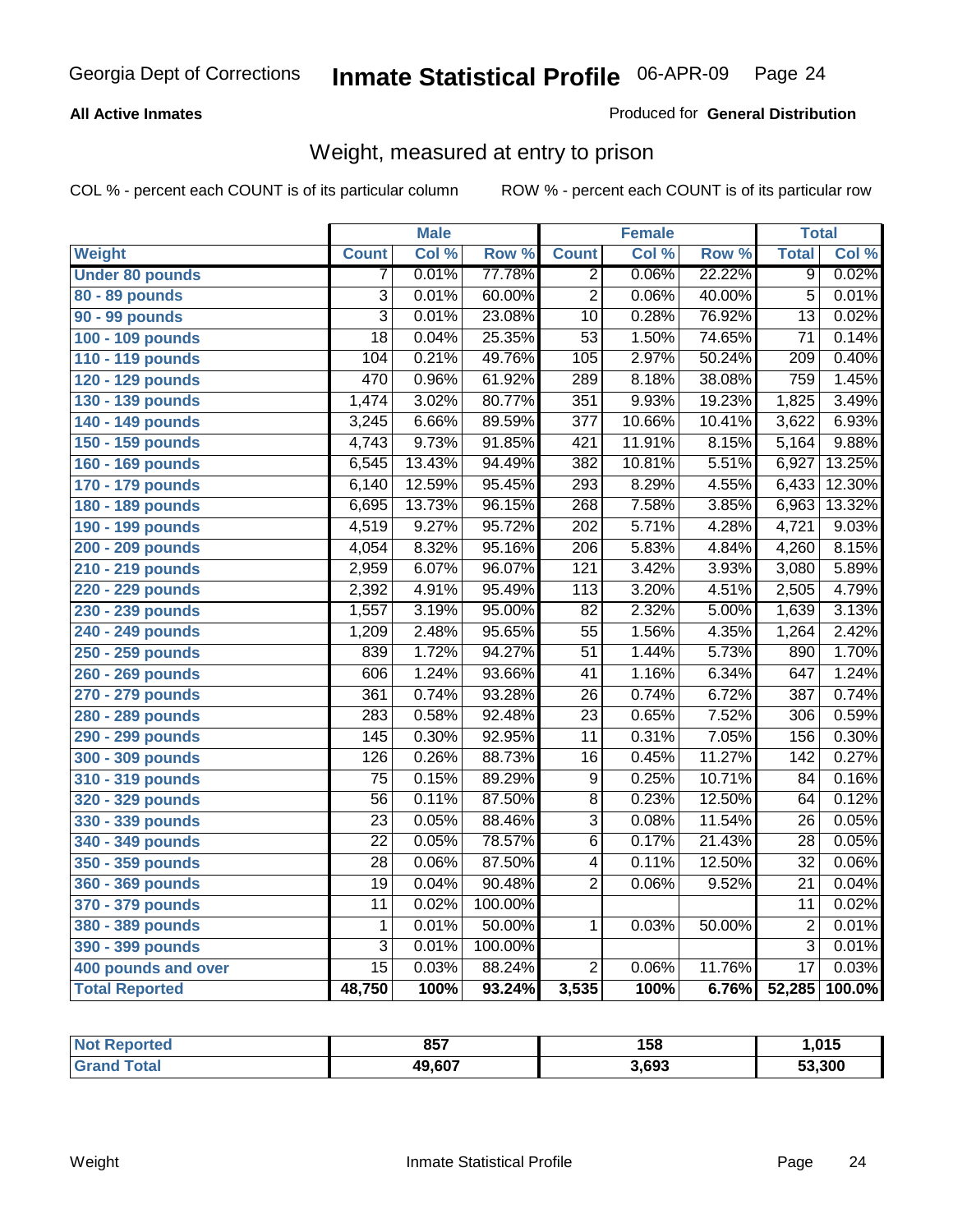#### **All Active Inmates**

#### Produced for **General Distribution**

### Weight, measured at entry to prison

|                          | <b>Male</b> | <b>Female</b> | <b>Total</b> |
|--------------------------|-------------|---------------|--------------|
| <b>Mean</b><br>(average) | 186         | 171           | 185          |
| <b>Median (middle)</b>   | 180         | 162           | 180          |
| Mode<br>(most frequent)  | 180         | 150           | 180          |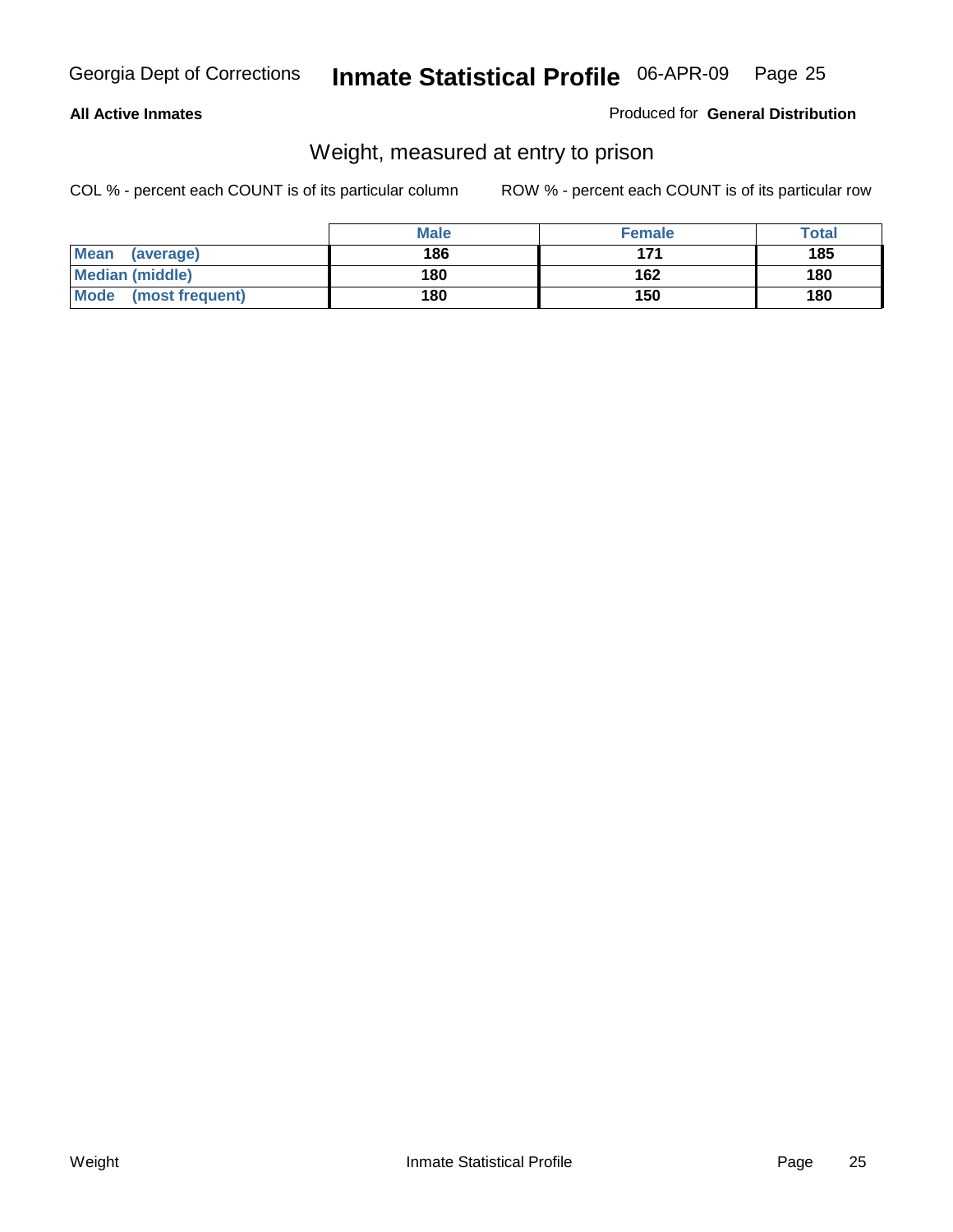#### **All Active Inmates**

#### Produced for **General Distribution**

### Military service

|                         |              | <b>Male</b> |             |       | <b>Female</b> |          |              | <b>Total</b> |
|-------------------------|--------------|-------------|-------------|-------|---------------|----------|--------------|--------------|
| <b>Military service</b> | <b>Count</b> | Col %       | Row % Count |       | Col %         | Row %    | <b>Total</b> | Col %        |
| <b>Air Force</b>        | 270          | .67%        | 97.47%      |       | .20%          | 2.53%    | 277          | .64%         |
| <b>Army</b>             | 2,039        | 5.08%       | 98.31%      | 35    | 1.02%         | 1.69%    | 2,074        | 4.76%        |
| <b>Navy</b><br>3        | 616          | 1.53%       | 98.40%      | 10    | .29%          | 1.60%    | 626          | 1.44%        |
| <b>Marines</b><br>4     | 447          | 1.11%       | 99.55%      | 2     | $.06\%$       | .45%     | 449          | 1.03%        |
| <b>Coast Guard</b><br>5 | 24           | $.06\%$     | 100.00%     |       |               |          | 24           | .06%         |
| <b>None</b><br>96       | 36,777       | 91.55%      | 91.59%      | 3,377 | 98.43%        | $8.41\%$ | 40,154       | 92.09%       |
| <b>Total Reported</b>   | 40,173       | 100%        | 92.13%      | 3,431 | 100%          | 7.87%    | 43,604       | 100%         |

| orted<br>NO.   | .434   | 262<br>____ | 9.696  |
|----------------|--------|-------------|--------|
| ™otar<br>Grand | 49,607 | 3.693       | 53.300 |

| <b>Mou</b><br><b>Army</b><br>ATIIV<br>41U -<br>$\sim$ 1111 $\sigma$ |  |
|---------------------------------------------------------------------|--|
|---------------------------------------------------------------------|--|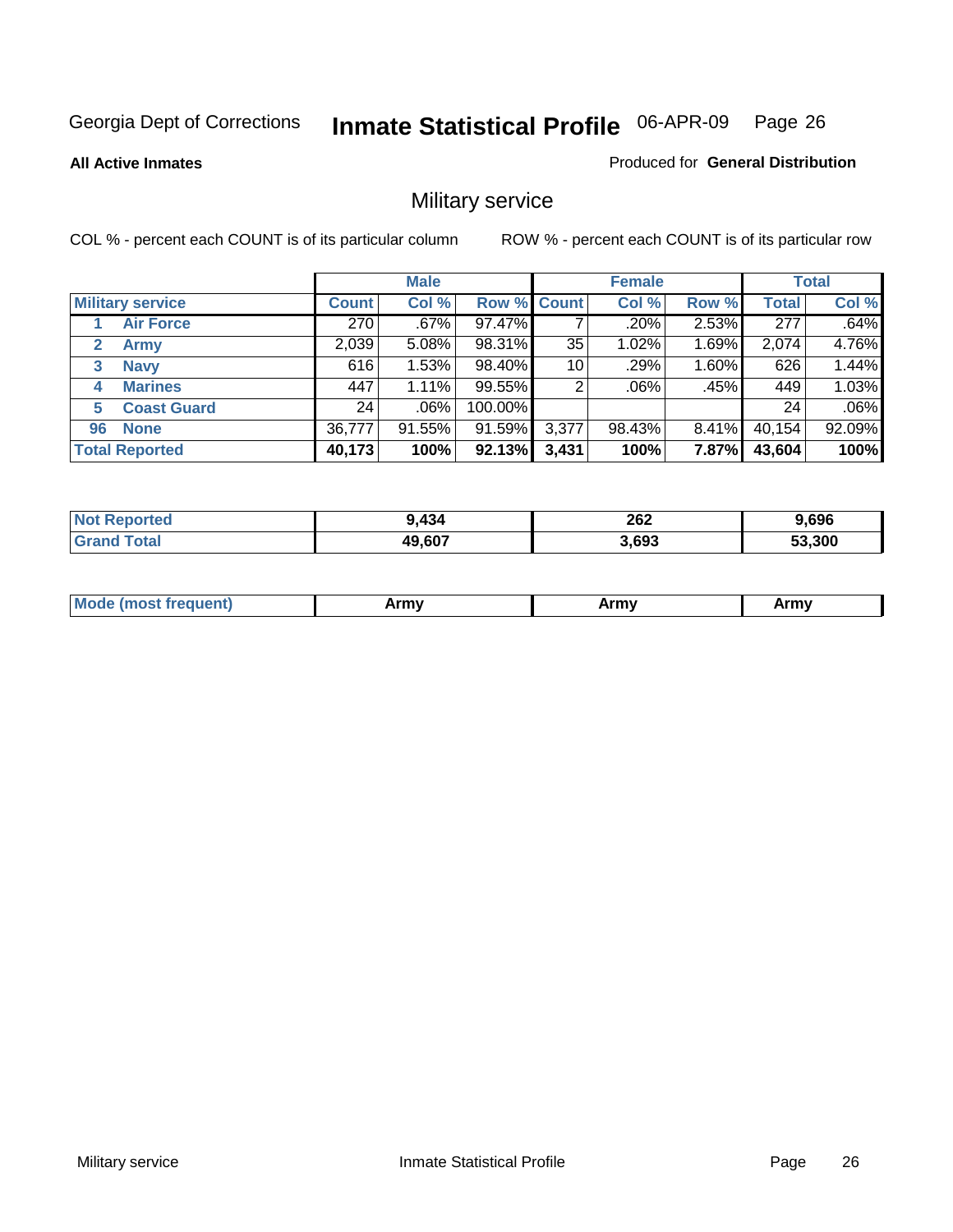#### **All Active Inmates**

#### Produced for **General Distribution**

### Type of admission to prison

|                |                             |              | <b>Male</b> |                    |     | <b>Female</b> |        |              | <b>Total</b> |
|----------------|-----------------------------|--------------|-------------|--------------------|-----|---------------|--------|--------------|--------------|
|                | <b>Type of Admission</b>    | <b>Count</b> | Col %       | <b>Row % Count</b> |     | Col %         | Row %  | <b>Total</b> | Col %        |
|                | <b>Committed From Court</b> | 34,535       | 69.65%      | 93.30% 2,480       |     | 67.23%        | 6.70%  | 37,015       | 69.49%       |
| $\overline{2}$ | <b>Return Appeal/Bond</b>   | 11           | .02%        | 91.67%             |     | .03%          | 8.33%  | 12           | .02%         |
| 3              | <b>Parole Rev/New Sent</b>  | 4,192        | 8.45%       | 95.38%             | 203 | 5.50%         | 4.62%  | 4,395        | 8.25%        |
| 4              | <b>Par Rev/No New Sent</b>  | 1,598        | 3.22%       | 94.00%             | 102 | 2.76%         | 6.00%  | 1,700        | 3.19%        |
| 5              | <b>Prob Viol/Total Rev</b>  |              | .01%        | 100.00%            |     |               |        |              | .01%         |
| 6              | <b>Prob Viol/Partial</b>    | 3,676        | 7.41%       | 89.27%             | 442 | 11.98%        | 10.73% | 4,118        | 7.73%        |
| 7              | <b>Admit Fm Other Cust</b>  | 34           | .07%        | 100.00%            |     |               |        | 34           | .06%         |
| 9              | <b>Prob Rev/Remainder</b>   | 4,759        | 9.60%       | 91.45%             | 445 | 12.06%        | 8.55%  | 5,204        | 9.77%        |
| 10             | <b>New Sent/Par Rev Pnd</b> | 34           | .07%        | 97.14%             |     | .03%          | 2.86%  | 35           | .07%         |
| 11             | <b>Life W/O Parole</b>      | 319          | .64%        | 98.46%             | 5   | .14%          | 1.54%  | 324          | .61%         |
| 30             | <b>Par Rev/Rsn Unknown</b>  | 64           | .13%        | 100.00%            |     |               |        | 64           | .12%         |
| 32             | <b>Pb Parole Rescinded</b>  | 15           | .03%        | 93.75%             | 1   | .03%          | 6.25%  | 16           | .03%         |
| 33             | <b>Prob Revoc/Spec Cond</b> | 147          | .30%        | 94.23%             | 9   | .24%          | 5.77%  | 156          | .29%         |
| 40             | <b>Par Rev/Revoc Center</b> | 166          | .33%        | 100.00%            |     |               |        | 166          | .31%         |
| 41             | <b>Information Only</b>     |              | .01%        | 100.00%            |     |               |        |              | .01%         |
| 44             | <b>Whitworth Detention</b>  | 24           | .05%        | 100.00%            |     |               |        | 24           | .05%         |
| 50             | <b>Dcys At Risk</b>         | 5            | .01%        | 100.00%            |     |               |        | 5            | .01%         |
|                | <b>Total Reported</b>       | 49,581       | 100%        | 93.07% 3,689       |     | 100%          | 6.93%  | 53,270       | 100%         |

| <b>Not</b><br>oorted<br>NGI | 00<br>∠∪ |       | ^^<br>ึงบ |
|-----------------------------|----------|-------|-----------|
| <b>Total</b>                | 49,607   | 3.693 | 53.300    |

| <b>Mode (most frequent)</b><br><b>Court Cmmt</b><br>Court Cmmt | <b>Court Cmmt</b> |
|----------------------------------------------------------------|-------------------|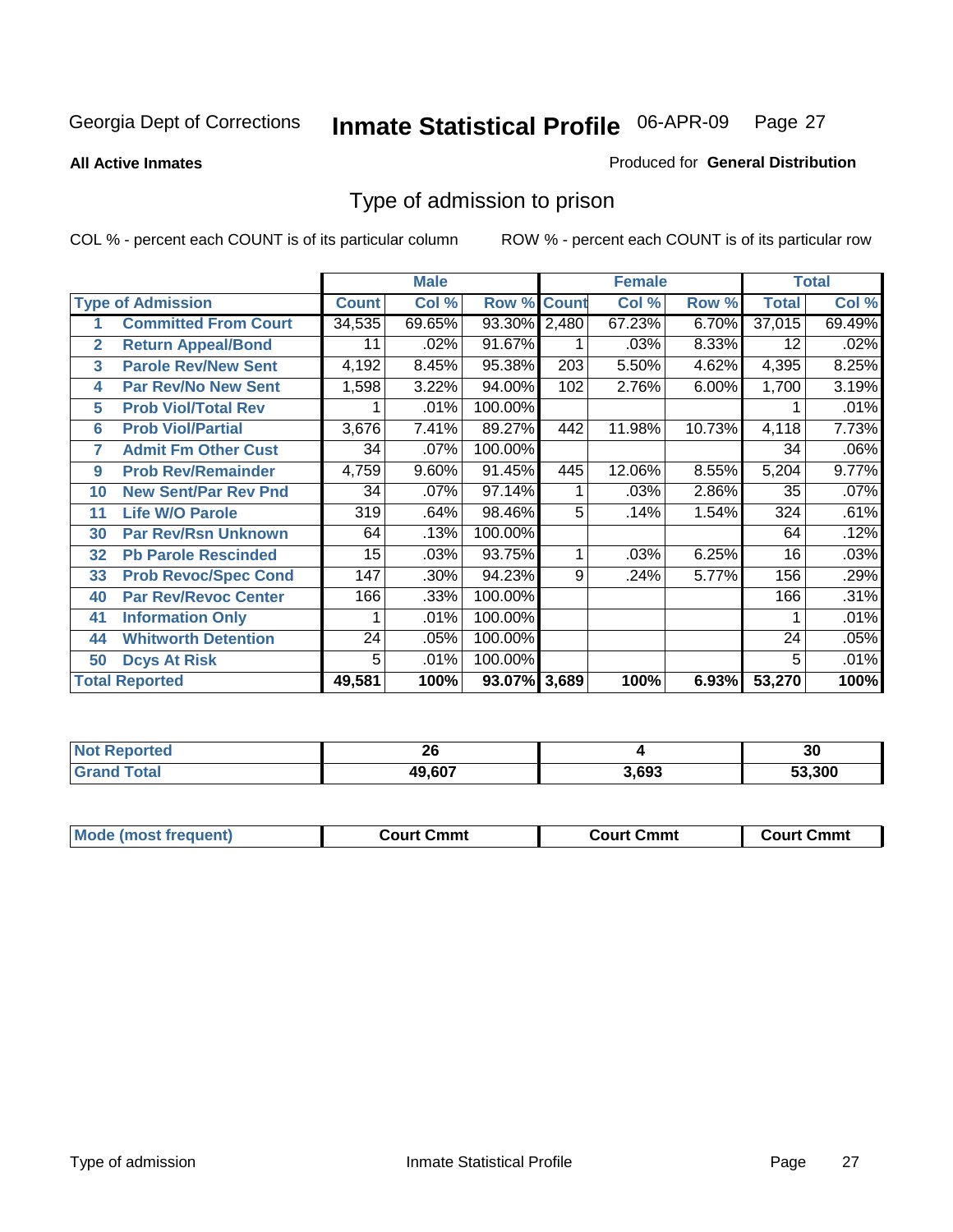**All Active Inmates**

#### Produced for **General Distribution**

### Current / last security status

|                        |         | <b>Male</b> |             |       | <b>Female</b> |        |              | <b>Total</b> |
|------------------------|---------|-------------|-------------|-------|---------------|--------|--------------|--------------|
| <b>Security Status</b> | Count l | Col %       | Row % Count |       | Col %         | Row %  | <b>Total</b> | Col %        |
| 1 Wrk Releas           | 65      | .14%        | 92.86%      | 5     | .14%          | 7.14%  | 70           | .14%         |
| 2 Trusty               | 277     | .58%        | 96.52%      | 10    | .28%          | 3.48%  | 287          | .56%         |
| 3 Minimum              | 15,016  | 31.59%      | 87.27%      | 2,190 | 62.04%        | 12.73% | 17,206       | 33.70%       |
| 4 Medium               | 25,791  | 54.26%      | 95.87%      | 1,112 | 31.50%        | 4.13%  | 26,903       | 52.69%       |
| 5 Close                | 6,276   | 13.20%      | 96.73%      | 212   | 6.01%         | 3.27%  | 6,488        | 12.71%       |
| 6 Maximum              | 106     | $.22\%$     | 99.07%      |       | .03%          | .93%   | 107          | .21%         |
| <b>Total Reported</b>  | 47,531  | 100%        | 93.09%      | 3,530 | 100%          | 6.91%  | 51,061       | 100%         |

| <b>Still being diagnosed</b> | 2,075  | 163   | 2,238  |
|------------------------------|--------|-------|--------|
| <b>Not Reported</b>          |        |       |        |
| <b>Grand Total</b>           | 49.607 | 3,693 | 53,300 |

| M.<br>.<br>--<br>M.<br><b>ALL 1999</b><br>----<br>w. |  |  |
|------------------------------------------------------|--|--|
|                                                      |  |  |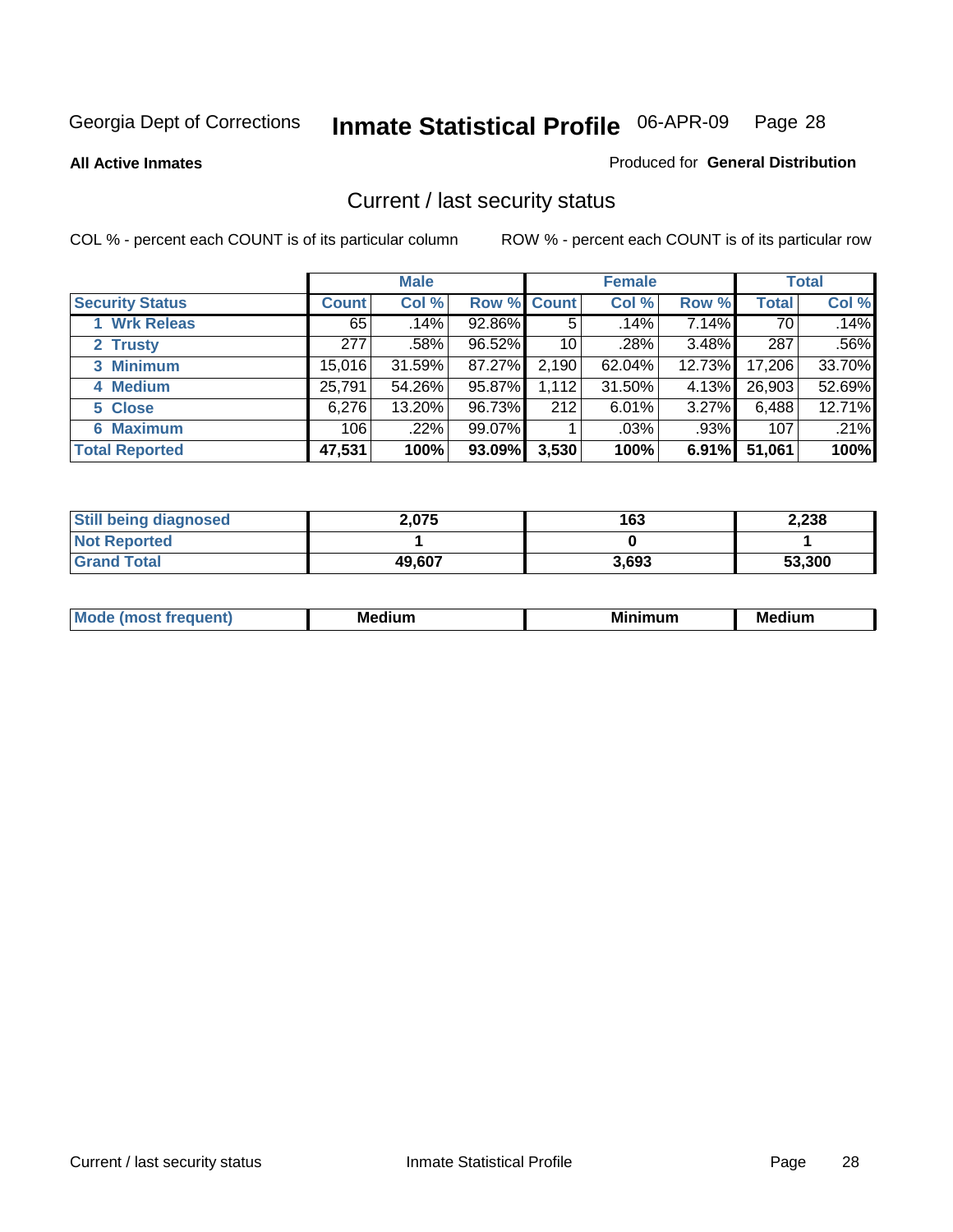**All Active Inmates**

#### Produced for **General Distribution**

### Current / last type of institution

|                            |              | <b>Male</b> |         |              | <b>Female</b> |        |              | <b>Total</b> |
|----------------------------|--------------|-------------|---------|--------------|---------------|--------|--------------|--------------|
| <b>Type of Institution</b> | <b>Count</b> | Col %       | Row %   | <b>Count</b> | Col %         | Row %  | <b>Total</b> | Col %        |
| <b>County Jail</b>         | 15           | .03%        | 93.75%  |              | .03%          | 6.25%  | 16           | .03%         |
| <b>Transitional Center</b> | 2,570        | 5.18%       | 90.72%  | 263          | 7.12%         | 9.28%  | 2,833        | 5.32%        |
| <b>State Hospital</b>      |              | .01%        | 100.00% |              |               |        |              | .01%         |
| <b>County Camp</b>         | 4,825        | 9.73%       | 100.00% |              |               |        | 4,825        | 9.05%        |
| <b>State Prison</b>        | 36,085       | 72.74%      | 91.72%  | 3,257        | 88.19%        | 8.28%  | 39,342       | 73.81%       |
| <b>Private Prison</b>      | 5,071        | 10.22%      | 99.98%  |              | $.03\%$       | .02%   | 5,072        | 9.52%        |
| <b>Prison Annex</b>        |              | .01%        | 100.00% |              |               |        |              | .01%         |
| <b>Pre Release Center</b>  | 915          | 1.84%       | 84.25%  | 171          | 4.63%         | 15.75% | 1,086        | 2.04%        |
| <b>Inmate Boot Camp</b>    | 124          | .25%        | 100.00% |              |               |        | 124          | .23%         |
| <b>Total Reported</b>      | 49,607       | 100%        | 93.07%  | 3,693        | 100%          | 6.93%  | 53,300       | 100%         |

| <b>Not</b><br><b>Reported</b> |        |       |        |
|-------------------------------|--------|-------|--------|
| <b>Grand Total</b>            | 49,607 | 3,693 | 53,300 |

| <b>Mode (most frequent)</b> | <b>State Prison</b> | <b>State Prison</b> | <b>State Prison I</b> |
|-----------------------------|---------------------|---------------------|-----------------------|
|                             |                     |                     |                       |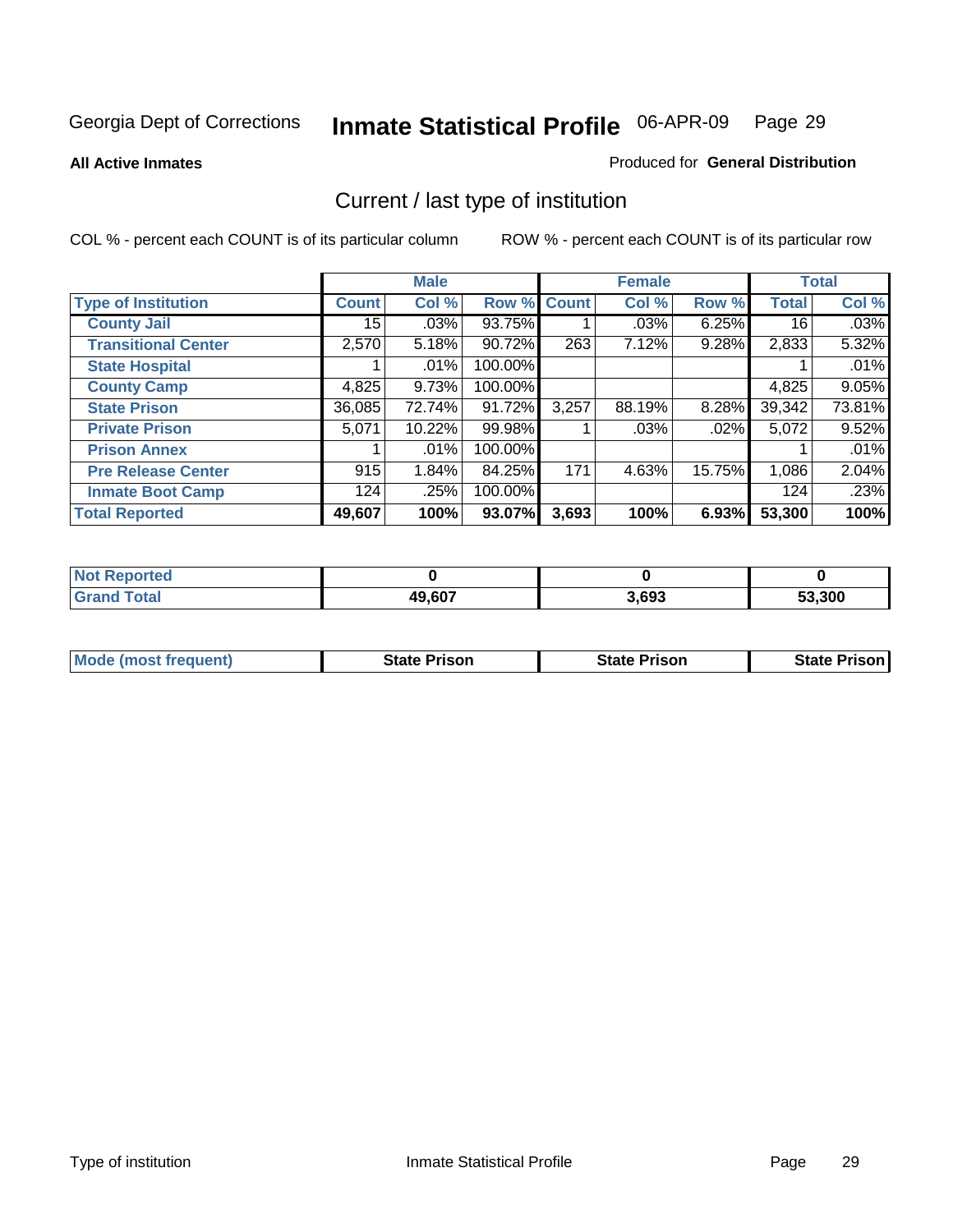**All Active Inmates**

#### Produced for **General Distribution**

### Institution type - transitional centers

|     |                                          |              | <b>Male</b> |         |              | <b>Female</b> |         |              | <b>Total</b> |
|-----|------------------------------------------|--------------|-------------|---------|--------------|---------------|---------|--------------|--------------|
|     | <b>Institution Type - Trans. Centers</b> | <b>Count</b> | Col %       | Row %   | <b>Count</b> | Col %         | Row %   | <b>Total</b> | Col %        |
| 220 | <b>Albany Trans-Ctr</b>                  | 153          | 5.95%       | 100.00% |              |               |         | 153          | 5.40%        |
| 227 | <b>Arrendale Trans-Ctr</b>               |              |             |         | 65           | 24.71%        | 100.00% | 65           | 2.29%        |
| 223 | <b>Atlanta Male Trans-Ctr</b>            | 247          | 9.61%       | 100.00% |              |               |         | 247          | 8.72%        |
| 246 | <b>Augusta Trans-Ctr</b>                 | 199          | 7.74%       | 100.00% |              |               |         | 199          | 7.02%        |
| 249 | <b>Clayton Transitional Ctr</b>          | 326          | 12.68%      | 100.00% |              |               |         | 326          | 11.51%       |
| 247 | <b>Coastal Transitional Ctr</b>          | 261          | 10.16%      | 100.00% |              |               |         | 261          | 9.21%        |
| 225 | <b>Columbus Trans-Ctr</b>                | 187          | 7.28%       | 100.00% |              |               |         | 187          | 6.60%        |
| 252 | <b>Emanuel-Swainsboro Tc</b>             | 208          | 8.09%       | 100.00% |              |               |         | 208          | 7.34%        |
| 250 | <b>Helms Trans-Ctr</b>                   | 101          | 3.93%       | 100.00% |              |               |         | 101          | 3.57%        |
| 248 | <b>Lagrange Trans Ctr</b>                | 154          | 5.99%       | 100.00% |              |               |         | 154          | 5.44%        |
| 231 | <b>Macon Male Trans-Ctr</b>              | 149          | 5.80%       | 100.00% |              |               |         | 149          | 5.26%        |
| 235 | <b>Metro Womens Trans-Ctr</b>            |              |             |         | 198          | 75.29%        | 100.00% | 198          | 6.99%        |
| 233 | <b>Phillips Trans-Ctr</b>                | 290          | 11.28%      | 100.00% |              |               |         | 290          | 10.24%       |
| 253 | <b>Smith Trans-Ctr</b>                   | 195          | 7.59%       | 100.00% |              |               |         | 195          | 6.88%        |
| 230 | <b>Valdosta Trans-Ctr</b>                | 100          | 3.89%       | 100.00% |              |               |         | 100          | 3.53%        |
|     | <b>Total Reported</b>                    | 2,570        | 100%        | 90.72%  | 263          | 100%          | 9.28%   | 2,833        | 100%         |

| 'ted        |       |            |      |
|-------------|-------|------------|------|
| <b>otal</b> | 2,570 | nes<br>ZOJ | .833 |

| Mode (most frequent) | 249 Clayton Transitional Ctr 235 Metro Womens Trans- | Ctr | 249 Clayton<br><b>Transitional Ctr</b> |
|----------------------|------------------------------------------------------|-----|----------------------------------------|
|                      |                                                      |     |                                        |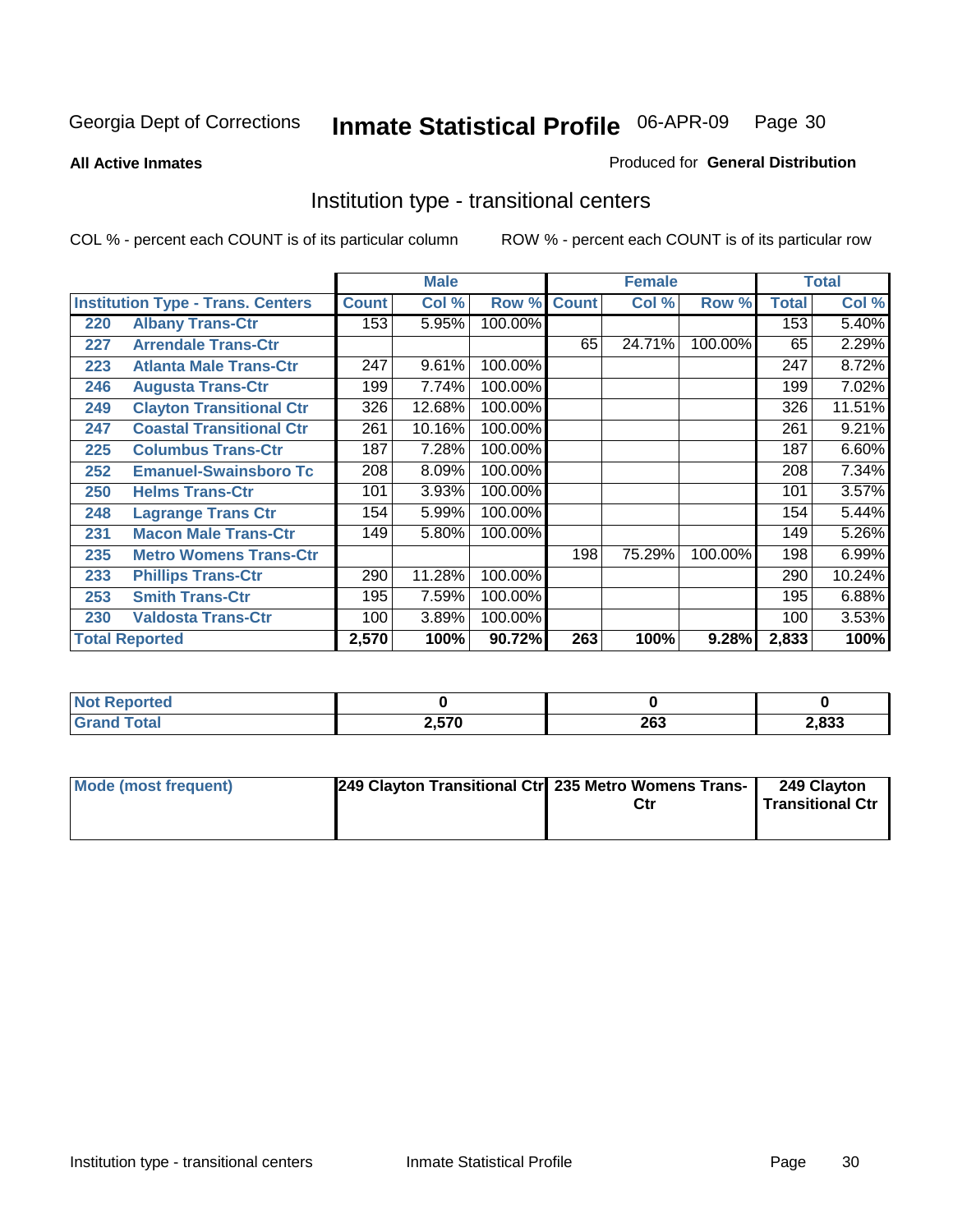**All Active Inmates**

#### Produced for **General Distribution**

### Institution type - mental hospitals

|                                                  | <b>Male</b> |                    | <b>Female</b> |                    | Total   |
|--------------------------------------------------|-------------|--------------------|---------------|--------------------|---------|
| <b>Institution Type - Mental Hospitals Count</b> | Col%        | <b>Row % Count</b> | Col%          | <b>Row % Total</b> | Col %   |
| <b>302 Central State Hospital</b>                | $100.00\%$  | 100.00%            |               |                    | 100.00% |
| <b>Total Reported</b>                            | 100%        | 100%               |               | %                  | 100%    |

| Not Reported |  |  |
|--------------|--|--|
| <b>otal</b>  |  |  |

| Mode (most frequent) | 302 Central State Hospital | <b>Null</b> | <b>302 Central State</b><br><b>Hospital</b> |
|----------------------|----------------------------|-------------|---------------------------------------------|
|                      |                            |             |                                             |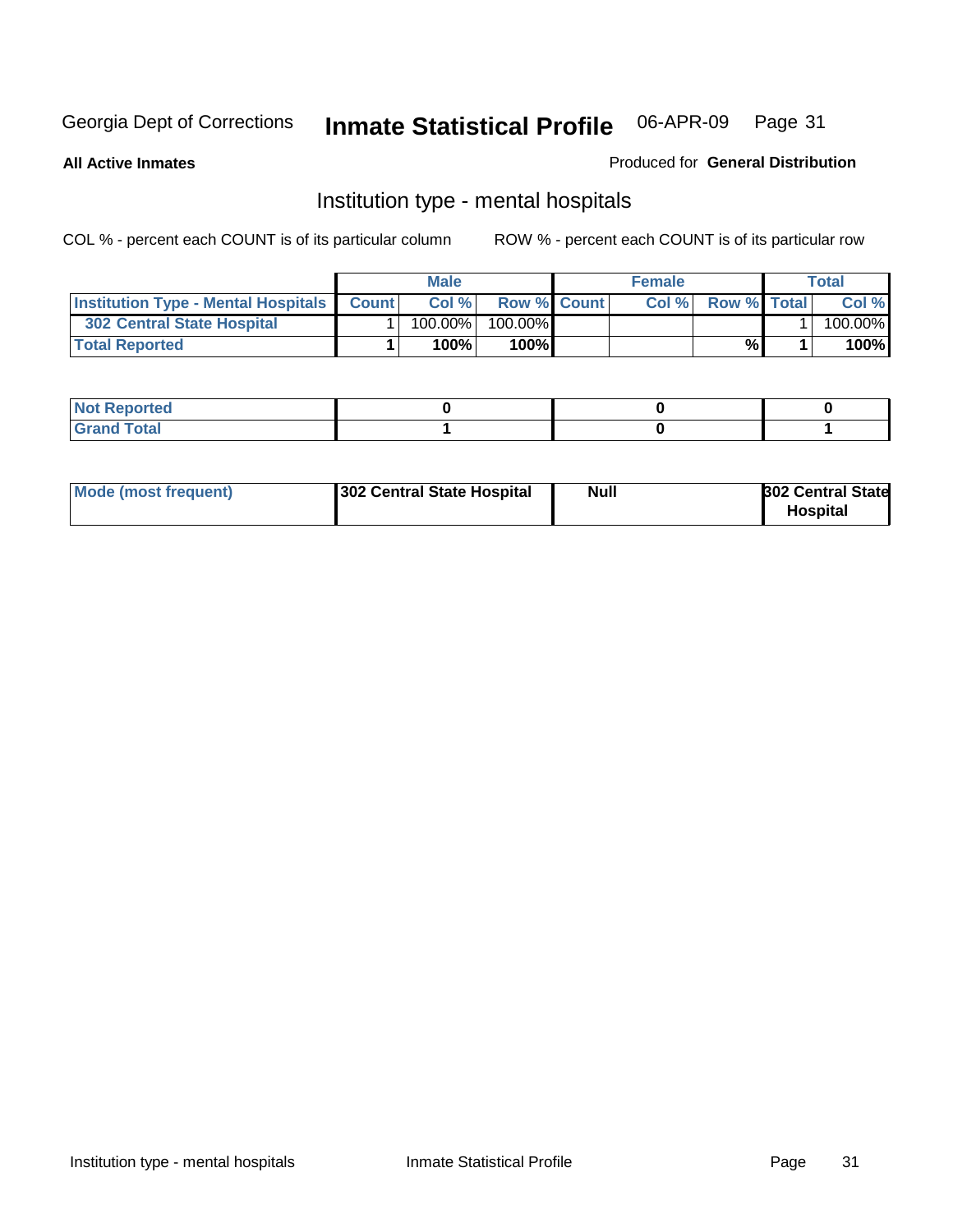#### **All Active Inmates**

#### Produced for **General Distribution**

### Institution type - county prisons

|                                          |                  | <b>Male</b> |         |              | <b>Female</b> |                          |                  | <b>Total</b> |
|------------------------------------------|------------------|-------------|---------|--------------|---------------|--------------------------|------------------|--------------|
| <b>Institution Type - County Prisons</b> | <b>Count</b>     | Col %       | Row %   | <b>Count</b> | Col %         | Row %                    | <b>Total</b>     | Col %        |
| <b>Bulloch County Ci</b><br>402          | 136              | 2.82%       | 100.00% |              |               |                          | 136              | 2.82%        |
| <b>Carroll County Ci</b><br>404          | 212              | 4.39%       | 100.00% |              |               |                          | $\overline{212}$ | 4.39%        |
| <b>Clarke County Ci</b><br>406           | 106              | 2.20%       | 100.00% |              |               |                          | 106              | 2.20%        |
| <b>Clayton County Ci</b><br>456          | 217              | 4.50%       | 100.00% |              |               |                          | 217              | 4.50%        |
| <b>Colquitt County Ci</b><br>407         | 186              | 3.85%       | 100.00% |              |               |                          | 186              | 3.85%        |
| <b>Coweta County Ci</b><br>409           | 201              | 4.17%       | 100.00% |              |               |                          | 201              | 4.17%        |
| <b>Decatur County Ci</b><br>411          | 210              | 4.35%       | 100.00% |              |               |                          | $\overline{210}$ | 4.35%        |
| <b>Effingham County Ci</b><br>413        | $\overline{241}$ | 4.99%       | 100.00% |              |               |                          | $\overline{241}$ | 4.99%        |
| <b>Floyd County Ci</b><br>415            | $\overline{341}$ | 7.07%       | 100.00% |              |               |                          | 341              | 7.07%        |
| <b>Gwinnett County Ci</b><br>419         | 117              | 2.42%       | 100.00% |              |               |                          | 117              | 2.42%        |
| <b>Hall County Ci</b><br>420             | $\overline{148}$ | 3.07%       | 100.00% |              |               |                          | 148              | 3.07%        |
| <b>Harris County Ci</b><br>422           | 105              | 2.18%       | 100.00% |              |               |                          | 105              | 2.18%        |
| <b>Jackson County Ci</b><br>426          | 163              | 3.38%       | 100.00% |              |               |                          | 163              | 3.38%        |
| <b>Jefferson County Ci</b><br>428        | 181              | 3.75%       | 100.00% |              |               |                          | 181              | 3.75%        |
| <b>Mitchell County Ci</b><br>433         | 126              | 2.61%       | 100.00% |              |               |                          | 126              | 2.61%        |
| <b>Muscogee County Ci</b><br>435         | 511              | 10.59%      | 100.00% |              |               |                          | 511              | 10.59%       |
| <b>Richmond County Ci</b><br>439         | $\overline{207}$ | 4.29%       | 100.00% |              |               |                          | 207              | 4.29%        |
| <b>Screven County Prison</b><br>440      | 140              | 2.90%       | 100.00% |              |               |                          | 140              | 2.90%        |
| <b>Spalding County Ci</b><br>441         | $\overline{379}$ | 7.85%       | 100.00% |              |               |                          | $\overline{379}$ | 7.85%        |
| <b>Sumter County Ci</b><br>443           | 337              | 6.98%       | 100.00% |              |               |                          | 337              | 6.98%        |
| <b>Terrell County Ci</b><br>444          | 133              | 2.76%       | 100.00% |              |               |                          | 133              | 2.76%        |
| <b>Thomas County Ci</b><br>445           | 159              | 3.30%       | 100.00% |              |               |                          | 159              | 3.30%        |
| <b>Troup County Ci</b><br>447            | 269              | 5.58%       | 100.00% |              |               |                          | 269              | 5.58%        |
| <b>Total Reported</b>                    | 4,825            | 100%        | 100%    |              |               | $\overline{\frac{9}{6}}$ | 4,825            | 100%         |

| <b>Not Reported</b>    |      |       |
|------------------------|------|-------|
| <b>Total</b><br>'Grand | .825 | 1.825 |

| Mode (most frequent)<br>435 Muscogee County Ci | Null | 435 Muscogee<br><b>County Ci</b> |
|------------------------------------------------|------|----------------------------------|
|------------------------------------------------|------|----------------------------------|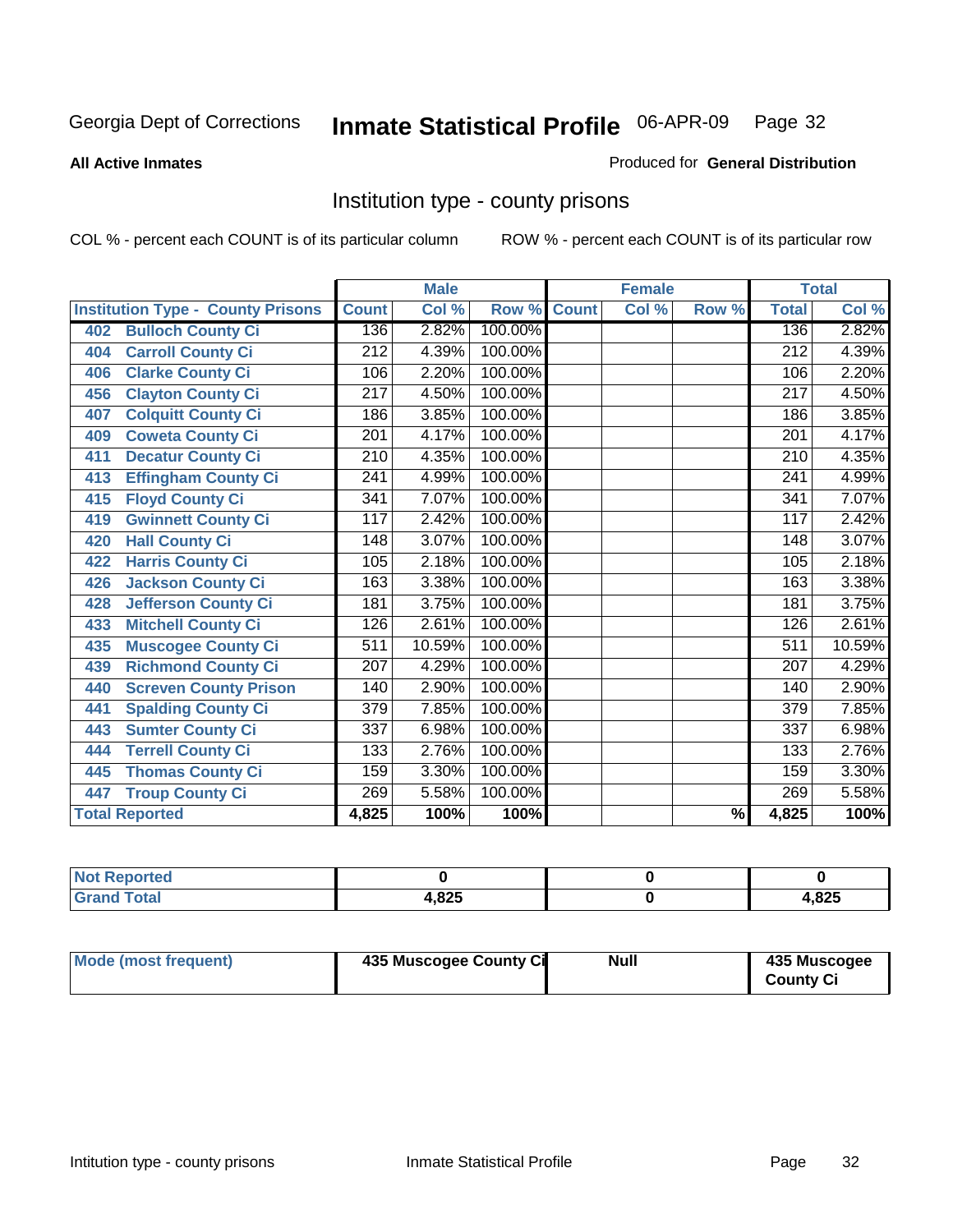#### **All Active Inmates**

#### Produced for **General Distribution**

### Institution type - state prisons

|     |                                            |                  | <b>Male</b> |         |              | <b>Female</b> |         | <b>Total</b> |       |
|-----|--------------------------------------------|------------------|-------------|---------|--------------|---------------|---------|--------------|-------|
|     | <b>Institution Type - State Prisons</b>    | <b>Count</b>     | Col %       | Row %   | <b>Count</b> | Col %         | Row %   | <b>Total</b> | Col % |
| 508 | <b>Arrendale State Prison</b>              |                  |             |         | 1,281        | 39.33%        | 100.00% | 1,281        | 3.26% |
| 532 | <b>Augusta State Med.</b><br><b>Prison</b> | 1,047            | 2.90%       | 99.90%  | 1            | .03%          | .10%    | 1,048        | 2.66% |
| 543 | <b>Autry State Prison</b>                  | 1,546            | 4.28%       | 100.00% |              |               |         | 1,546        | 3.93% |
| 553 | <b>Baldwin State Prison</b>                | 895              | 2.48%       | 100.00% |              |               |         | 895          | 2.27% |
| 536 | <b>Bostick State Prison</b>                | 703              | 1.95%       | 100.00% |              |               |         | 703          | 1.79% |
| 534 | <b>Burrus Corr Trn Cntr</b>                | $\overline{517}$ | 1.43%       | 100.00% |              |               |         | 517          | 1.31% |
| 547 | <b>Calhoun State Prison</b>                | 1,617            | 4.48%       | 100.00% |              |               |         | 1,617        | 4.11% |
| 531 | <b>Central State Prison</b>                | 809              | 2.24%       | 100.00% |              |               |         | 809          | 2.06% |
| 523 | <b>Coastal State Prison</b>                | 1,508            | 4.18%       | 100.00% |              |               |         | 1,508        | 3.83% |
| 535 | <b>Colony Farm State Prison</b>            | 1                | .01%        | 100.00% |              |               |         | 1            | .01%  |
| 503 | <b>Dodge State Prison</b>                  | 1,222            | 3.39%       | 100.00% |              |               |         | 1,222        | 3.11% |
| 548 | <b>Dooly State Prison</b>                  | 1,677            | 4.65%       | 100.00% |              |               |         | 1,677        | 4.26% |
| 521 | <b>Ga Diag &amp; Class Pris</b>            | 1,936            | 5.37%       | 100.00% |              |               |         | 1,936        | 4.92% |
| 522 | <b>Ga Diag &amp; Class Pris-</b>           | 309              | .86%        | 100.00% |              |               |         | 309          | .79%  |
|     | <b>Perm</b>                                |                  |             |         |              |               |         |              |       |
| 517 | <b>Ga State Prison</b>                     | 1,374            | 3.81%       | 100.00% |              |               |         | 1,374        | 3.49% |
| 541 | <b>Hancock State Prison</b>                | 1,294            | 3.59%       | 100.00% |              |               |         | 1,294        | 3.29% |
| 540 | <b>Hays State Prison</b>                   | 1,412            | 3.91%       | 100.00% |              |               |         | 1,412        | 3.59% |
| 545 | <b>Johnson State Prison</b>                | 1,561            | 4.33%       | 100.00% |              |               |         | 1,561        | 3.97% |
| 510 | <b>Lee State Prison</b>                    | 734              | 2.03%       | 100.00% |              |               |         | 734          | 1.87% |
| 564 | <b>Long State Prison</b>                   | 181              | .50%        | 100.00% |              |               |         | 181          | .46%  |
| 549 | <b>Macon State Prison</b>                  | 1,772            | 4.91%       | 100.00% |              |               |         | 1,772        | 4.50% |
| 519 | <b>Men'S State Prison</b>                  | 656              | 1.82%       | 100.00% |              |               |         | 656          | 1.67% |
| 554 | <b>Metro State Prison (W)</b>              |                  |             |         | 799          | 24.53%        | 100.00% | 799          | 2.03% |
| 561 | <b>Milan State Prison</b>                  | 1                | .01%        | 100.00% |              |               |         | 1            | .01%  |
| 509 | <b>Montgomery State Prison</b>             | 412              | 1.14%       | 100.00% |              |               |         | 412          | 1.05% |
| 505 | <b>Phillips State Prison</b>               | 810              | 2.24%       | 100.00% |              |               |         | 810          | 2.06% |
| 557 | <b>Pulaski State Prison (W)</b>            |                  |             |         | 1,176        | 36.11%        | 100.00% | 1,176        | 2.99% |
| 533 | <b>Rogers State Prison</b>                 | 1,330            | 3.69%       | 100.00% |              |               |         | 1,330        | 3.38% |
| 530 | <b>Rutledge State Prison</b>               | 593              | 1.64%       | 100.00% |              |               |         | 593          | 1.51% |
| 525 | <b>Scott State Prison</b>                  | 1,558            | 4.32%       | 100.00% |              |               |         | 1,558        | 3.96% |
| 550 | <b>Smith State Prison</b>                  | 1,361            | 3.77%       | 100.00% |              |               |         | 1,361        | 3.46% |
| 542 | <b>Telfair State Prison</b>                | 1,149            | 3.18%       | 100.00% |              |               |         | 1,149        | 2.92% |
| 537 | <b>Valdosta State Prison</b>               | 1,119            | 3.10%       | 100.00% |              |               |         | 1,119        | 2.84% |
| 506 | <b>Walker State Prison</b>                 | 427              | 1.18%       | 100.00% |              |               |         | 427          | 1.09% |
| 501 | <b>Ware State Prison</b>                   | 1,186            | 3.29%       | 100.00% |              |               |         | 1,186        | 3.01% |
| 552 | <b>Washington Sp</b>                       | 1,511            | 4.19%       | 100.00% |              |               |         | 1,511        | 3.84% |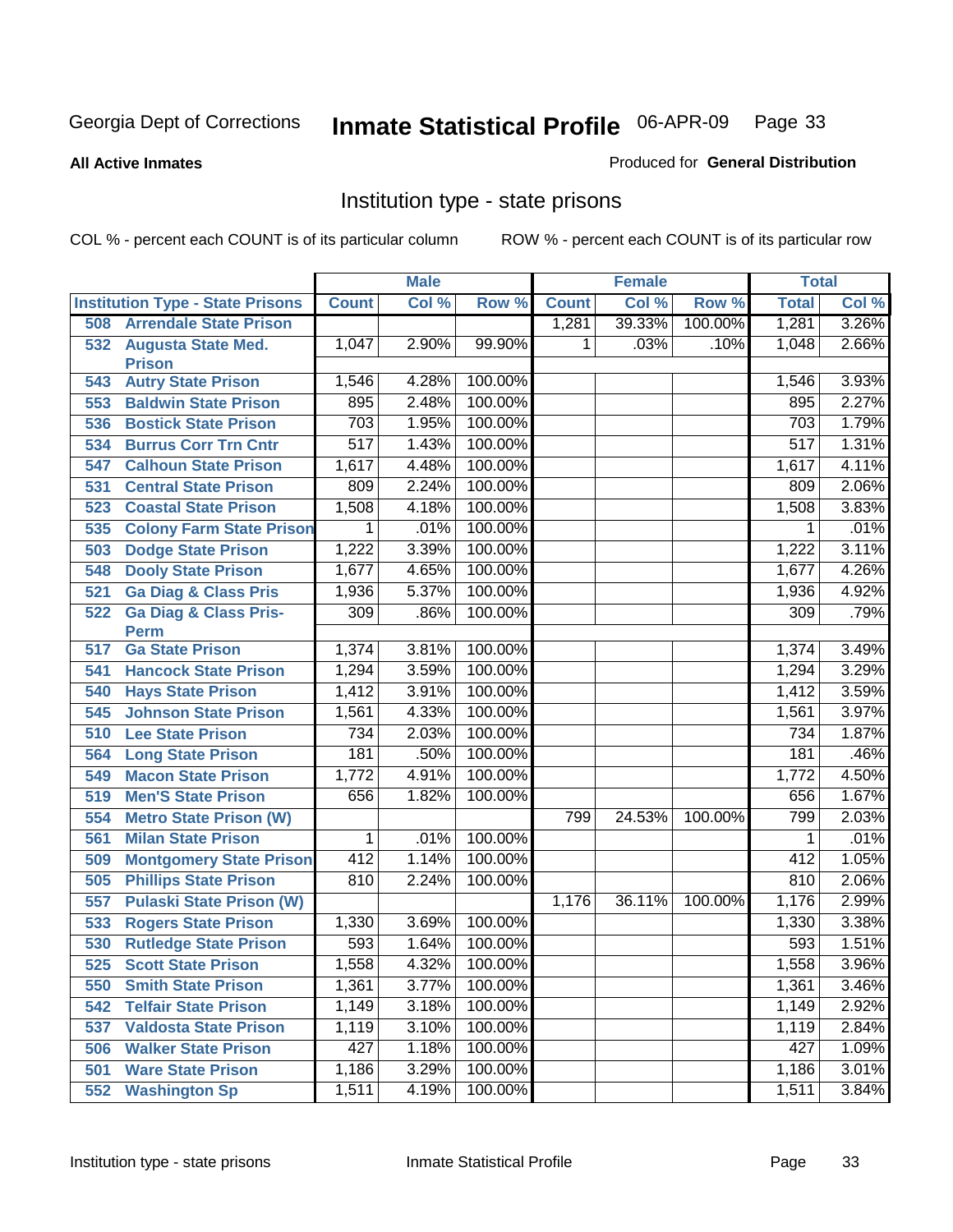**All Active Inmates**

Produced for **General Distribution**

### Institution type - state prisons

|                                         |              | <b>Male</b> |         |             | <b>Female</b> |          |        | <b>Total</b> |
|-----------------------------------------|--------------|-------------|---------|-------------|---------------|----------|--------|--------------|
| <b>Institution Type - State Prisons</b> | <b>Count</b> | Col %       |         | Row % Count | Col %         | Row %    | Total  | Col %        |
| 546<br><b>Wilcox State Prison</b>       | .857         | 5.15%       | 100.00% |             |               |          | .857   | 4.72%        |
| <b>Total Reported</b>                   | 36,085       | 100%        | 91.72%  | 3,257       | 100%          | $8.28\%$ | 39,342 | 100%         |

| rtea<br>$\sim$ |        |       |        |
|----------------|--------|-------|--------|
|                | 36,085 | 3,257 | 39,342 |

| Mode (most frequent) | 521 Ga Diag & Class Pris | 508 Arrendale State Prison | 521 Ga Diag &<br><b>Class Pris</b> |
|----------------------|--------------------------|----------------------------|------------------------------------|
|----------------------|--------------------------|----------------------------|------------------------------------|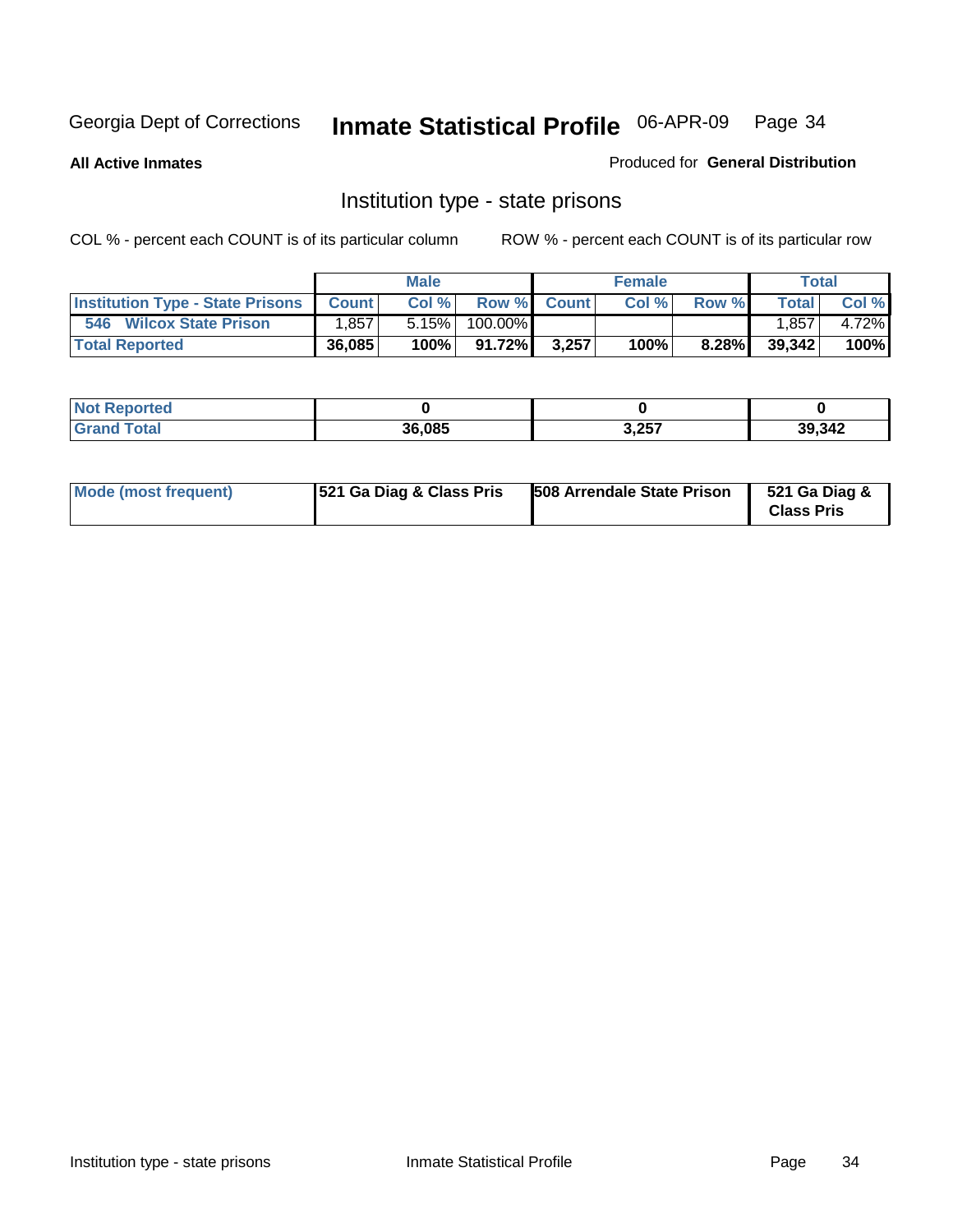**All Active Inmates**

#### Produced for **General Distribution**

### Institution type - private prisons

|                                           | <b>Male</b>       |           | <b>Female</b> |  |            | <b>Total</b> |              |        |
|-------------------------------------------|-------------------|-----------|---------------|--|------------|--------------|--------------|--------|
| <b>Institution Type - Private Prisons</b> | <b>Count</b>      | Col %     | Row % Count   |  | Col %      | Row %        | <b>Total</b> | Col %  |
| <b>Coffee Corr Facility</b><br>569        | .6641             | $32.81\%$ | $99.94\%$     |  | $100.00\%$ | $.06\%$      | 1,665        | 32.83% |
| <b>D Ray James Corr Fac</b><br>567        | .802 <sup>1</sup> | 35.54%    | $100.00\%$    |  |            |              | 1,802        | 35.53% |
| <b>Wheeler Corr Facility</b><br>571       | .605              | 31.65%    | $100.00\%$    |  |            |              | 1,605        | 31.64% |
| <b>Total Reported</b>                     | 5.071             | 100%      | 99.98%        |  | 100%       | $.02\%$      | 5,072        | 100%   |

| rted<br>NOT              |              |            |
|--------------------------|--------------|------------|
| <b>Total</b><br>$\sim$ . | <b>E 074</b> | <u>ሰ7ጋ</u> |

| Mode (most frequent) | 567 D Ray James Corr Fac 569 Coffee Corr Facility |  | 567 D Ray James<br><b>Corr Fac</b> |
|----------------------|---------------------------------------------------|--|------------------------------------|
|----------------------|---------------------------------------------------|--|------------------------------------|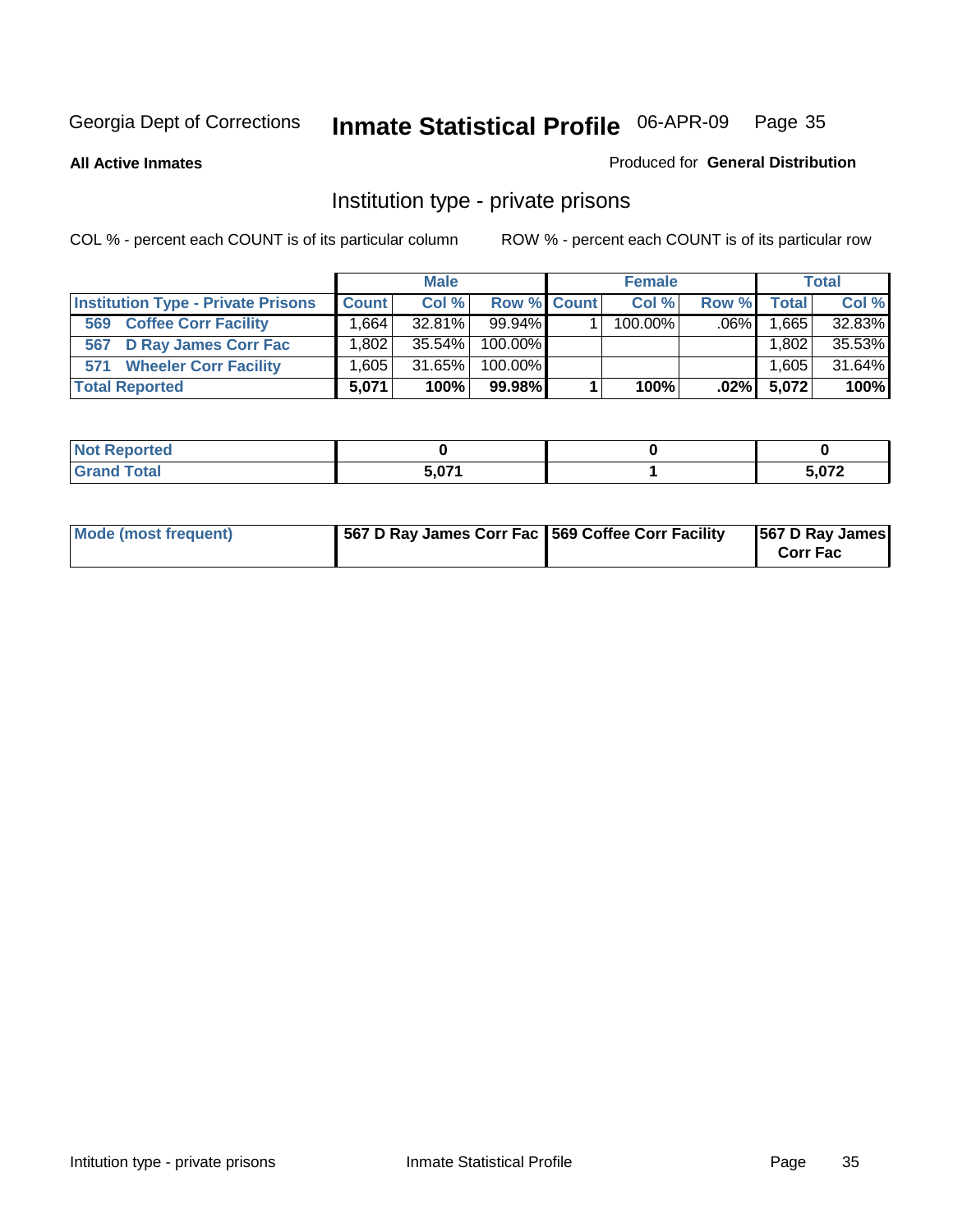**All Active Inmates**

Produced for **General Distribution**

### Institution type - prison annexes

|                                                | <b>Male</b> |            |         | <b>Female</b> |       |       | Total        |         |
|------------------------------------------------|-------------|------------|---------|---------------|-------|-------|--------------|---------|
| <b>Institution Type - Prison Annexes Count</b> |             | Col %      | Row %   | <b>Count</b>  | Col % | Row % | <b>Total</b> | Col %   |
| 7541 Hancock Annex                             |             | $100.00\%$ | 100.00% |               |       |       |              | 100.00% |
| <b>Total Reported</b>                          |             | 100%       | 100%    |               |       | %     |              | 100%    |

| <b>Not Reported</b> |  |  |
|---------------------|--|--|
| <b>Grand Total</b>  |  |  |

| <b>Mode (most frequent)</b> | <b>7541 Hancock Annex</b> | <b>Null</b> | 7541 Hancock |
|-----------------------------|---------------------------|-------------|--------------|
|                             |                           |             | Annex        |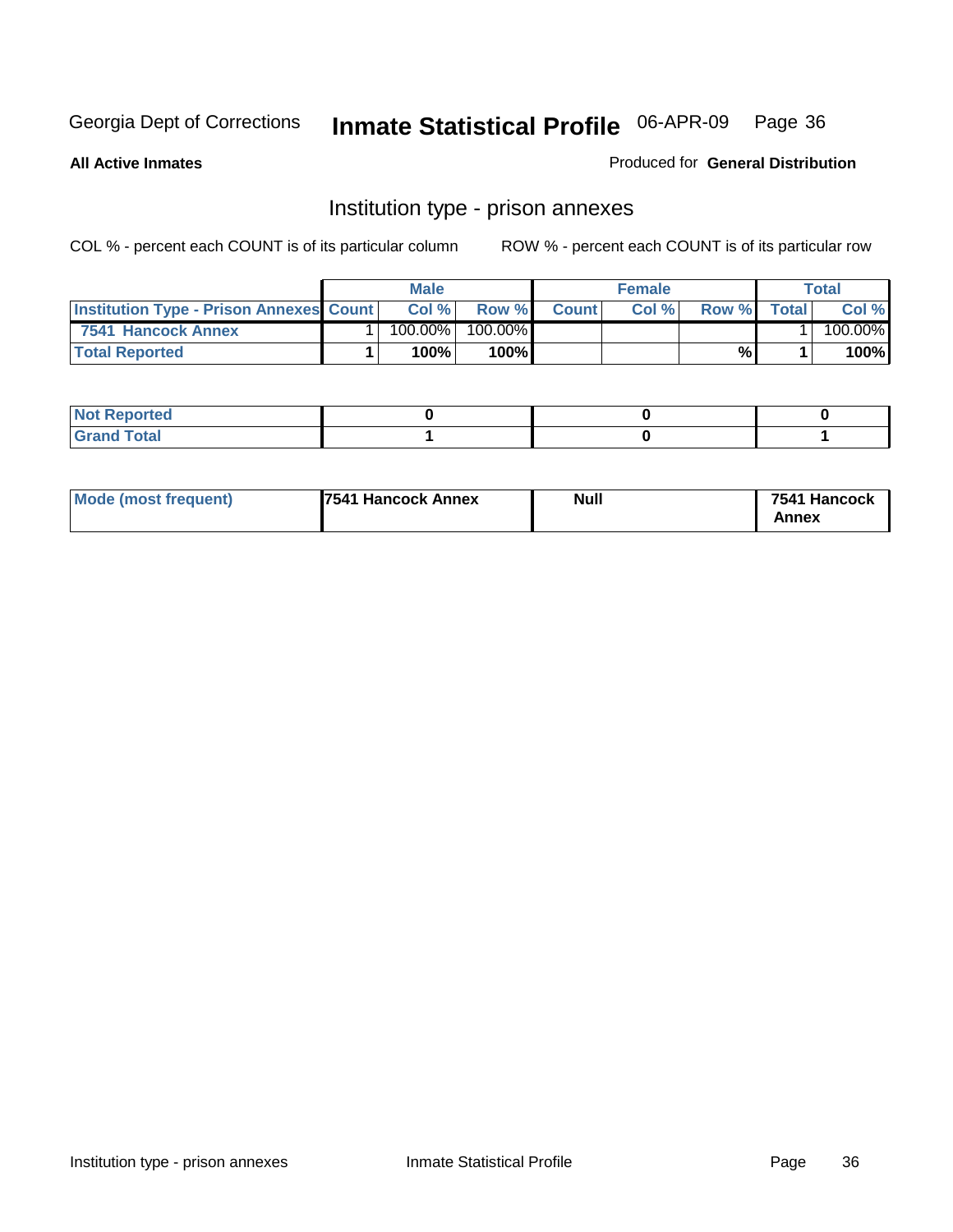#### **All Active Inmates**

#### Produced for **General Distribution**

## Institution type - pre-release centers

|                                                |     | <b>Male</b> |         |              | <b>Female</b> |         |              | <b>Total</b> |
|------------------------------------------------|-----|-------------|---------|--------------|---------------|---------|--------------|--------------|
| <b>Institution Type - Prison Annexes Count</b> |     | Col %       | Row %   | <b>Count</b> | Col %         | Row %   | <b>Total</b> | Col %        |
| 7507 Appling Pre-Release Ctr                   | 181 | 19.78%      | 100.00% |              |               |         | 181          | 16.67%       |
| 7521 Lamar Pre-Release Center                  | 190 | 20.77%      | 100.00% |              |               |         | 190          | 17.50%       |
| 7543 Pelham Pre-Release                        | 2   | $.22\%$     | 100.00% |              |               |         | 2            | .18%         |
| <b>Center</b>                                  |     |             |         |              |               |         |              |              |
| 7546 Turner Pre-Release Center                 | 173 | 18.91%      | 100.00% |              |               |         | 173          | 15.93%       |
| 7538 W Central Pre-Release Ctr                 |     |             |         | 171          | 100.00%       | 100.00% | 171          | 15.75%       |
| 556 Western Pre-Release Cntr                   | 184 | 20.11%      | 100.00% |              |               |         | 184          | 16.94%       |
| <b>7572 Wilkes Pre-Release Center</b>          | 185 | 20.22%      | 100.00% |              |               |         | 185          | 17.03%       |
| <b>Total Reported</b>                          | 915 | 100%        | 84.25%  | 171          | 100%          | 15.75%  | 1,086        | 100%         |

| Reported               |     |              |       |
|------------------------|-----|--------------|-------|
| <b>Total</b><br>'Grano | 915 | $\mathbf{z}$ | 1,086 |

| Mode (most frequent) | 7521 Lamar Pre-Release | 7538 W Central Pre-Release   7521 Lamar Pre- |                |
|----------------------|------------------------|----------------------------------------------|----------------|
|                      | Center                 | Ctı                                          | Release Center |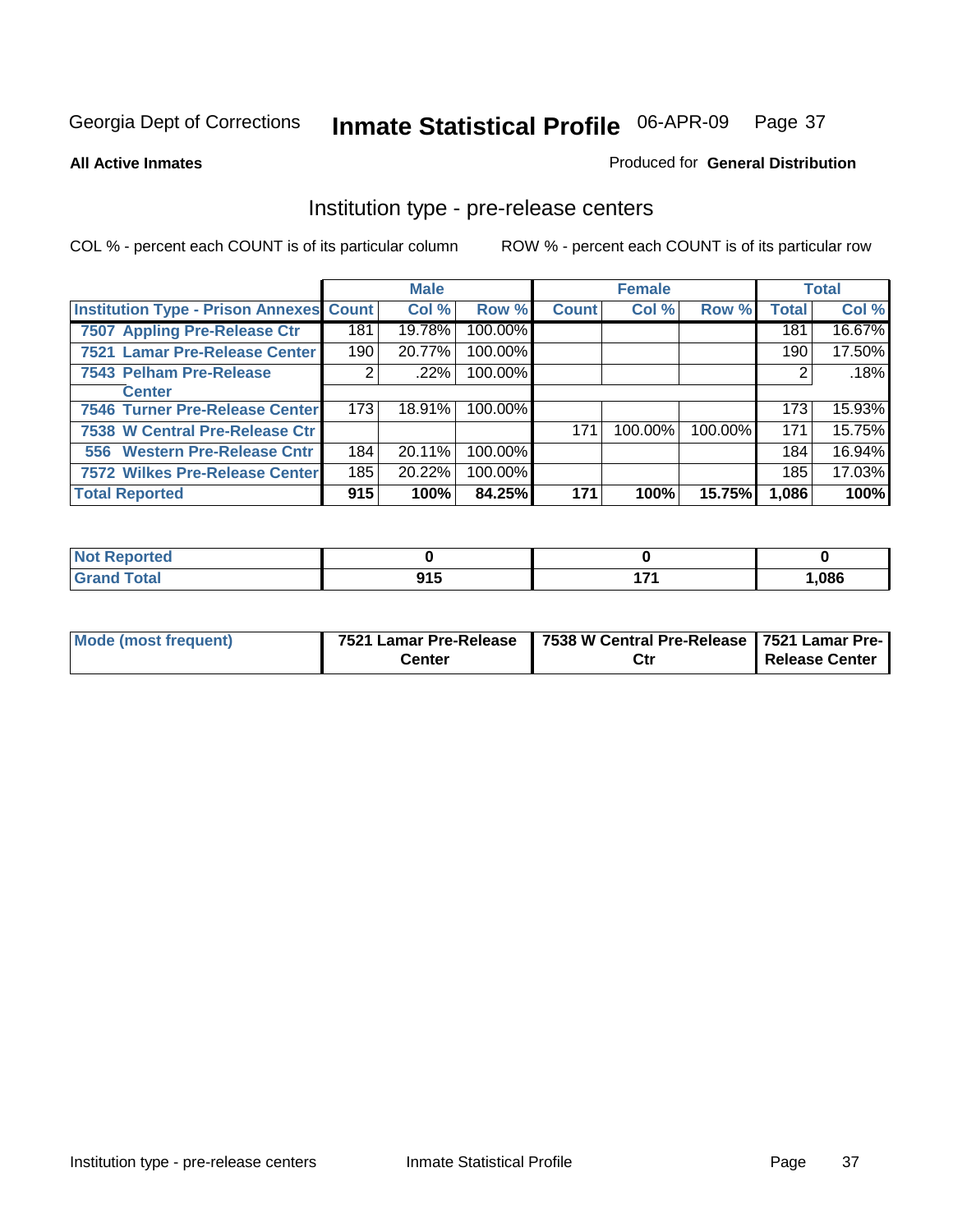**All Active Inmates**

## Produced for **General Distribution**

## Institution type - inmate boot camp

|                                      |              | <b>Male</b> |         |              | <b>Female</b> |       |       | Total   |
|--------------------------------------|--------------|-------------|---------|--------------|---------------|-------|-------|---------|
| <b>Institution Type - Boot Camps</b> | <b>Count</b> | Col %       | Row %   | <b>Count</b> | Col %         | Row % | Total | Col %   |
| 9534 Burruss Inm Boot Camp           | 124          | 100.00%     | 100.00% |              |               |       | 124   | 100.00% |
| <b>Total Rported</b>                 | 124          | 100%        | 100%    |              |               | %     | 124   | 100%    |

| <b>rted</b><br>$\sim$ |          |       |
|-----------------------|----------|-------|
| $\sim$<br>$\sim$      | `າ.<br>. | 1 つ パ |

| Mode (most frequent) | 9534 Burruss Inm Boot | <b>Null</b> | 9534 Burruss Inm |
|----------------------|-----------------------|-------------|------------------|
|                      | Camp                  |             | <b>Boot Camp</b> |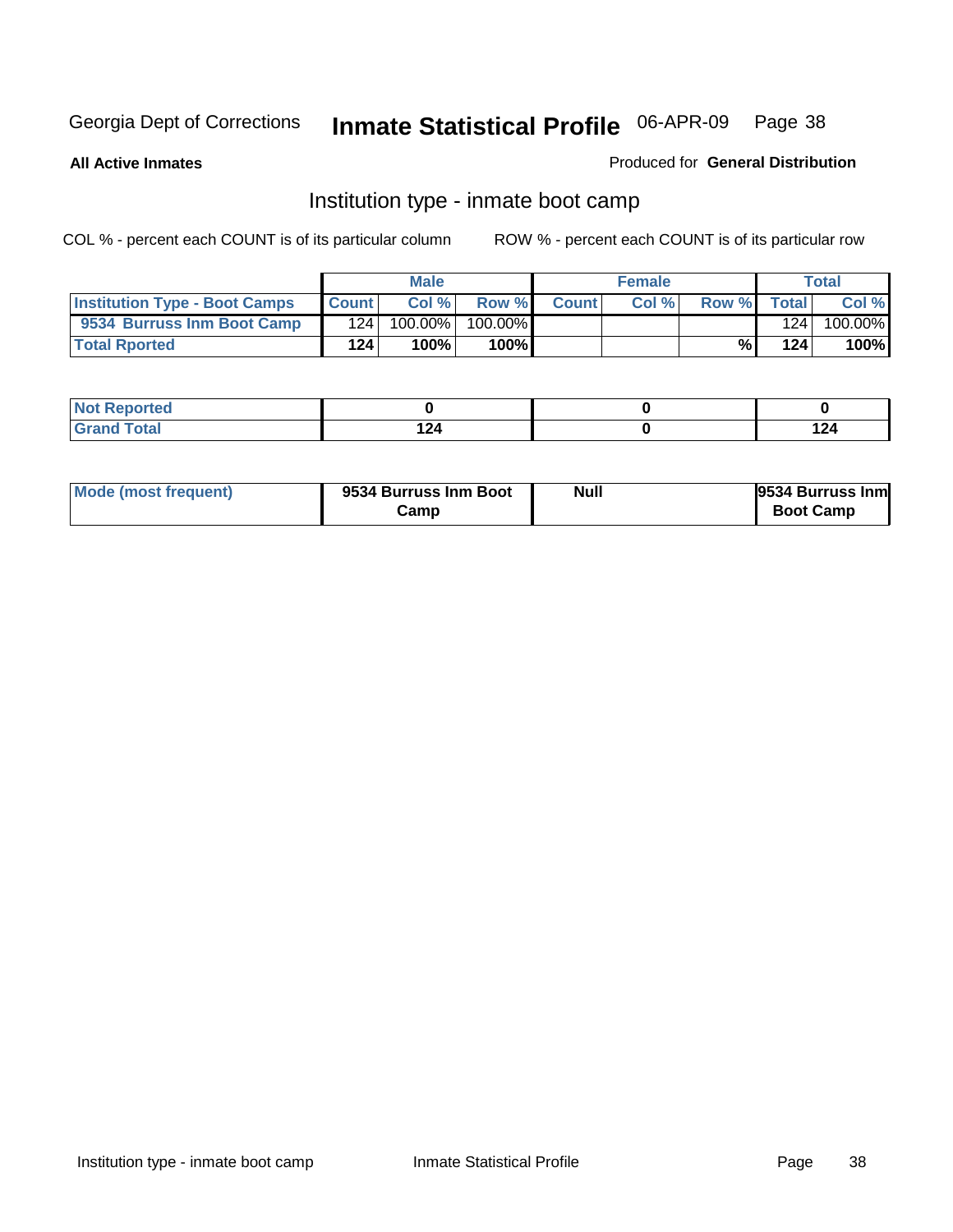#### **All Active Inmates**

#### Produced for **General Distribution**

# Number of disciplinary reports

|                                       |              | <b>Male</b> |        |              | <b>Female</b> |          |              | <b>Total</b> |
|---------------------------------------|--------------|-------------|--------|--------------|---------------|----------|--------------|--------------|
| <b>Number of Disciplinary Reports</b> | <b>Count</b> | Col %       | Row %  | <b>Count</b> | Col %         | Row %    | <b>Total</b> | Col %        |
|                                       | 21,290       | 42.92%      | 90.63% | 2,202        | $59.63\%$     | $9.37\%$ | 23,492       | 44.08%       |
|                                       | 7,080        | 14.27%      | 92.15% | 603          | 16.33%        | 7.85%    | 7,683        | 14.41%       |
|                                       | 3,962        | 7.99%       | 94.88% | 214          | 5.79%         | 5.12%    | 4,176        | 7.83%        |
| 3                                     | 2,640        | 5.32%       | 94.62% | 150          | 4.06%         | 5.38%    | 2,790        | 5.23%        |
|                                       | ,958         | 3.95%       | 95.79% | 86           | 2.33%         | 4.21%    | 2,044        | 3.83%        |
| 5                                     | 1,574        | 3.17%       | 96.51% | 57           | 1.54%         | 3.49%    | 1,631        | 3.06%        |
| <b>More Than 5</b>                    | 11,103       | 22.38%      | 96.68% | 381          | 10.32%        | 3.32%    | 11,484       | 21.55%       |
| <b>Total Reported</b>                 | 49,607       | 100%        | 93.07% | 3,693        | 100%          | 6.93%    | 53,300       | 100%         |

| N                   |            |       |     |
|---------------------|------------|-------|-----|
| $\sim$ 10<br>______ | $AO$ $607$ | 3.693 | 300 |

| Mean (average)       | 5.03 | 2.28 | 4.84 |
|----------------------|------|------|------|
| Median (middle)      |      |      |      |
| Mode (most frequent) |      |      |      |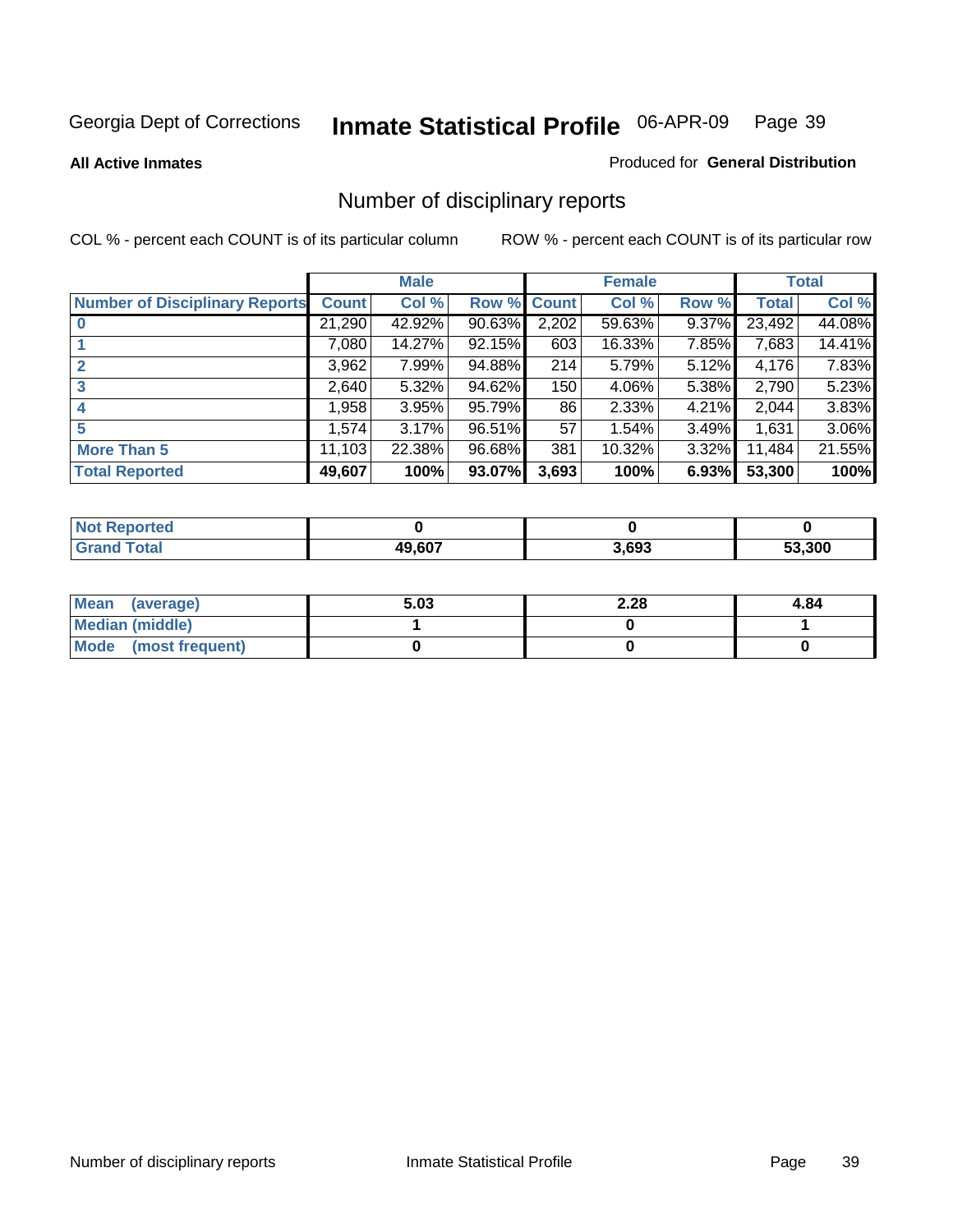**All Active Inmates**

## Produced for **General Distribution**

## Number of transfers

|                            |         | <b>Male</b> |        |              | <b>Female</b> |           |              | <b>Total</b> |
|----------------------------|---------|-------------|--------|--------------|---------------|-----------|--------------|--------------|
| <b>Number of Transfers</b> | Count l | Col %       | Row %  | <b>Count</b> | Col %         | Row %     | <b>Total</b> | Col %        |
|                            | 3,473   | $7.00\%$    | 87.13% | 513          | 13.89%        | 12.87%    | 3,986        | 7.48%        |
|                            | 17,689  | 35.66%      | 89.65% | 2,042        | 55.29%        | $10.35\%$ | 19,731       | 37.02%       |
|                            | 10,227  | 20.62%      | 94.17% | 633          | 17.14%        | 5.83%     | 10,860       | 20.38%       |
| 3                          | 6,499   | $13.10\%$   | 95.41% | 313          | 8.48%         | 4.59%     | 6,812        | 12.78%       |
|                            | 4,003   | $8.07\%$    | 97.73% | 93           | 2.52%         | $2.27\%$  | 4,096        | 7.68%        |
| 5                          | 2,562   | 5.16%       | 98.27% | 45           | 1.22%         | 1.73%     | 2,607        | 4.89%        |
| <b>More Than 5</b>         | 5,154   | 10.39%      | 98.96% | 54           | 1.46%         | $1.04\%$  | 5,208        | 9.77%        |
| <b>Total Reported</b>      | 49,607  | 100%        | 93.07% | 3,693        | 100%          | 6.93%     | 53,300       | 100%         |

| N                   |            |       |     |
|---------------------|------------|-------|-----|
| $\sim$ 10<br>______ | $AO$ $607$ | 3.693 | 300 |

| Mean (average)       | 2.64 | 42. ا | 2.55 |
|----------------------|------|-------|------|
| Median (middle)      |      |       |      |
| Mode (most frequent) |      |       |      |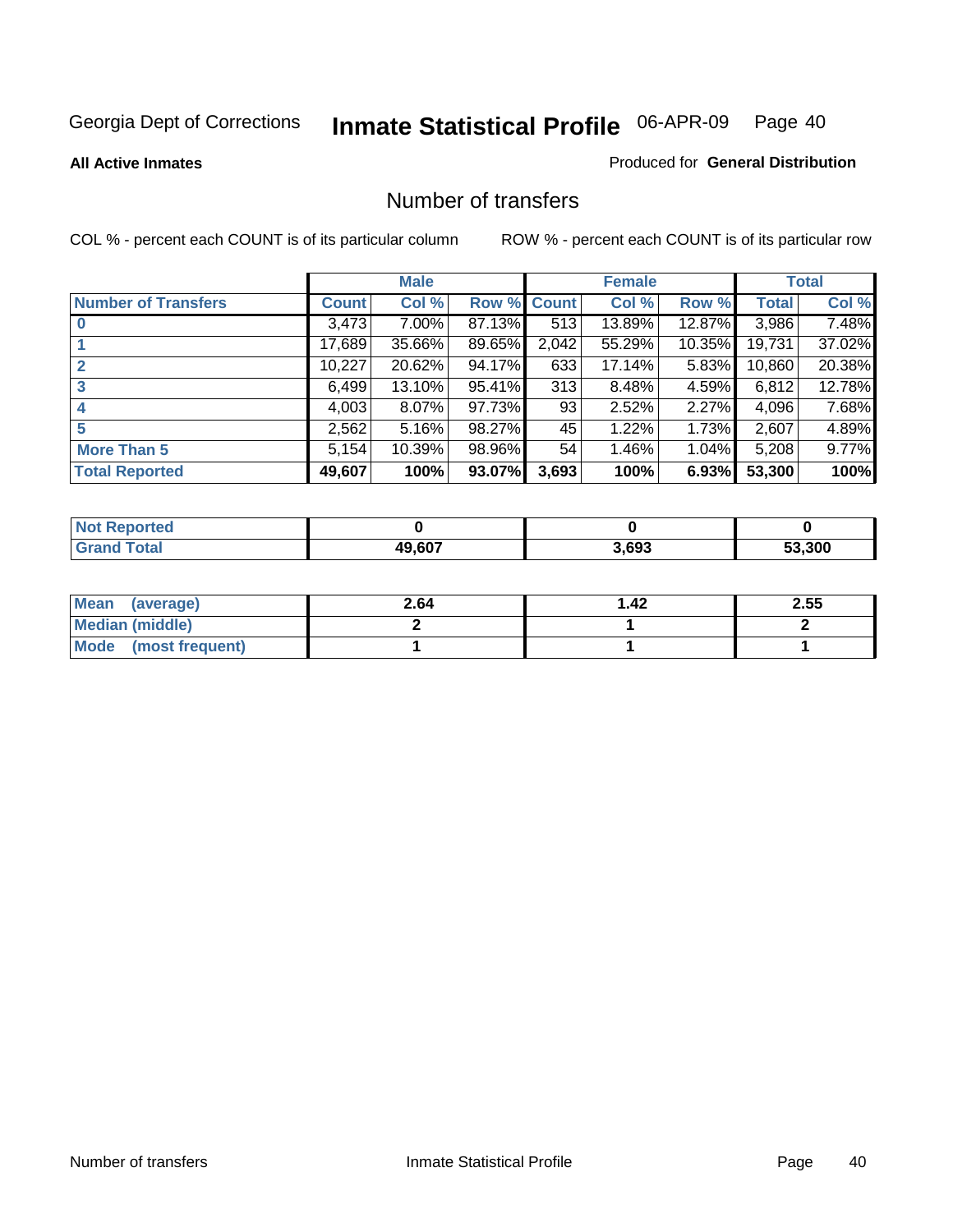**All Active Inmates**

#### Produced for **General Distribution**

# Number of escapes

|                          |              | <b>Male</b> |                    |       | <b>Female</b> |          |        | <b>Total</b> |
|--------------------------|--------------|-------------|--------------------|-------|---------------|----------|--------|--------------|
| <b>Number of Escapes</b> | <b>Count</b> | Col %       | <b>Row % Count</b> |       | Col %         | Row %    | Total  | Col %        |
|                          | 49,293       | 99.37%      | 93.04%             | 3,689 | 99.89%        | $6.96\%$ | 52,982 | 99.40%       |
|                          | 295          | 0.59%       | 98.66%             |       | 0.11%         | 1.34%    | 299    | 0.56%        |
|                          | 13           | 0.03%       | 100.00%            |       |               |          | 13     | 0.02%        |
|                          | 5            | 0.01%       | 100.00%            |       |               |          | 5      | 0.01%        |
|                          |              | 0.01%       | $100.00\%$         |       |               |          |        | 0.01%        |
| <b>Total Reported</b>    | 49,607       | 100%        | 93.07%             | 3,693 | 100%          | 6.93%    | 53,300 | 100%         |

| тео   |        |       |        |
|-------|--------|-------|--------|
| Total | 49.607 | 3.693 | 53.300 |

| <b>Mean</b><br>(average) |  | .0 |
|--------------------------|--|----|
| Median (middle)          |  |    |
| Mode (most frequent)     |  |    |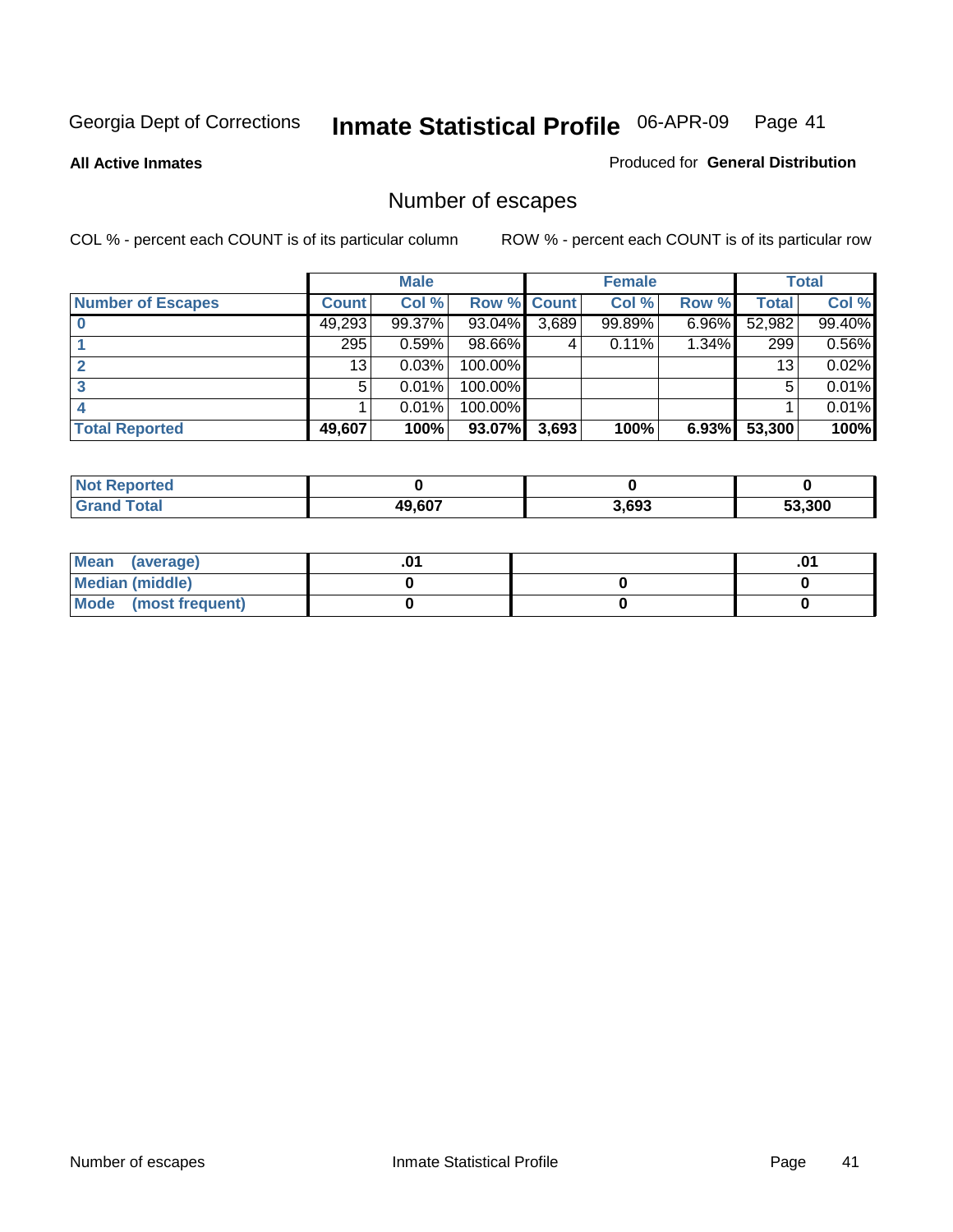**All Active Inmates**

#### Produced for **General Distribution**

# Probable future release type of still active inmates

|                                         |              | <b>Male</b> |                    |     | <b>Female</b> |          | <b>Total</b> |        |
|-----------------------------------------|--------------|-------------|--------------------|-----|---------------|----------|--------------|--------|
| <b>Probable Future Release Type</b>     | <b>Count</b> | Col %       | <b>Row % Count</b> |     | Col %         | Row %    | <b>Total</b> | Col %  |
| <b>Paroled with probation to follow</b> | 7,181        | 14.48%      | 93.16%             | 527 | 14.29%        | 6.84%    | 7,708        | 14.47% |
| Paroled w/o probation to follow         | 6,823        | 13.76%      | 93.84%             | 448 | 12.15%        | 6.16%    | 7,271        | 13.65% |
| <b>Maxout with probation to follow</b>  | 14,867       | 29.99%      | 92.34% 1.234       |     | 33.46%        | 7.66%    | 16,101       | 30.23% |
| <b>Maxout w/o probation to follow</b>   | 13,746       | 27.73%      | 92.12% 1.176       |     | 31.89%        | 7.88%    | 14,922       | 28.02% |
| Life, LWOP or death sentence            | 6,959        | 14.04%      | 95.83%             | 303 | 8.22%         | $4.17\%$ | 7,262        | 13.63% |
| <b>Total Reported</b>                   | 49,576       | 100%        | 93.08% 3,688       |     | 100%          | 6.92%    | 53,264       | 100%   |

| Released                    |        |       |        |
|-----------------------------|--------|-------|--------|
| <b>Total</b><br><b>Grar</b> | 49,576 | 3,688 | 53,264 |

| Mode (most frequent) | Maxout with PROB follow   Maxout with PROB follow   Maxout with PROB |        |
|----------------------|----------------------------------------------------------------------|--------|
|                      |                                                                      | follow |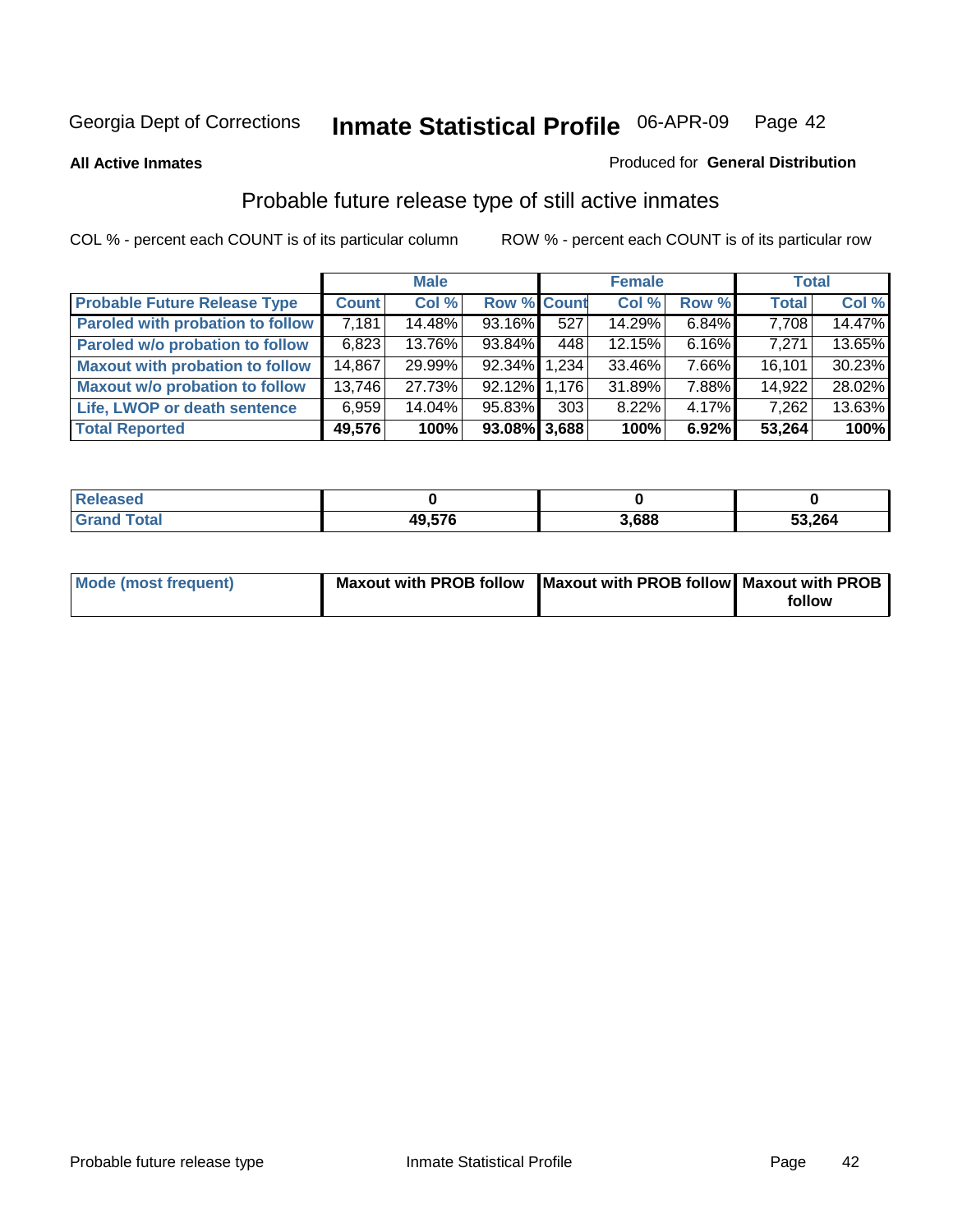**All Active Inmates**

#### Produced for **General Distribution**

## Actual release type

|                            |              | <b>Male</b> |                    | <b>Female</b> |       |       | Total |
|----------------------------|--------------|-------------|--------------------|---------------|-------|-------|-------|
| <b>Actual Release Type</b> | <b>Count</b> | Col %       | <b>Row % Count</b> | Col %         | Row % | Total | Col % |
| <b>Total Reported</b>      |              | %           | %                  | %             | %     |       | %     |

| <b>Still Active</b> | 49,607 | 3,693 | 53,300 |
|---------------------|--------|-------|--------|
| <b>Not Reported</b> |        |       |        |
| <b>Grand Total</b>  | 49,607 | 3,693 | 53,300 |

| M<br>____<br>_____ | NI | Null | $\cdots$ |
|--------------------|----|------|----------|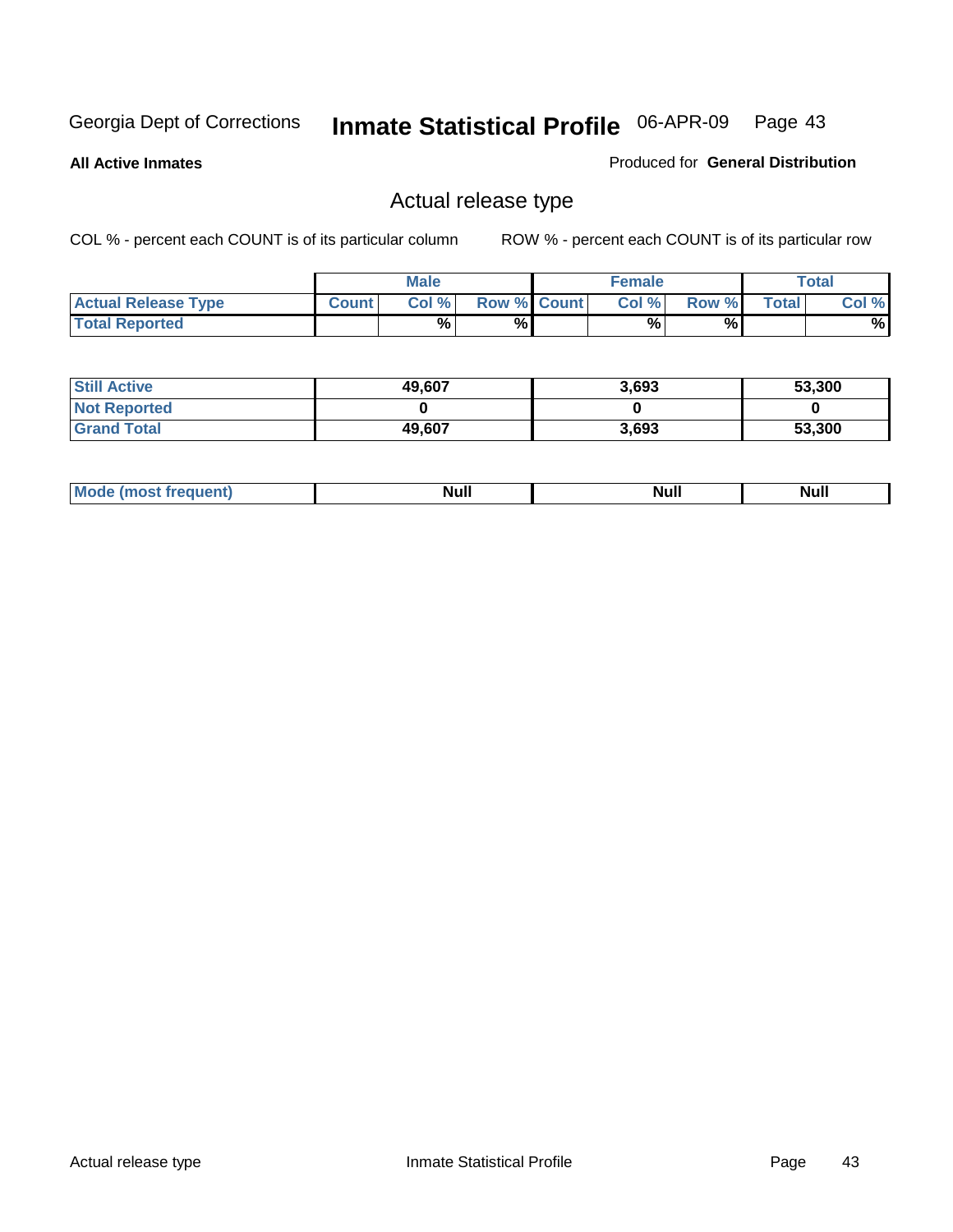## **All Active Inmates**

## Produced for **General Distribution**

## Time served in current (or last) institution

|                            |              | <b>Male</b> |        |              | <b>Female</b> |        |              | <b>Total</b> |
|----------------------------|--------------|-------------|--------|--------------|---------------|--------|--------------|--------------|
| <b>Time In Institution</b> | <b>Count</b> | Col %       | Row %  | <b>Count</b> | Col %         | Row %  | <b>Total</b> | Col %        |
| 0 to 3 months              | 12,627       | 25.45%      | 93.35% | 899          | 24.34%        | 6.65%  | 13,526       | 25.38%       |
| 3.01 to 6 months           | 8,536        | 17.21%      | 93.30% | 613          | 16.60%        | 6.70%  | 9,149        | 17.17%       |
| 6.01 to 9 months           | 6,603        | 13.31%      | 91.73% | 595          | 16.11%        | 8.27%  | 7,198        | 13.50%       |
| 9.01 to 12 months          | 3,849        | 7.76%       | 88.93% | 479          | 12.97%        | 11.07% | 4,328        | 8.12%        |
| <b>12.01 to 18 months</b>  | 5,589        | 11.27%      | 94.31% | 337          | 9.13%         | 5.69%  | 5,926        | 11.12%       |
| <b>18.01 to 24 months</b>  | 2,934        | 5.91%       | 94.01% | 187          | 5.06%         | 5.99%  | 3,121        | 5.86%        |
| 2.01 to 3 years            | 3,115        | 6.28%       | 94.17% | 193          | 5.23%         | 5.83%  | 3,308        | 6.21%        |
| 3.01 to 4 years            | 2,003        | 4.04%       | 90.39% | 213          | 5.77%         | 9.61%  | 2,216        | 4.16%        |
| 4.01 to 5 years            | 1,089        | 2.20%       | 95.61% | 50           | 1.35%         | 4.39%  | 1,139        | 2.14%        |
| 5.01 to 6 years            | 828          | 1.67%       | 96.96% | 26           | 0.70%         | 3.04%  | 854          | 1.60%        |
| 6.01 to 7 years            | 622          | 1.25%       | 97.34% | 17           | 0.46%         | 2.66%  | 639          | 1.20%        |
| 7.01 to 8 years            | 456          | 0.92%       | 95.40% | 22           | 0.60%         | 4.60%  | 478          | 0.90%        |
| 8.01 to 9 years            | 337          | 0.68%       | 95.20% | 17           | 0.46%         | 4.80%  | 354          | 0.66%        |
| 9.01 to 10 years           | 282          | 0.57%       | 95.92% | 12           | 0.32%         | 4.08%  | 294          | 0.55%        |
| Over 10 years              | 737          | 1.49%       | 95.71% | 33           | 0.89%         | 4.29%  | 770          | 1.44%        |
| <b>Total Reported</b>      | 49,607       | 100%        | 93.07% | 3,693        | 100%          | 6.93%  | 53,300       | 100.0%       |

| <b>Not R</b><br><b>Reported</b> |        |      |        |
|---------------------------------|--------|------|--------|
| <b>Total</b>                    | 49,607 | .693 | 53.300 |

| <b>Mean</b><br>(average)       | 17 months | 14 months | 17 months |  |
|--------------------------------|-----------|-----------|-----------|--|
| Median (middle)                | ' months  | 8 months  | 7 months  |  |
| <b>Mode</b><br>(most frequent) | months    | 2 months  | months    |  |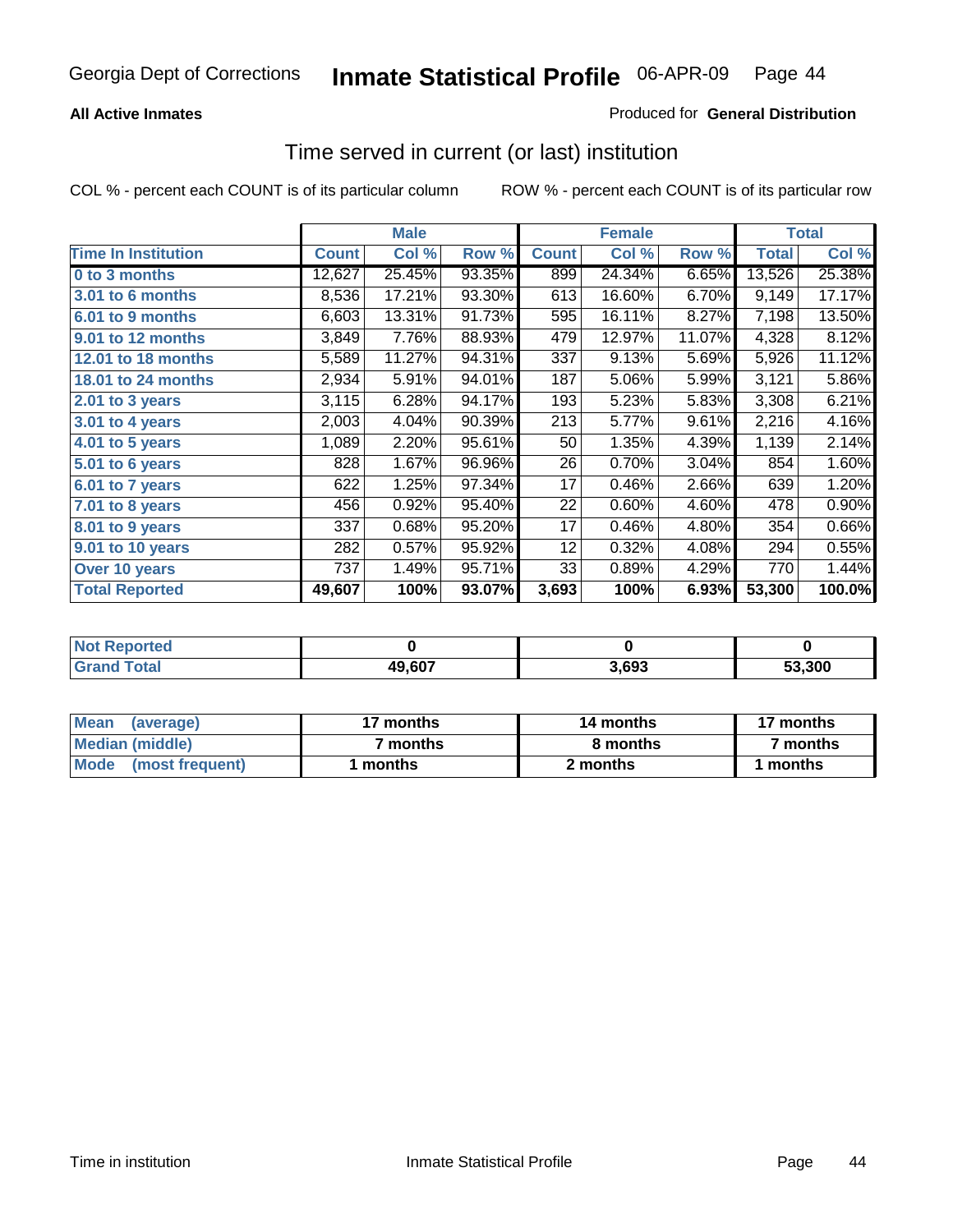**All Active Inmates**

### Produced for **General Distribution**

## Highest grade level attained

|                              |                  | <b>Male</b> |         |                  | <b>Female</b> |        |                  | <b>Total</b> |
|------------------------------|------------------|-------------|---------|------------------|---------------|--------|------------------|--------------|
| <b>Grade Level</b>           | <b>Count</b>     | Col %       | Row %   | <b>Count</b>     | Col %         | Row %  | <b>Total</b>     | Col %        |
| No school at all             | 48               | 0.10%       | 94.12%  | $\overline{3}$   | 0.09%         | 5.88%  | $\overline{51}$  | 0.10%        |
| Grade 1                      | $\overline{39}$  | 0.08%       | 100.00% |                  |               |        | $\overline{39}$  | 0.08%        |
| <b>Grade 2</b>               | 59               | 0.12%       | 93.65%  | 4                | 0.11%         | 6.35%  | 63               | 0.12%        |
| <b>Grade 3</b>               | $\overline{127}$ | 0.27%       | 96.21%  | 5                | 0.14%         | 3.79%  | 132              | 0.26%        |
| Grade 4                      | 137              | 0.29%       | 95.80%  | $\overline{6}$   | 0.17%         | 4.20%  | 143              | 0.28%        |
| Grade 5                      | 216              | 0.45%       | 96.43%  | $\overline{8}$   | 0.23%         | 3.57%  | $\overline{224}$ | 0.44%        |
| Grade 6                      | 826              | 1.72%       | 95.93%  | $\overline{35}$  | 1.00%         | 4.07%  | 861              | 1.68%        |
| <b>Grade 7</b>               | 1,214            | 2.53%       | 93.60%  | 83               | 2.38%         | 6.40%  | 1,297            | 2.52%        |
| <b>Grade 8</b>               | 4,560            | 9.52%       | 93.48%  | $\overline{318}$ | 9.12%         | 6.52%  | 4,878            | 9.49%        |
| Grade 9                      | 7,579            | 15.82%      | 94.20%  | 467              | 13.39%        | 5.80%  | 8,046            | 15.66%       |
| Grade 10                     | 10,155           | 21.20%      | 94.69%  | 569              | 16.32%        | 5.31%  | 10,724           | 20.87%       |
| Grade 11                     | 8,910            | 18.60%      | 94.38%  | 531              | 15.23%        | 5.62%  | 9,441            | 18.37%       |
| <b>Grade 12 or GED</b>       | 8,330            | 17.39%      | 93.50%  | $\overline{579}$ | 16.60%        | 6.50%  | 8,909            | 17.34%       |
| <b>Some tech school</b>      | 698              | 1.46%       | 83.79%  | 135              | 3.87%         | 16.21% | 833              | 1.62%        |
| <b>Completed tech school</b> | 1,085            | 2.27%       | 84.90%  | 193              | 5.53%         | 15.10% | 1,278            | 2.49%        |
| College, 1 year              | 1,186            | 2.48%       | 89.58%  | 138              | 3.96%         | 10.42% | 1,324            | 2.58%        |
| College, 2 year              | 1,594            | 3.33%       | 87.68%  | $\overline{224}$ | 6.42%         | 12.32% | 1,818            | 3.54%        |
| College, 3 year              | 443              | 0.92%       | 86.19%  | $\overline{71}$  | 2.04%         | 13.81% | $\overline{514}$ | 1.00%        |
| <b>Bachelor's degree</b>     | 556              | 1.16%       | 85.28%  | $\overline{96}$  | 2.75%         | 14.72% | 652              | 1.27%        |
| <b>Master's degree</b>       | 88               | 0.18%       | 85.44%  | 15               | 0.43%         | 14.56% | 103              | 0.20%        |
| Ph.D. degree                 | $\overline{24}$  | 0.05%       | 85.71%  | 4                | 0.11%         | 14.29% | 28               | 0.05%        |
| Law degree                   | $\overline{15}$  | 0.03%       | 83.33%  | $\overline{3}$   | 0.09%         | 16.67% | $\overline{18}$  | 0.04%        |
| Some medical school          | $\overline{2}$   | 0.01%       | 100.00% |                  |               |        | $\overline{2}$   | 0.01%        |
| <b>Medical degree</b>        | 10               | 0.02%       | 100.00% |                  |               |        | 10               | 0.02%        |
| <b>Total Reported</b>        | 47,901           | 100%        | 93.21%  | 3,487            | 100%          | 6.79%  | 51,388           | 100.0%       |

| .706          | 206            | ດ12<br>-- |
|---------------|----------------|-----------|
| דמה הו<br>.nv | 2 GQ3<br>,,,,, | 53.300    |

| <b>Mean</b><br>(average)       | 10.44    | 11.04           | 10.48    |
|--------------------------------|----------|-----------------|----------|
| Median (middle)                | Grade 10 | Grade 11        | Grade 10 |
| <b>Mode</b><br>(most frequent) | Grade 10 | Grade 12 or GED | Grade 10 |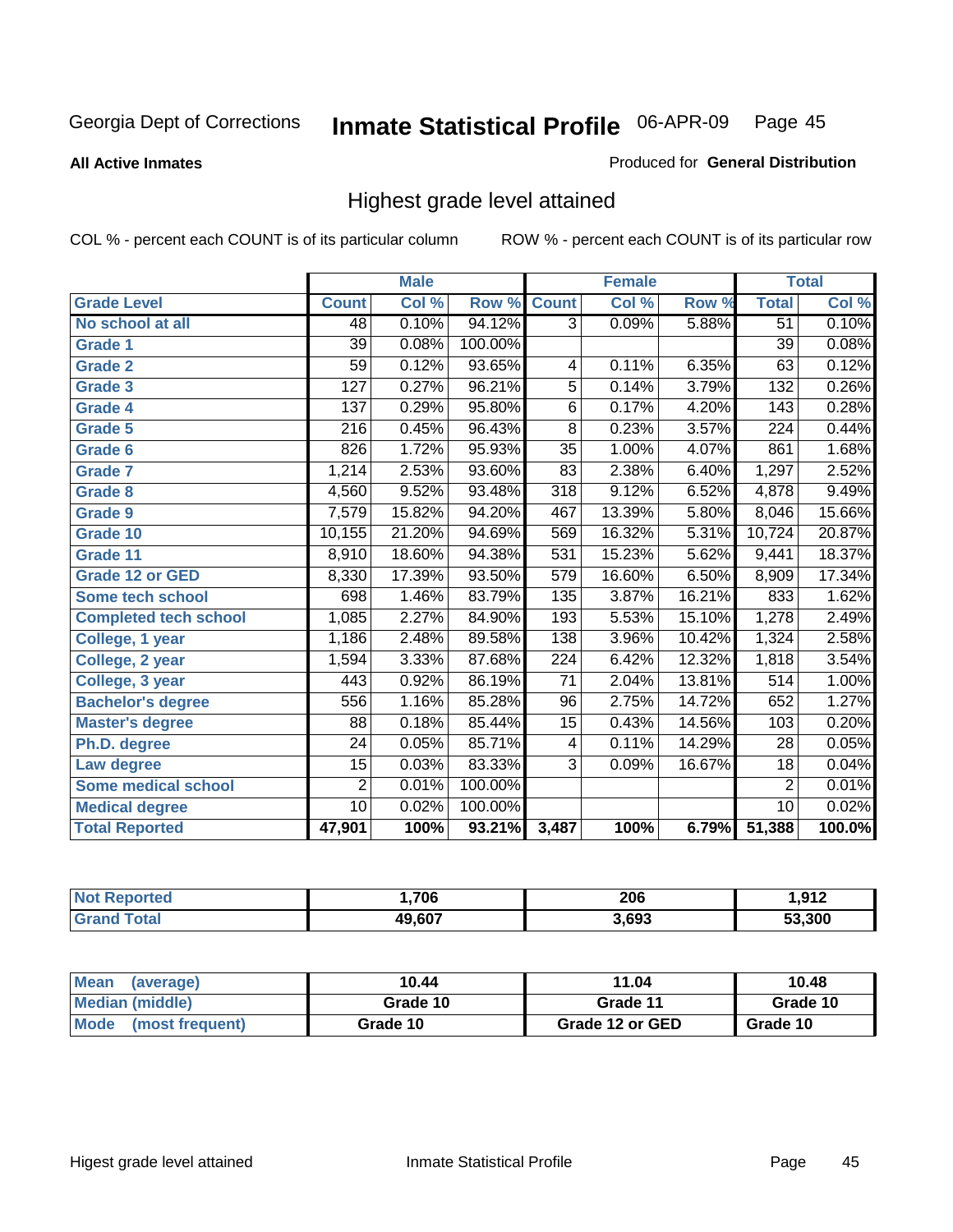**All Active Inmates**

#### Produced for **General Distribution**

## Culture fair IQ scores

|                       |              | <b>Male</b> |        |              | <b>Female</b> |        |              | <b>Total</b> |
|-----------------------|--------------|-------------|--------|--------------|---------------|--------|--------------|--------------|
| <b>IQ Scores</b>      | <b>Count</b> | Col %       | Row %  | <b>Count</b> | Col %         | Row %  | <b>Total</b> | Col %        |
| $60 - 69$             | 1,416        | 3.06%       | 95.81% | 62           | 2.30%         | 4.19%  | 1,478        | 3.02%        |
| $70 - 79$             | 3,693        | 7.99%       | 94.11% | 231          | 8.58%         | 5.89%  | 3,924        | 8.02%        |
| $80 - 89$             | 6,995        | 15.13%      | 91.46% | 653          | 24.26%        | 8.54%  | 7,648        | 15.63%       |
| $90 - 99$             | 11,951       | 25.85%      | 92.72% | 938          | 34.84%        | 7.28%  | 12,889       | 26.35%       |
| $100 - 109$           | 12,276       | 26.56%      | 96.81% | 404          | 15.01%        | 3.19%  | 12,680       | 25.92%       |
| $110 - 119$           | 8,023        | 17.36%      | 97.45% | 210          | 7.80%         | 2.55%  | 8,233        | 16.83%       |
| $120 - 129$           | 1,786        | 3.86%       | 94.35% | 107          | 3.97%         | 5.65%  | 1,893        | 3.87%        |
| $130 - 139$           | 67           | 0.14%       | 54.03% | 57           | 2.12%         | 45.97% | 124          | 0.25%        |
| 140 & Up              | 21           | 0.05%       | 41.18% | 30           | 1.11%         | 58.82% | 51           | 0.10%        |
| <b>Total Reported</b> | 46,228       | 100%        | 94.50% | 2,692        | 100%          | 5.50%  | 48,920       | 100%         |

| <b>Not Reported</b>  | 2,809  | 792   | 3,601  |
|----------------------|--------|-------|--------|
| Not Valid (under 60) | 570    | 209   | 779    |
| <b>Grand Total</b>   | 49,607 | 3,693 | 53,300 |

| <b>Mean</b><br>(average)       | 98  | 96 | 98 |
|--------------------------------|-----|----|----|
| <b>Median (middle)</b>         | 99  | 94 | 99 |
| <b>Mode</b><br>(most frequent) | 103 | 94 | 99 |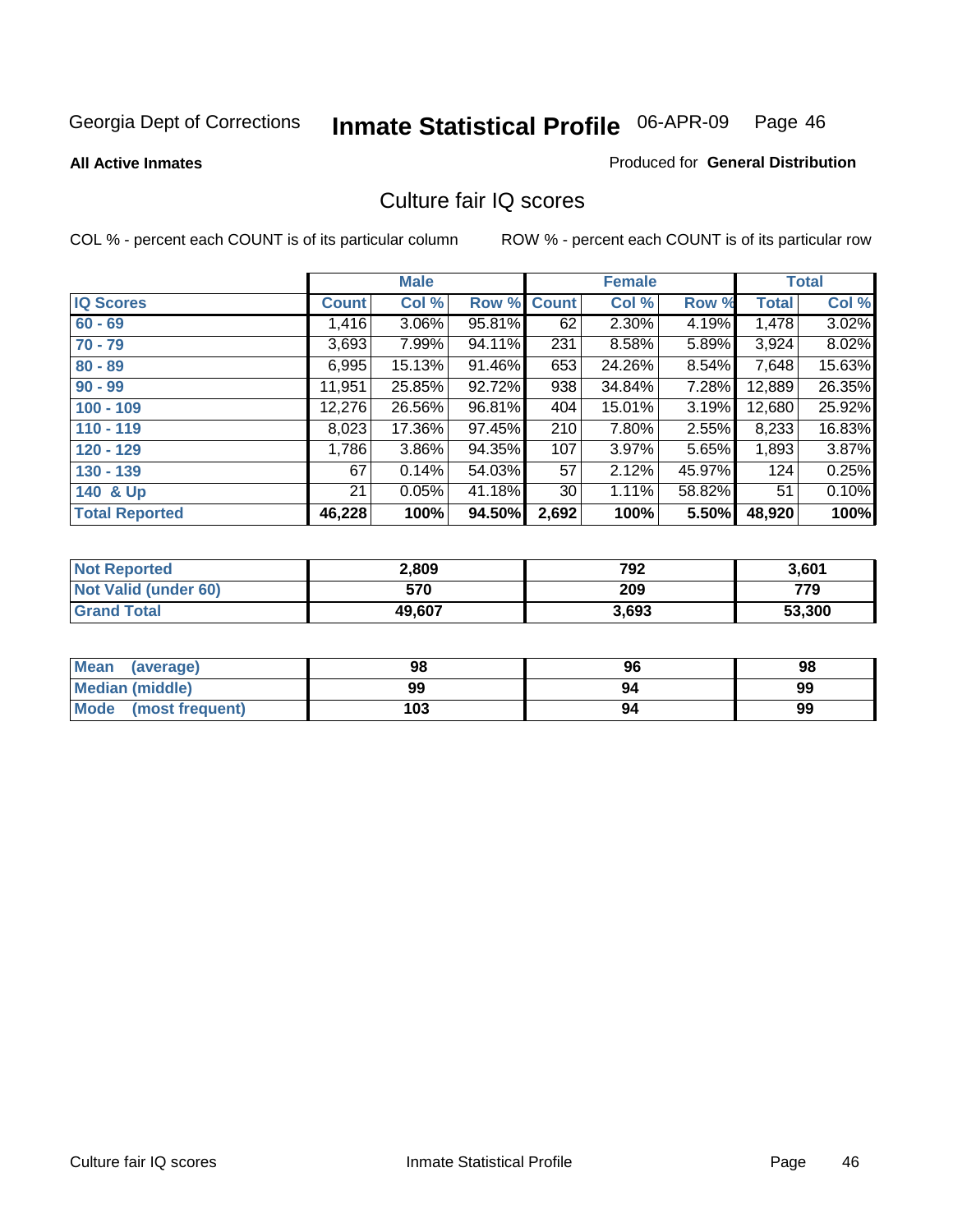Produced for **General Distribution**

#### **All Active Inmates**

# Wide Range Achievement Test (WRAT) reading score

|                           |              | <b>Male</b> |        |              | <b>Female</b> |        |              | <b>Total</b> |
|---------------------------|--------------|-------------|--------|--------------|---------------|--------|--------------|--------------|
| <b>WRAT Reading Score</b> | <b>Count</b> | Col %       | Row %  | <b>Count</b> | Col %         | Row %  | <b>Total</b> | Col %        |
| $0.1$ to $0.9$            | 874          | 1.87%       | 98.76% | 11           | 0.38%         | 1.24%  | 885          | 1.78%        |
| 1.0 to 1.9                | 1,212        | 2.59%       | 97.04% | 37           | 1.27%         | 2.96%  | 1,249        | 2.51%        |
| 2.0 to 2.9                | 2,247        | 4.80%       | 96.77% | 75           | 2.57%         | 3.23%  | 2,322        | 4.67%        |
| 3.0 to 3.9                | 3,636        | 7.76%       | 95.68% | 164          | 5.62%         | 4.32%  | 3,800        | 7.64%        |
| 4.0 to 4.9                | 4,413        | 9.42%       | 95.73% | 197          | 6.75%         | 4.27%  | 4,610        | 9.27%        |
| 5.0 to 5.9                | 3,904        | 8.34%       | 95.41% | 188          | 6.44%         | 4.59%  | 4,092        | 8.23%        |
| 6.0 to 6.9                | 4,147        | 8.86%       | 94.38% | 247          | 8.46%         | 5.62%  | 4,394        | 8.83%        |
| 7.0 to 7.9                | 1,967        | 4.20%       | 93.98% | 126          | 4.32%         | 6.02%  | 2,093        | 4.21%        |
| 8.0 to 8.9                | 4,106        | 8.77%       | 94.96% | 218          | 7.47%         | 5.04%  | 4,324        | 8.69%        |
| 9.0 to 9.9                | 3,393        | 7.25%       | 96.17% | 135          | 4.63%         | 3.83%  | 3,528        | 7.09%        |
| 10.0 to 10.9              | 2,520        | 5.38%       | 93.06% | 188          | 6.44%         | 6.94%  | 2,708        | 5.44%        |
| 11.0 to 11.9              | 2,818        | 6.02%       | 90.87% | 283          | 9.70%         | 9.13%  | 3,101        | 6.23%        |
| 12.0 to 12.9              | 8,793        | 18.78%      | 92.52% | 711          | 24.37%        | 7.48%  | 9,504        | 19.10%       |
| 13                        | 2,800        | 5.98%       | 89.23% | 338          | 11.58%        | 10.77% | 3,138        | 6.31%        |
| <b>Total Reported</b>     | 46,830       | 100%        | 94.13% | 2,918        | 100%          | 5.87%  | 49,748       | 100%         |

| .<br>. . I | —— <b>—</b><br>,,, | 3,552  |
|------------|--------------------|--------|
| 49.607     | 3.693              | 53.300 |

| <b>Mean</b><br>(average) | 8.03       | 9.26 | 8.10 |
|--------------------------|------------|------|------|
| Median (middle)          | י ה<br>0.Z | 10.2 | o.z  |
| Mode<br>(most frequent)  | 12.8       | 12.9 | 12.8 |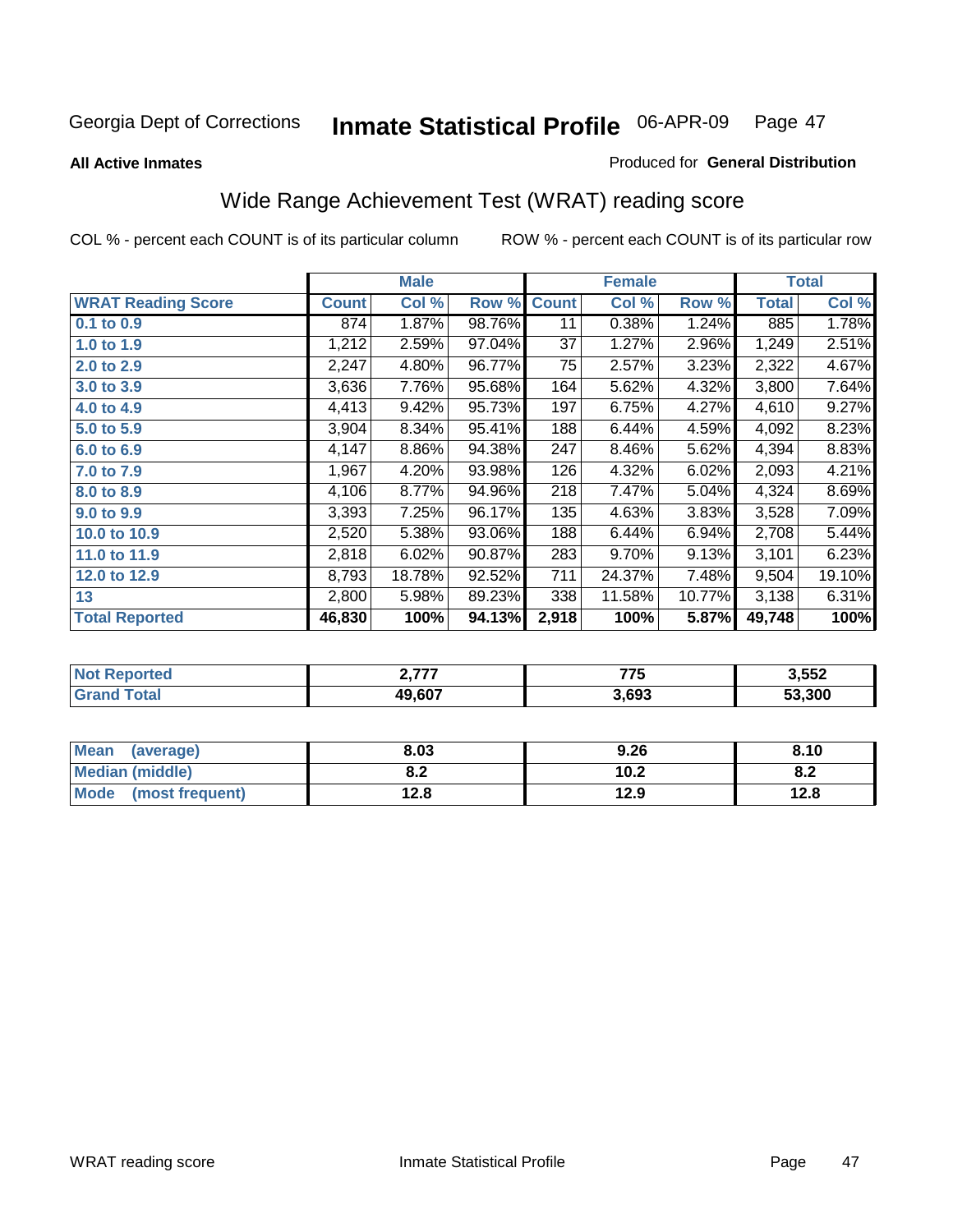**All Active Inmates**

#### Produced for **General Distribution**

# Wide Range Achievement Test (WRAT) math score

|                              |              | <b>Male</b> |        |              | <b>Female</b> |        |              | <b>Total</b> |
|------------------------------|--------------|-------------|--------|--------------|---------------|--------|--------------|--------------|
| <b>WRAT Mathematic Score</b> | <b>Count</b> | Col %       | Row %  | <b>Count</b> | Col %         | Row %  | <b>Total</b> | Col %        |
| 0.1 to 0.9                   | 115          | 0.25%       | 99.14% | 1            | 0.03%         | 0.86%  | 116          | 0.23%        |
| 1.0 to 1.9                   | 267          | 0.57%       | 95.70% | 12           | 0.41%         | 4.30%  | 279          | 0.56%        |
| 2.0 to 2.9                   | 1,199        | 2.56%       | 94.56% | 69           | 2.37%         | 5.44%  | 1,268        | 2.55%        |
| 3.0 to 3.9                   | 2,829        | 6.04%       | 96.19% | 112          | 3.84%         | 3.81%  | 2,941        | 5.91%        |
| 4.0 to 4.9                   | 5,217        | 11.14%      | 96.01% | 217          | 7.44%         | 3.99%  | 5,434        | 10.92%       |
| 5.0 to 5.9                   | 6,584        | 14.06%      | 95.17% | 334          | 11.45%        | 4.83%  | 6,918        | 13.90%       |
| 6.0 to 6.9                   | 10,691       | 22.82%      | 94.80% | 587          | 20.13%        | 5.20%  | 11,278       | 22.67%       |
| 7.0 to 7.9                   | 5,967        | 12.74%      | 95.11% | 307          | 10.53%        | 4.89%  | 6,274        | 12.61%       |
| 8.0 to 8.9                   | 3,749        | 8.00%       | 91.93% | 329          | 11.28%        | 8.07%  | 4,078        | 8.20%        |
| 9.0 to 9.9                   | 3,545        | 7.57%       | 93.14% | 261          | 8.95%         | 6.86%  | 3,806        | 7.65%        |
| 10.0 to 10.9                 | 1,831        | 3.91%       | 96.01% | 76           | 2.61%         | 3.99%  | 1,907        | 3.83%        |
| 11.0 to 11.9                 | 1,665        | 3.55%       | 92.35% | 138          | 4.73%         | 7.65%  | 1,803        | 3.62%        |
| 12.0 to 12.9                 | 2,859        | 6.10%       | 86.98% | 428          | 14.68%        | 13.02% | 3,287        | 6.61%        |
| 13                           | 324          | 0.69%       | 87.80% | 45           | 1.54%         | 12.20% | 369          | 0.74%        |
| <b>Total Reported</b>        | 46,842       | 100%        | 94.14% | 2,916        | 100%          | 5.86%  | 49,758       | 100%         |

| orted<br>N. | 2,765  | ---   | 3,542  |
|-------------|--------|-------|--------|
| <b>ota</b>  | 19,607 | 3,693 | 53.300 |

| <b>Mean</b><br>(average)       | 7.09       | 7.96 | 7.14 |
|--------------------------------|------------|------|------|
| Median (middle)                | е о<br>o.o |      | 6.9  |
| <b>Mode</b><br>(most frequent) | 6.9        | 12.9 | 6.9  |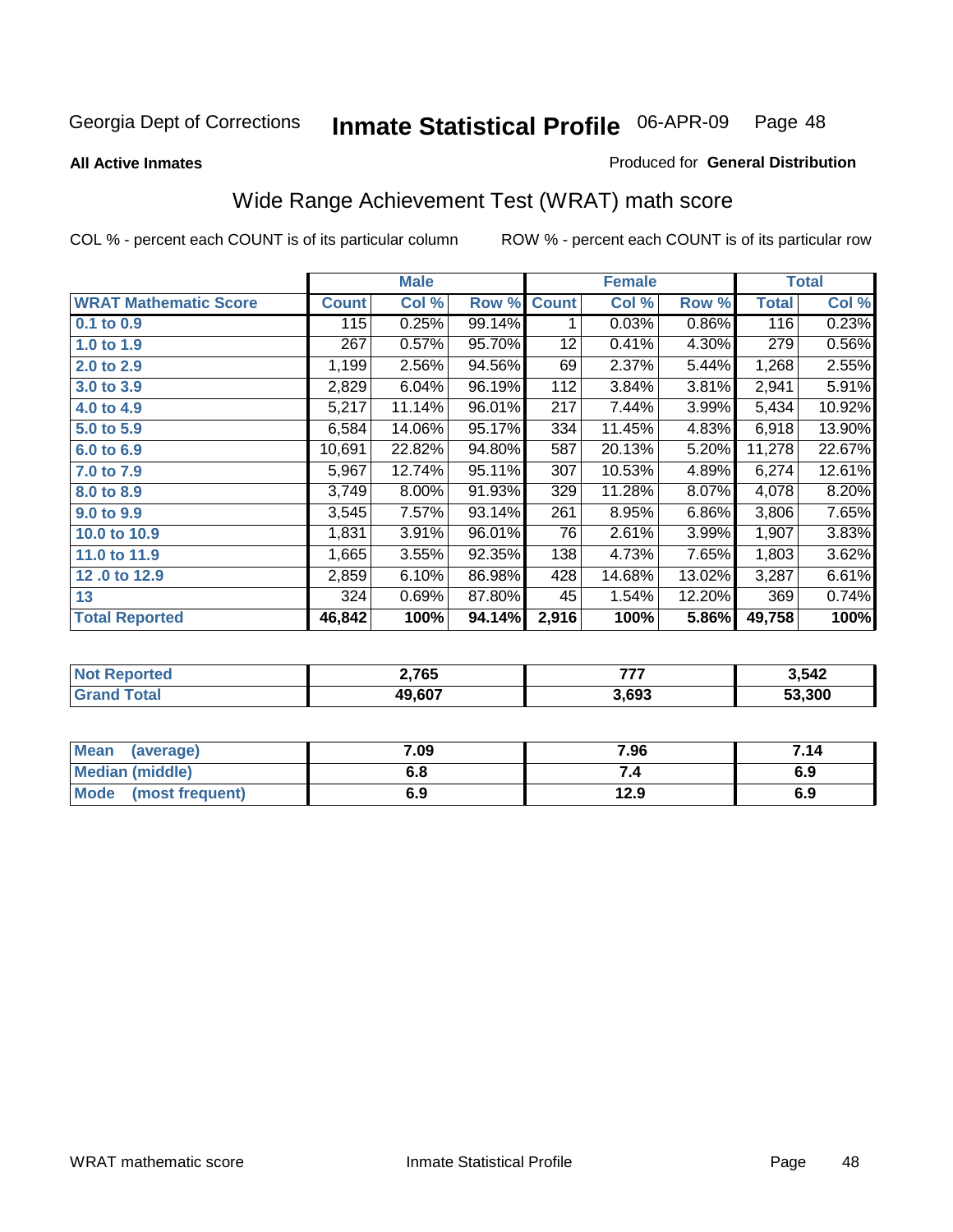Page 49

#### **All Active Inmates**

#### Produced for **General Distribution**

## Wide Range Achievement Test (WRAT) spelling score

|                            |              | <b>Male</b> |        |                  | <b>Female</b> |        |              | <b>Total</b> |
|----------------------------|--------------|-------------|--------|------------------|---------------|--------|--------------|--------------|
| <b>WRAT Spelling Score</b> | <b>Count</b> | Col %       | Row %  | <b>Count</b>     | Col %         | Row %  | <b>Total</b> | Col %        |
| 0.1 to 0.9                 | 983          | 2.10%       | 98.40% | 16               | 0.55%         | 1.60%  | 999          | 2.01%        |
| 1.0 to 1.9                 | 2,013        | 4.30%       | 98.20% | 37               | 1.27%         | 1.80%  | 2,050        | 4.12%        |
| 2.0 to 2.9                 | 3,393        | 7.24%       | 98.21% | 62               | 2.12%         | 1.79%  | 3,455        | 6.94%        |
| 3.0 to 3.9                 | 3,649        | 7.79%       | 97.44% | 96               | 3.29%         | 2.56%  | 3,745        | 7.53%        |
| 4.0 to 4.9                 | 4,144        | 8.85%       | 97.09% | 124              | 4.25%         | 2.91%  | 4,268        | 8.58%        |
| 5.0 to 5.9                 | 5,381        | 11.49%      | 95.36% | $\overline{262}$ | 8.98%         | 4.64%  | 5,643        | 11.34%       |
| 6.0 to 6.9                 | 5,325        | 11.37%      | 95.28% | 264              | 9.04%         | 4.72%  | 5,589        | 11.23%       |
| 7.0 to 7.9                 | 3,872        | 8.27%       | 93.66% | 262              | 8.98%         | 6.34%  | 4,134        | 8.31%        |
| 8.0 to 8.9                 | 3,666        | 7.83%       | 93.50% | 255              | 8.74%         | 6.50%  | 3,921        | 7.88%        |
| 9.0 to 9.9                 | 3,045        | 6.50%       | 93.84% | 200              | 6.85%         | 6.16%  | 3,245        | 6.52%        |
| 10.0 to 10.9               | 2,899        | 6.19%       | 93.46% | 203              | 6.95%         | 6.54%  | 3,102        | 6.23%        |
| 11.0 to 11.9               | 2,175        | 4.64%       | 90.10% | 239              | 8.19%         | 9.90%  | 2,414        | 4.85%        |
| 12.0 to 12.9               | 5,009        | 10.69%      | 87.63% | 707              | 24.22%        | 12.37% | 5,716        | 11.49%       |
| 13                         | 1,284        | 2.74%       | 86.99% | 192              | 6.58%         | 13.01% | 1,476        | 2.97%        |
| <b>Total Reported</b>      | 46,838       | 100%        | 94.13% | 2,919            | 100.0%        | 5.87%  | 49,757       | 100%         |

| 2,769  | --    | 3.543  |
|--------|-------|--------|
| 19.607 | 3.693 | 53.300 |

| Mean (average)         | 7.08       | 9.11 | 7.20       |
|------------------------|------------|------|------------|
| <b>Median (middle)</b> | b.4        | ৬.১  | ხ.5        |
| Mode (most frequent)   | r n<br>ο.Ζ | 12.9 | c -<br>0.Z |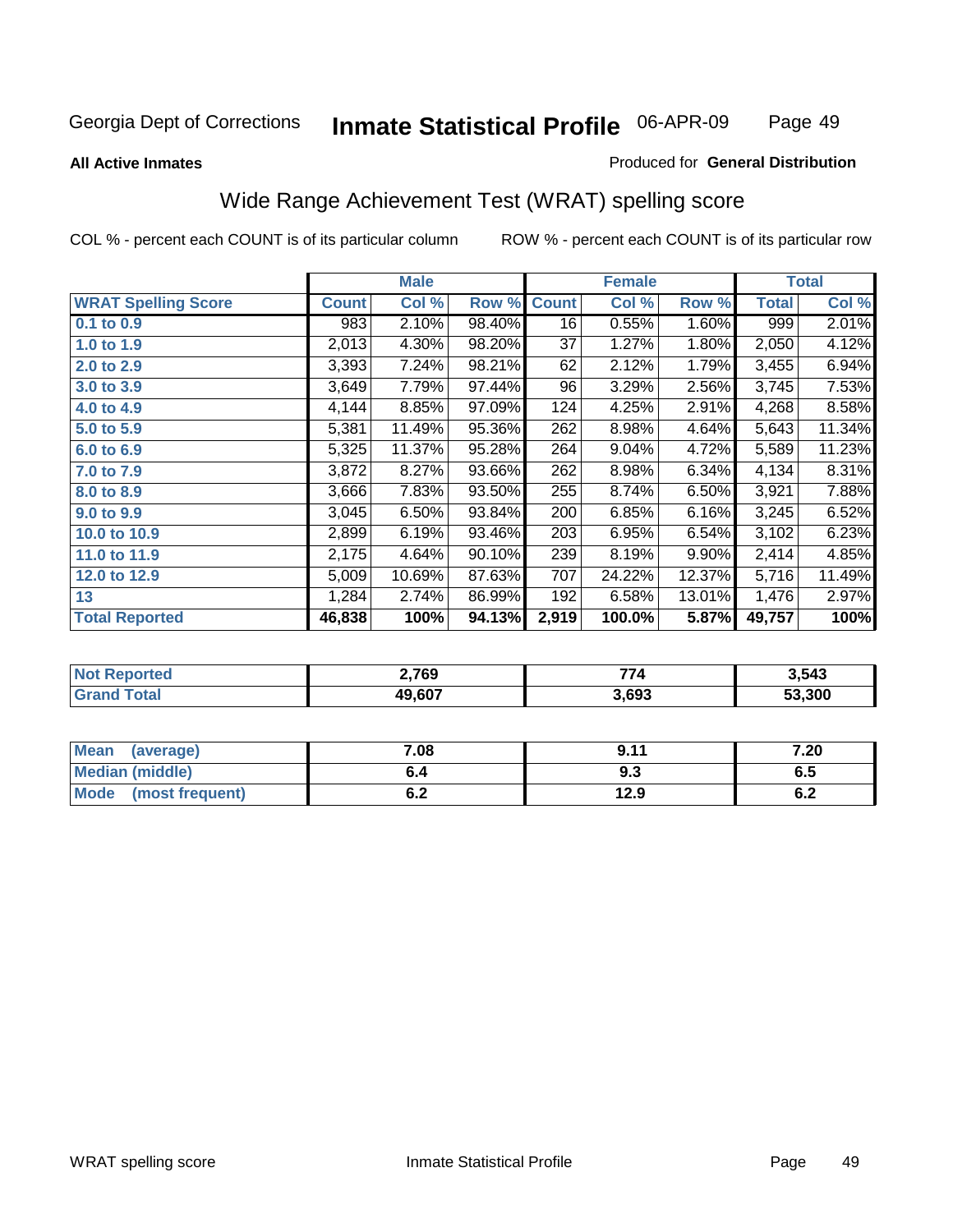### **All Active Inmates**

## Produced for **General Distribution**

## Scope of substance abuse - summary

|                        |              | <b>Male</b> |        |              | <b>Female</b> |           |              | <b>Total</b> |
|------------------------|--------------|-------------|--------|--------------|---------------|-----------|--------------|--------------|
| <b>Substance Abuse</b> | <b>Count</b> | Col %       | Row %  | <b>Count</b> | Col %         | Row %     | <b>Total</b> | Col %        |
| <b>None</b>            | 17,150       | 34.57%      | 93.68% | .157'        | $31.33\%$     | $6.32\%$  | 18,307       | 34.35%       |
| <b>Drugs only</b>      | 17.967       | $36.22\%$   | 89.56% | 2,094        | 56.70%        | $10.44\%$ | 20,061       | 37.64%       |
| <b>Alcohol only</b>    | 3,331        | 6.71%       | 97.51% | 85           | 2.30%         | 2.49%     | 3,416        | 6.41%        |
| Drugs and alcohol      | 11,159       | 22.49%      | 96.90% | 357          | $9.67\%$      | 3.10%     | 11,516       | 21.61%       |
| <b>Total Reported</b>  | 49,607       | 100%        | 93.07% | 3,693        | 100%          | 6.93%     | 53,300       | 100.0%       |

| <b>Not Reported</b> |        |       |        |
|---------------------|--------|-------|--------|
| <b>Grand Total</b>  | 49.607 | 3,693 | 53,300 |

|  | Mode<br>(most frequent) | <b>Drugs only</b> | Drugs only | Drugs only |
|--|-------------------------|-------------------|------------|------------|
|--|-------------------------|-------------------|------------|------------|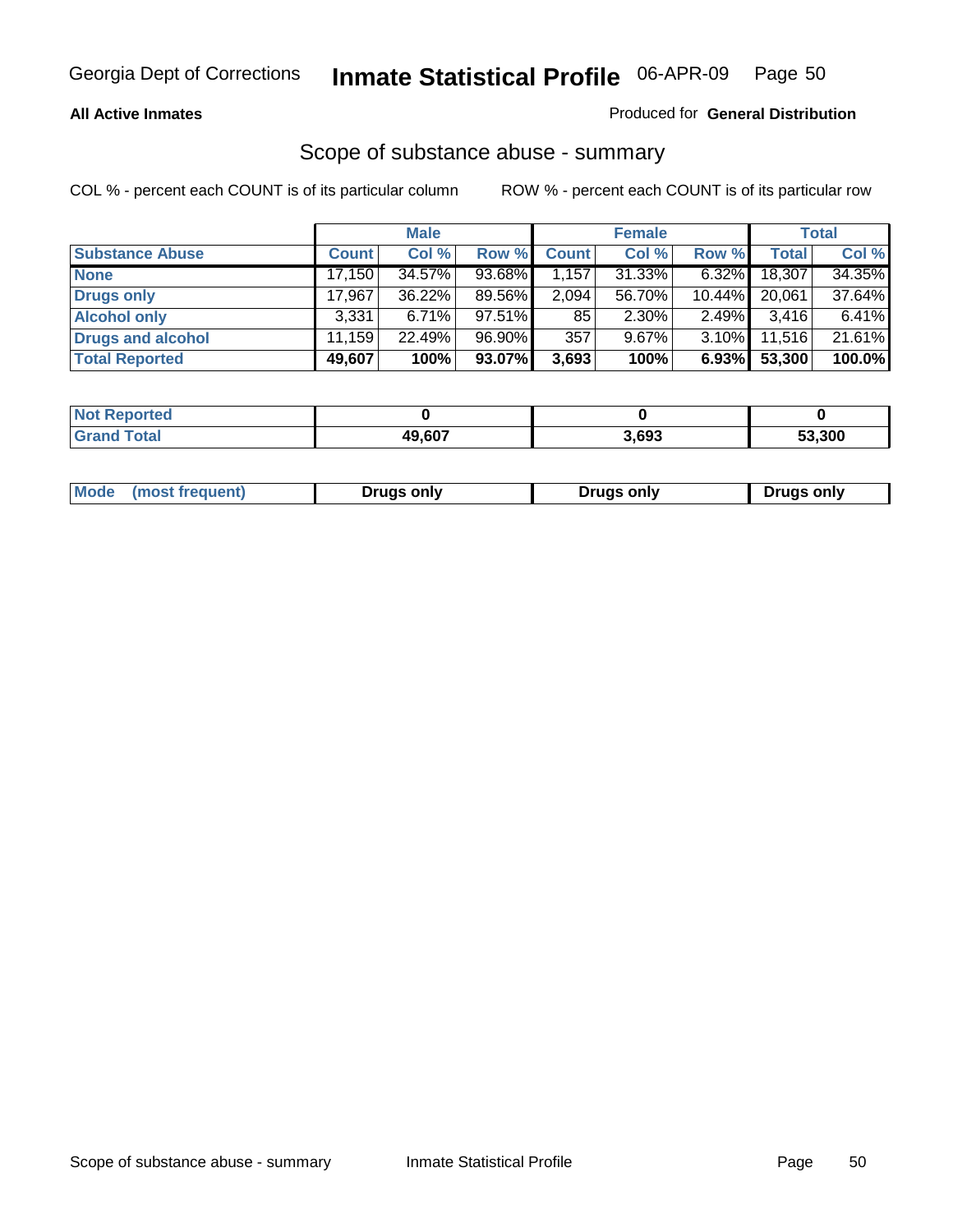## **All Active Inmates**

## Produced for **General Distribution**

## Scope of substance abuse - detail

|                                      |              | <b>Male</b> |        |              | <b>Female</b> |        |              | <b>Total</b> |
|--------------------------------------|--------------|-------------|--------|--------------|---------------|--------|--------------|--------------|
| <b>Substance Abuse</b>               | <b>Count</b> | Col %       | Row %  | <b>Count</b> | Col %         | Row %  | <b>Total</b> | Col %        |
| No drug or alcohol problems          | 17,150       | 34.57%      | 93.68% | 1,157        | 31.33%        | 6.32%  | 18,307       | 34.35%       |
| Drug addiction but no alcohol        | 299          | 0.60%       | 78.89% | 80           | 2.17%         | 21.11% | 379          | 0.71%        |
| <b>Drug addiction and alcohol</b>    | 130          | 0.26%       | 98.48% | 2            | 0.05%         | 1.52%  | 132          | 0.25%        |
| <b>labuse</b>                        |              |             |        |              |               |        |              |              |
| <b>Drug addiction and alcoholism</b> | 63           | 0.13%       | 92.65% | 5            | 0.14%         | 7.35%  | 68           | 0.13%        |
| No drug problem but alcohol          | 2,737        | 5.52%       | 98.67% | 37           | 1.00%         | 1.33%  | 2,774        | 5.20%        |
| abuse                                |              |             |        |              |               |        |              |              |
| No drug problem but alcoholism       | 594          | 1.20%       | 92.52% | 48           | 1.30%         | 7.48%  | 642          | 1.20%        |
| Drug experiment but no alcohol       | 8,072        | 16.27%      | 95.22% | 405          | 10.97%        | 4.78%  | 8,477        | 15.90%       |
| <b>Drug experiment &amp; alcohol</b> | 1,553        | 3.13%       | 98.48% | 24           | 0.65%         | 1.52%  | 1,577        | 2.96%        |
| abuse                                |              |             |        |              |               |        |              |              |
| Drug experiment & alcoholism         | 644          | 1.30%       | 94.85% | 35           | 0.95%         | 5.15%  | 679          | 1.27%        |
| Drug abuse but no alcohol            | 9,596        | 19.34%      | 85.64% | 1,609        | 43.57%        | 14.36% | 11,205       | 21.02%       |
| Drug abuse and alcohol abuse         | 7,399        | 14.92%      | 98.26% | 131          | 3.55%         | 1.74%  | 7,530        | 14.13%       |
| Drug abuse and alcoholism            | 1,370        | 2.76%       | 89.54% | 160          | 4.33%         | 10.46% | 1,530        | 2.87%        |
| <b>Total Reported</b>                | 49,607       | 100%        | 93.07% | 3,693        | 100%          | 6.93%  | 53,300       | 100%         |

| <b>Reported</b> |        |       |        |
|-----------------|--------|-------|--------|
| <b>Total</b>    | 49.607 | 3.693 | 53.300 |

| Mode (most frequent) | No drug or alcohol problems Drug abuse but no alcohol No drug or alcohol |          |
|----------------------|--------------------------------------------------------------------------|----------|
|                      |                                                                          | problems |
|                      |                                                                          |          |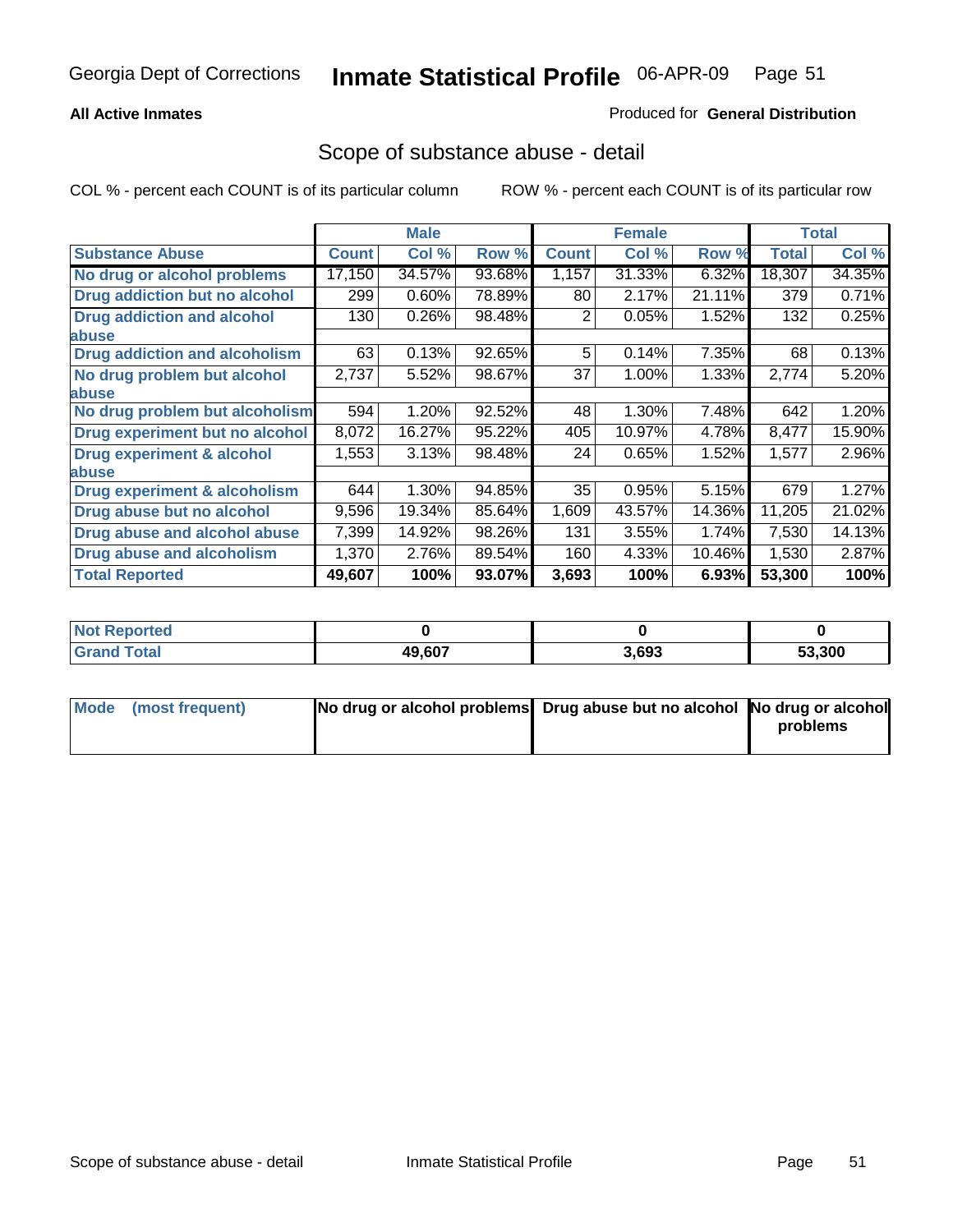#### **All Active Inmates**

#### Produced for **General Distribution**

## Current / last mental health treatment level

|                                    |              | <b>Male</b> |         |              | <b>Female</b> |          |              | <b>Total</b> |
|------------------------------------|--------------|-------------|---------|--------------|---------------|----------|--------------|--------------|
| <b>Mental Health Treatment Lev</b> | <b>Count</b> | Col %       | Row %   | <b>Count</b> | Col %         | Row %    | <b>Total</b> | Col %        |
| 1 No problem at current time       | 3,230        | 26.10%      | 96.13%  | 130          | 5.66%         | $3.87\%$ | 3,360        | 22.90%       |
| 2 Receiving outpatient             | 7,200        | 58.17%      | 77.47%  | 2,094        | 91.20%        | 22.53%   | 9,294        | 63.34%       |
| treatment                          |              |             |         |              |               |          |              |              |
| 3 Inpatient, moderate              | 1,567        | 12.66%      | 96.97%  | 49           | 2.13%         | 3.03%    | 1,616        | 11.01%       |
| treatment                          |              |             |         |              |               |          |              |              |
| 4 Inpatient, intensive             | 350          | 2.83%       | 94.09%  | 22           | 0.96%         | 5.91%    | 372          | 2.54%        |
| treatment                          |              |             |         |              |               |          |              |              |
| <b>5 Undergoing crisis</b>         | 22           | 0.18%       | 95.65%  | 1            | 0.04%         | 4.35%    | 23           | 0.16%        |
| stabilization                      |              |             |         |              |               |          |              |              |
| <b>6 Hospital for criminally</b>   | 8            | 0.06%       | 100.00% |              |               |          | 8            | 0.05%        |
| insane                             |              |             |         |              |               |          |              |              |
| <b>Total Evaluated</b>             | 12,377       | 100%        | 84.35%  | 2,296        | 100%          | 15.65%   | 14,673       | 100%         |

| Never had MH evaluation | 37,230 | ,397  | 38,627 |
|-------------------------|--------|-------|--------|
| Total<br><b>Grand</b>   | 49,607 | 3,693 | 53,300 |

| <b>Median (middle)</b>         | <b>Receiving outpatient</b><br>treatment | <b>Receiving outpatient</b><br>treatment | <b>Receiving</b><br>outpatient<br>treatment |  |  |
|--------------------------------|------------------------------------------|------------------------------------------|---------------------------------------------|--|--|
| <b>Mode</b><br>(most frequent) | <b>Receiving outpatient</b><br>treatment | <b>Receiving outpatient</b><br>treatment | <b>Receiving</b><br>outpatient<br>treatment |  |  |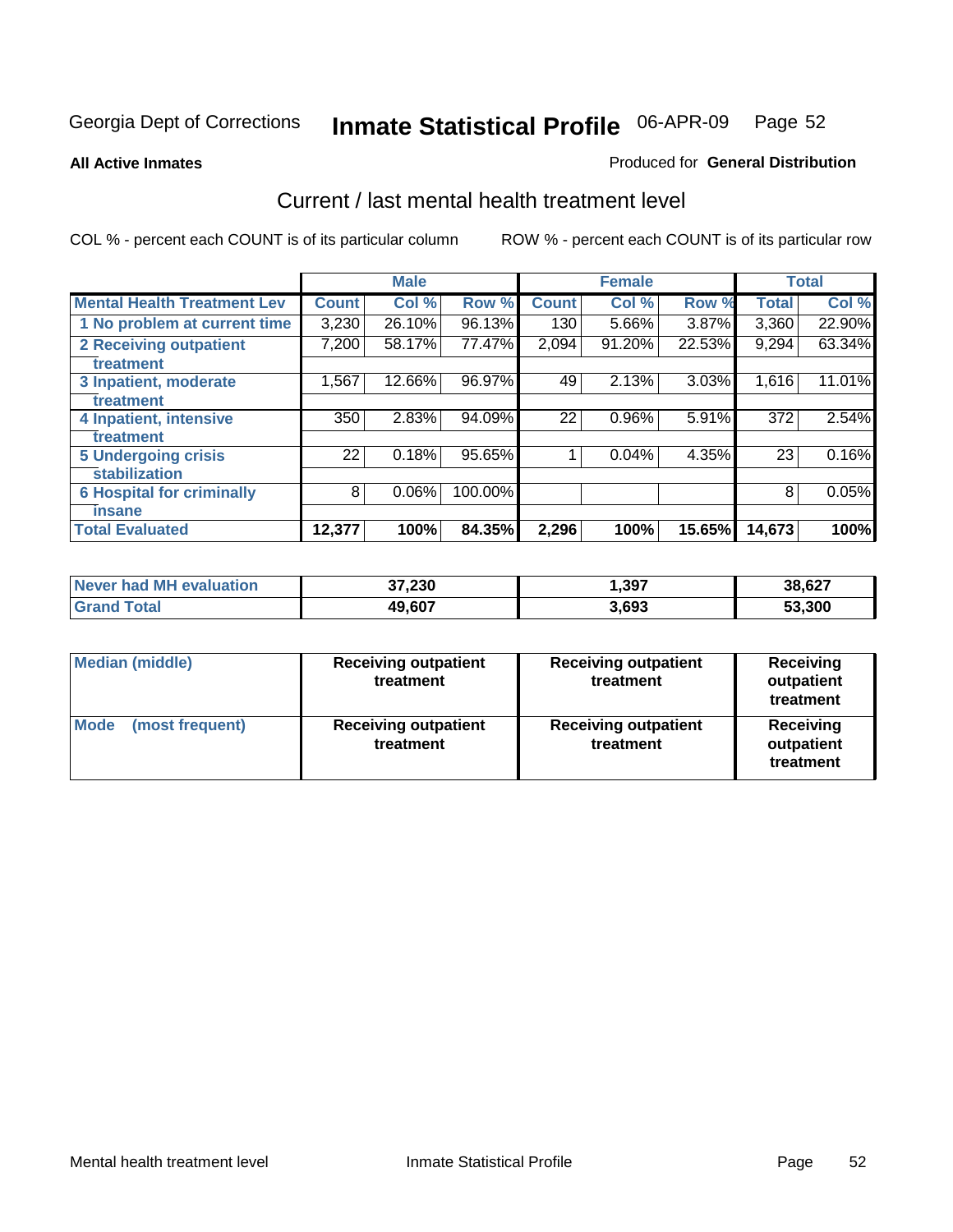## **All Active Inmates**

## Produced for **General Distribution**

## PULHESDWIT medical scale - 'P' overall condition ('P'hysical)

|                                   |              | <b>Male</b> |         |              | <b>Female</b> |         |              | <b>Total</b> |
|-----------------------------------|--------------|-------------|---------|--------------|---------------|---------|--------------|--------------|
| 'P' Overall Condition             | <b>Count</b> | Col %       | Row %   | <b>Count</b> | Col %         | Row %   | <b>Total</b> | Col %        |
| 1 No medical illness              | 37,164       | 76.37%      | 95.27%  | ,847         | 52.22%        | 4.73%   | 39,011       | 74.74%       |
| 2 Well-controlled chronic illness | 9,157        | 18.82%      | 86.87%  | 1,384        | 39.13%        | 13.13%  | 10,541       | 20.19%       |
| 3 Poorly-controlled chronic       | 2,285        | 4.70%       | 92.44%  | 187          | 5.29%         | 7.56%   | 2,472        | 4.74%        |
| <b>illness</b>                    |              |             |         |              |               |         |              |              |
| 4 Significant problems requiring  | 52           | 0.11%       | 57.14%  | 39           | 1.10%         | 42.86%  | 91           | 0.17%        |
| special housing                   |              |             |         |              |               |         |              |              |
| 5 Terminal illness, < 6 months    | 3            | 0.01%       | 100.00% |              |               |         | 3            | 0.01%        |
| to live                           |              |             |         |              |               |         |              |              |
| Inmate is pregnant<br>6           |              |             |         | 80           | 2.26%         | 100.00% | 80           | 0.15%        |
| <b>Total Reported</b>             | 48,661       | 100%        | 93.22%  | 3,537        | 100%          | 6.78%   | 52,198       | 100%         |

| <b>Not Reported</b> | 946    | 156   | ,102   |
|---------------------|--------|-------|--------|
| <b>Grand Total</b>  | 49,607 | 3,693 | 53,300 |

| Mode (most frequent) | 1 No medical illness | 1 No medical illness | 1 No medical |
|----------------------|----------------------|----------------------|--------------|
|                      |                      |                      | illness      |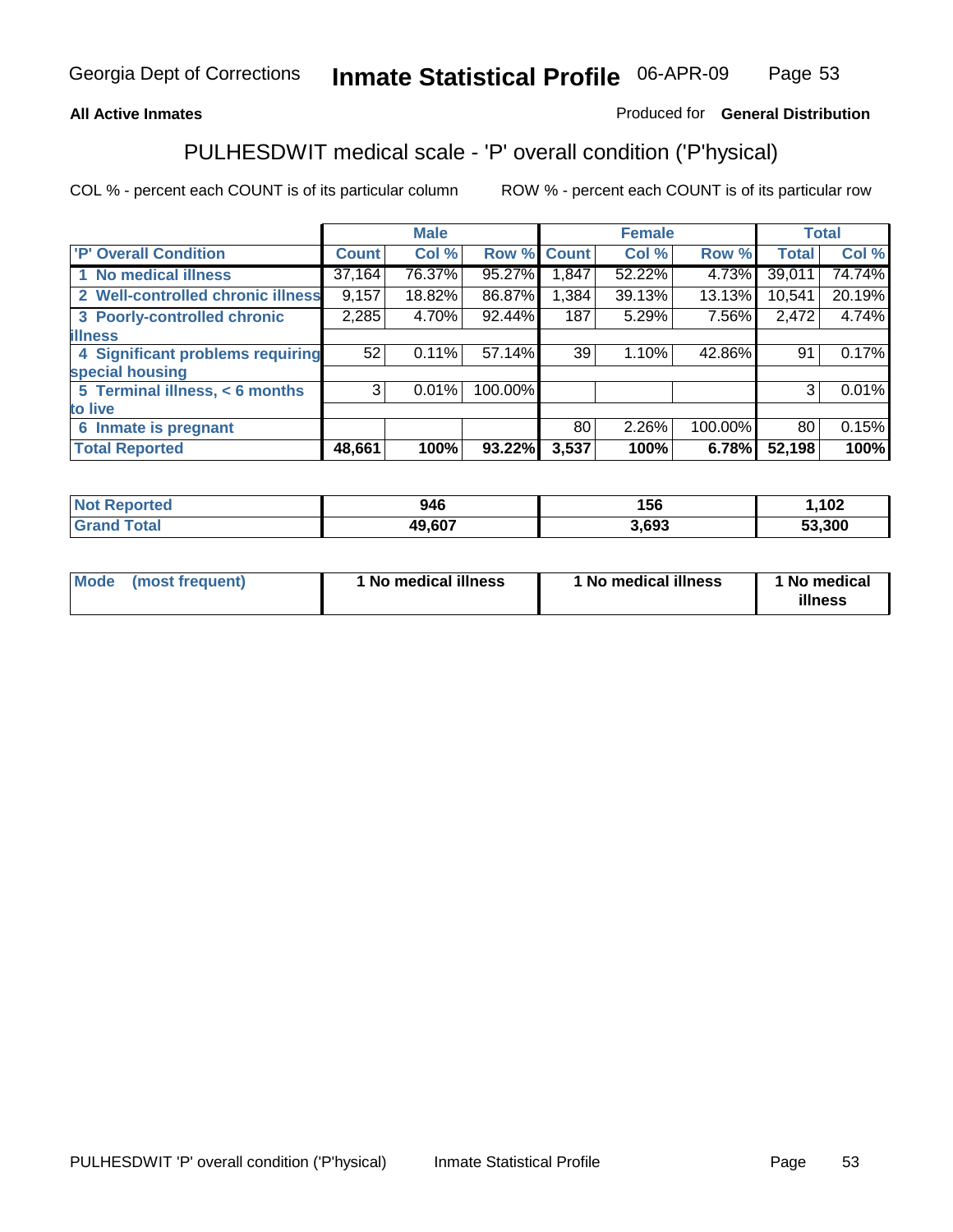### **All Active Inmates**

### Produced for **General Distribution**

## PULHESDWIT medical scale - 'U' upper body

|                              |        | <b>Male</b> |        |              | <b>Female</b> |        |              | <b>Total</b> |
|------------------------------|--------|-------------|--------|--------------|---------------|--------|--------------|--------------|
| <b>U' Upper Body</b>         | Count! | Col %       | Row %  | <b>Count</b> | Col %         | Row %  | <b>Total</b> | Col %        |
| 1 Upper bones, joints,       | 47,088 | 96.77%      | 93.54% | 3,253        | 91.97%        | 6.46%  | 50,341       | 96.44%       |
| muscles all OK               |        |             |        |              |               |        |              |              |
| 2 One or both arms minimally | 1,346  | 2.77%       | 83.71% | 262          | 7.41%         | 16.29% | 1,608        | 3.08%        |
| limited                      |        |             |        |              |               |        |              |              |
| 3 One or both arms           | 184    | 0.38%       | 91.54% | 17           | 0.48%         | 8.46%  | 201          | 0.39%        |
| moderately limited           |        |             |        |              |               |        |              |              |
| 4 One arm disabled,          | 41     | 0.08%       | 91.11% | 4            | 0.11%         | 8.89%  | 45           | 0.09%        |
| paralyzed, or amputated      |        |             |        |              |               |        |              |              |
| 5 Both arms disabled,        | 2      | 0.01%       | 66.67% |              | 0.03%         | 33.33% | 3            | 0.01%        |
| paralyzed, or amputated      |        |             |        |              |               |        |              |              |
| <b>Total Reported</b>        | 48,661 | 100%        | 93.22% | 3,537        | 100%          | 6.78%  | 52,198       | 100.0%       |

| <b>Not Reported</b> | 946    | 156   | .102   |
|---------------------|--------|-------|--------|
| $\mathsf{Total}$    | 49,607 | 3,693 | 53.300 |

| <b>Mode</b> | (most frequent) | 1 Upper bones, joints,<br>muscles all OK | 1 Upper bones, joints,<br>muscles all OK | 1 Upper bones,<br>joints, muscles all<br>ΟK |
|-------------|-----------------|------------------------------------------|------------------------------------------|---------------------------------------------|
|-------------|-----------------|------------------------------------------|------------------------------------------|---------------------------------------------|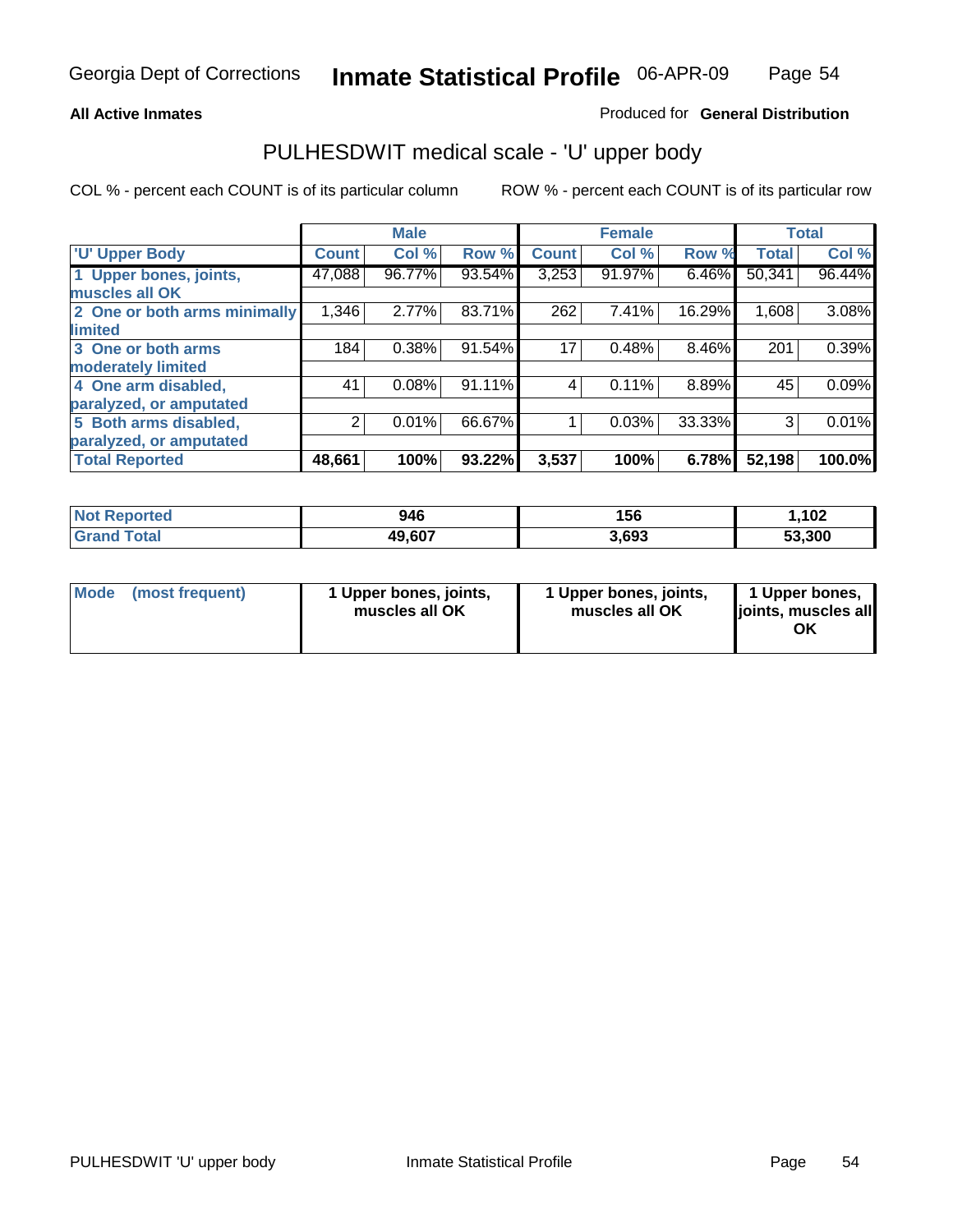#### **All Active Inmates**

## Produced for **General Distribution**

## PULHESDWIT medical scale - 'L' lower body

|                                |              | <b>Male</b> |        |                | <b>Female</b> |        |              | <b>Total</b> |
|--------------------------------|--------------|-------------|--------|----------------|---------------|--------|--------------|--------------|
| 'L' Lower Body                 | <b>Count</b> | Col %       | Row %  | <b>Count</b>   | Col %         | Row %  | <b>Total</b> | Col %        |
| 1 Lower bones, joints,         | 44,794       | 92.05%      | 94.56% | 2,577          | 72.86%        | 5.44%  | 47,371       | 90.75%       |
| muscles all OK                 |              |             |        |                |               |        |              |              |
| 2 One or both legs minimally   | 3,241        | 6.66%       | 78.32% | 897            | 25.36%        | 21.68% | 4,138        | 7.93%        |
| limited                        |              |             |        |                |               |        |              |              |
| 3 One or both legs             | 527          | 1.08%       | 91.49% | 49             | 1.39%         | 8.51%  | 576          | 1.10%        |
| moderately limited             |              |             |        |                |               |        |              |              |
| 4 One leg disabled, paralyzed, | 89           | 0.18%       | 88.12% | 12             | 0.34%         | 11.88% | 101          | 0.19%        |
| or amputated                   |              |             |        |                |               |        |              |              |
| 5 Both legs disabled,          | 10           | 0.02%       | 83.33% | $\overline{2}$ | 0.06%         | 16.67% | 12           | 0.02%        |
| paralyzed, or amputated        |              |             |        |                |               |        |              |              |
| <b>Total Reported</b>          | 48,661       | 100%        | 93.22% | 3,537          | 100%          | 6.78%  | 52,198       | 100%         |

| <b>Not Reported</b>   | 946    | 156   | ,102   |
|-----------------------|--------|-------|--------|
| Total<br><b>Grand</b> | 49,607 | 3.693 | 53,300 |

|  | Mode (most frequent) | 1 Lower bones, joints,<br>muscles all OK | 1 Lower bones, joints,<br>muscles all OK | 1 Lower bones,<br>joints, muscles all<br>ОK |
|--|----------------------|------------------------------------------|------------------------------------------|---------------------------------------------|
|--|----------------------|------------------------------------------|------------------------------------------|---------------------------------------------|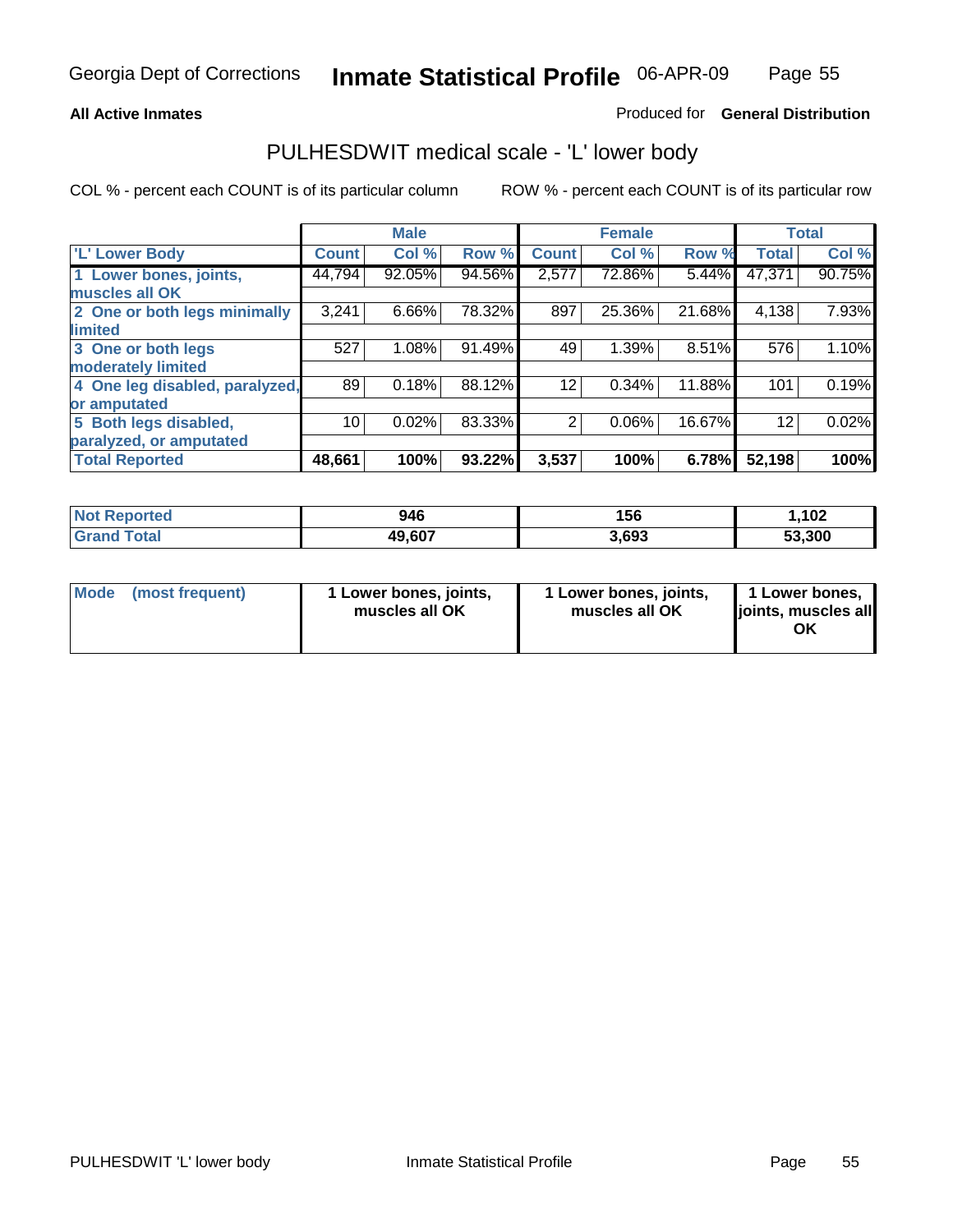#### **All Active Inmates**

## Produced for **General Distribution**

## PULHESDWIT medical scale - 'H' hearing

|                                |                 | <b>Male</b> |             |       | <b>Female</b> |        | <b>Total</b>    |        |
|--------------------------------|-----------------|-------------|-------------|-------|---------------|--------|-----------------|--------|
| <b>H'</b> Hearing              | <b>Count</b>    | Col %       | Row % Count |       | Col %         | Row %  | <b>Total</b>    | Col %  |
| 1 Normal hearing both ears     | 48,317          | 99.29%      | 93.25%      | 3,499 | 98.93%        | 6.75%  | 51,816          | 99.27% |
| 2 Some loss in one ear with    | 266             | 0.55%       | 89.56%      | 31    | 0.88%         | 10.44% | 297             | 0.57%  |
| other OK, or mild loss in both |                 |             |             |       |               |        |                 |        |
| 3 Total loss in one ear with   | 48              | 0.10%       | 94.12%      | 3     | 0.08%         | 5.88%  | 51              | 0.10%  |
| mild loss in other             |                 |             |             |       |               |        |                 |        |
| 4 Severe loss in both ears     | 15 <sub>1</sub> | 0.03%       | 100.00%     |       |               |        | 15 <sub>1</sub> | 0.03%  |
| 5 Total loss in both ears,     | 15              | 0.03%       | 78.95%      | 4     | 0.11%         | 21.05% | 19              | 0.04%  |
| requiring special housing      |                 |             |             |       |               |        |                 |        |
| <b>Total Reported</b>          | 48,661          | 100%        | 93.22%      | 3,537 | 100%          | 6.78%  | 52,198          | 100.0% |

| ted | 946   | .<br>156 | ィハク<br>1 VZ |
|-----|-------|----------|-------------|
|     | 10.02 | 8,693    | ,300<br>-^  |

| Mode (most frequent) | 1 Normal hearing both ears 11 Normal hearing both ears | 1 Normal hearing |
|----------------------|--------------------------------------------------------|------------------|
|                      |                                                        | both ears        |
|                      |                                                        |                  |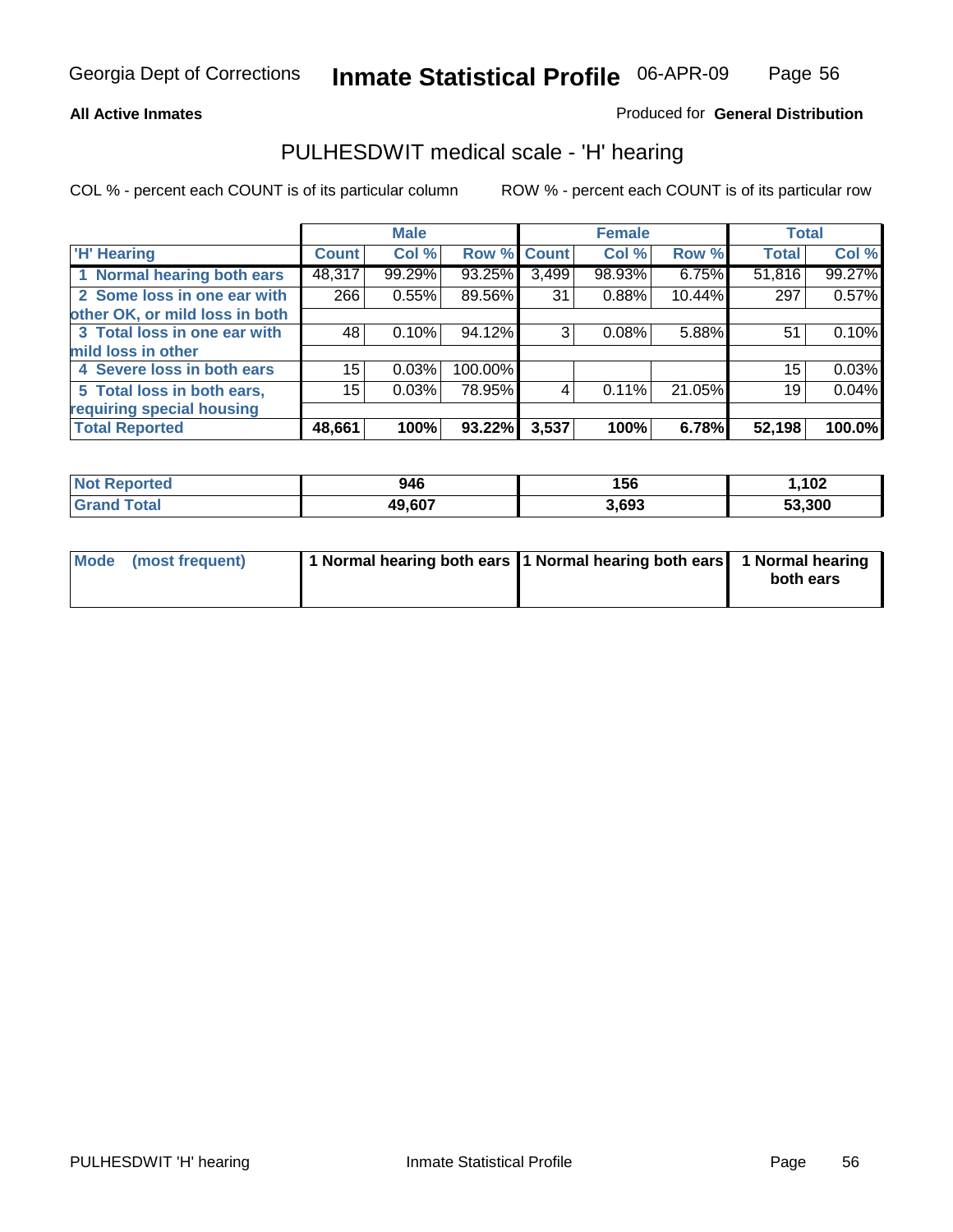### **All Active Inmates**

## Produced for **General Distribution**

## PULHESDWIT medical scale - 'E' vision

|                                 |              | <b>Male</b> |                    |       | <b>Female</b> |        |              | <b>Total</b> |
|---------------------------------|--------------|-------------|--------------------|-------|---------------|--------|--------------|--------------|
| 'E' Vision                      | <b>Count</b> | Col %       | <b>Row % Count</b> |       | Col %         | Row %  | <b>Total</b> | Col %        |
| 1 Correctable to 20/40 in both  | 43,551       | 89.50%      | 94.52%             | 2,527 | 71.44%        | 5.48%  | 46,078       | 88.28%       |
| eyes                            |              |             |                    |       |               |        |              |              |
| 2 Correctable to 20/70 in one   | 4,567        | 9.39%       | 82.81%             | 948   | 26.80%        | 17.19% | 5,515        | 10.57%       |
| eye, may be blind in other      |              |             |                    |       |               |        |              |              |
| 3 Correctable to 20/200 in one  | 457          | 0.94%       | 88.91%             | 57    | 1.61%         | 11.09% | 514          | 0.98%        |
| eye, may be blind in other      |              |             |                    |       |               |        |              |              |
| 4 One eye not correctable to    | 74           | 0.15%       | 94.87%             | 4     | 0.11%         | 5.13%  | 78           | 0.15%        |
| 20/200, other may be blind      |              |             |                    |       |               |        |              |              |
| 5 Blind in both eyes, requiring | 12           | 0.02%       | 92.31%             |       | 0.03%         | 7.69%  | 13           | 0.02%        |
| special housing                 |              |             |                    |       |               |        |              |              |
| <b>Total Reported</b>           | 48,661       | 100%        | 93.22%             | 3,537 | 100%          | 6.78%  | 52,198       | 100%         |

| Reported<br>' NOT | 946    | 156   | ,102   |
|-------------------|--------|-------|--------|
|                   | 49,607 | 3,693 | 53,300 |

|  | Mode (most frequent) | 1 Correctable to 20/40 in<br>both eves | 1 Correctable to 20/40 in   1 Correctable to<br>both eves | 20/40 in both eyes |
|--|----------------------|----------------------------------------|-----------------------------------------------------------|--------------------|
|--|----------------------|----------------------------------------|-----------------------------------------------------------|--------------------|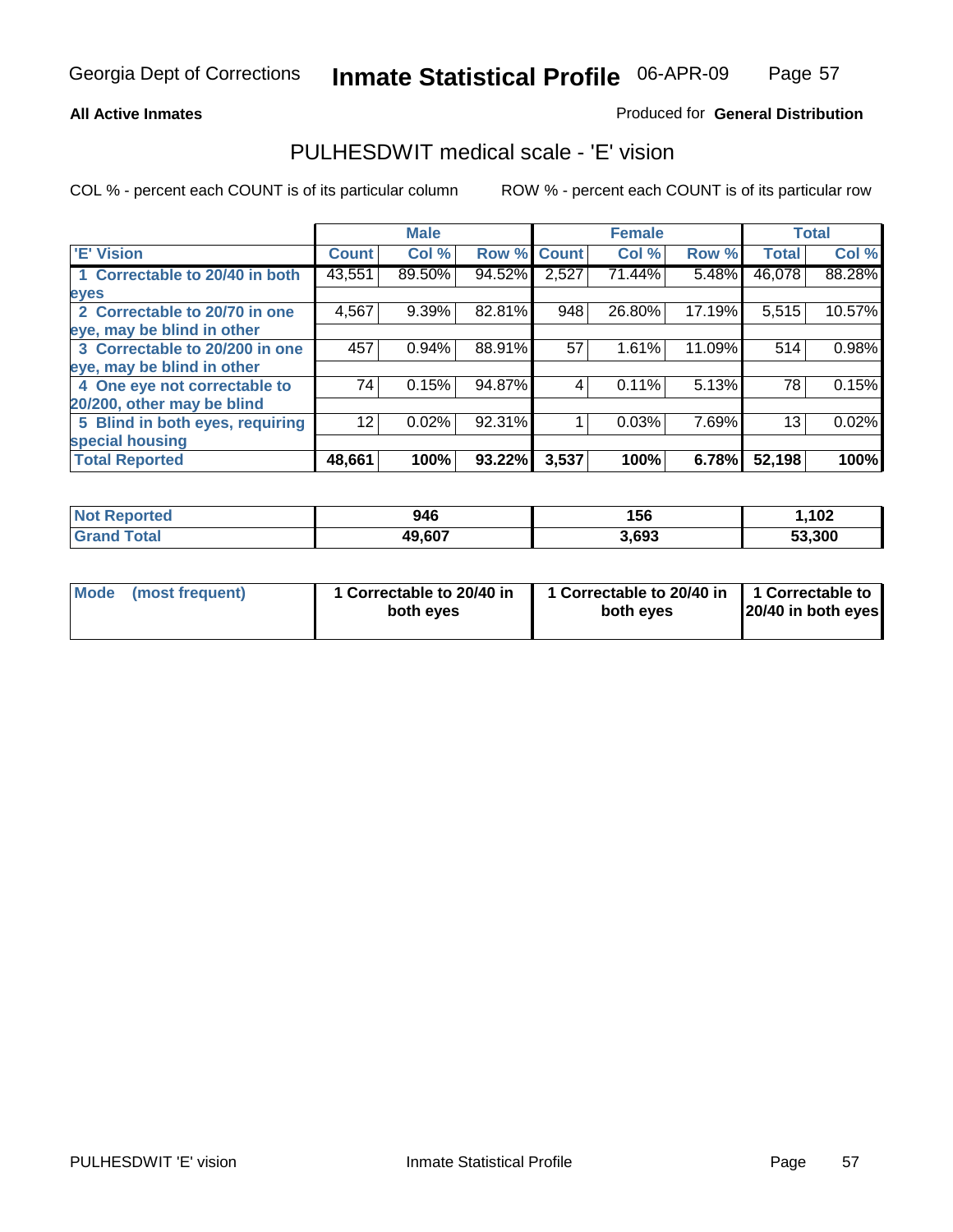### **All Active Inmates**

### Produced for **General Distribution**

## PULHESDWIT medical scale - 'S' pSychiatric

|                                        |              | <b>Male</b> |             |       | <b>Female</b> |        |              | <b>Total</b> |
|----------------------------------------|--------------|-------------|-------------|-------|---------------|--------|--------------|--------------|
| 'S' pSychiatric                        | <b>Count</b> | Col %       | Row % Count |       | Col %         | Row %  | <b>Total</b> | Col %        |
| 1 No impairment or disorders           | 41,438       | 86.12%      | 95.06%      | 2,155 | $61.08\%$     | 4.94%  | 43,593       | 84.41%       |
| 2 Stable, or in remission, or          | 5,520        | 11.47%      | 80.82%      | 1,310 | 37.13%        | 19.18% | 6,830        | 13.23%       |
| mild impairment or retardation         |              |             |             |       |               |        |              |              |
| 3 Requires moderate inpatient          | 1,080        | 2.24%       | 95.66%      | 49    | 1.39%         | 4.34%  | 1,129        | 2.19%        |
| treatment                              |              |             |             |       |               |        |              |              |
| 4 Requires intensive inpatient         | 64           | 0.13%       | 82.05%      | 14    | 0.40%         | 17.95% | 78           | 0.15%        |
| treatment                              |              |             |             |       |               |        |              |              |
| <b>5 Requires Crisis Stabilization</b> | 13           | 0.03%       | 100.00%     |       |               |        | 13           | 0.03%        |
| Unit (CSU) inpatient care              |              |             |             |       |               |        |              |              |
| <b>Total Reported</b>                  | 48,115       | 100%        | 93.17%      | 3,528 | 100%          | 6.83%  | 51,643       | 100.0%       |

| <b>Not Reported</b> | 492. ا | 165   | .,657  |
|---------------------|--------|-------|--------|
| <b>Total</b>        | 49,607 | 3,693 | 53,300 |

| Mode (most frequent) | <b>1</b> No impairment or disorders | 1 No impairment or<br>disorders | 1 No impairment or<br>disorders |
|----------------------|-------------------------------------|---------------------------------|---------------------------------|
|                      |                                     |                                 |                                 |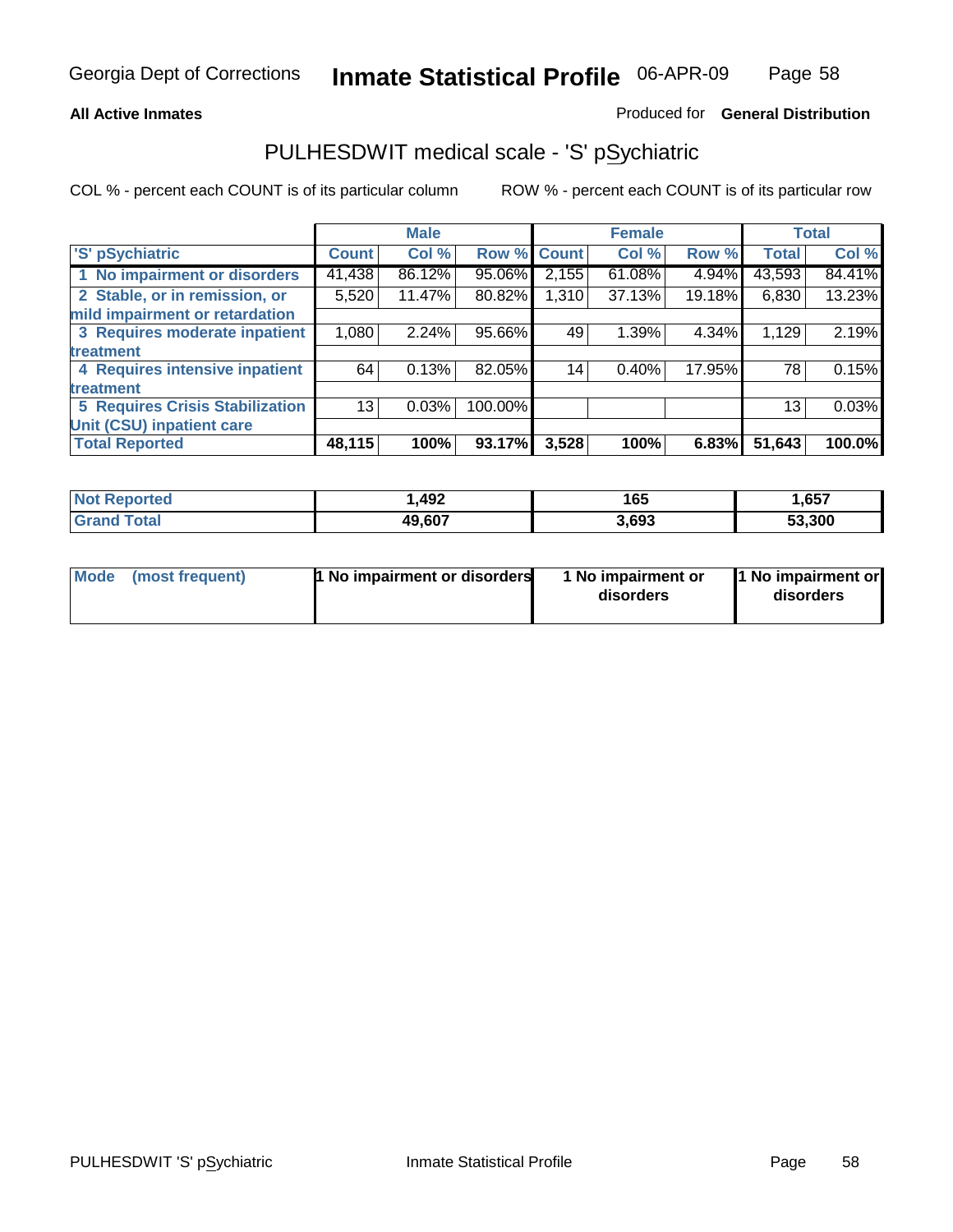### **All Active Inmates**

## Produced for **General Distribution**

## PULHESDWIT medical scale - 'D' dental

|                                 |              | <b>Male</b> |             |       | <b>Female</b> |        |              | <b>Total</b> |
|---------------------------------|--------------|-------------|-------------|-------|---------------|--------|--------------|--------------|
| <b>D' Dental</b>                | <b>Count</b> | Col %       | Row % Count |       | Col %         | Row %  | <b>Total</b> | Col %        |
| 1 Minimal routine dental health | 13,868       | 28.97%      | 87.06%      | 2,062 | 58.43%        | 12.94% | 15,930       | 31.00%       |
| <b>needs</b>                    |              |             |             |       |               |        |              |              |
| 2 Moderate cavities and/or      | 23,012       | 48.08%      | 95.34%      | 1,125 | 31.88%        | 4.66%  | 24,137       | 46.97%       |
| gum disease                     |              |             |             |       |               |        |              |              |
| 3 Extensive gum disease         | 10,978       | 22.94%      | 96.98%      | 342   | 9.69%         | 3.02%  | 11,320       | 22.03%       |
| and/or widespread decay         |              |             |             |       |               |        |              |              |
| 4 Urgent need for dental        | 6            | 0.01%       | 100.00%     |       |               |        | 6            | $0.01\%$     |
| <b>services</b>                 |              |             |             |       |               |        |              |              |
| <b>Total Reported</b>           | 47,864       | 100%        | 93.13%      | 3,529 | 100%          | 6.87%  | 51,393       | 100.0%       |

| orted<br><b>NA</b> | <b>713</b> | 164   | 907. ا |
|--------------------|------------|-------|--------|
| <b>ota</b>         | 49,607     | 3.693 | 53.300 |

| <b>Mode</b> | (most frequent) | 2 Moderate cavities and/or<br>qum disease | <b>Minimal routine dental</b><br>health needs | 2 Moderate<br>cavities and/or |
|-------------|-----------------|-------------------------------------------|-----------------------------------------------|-------------------------------|
|             |                 |                                           |                                               | qum disease                   |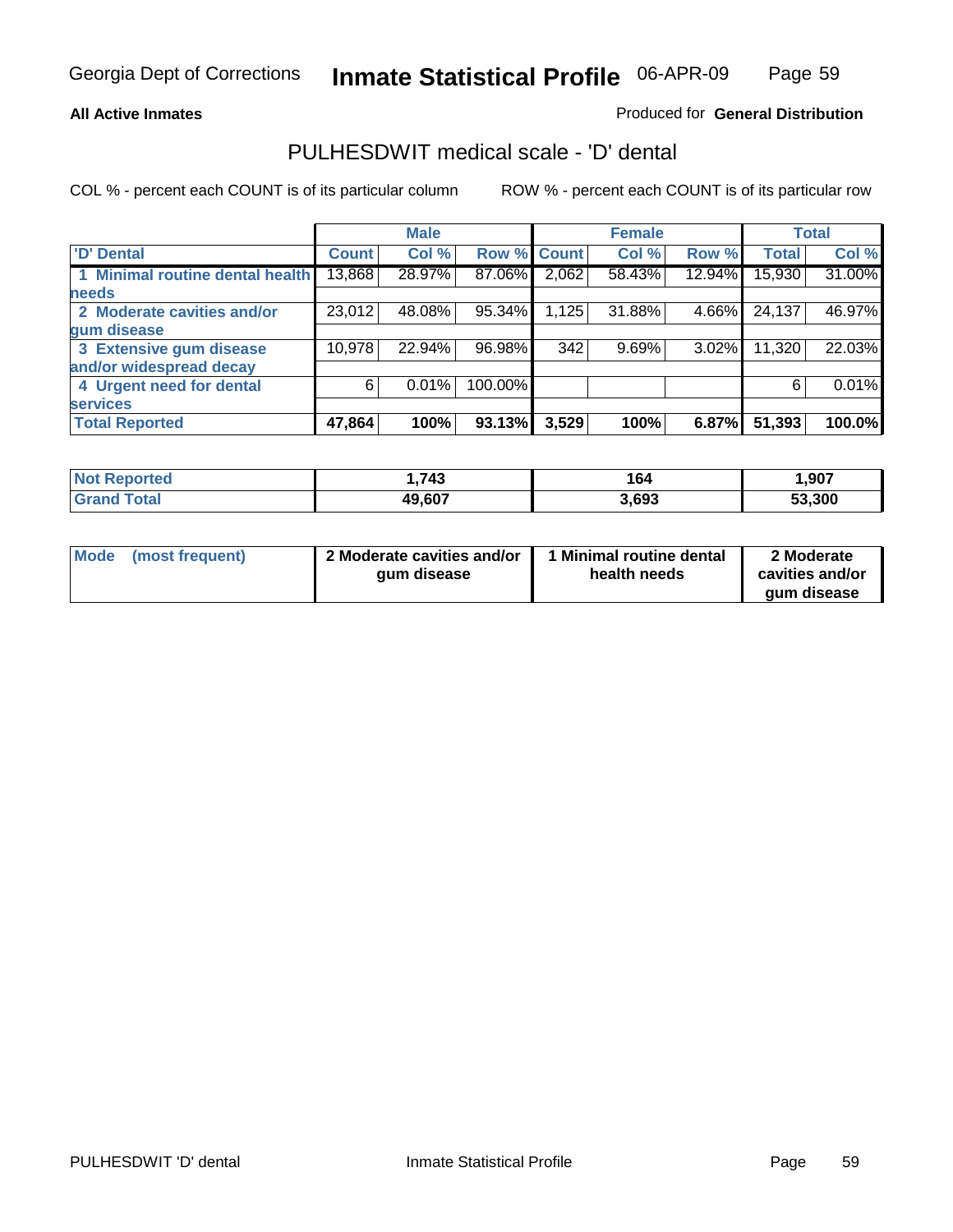### **All Active Inmates**

### Produced for **General Distribution**

## PULHESDWIT medical scale - 'W' work ability

|                                 |              | <b>Male</b> |        |              | <b>Female</b> |        |              | <b>Total</b> |
|---------------------------------|--------------|-------------|--------|--------------|---------------|--------|--------------|--------------|
| W' work ability                 | <b>Count</b> | Col %       | Row %  | <b>Count</b> | Col %         | Row %  | <b>Total</b> | Col %        |
| 1 Unrestricted work or activity | 42,037       | 86.39%      | 93.61% | 2,871        | 81.17%        | 6.39%  | 44,908       | 86.03%       |
| 2 Minor restrictions on type of | 5,224        | 10.74%      | 93.12% | 386          | 10.91%        | 6.88%  | 5,610        | 10.75%       |
| <b>work</b>                     |              |             |        |              |               |        |              |              |
| 3 Moderate restrictions on type | 1,130        | $2.32\%$    | 87.87% | 156          | 4.41%         | 12.13% | 1,286        | 2.46%        |
| of work                         |              |             |        |              |               |        |              |              |
| 4 Major restrictions on type of | 230          | 0.47%       | 67.65% | 110          | 3.11%         | 32.35% | 340          | 0.65%        |
| <b>work</b>                     |              |             |        |              |               |        |              |              |
| 5 Cannot work under any         | 40           | 0.08%       | 74.07% | 14           | 0.40%         | 25.93% | 54           | 0.10%        |
| <b>circumstances</b>            |              |             |        |              |               |        |              |              |
| <b>Total Reported</b>           | 48,661       | 100%        | 93.22% | 3,537        | 100%          | 6.78%  | 52,198       | 100%         |

| <b>Not Reported</b>          | 946    | 156   | .102   |
|------------------------------|--------|-------|--------|
| <b>Total</b><br><b>Grand</b> | 49,607 | 3,693 | 53,300 |

| Mode | (most frequent) | 1 Unrestricted work or<br>activity | 1 Unrestricted work or<br>activity | 1 Unrestricted<br>work or activity |
|------|-----------------|------------------------------------|------------------------------------|------------------------------------|
|------|-----------------|------------------------------------|------------------------------------|------------------------------------|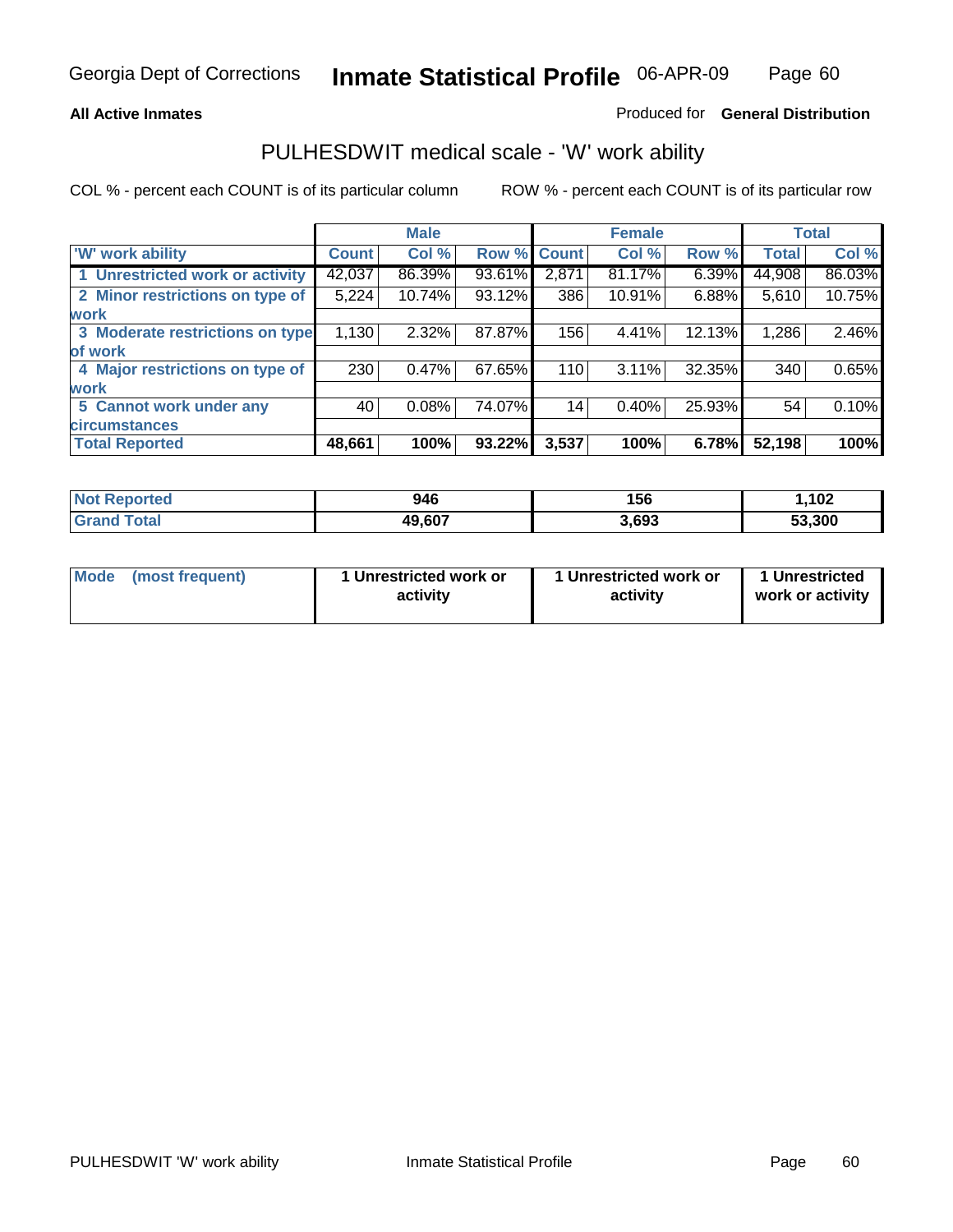## **All Active Inmates**

## Produced for **General Distribution**

## PULHESDWIT medical scale - 'I' impairment

|                                 |              | <b>Male</b> |         |              | <b>Female</b> |        |              | <b>Total</b> |
|---------------------------------|--------------|-------------|---------|--------------|---------------|--------|--------------|--------------|
| <b>T' Impairment</b>            | <b>Count</b> | Col %       | Row %   | <b>Count</b> | Col %         | Row %  | <b>Total</b> | Col %        |
| 1 No impairments or             | 48,386       | 99.43%      | 93.21%  | 3,527        | 99.72%        | 6.79%  | 51,913       | 99.45%       |
| disabilities                    |              |             |         |              |               |        |              |              |
| 2 Wheelchair-bound but          | 63           | 0.13%       | 91.30%  | 6            | 0.17%         | 8.70%  | 69           | 0.13%        |
| otherwise OK                    |              |             |         |              |               |        |              |              |
| 3 Needs low-level Assisted      | 17           | 0.03%       | 89.47%  | 2            | 0.06%         | 10.53% | 19           | 0.04%        |
| Living (level I)                |              |             |         |              |               |        |              |              |
| 4 Needs moderate Assisted       |              | 0.01%       | 100.00% |              |               |        |              | 0.01%        |
| Living (level II)               |              |             |         |              |               |        |              |              |
| <b>5 Needs maximal Assisted</b> | 188          | 0.39%       | 98.95%  | 2            | 0.06%         | 1.05%  | 190          | $0.36\%$     |
| Living (level III)              |              |             |         |              |               |        |              |              |
| <b>Total Reported</b>           | 48,661       | 100%        | 93.22%  | 3,537        | 100%          | 6.78%  | 52,198       | 100%         |

| <b>Not</b><br><b>Reported</b>    | 946    | 156   | ,102   |
|----------------------------------|--------|-------|--------|
| <sup>-</sup> otal<br><b>Grar</b> | 49,607 | 3,693 | 53,300 |

| <b>Mode</b> | (most frequent) | 1 No impairments or<br>disabilities | 1 No impairments or<br>disabilities | 1 1 No impairments<br>or disabilities |
|-------------|-----------------|-------------------------------------|-------------------------------------|---------------------------------------|
|-------------|-----------------|-------------------------------------|-------------------------------------|---------------------------------------|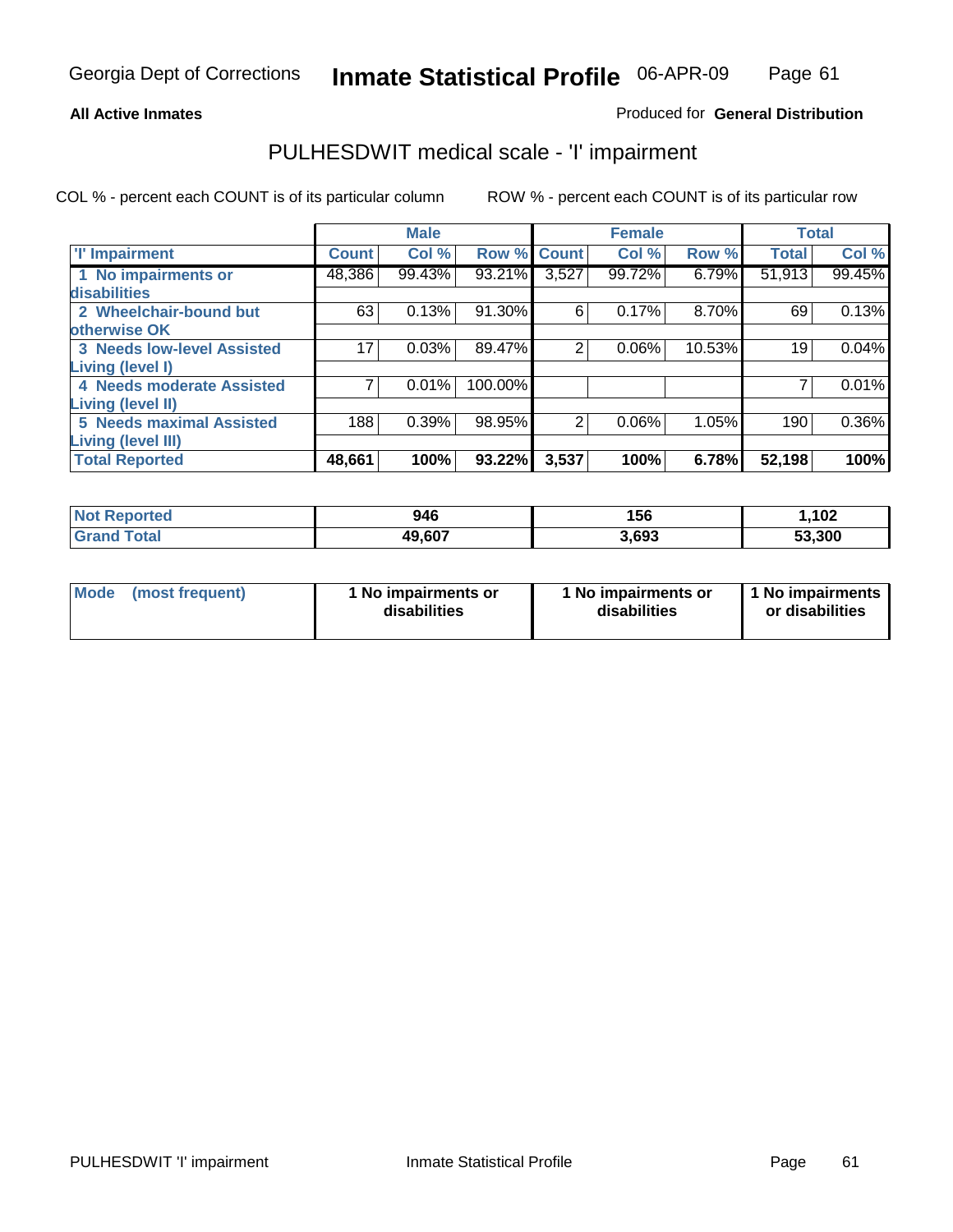#### **Inmate Statistical Profile** 06-APR-09 Page Page 62

## **All Active Inmates Allowski** Produced fo **General Distribution**

## PULHESDWIT medical scale - 'T' transportability

|                              |              | <b>Male</b> |         |              | <b>Female</b> |        | <b>Total</b> |        |
|------------------------------|--------------|-------------|---------|--------------|---------------|--------|--------------|--------|
| <b>T' Transportability</b>   | <b>Count</b> | Col %       | Row %   | <b>Count</b> | Col %         | Row %  | <b>Total</b> | Col %  |
| 1 Can be transported in any  | 48,569       | 99.81%      | 93.22%  | 3,530        | 99.80%        | 6.78%  | 52,099       | 99.81% |
| ordinary approved vehicle    |              |             |         |              |               |        |              |        |
| 2 Wheelchair-bound, not      | 43           | 0.09%       | 89.58%  | 5            | 0.14%         | 10.42% | 48           | 0.09%  |
| needing special vehicle      |              |             |         |              |               |        |              |        |
| 3 Wheelchair-bound, requires | 8            | 0.02%       | 88.89%  |              | 0.03%         | 11.11% | 9            | 0.02%  |
| special vehicle              |              |             |         |              |               |        |              |        |
| 4 Needs specially-equipped   | 2            | 0.01%       | 100.00% |              |               |        | 2            | 0.01%  |
| medical vehicle              |              |             |         |              |               |        |              |        |
| <b>5 Requires ambulance</b>  | 39           | 0.08%       | 97.50%  |              | 0.03%         | 2.50%  | 40           | 0.08%  |
| transport                    |              |             |         |              |               |        |              |        |
| <b>Total Reported</b>        | 48,661       | 100%        | 93.22%  | 3,537        | 100%          | 6.78%  | 52,198       | 100.0% |

| <b>Not Reported</b> | 946    | 156   | 1,102  |
|---------------------|--------|-------|--------|
| <b>Grand Total</b>  | 49,607 | 3,693 | 53,300 |

| Mode (most frequent) | 1 Can be transported in any 1 Can be transported in any | ordinary approved vehicle   ordinary approved vehicle   transported in any | 1 Can be<br>ordinary approved<br>vehicle |
|----------------------|---------------------------------------------------------|----------------------------------------------------------------------------|------------------------------------------|
|                      |                                                         |                                                                            |                                          |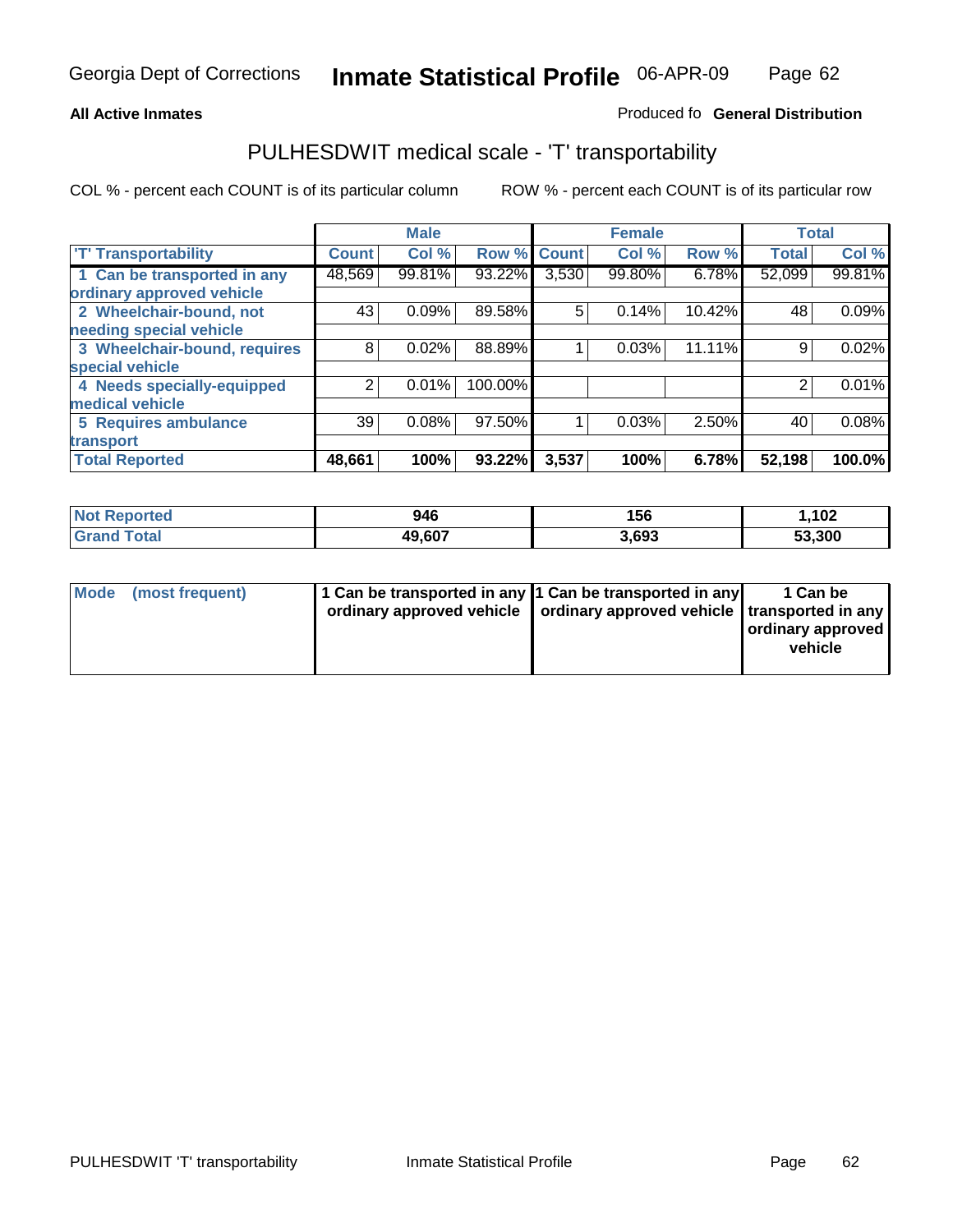## **All Active Inmates**

## Produced for **General Distribution**

## Criminality in family, self-reported

|                              |              | <b>Male</b> |        |              | <b>Female</b> |        |              | <b>Total</b> |
|------------------------------|--------------|-------------|--------|--------------|---------------|--------|--------------|--------------|
| <b>Criminality In Family</b> | <b>Count</b> | Col %       | Row %  | <b>Count</b> | Col %         | Row %  | <b>Total</b> | Col %        |
| Yes, criminality in family   | 11.169       | 23.21%      | 88.14% | 1,503        | 42.15%        | 11.86% | 12,672       | 24.52%       |
| No criminality in family     | 36,944       | 76.79%      | 94.71% | 2.063        | 57.85%        |        | 5.29% 39,007 | 75.48%       |
| <b>Total Reported</b>        | 48,113       | 100%        | 93.10% | 3,566        | 100%          |        | 6.90% 51,679 | 100%         |

| <b>Not Reported</b>   | . 494  | - -<br>1 Z I | 1,621  |
|-----------------------|--------|--------------|--------|
| Гоtal<br><b>Grand</b> | 49,607 | 3.693        | 53.300 |

|  | Mode (most frequent) | No criminality in family | No criminality in family | No criminality in<br>family |
|--|----------------------|--------------------------|--------------------------|-----------------------------|
|--|----------------------|--------------------------|--------------------------|-----------------------------|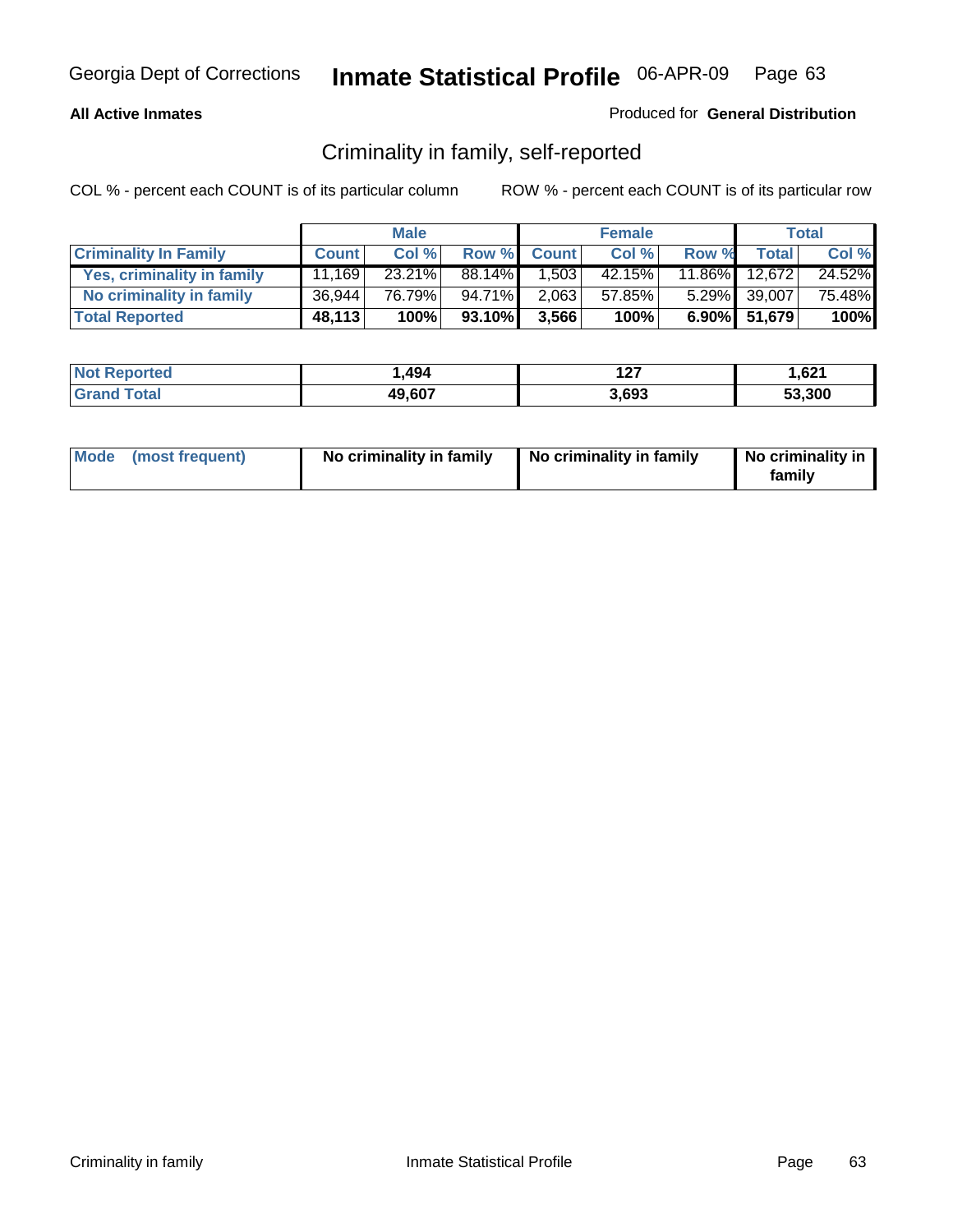## **All Active Inmates**

## Produced for **General Distribution**

## Alcoholism in family, self-reported

|                             |              | <b>Male</b> |        |              | <b>Female</b> |           |              | <b>Total</b> |
|-----------------------------|--------------|-------------|--------|--------------|---------------|-----------|--------------|--------------|
| <b>Alcoholism In Family</b> | <b>Count</b> | Col %       | Row %  | <b>Count</b> | Col %         | Row %     | <b>Total</b> | Col %        |
| Yes, alcoholism in family   | 7.255        | 15.08%      | 89.08% | 889          | 24.93%        | $10.92\%$ | 8.144        | 15.76%       |
| No alcoholism in family     | 40,858       | 84.92%      | 93.85% | 2,677        | 75.07%        | 6.15%     | 43,535       | 84.24%       |
| <b>Total Reported</b>       | 48,113       | 100%        | 93.10% | 3,566        | 100%          |           | 6.90% 51,679 | 100%         |

| <b>Not Reported</b>   | . 494  | - -<br>1 Z I | 1,621  |
|-----------------------|--------|--------------|--------|
| Гоtal<br><b>Grand</b> | 49,607 | 3.693        | 53.300 |

|  | Mode (most frequent) | No alcoholism in family | No alcoholism in family | No alcoholism in<br>family |
|--|----------------------|-------------------------|-------------------------|----------------------------|
|--|----------------------|-------------------------|-------------------------|----------------------------|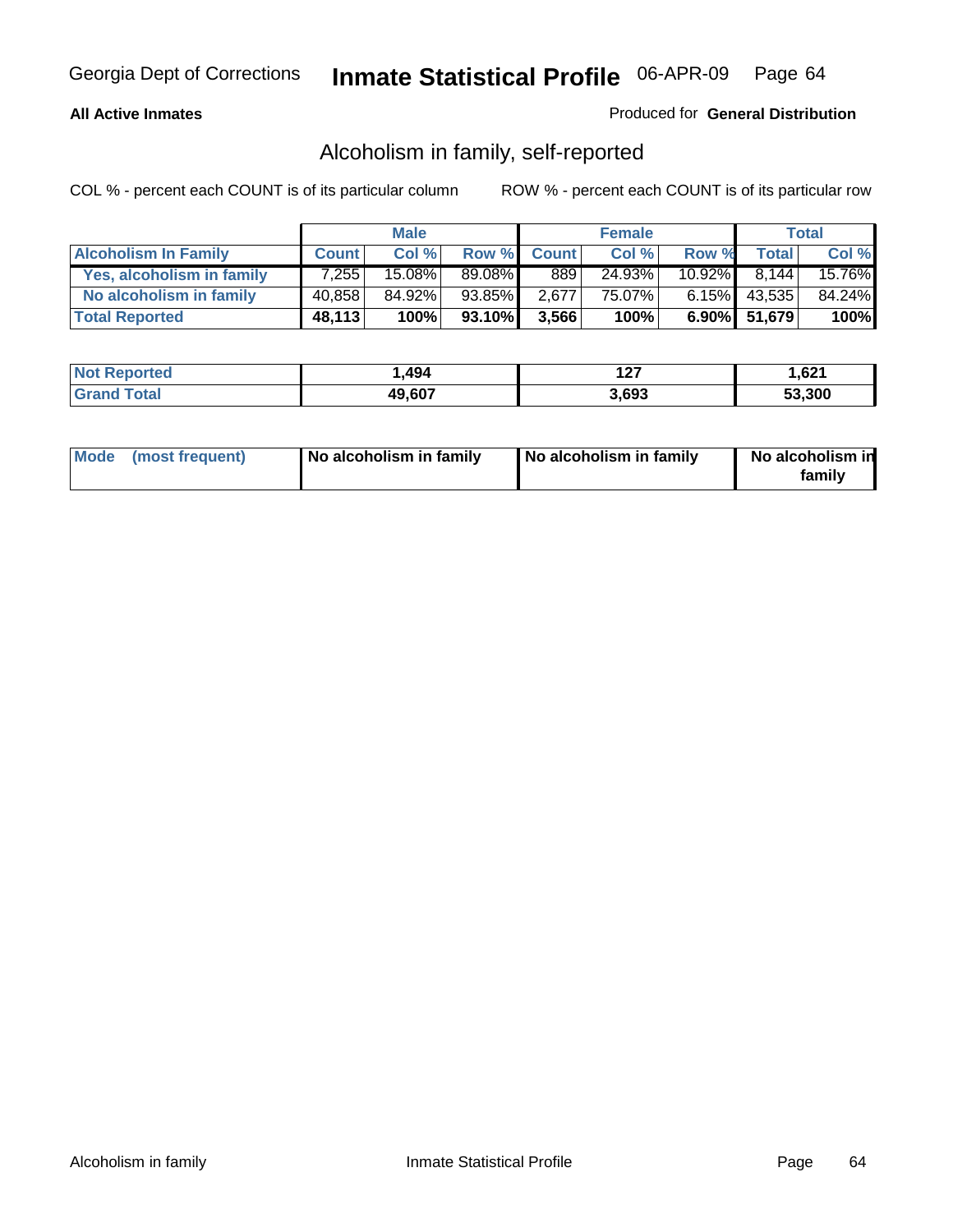## **All Active Inmates**

Produced for **General Distribution**

## Drug abuse in family, self-reported

|                           |              | <b>Male</b> |        |              | <b>Female</b> |           |              | <b>Total</b> |
|---------------------------|--------------|-------------|--------|--------------|---------------|-----------|--------------|--------------|
| Drug Abuse In Family      | <b>Count</b> | Col %       | Row %  | <b>Count</b> | Col %         | Row %     | <b>Total</b> | Col %        |
| Yes, drug abuse in family | 4.018        | 8.35%       | 82.20% | 870          | 24.40%        | $17.80\%$ | 4.888        | $9.46\%$     |
| No drug abuse in family   | 44,095       | 91.65%      | 94.24% | 2,696        | 75.60%        | $5.76\%$  | 46,791       | 90.54%       |
| <b>Total Reported</b>     | 48,113       | 100%        | 93.10% | 3,566        | 100%          |           | 6.90% 51,679 | 100%         |

| <b>Not Reported</b>   | . 494  | - -<br>1 Z I | 1,621  |
|-----------------------|--------|--------------|--------|
| Гоtal<br><b>Grand</b> | 49,607 | 3.693        | 53.300 |

|  | Mode (most frequent) | No drug abuse in family | No drug abuse in family | No drug abuse in<br>family |
|--|----------------------|-------------------------|-------------------------|----------------------------|
|--|----------------------|-------------------------|-------------------------|----------------------------|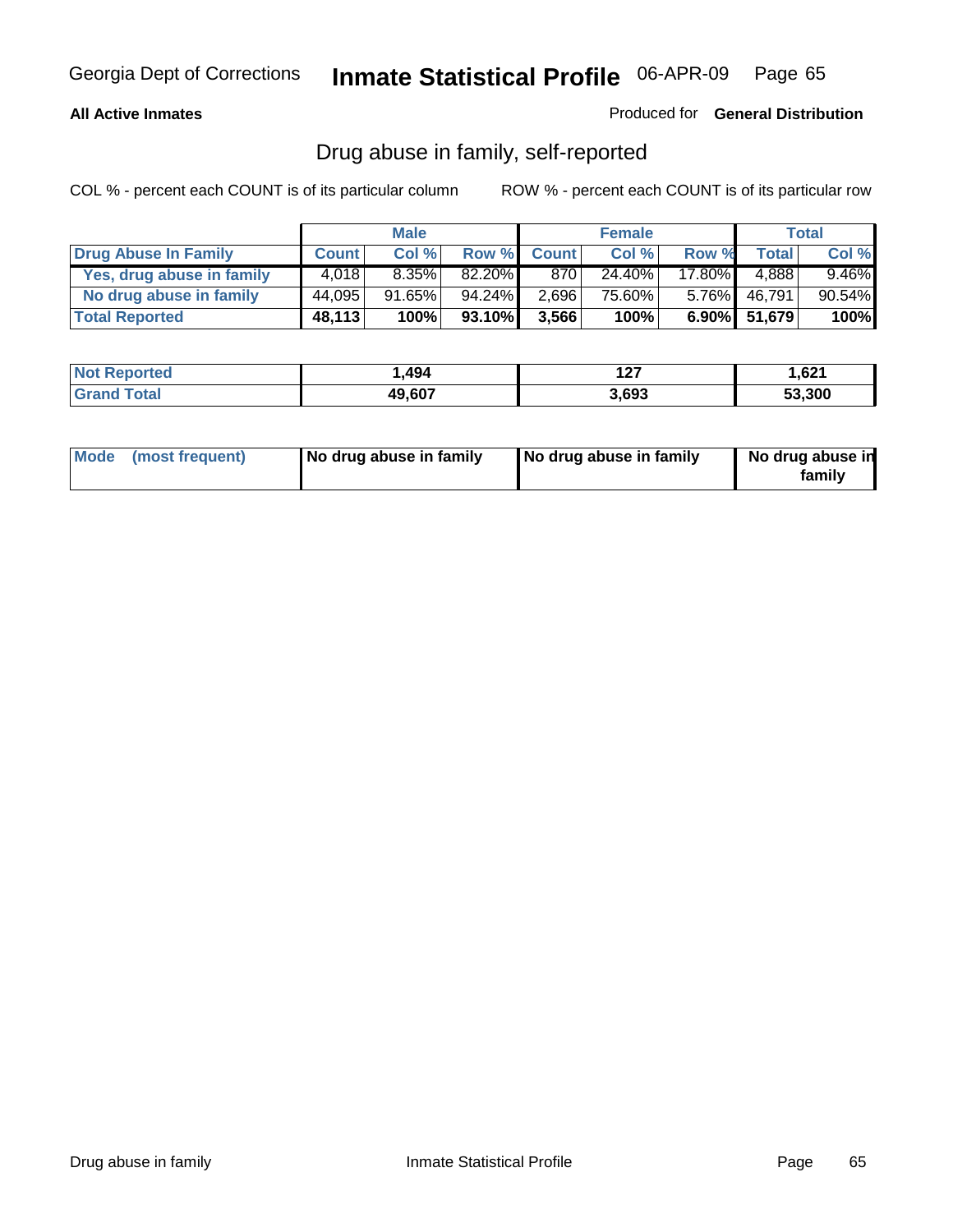### **All Active Inmates**

## Produced for **General Distribution**

## Subjected to frequent beatings, self-reported

|                                   |              | <b>Male</b> |        |              | <b>Female</b> |          |        | Total  |
|-----------------------------------|--------------|-------------|--------|--------------|---------------|----------|--------|--------|
| <b>Frequent beatings</b>          | <b>Count</b> | Col %       | Row %  | <b>Count</b> | Col%          | Row %    | Total  | Col %  |
| <b>Yes, subjected to frequent</b> | 1,841        | 3.83%       | 78.78% | 496          | 13.91%        | 21.22%   | 2,337  | 4.52%  |
| <b>beatings</b>                   |              |             |        |              |               |          |        |        |
| Not subjected to frequent         | 46.272       | $96.17\%$   | 93.78% | 3,070        | 86.09%        | $6.22\%$ | 49,342 | 95.48% |
| <b>beatings</b>                   |              |             |        |              |               |          |        |        |
| <b>Total Reported</b>             | 48,113       | 100%        | 93.10% | 3,566        | 100%          | $6.90\%$ | 51,679 | 100%   |

| <b>ported</b><br><b>Not</b><br>30 H H | .494   | ィヘフ<br>1 Z I | 1.621  |
|---------------------------------------|--------|--------------|--------|
| <sup>-</sup> otal<br>' Gra            | 49,607 | 3,693        | 53,300 |

| Mode (most frequent) | Not subjected to frequent<br>beatings | Not subjected to frequent<br>beatings | Not subjected to<br>frequent beatings |  |
|----------------------|---------------------------------------|---------------------------------------|---------------------------------------|--|
|                      |                                       |                                       |                                       |  |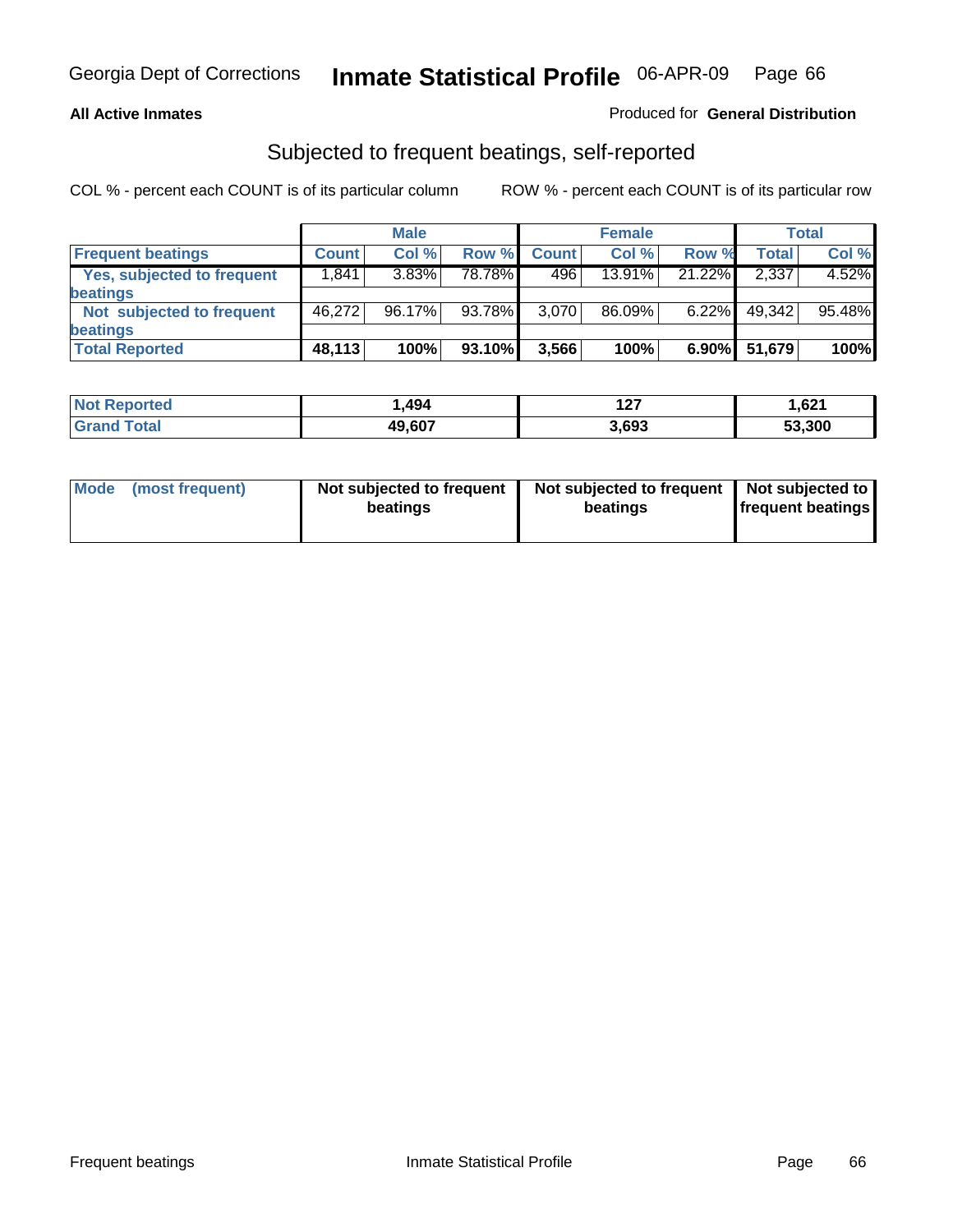## **All Active Inmates**

## Produced for **General Distribution**

## Father absent during inmate's childhood

|                           |              | <b>Male</b> |           |              | <b>Female</b> |       |                 | Total  |
|---------------------------|--------------|-------------|-----------|--------------|---------------|-------|-----------------|--------|
| <b>Father Absent</b>      | <b>Count</b> | Col %       | Row %     | <b>Count</b> | Col%          | Row % | Total           | Col %  |
| Yes, father was absent    | 24.125       | $50.14\%$   | 94.80%    | 1.324        | 37.13%        |       | 5.20% 25,449    | 49.24% |
| No, father was not absent | 23,988       | 49.86%      | $91.45\%$ | 2,242        | 62.87%        |       | 8.55% 26,230    | 50.76% |
| <b>Total Reported</b>     | 48,113       | 100%        | 93.10%    | 3,566        | 100%          |       | $6.90\%$ 51,679 | 100%   |

| <b>Not Reported</b> | 494. ا | ר ה<br>1 Z I | 621. ا |
|---------------------|--------|--------------|--------|
| <b>Grand Total</b>  | 49,607 | 3,693        | 53,300 |

| Mode (most frequent) | Yes, father was absent | No, father was not absent No, father was not | absent |
|----------------------|------------------------|----------------------------------------------|--------|
|                      |                        |                                              |        |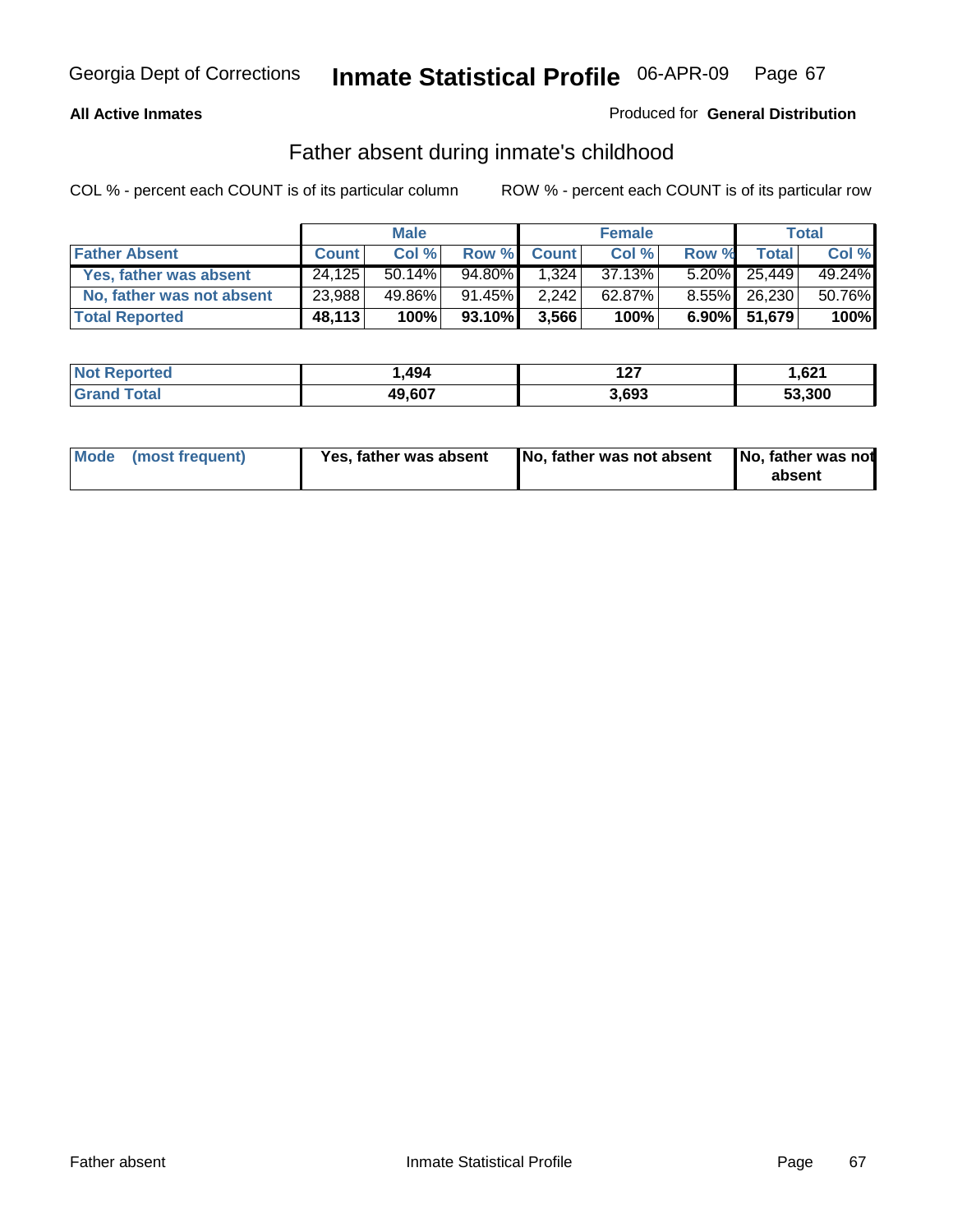## **All Active Inmates**

## Produced for **General Distribution**

## Mother absent during inmate's childhood

|                           |              | <b>Male</b> |        |              | <b>Female</b> |          |              | Total  |
|---------------------------|--------------|-------------|--------|--------------|---------------|----------|--------------|--------|
| <b>Mother Absent</b>      | <b>Count</b> | Col %       | Row %  | <b>Count</b> | Col %         | Row %    | <b>Total</b> | Col %  |
| Yes, mother was absent    | 6.348        | 13.19%      | 93.20% | 463          | 12.98%        | $6.80\%$ | 6.811        | 13.18% |
| No, mother was not absent | 41.765       | 86.81%      | 93.08% | 3,103        | 87.02%        | $6.92\%$ | 44,868       | 86.82% |
| <b>Total Reported</b>     | 48,113       | 100%        | 93.10% | 3,566        | 100%          |          | 6.90% 51,679 | 100%   |

| <b>Not Reported</b> | 494. ا | --<br>1 Z I | 621. ا |
|---------------------|--------|-------------|--------|
| Grand Total         | 49,607 | 3.693       | 53.300 |

| Mode (most frequent) | No, mother was not absent $\vert$ No, mother was not absent $\vert$ No, mother was | not absent |
|----------------------|------------------------------------------------------------------------------------|------------|
|                      |                                                                                    |            |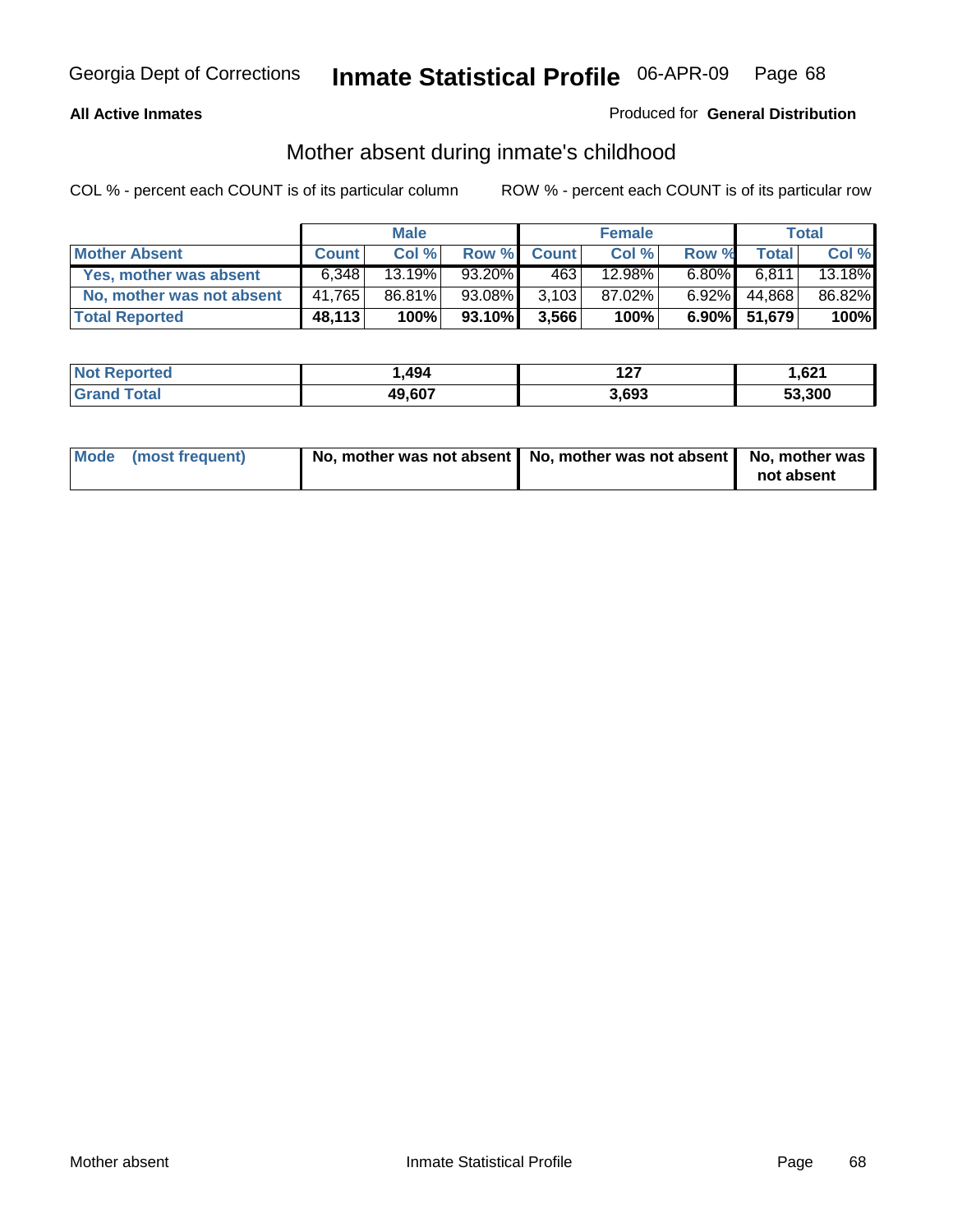#### **All Active Inmates**

### Produced for **General Distribution**

# Number of prior Georgia incarcerations

|                                       |              | <b>Male</b> |        |              | <b>Female</b> |          |        | <b>Total</b> |
|---------------------------------------|--------------|-------------|--------|--------------|---------------|----------|--------|--------------|
| <b>Num of Prior GA Incarcerations</b> | <b>Count</b> | Col %       | Row %  | <b>Count</b> | Col %         | Row %    | Total  | Col %        |
| $\bf{0}$                              | 28,534       | 57.52%      | 91.70% | 2,582        | 69.92%        | $8.30\%$ | 31,116 | 58.38%       |
|                                       | 8,681        | 17.50%      | 94.30% | 525          | 14.22%        | 5.70%    | 9,206  | 17.27%       |
|                                       | 4,899        | 9.88%       | 94.94% | 261          | 7.07%         | 5.06%    | 5,160  | 9.68%        |
| 3                                     | 3,061        | 6.17%       | 95.69% | 138          | 3.74%         | 4.31%    | 3,199  | 6.00%        |
|                                       | 1,890        | 3.81%       | 95.99% | 79           | 2.14%         | 4.01%    | 1,969  | 3.69%        |
| 5                                     | 1,092        | 2.20%       | 96.47% | 40           | 1.08%         | 3.53%    | 1,132  | 2.12%        |
| <b>More Than 5</b>                    | 1,450        | 2.92%       | 95.52% | 68           | 1.84%         | 4.48%    | 1,518  | 2.85%        |
| <b>Total Reported</b>                 | 49,607       | 100%        | 93.07% | 3,693        | 100.0%        | 6.93%    | 53,300 | 100%         |

| orted<br>NO.        |        |       |        |
|---------------------|--------|-------|--------|
| <b>Total</b><br>Gr: | 49,607 | 3,693 | 53,300 |

| Mean (average)       | l.O2 | .00 |  |
|----------------------|------|-----|--|
| Median (middle)      |      |     |  |
| Mode (most frequent) |      |     |  |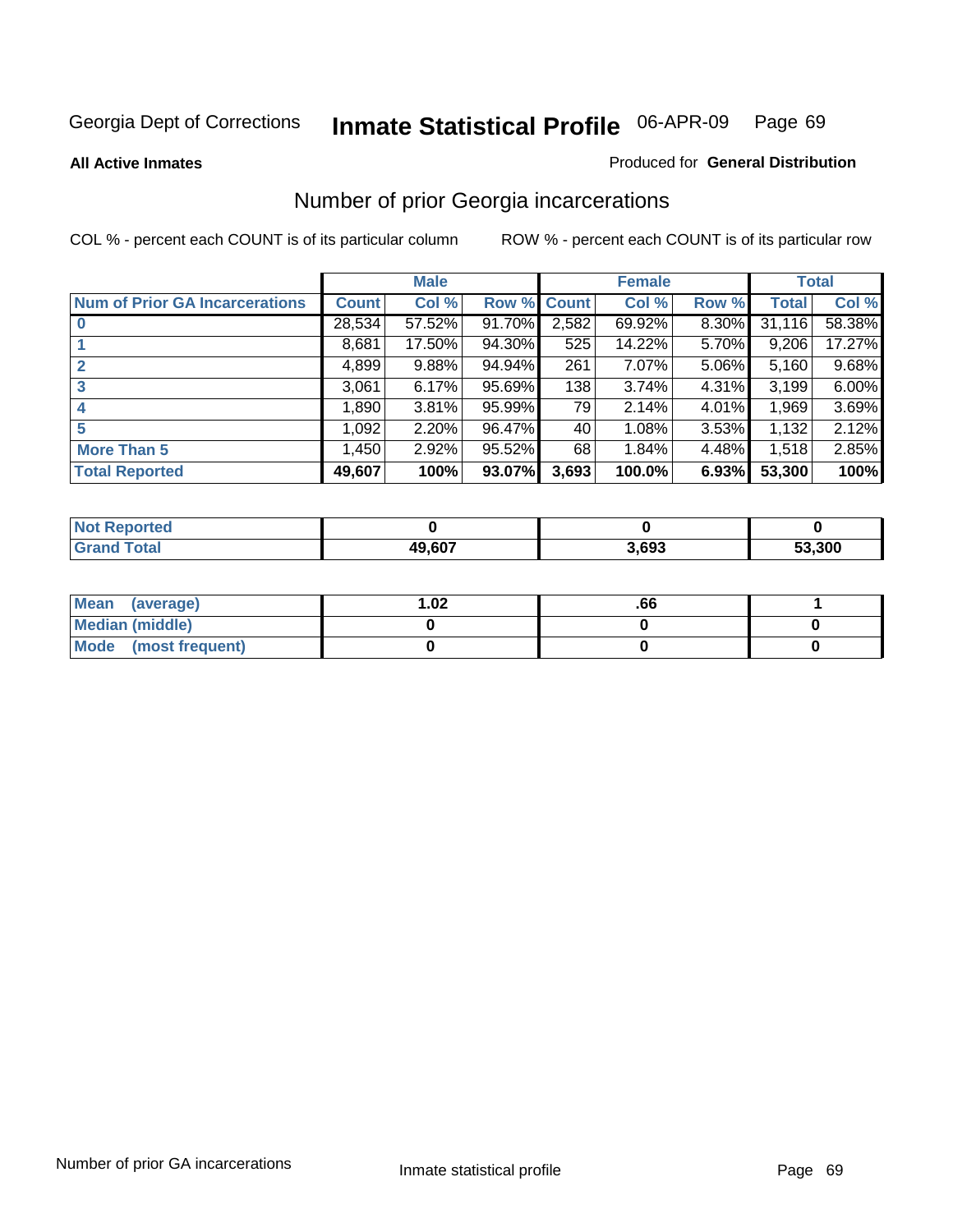#### **All Active Inmates**

#### Produced for **General Distribution**

## Prison sentence in years

COL % - percent each COUNT is of its particular column ROW % - percent each COUNT is of its particular row

|                                 |              | <b>Male</b> |         |              | <b>Female</b> |        |              | <b>Total</b> |
|---------------------------------|--------------|-------------|---------|--------------|---------------|--------|--------------|--------------|
| <b>Prison Sentence In Years</b> | <b>Count</b> | Col %       | Row %   | <b>Count</b> | Col %         | Row %  | <b>Total</b> | Col %        |
| $0 - 1$                         | 1,353        | 2.73%       | 87.23%  | 198          | 5.36%         | 12.77% | 1,551        | 2.91%        |
| $1.1 - 2$                       | 3,517        | 7.09%       | 87.10%  | 521          | 14.11%        | 12.90% | 4,038        | 7.58%        |
| $2.1 - 3$                       | 3,900        | 7.86%       | 88.84%  | 490          | 13.27%        | 11.16% | 4,390        | 8.24%        |
| $3.1 - 4$                       | 2,874        | 5.79%       | 89.98%  | 320          | 8.67%         | 10.02% | 3,194        | 5.99%        |
| $4.1 - 5$                       | 5,305        | 10.69%      | 91.50%  | 493          | 13.35%        | 8.50%  | 5,798        | 10.88%       |
| $5.1 - 6$                       | 2,055        | 4.14%       | 92.15%  | 175          | 4.74%         | 7.85%  | 2,230        | 4.18%        |
| $6.1 - 7$                       | 2,026        | 4.08%       | 93.58%  | 139          | 3.76%         | 6.42%  | 2,165        | 4.06%        |
| $7.1 - 8$                       | 1,846        | 3.72%       | 93.47%  | 129          | 3.49%         | 6.53%  | 1,975        | 3.71%        |
| $8.1 - 9$                       | 695          | 1.40%       | 93.16%  | 51           | 1.38%         | 6.84%  | 746          | $1.40\%$     |
| $9.1 - 10$                      | 6,230        | 12.56%      | 94.29%  | 377          | 10.21%        | 5.71%  | 6,607        | 12.40%       |
| $10.1 - 12$                     | 2,468        | 4.98%       | 95.14%  | 126          | 3.41%         | 4.86%  | 2,594        | 4.87%        |
| $12.1 - 15$                     | 3,738        | 7.54%       | 96.14%  | 150          | 4.06%         | 3.86%  | 3,888        | 7.29%        |
| $15.1 - 20$                     | 3,663        | 7.38%       | 96.45%  | 135          | 3.66%         | 3.55%  | 3,798        | 7.13%        |
| 20.1 - Over                     | 2,889        | 5.82%       | 97.21%  | 83           | 2.25%         | 2.79%  | 2,972        | 5.58%        |
| <b>Life</b>                     | 6,438        | 12.98%      | 95.60%  | 296          | 8.02%         | 4.40%  | 6,734        | 12.63%       |
| <b>Life Without Parole</b>      | 505          | 1.02%       | 98.25%  | 9            | 0.24%         | 1.75%  | 514          | 0.96%        |
| <b>Death</b>                    | 102          | 0.21%       | 99.03%  |              | 0.03%         | 0.97%  | 103          | 0.19%        |
| <b>Youthful Offenders</b>       | 3            | 0.01%       | 100.00% |              |               |        | 3            | 0.01%        |
| <b>Total Reported</b>           | 49,607       | 100%        | 93.07%  | 3,693        | 100.0%        | 6.93%  | 53,300       | 100.0%       |

| <b>Not Reported</b> |              |       |        |
|---------------------|--------------|-------|--------|
| 'otal<br>-Gret      | <b>9 607</b> | 8,693 | 53,300 |

#### **Determinate (numeric) sentences only**

| <b>Mean</b><br>$\cdots$ | апе | , bu | –⊷<br>___ | 9.36 |
|-------------------------|-----|------|-----------|------|
|                         |     |      |           |      |

**All sentences (including determinate), with life, life without parole, and death sentences figured at 45 years**

| $M_{\odot}$<br>$\sim$<br>ıД. |  |       |       |
|------------------------------|--|-------|-------|
| .<br>___                     |  | 14.0Z | 14.28 |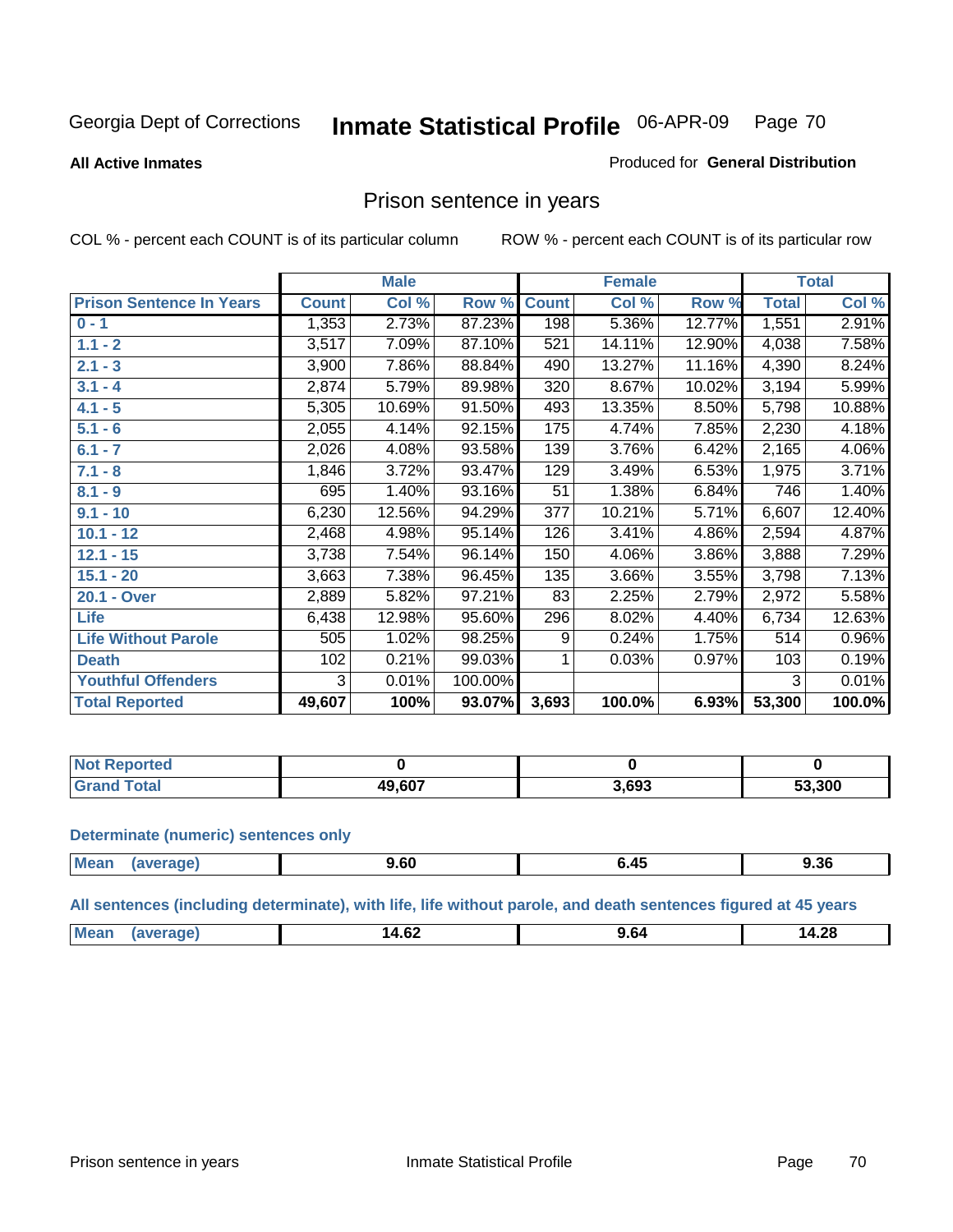### **All Active Inmates**

#### Produced for **General Distribution**

# Primary offense, broken out into felonies vs misdemeanors

|                                  |              | <b>Male</b> |                    |       | <b>Female</b> |       | Total  |         |
|----------------------------------|--------------|-------------|--------------------|-------|---------------|-------|--------|---------|
| <b>Felonies and Misdemeanors</b> | <b>Count</b> | Col%        | <b>Row % Count</b> |       | Col%          | Row % | Total  | Col%    |
| <b>Felonies</b>                  | 49.566       | $99.98\%$   | 93.08%             | 3.687 | 100.00%       | 6.92% | 53.253 | 99.98%  |
| <b>Misdemeanors</b>              |              | $.02\%$     | 100.00%            |       |               |       | 44     | $.02\%$ |
| <b>Total Reported</b>            | 49,577       | 100%        | 93.08%             | 3.687 | 100%          | 6.92% | 53,264 | 100%    |

| ted.<br>NO<br>⋯ | 30     |        | ^^<br>-36 |
|-----------------|--------|--------|-----------|
|                 | דחה הו | 49.583 | 53.300    |

| Mode (most frequent) | elonies | elonies | onies<br>-е к |
|----------------------|---------|---------|---------------|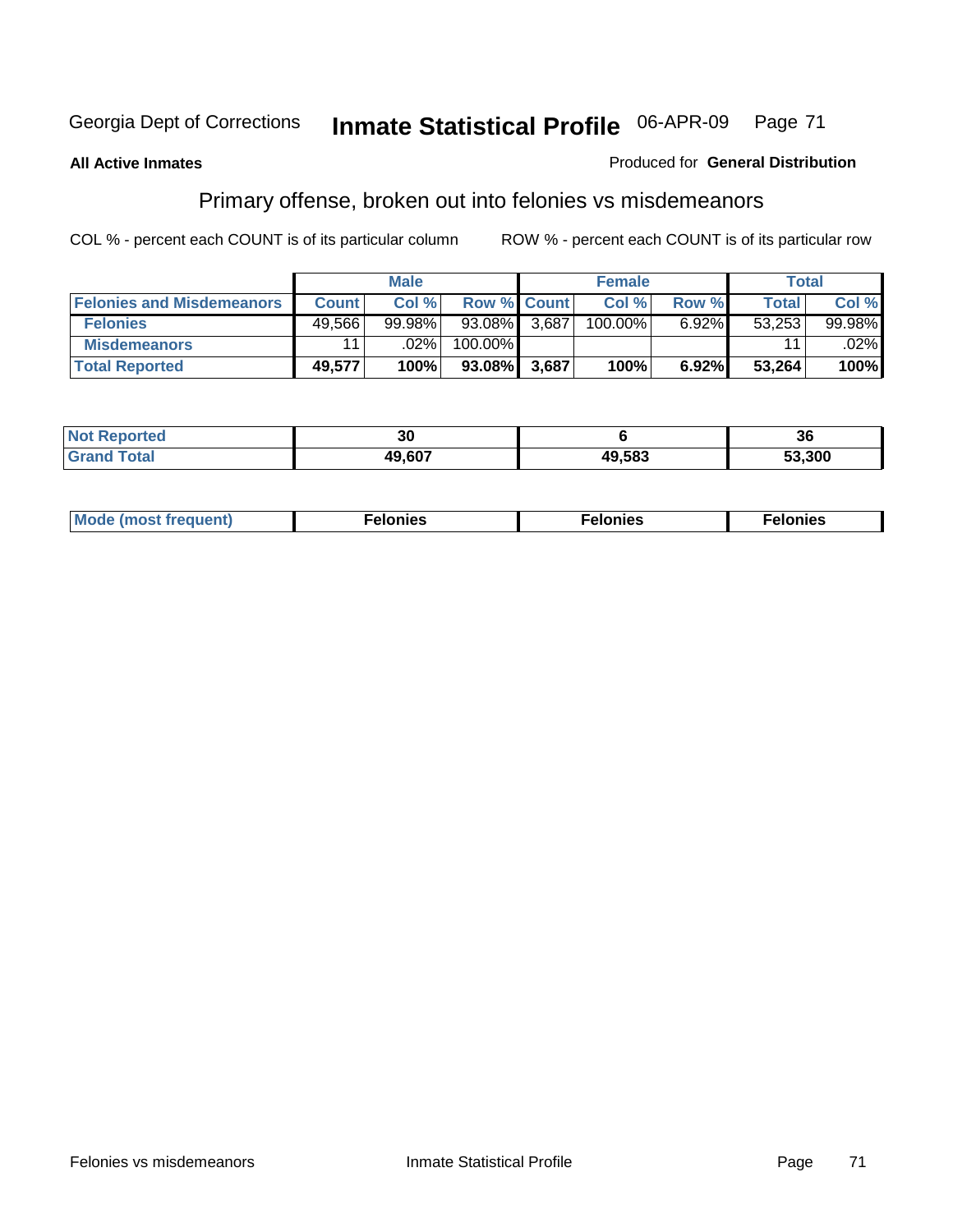#### **All Active Inmates**

#### Produced for **General Distribution**

## Primary offense, broken out into six broad crime categories

|                                  |              | <b>Male</b> |             |       | <b>Female</b> |          |              | <b>Total</b> |
|----------------------------------|--------------|-------------|-------------|-------|---------------|----------|--------------|--------------|
| <b>Crime Categories</b>          | <b>Count</b> | Col %       | Row % Count |       | Col %         | Row %    | <b>Total</b> | Col %        |
| <b>Violent</b>                   | 22,214       | 44.81%      | 94.29%      | 1,344 | 36.45%        | 5.71%    | 23,558       | 44.23%       |
| <b>Sex Crime</b><br>$\mathbf{2}$ | 7,615        | 15.36%      | 98.64%      | 105   | 2.85%         | 1.36%    | 7,720        | 14.49%       |
| $\mathbf{3}$<br><b>Property</b>  | 9,361        | 18.88%      | 88.72%      | 1,190 | 32.28%        | 11.28%   | 10,551       | 19.81%       |
| <b>Drug</b><br>4                 | 8,246        | 16.63%      | $90.07\%$   | 909   | 24.65%        | $9.93\%$ | 9,155        | 17.19%       |
| <b>Habit/DUI</b><br>5            | 125          | .25%        | 96.90%      | 4     | .11%          | $3.10\%$ | 129          | .24%         |
| <b>Other</b><br>6                | 2,016        | 4.07%       | 93.72%      | 135   | 3.66%         | 6.28%    | 2,151        | 4.04%        |
| <b>Total Reported</b>            | 49,577       | 100%        | 93.08%      | 3,687 | 100%          | 6.92%    | 53,264       | 100%         |

| <b>orted</b><br>NO | 30     |      | 36     |
|--------------------|--------|------|--------|
| 'otal              | 49,607 | .693 | 53.300 |

|  | <b>Mou</b><br>--- | .<br>วlent | ---<br>olent | ≀lent<br>-------- |
|--|-------------------|------------|--------------|-------------------|
|--|-------------------|------------|--------------|-------------------|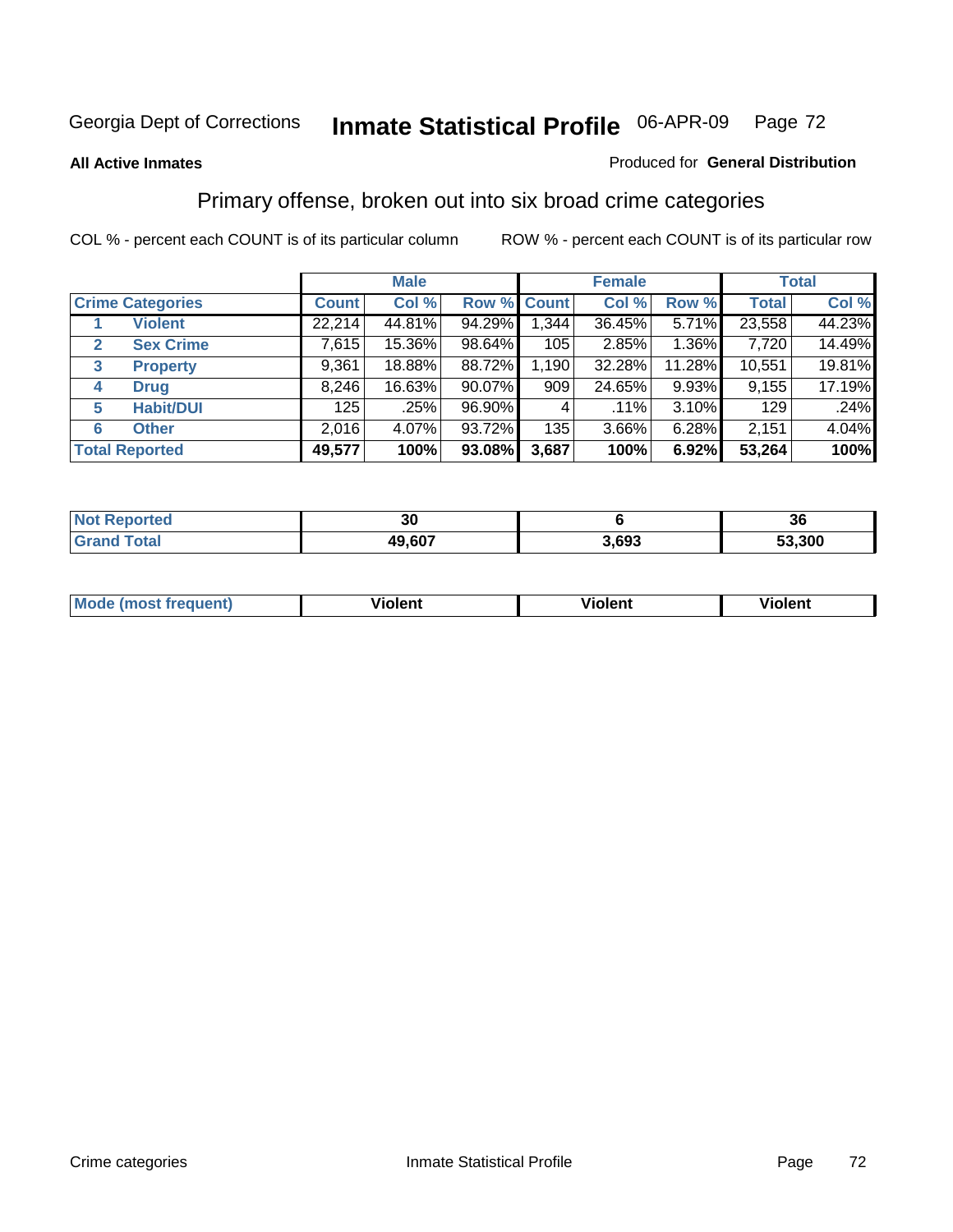**All Active Inmates**

### Produced for **General Distribution**

# Primary offense, detailed offense code

|      |                                                |                  | <b>Male</b> |         | <b>Female</b>   |       |        | <b>Total</b>                     |       |
|------|------------------------------------------------|------------------|-------------|---------|-----------------|-------|--------|----------------------------------|-------|
|      | <b>Primary Offense</b>                         | <b>Count</b>     | Col %       | Row %   | <b>Count</b>    | Col % | Row %  | <b>Total</b>                     | Col % |
| 33   | <b>Reckless Conduct</b>                        | 1.               | .01%        | 100.00% |                 |       |        | 1                                | .01%  |
|      | <b>C/Harm</b>                                  |                  |             |         |                 |       |        |                                  |       |
| 45   | <b>Burglary</b>                                | $\overline{3}$   | .01%        | 100.00% |                 |       |        | 3                                | .01%  |
| 71   | <b>Viol Motor Veh Law</b>                      | 1                | .01%        | 100.00% |                 |       |        | $\mathbf{1}$                     | .01%  |
| 73   | <b>Obstr Of Law Enf Officer</b>                | 1                | .01%        | 100.00% |                 |       |        | 1                                | .01%  |
| 78   | <b>Terroristic Threats</b>                     | 1                | .01%        | 100.00% |                 |       |        | 1                                | .01%  |
| 101  | <b>Riot</b>                                    | 1                | .01%        | 100.00% |                 |       |        | 1                                | .01%  |
| 122  | <b>Obscenity &amp; Related</b><br><b>Offen</b> | 1                | .01%        | 100.00% |                 |       |        | 1                                | .01%  |
| 149  | <b>Entrng Mot Veh Crim</b>                     | $\mathbf{1}$     | .01%        | 100.00% |                 |       |        | 1                                | .01%  |
|      | Intnt                                          |                  |             |         |                 |       |        |                                  |       |
| 500  | <b>Misc Misdemeanor</b>                        | 1                | .01%        | 100.00% |                 |       |        | 1                                | .01%  |
| 1100 | <b>Misc Homicide Offense</b>                   | 14               | .03%        | 93.33%  | 1               | .03%  | 6.67%  | $\overline{15}$                  | .03%  |
| 1101 | <b>Murder</b>                                  | 4,742            | 9.56%       | 94.37%  | 283             | 7.68% | 5.63%  | 5,025                            | 9.43% |
| 1102 | <b>Voluntary Manslaughter</b>                  | 1,031            | 2.08%       | 87.82%  | 143             | 3.88% | 12.18% | 1,174                            | 2.20% |
| 1103 | <b>Involuntary</b>                             | 109              | .22%        | 83.85%  | $\overline{21}$ | .57%  | 16.15% | 130                              | .24%  |
|      | <b>Manslaughter</b>                            |                  |             |         |                 |       |        |                                  |       |
| 1118 | <b>Feticide By Vehicle</b>                     | 1                | .01%        | 50.00%  | $\mathbf{1}$    | .03%  | 50.00% | $\overline{2}$                   | .01%  |
| 1121 | <b>Feticide</b>                                | $\overline{5}$   | .01%        | 100.00% |                 |       |        | $\overline{5}$                   | .01%  |
| 1123 | <b>Vehicular Homicide</b>                      | 336              | .68%        | 85.71%  | 56              | 1.52% | 14.29% | 392                              | .74%  |
| 1124 | <b>Homicide By Vessel</b>                      | 3                | .01%        | 100.00% |                 |       |        | $\overline{3}$                   | .01%  |
| 1125 | <b>Conceal Death Of</b>                        | $\overline{18}$  | .04%        | 90.00%  | $\overline{2}$  | .05%  | 10.00% | $\overline{20}$                  | .04%  |
|      | <b>Another</b>                                 |                  |             |         |                 |       |        |                                  |       |
| 1190 | <b>Atmpt Murder</b>                            | 7                | .01%        | 100.00% |                 |       |        | 7                                | .01%  |
| 1191 | <b>Murder, Conspire To</b>                     | $\overline{3}$   | .01%        | 60.00%  | $\overline{2}$  | .05%  | 40.00% | $\overline{5}$                   | .01%  |
| 1300 | <b>Commit</b><br><b>Misc Assault/Battery</b>   | $\overline{35}$  | .07%        | 97.22%  | $\overline{1}$  | .03%  | 2.78%  | $\overline{36}$                  | .07%  |
| 1301 | <b>Family Violence Battery</b>                 | 80               | .16%        | 97.56%  | $\overline{2}$  | .05%  | 2.44%  | $\overline{82}$                  | .15%  |
|      | <b>Aggrav Assault</b>                          | 4,450            | 8.98%       | 94.28%  | 270             | 7.32% | 5.72%  |                                  | 8.86% |
| 1302 |                                                |                  | .01%        | 87.50%  |                 |       |        | 4,720                            | .02%  |
| 1303 | <b>Atmpt Aggrav Assault</b>                    | 7                |             |         | 1               | .03%  | 12.50% | $\overline{8}$<br>$\overline{3}$ |       |
| 1304 | <b>Aggravated Assault On</b><br>$65+$          | $\overline{3}$   | .01%        | 100.00% |                 |       |        |                                  | .01%  |
| 1305 | <b>Aggrav Battery</b>                          | 818              | 1.65%       | 93.59%  | 56              | 1.52% | 6.41%  | 874                              | 1.64% |
| 1306 | <b>Misc Family Violence</b>                    | $\overline{5}$   | .01%        | 100.00% |                 |       |        | $\overline{5}$                   | .01%  |
| 1307 | <b>Terrorist Threats &amp; Acts</b>            | $\overline{312}$ | .63%        | 93.98%  | $\overline{20}$ | .54%  | 6.02%  | 332                              | .62%  |
| 1308 | <b>False Imprisonment</b>                      | 173              | .35%        | 96.65%  | 6               | .16%  | 3.35%  | 179                              | .34%  |
| 1311 | <b>Kidnapping</b>                              | 1,546            | 3.12%       | 97.11%  | 46              | 1.25% | 2.89%  | 1,592                            | 2.99% |
| 1312 | <b>Interference With</b>                       | 7                | .01%        | 87.50%  | $\mathbf 1$     | .03%  | 12.50% | 8                                | .02%  |
|      | <b>Custody</b>                                 |                  |             |         |                 |       |        |                                  |       |
| 1314 | <b>Aggrav Assault Peace</b>                    | 310              | .63%        | 95.68%  | 14              | .38%  | 4.32%  | 324                              | .61%  |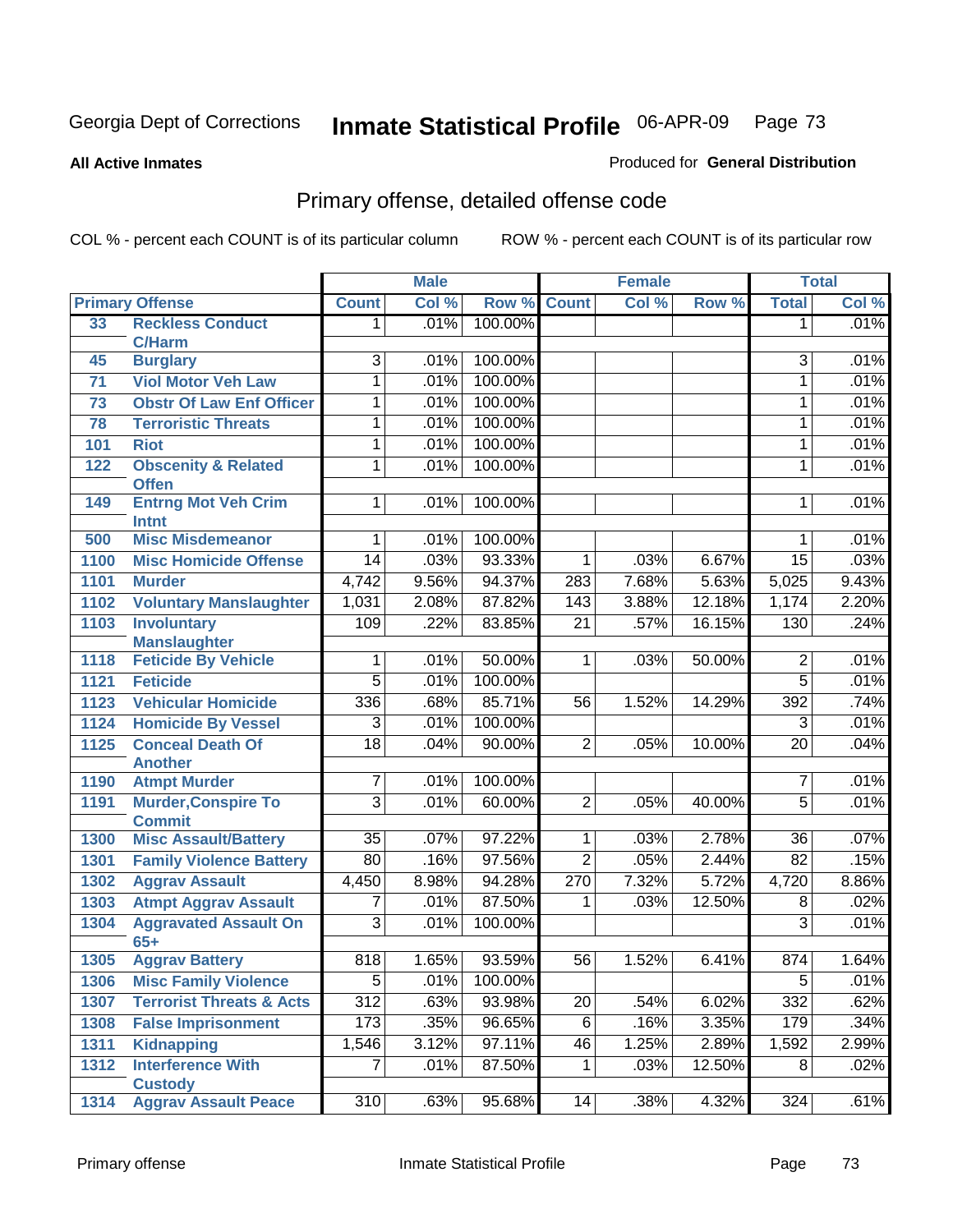**All Active Inmates**

### Produced for **General Distribution**

# Primary offense, detailed offense code

|      |                                            |                 | <b>Male</b> |         |                | <b>Female</b> |        |                          | <b>Total</b> |
|------|--------------------------------------------|-----------------|-------------|---------|----------------|---------------|--------|--------------------------|--------------|
|      | <b>Primary Offense</b>                     | <b>Count</b>    | Col %       | Row %   | <b>Count</b>   | Col %         | Row %  | <b>Total</b>             | Col %        |
|      | <b>Ofcr</b>                                |                 |             |         |                |               |        |                          |              |
| 1315 | <b>Aggrav Battery Peace</b><br><b>Ofcr</b> | 15              | .03%        | 93.75%  | $\mathbf 1$    | .03%          | 6.25%  | 16                       | .03%         |
| 1316 | <b>Simple Battery</b>                      | 11              | .02%        | 91.67%  | $\mathbf{1}$   | .03%          | 8.33%  | 12                       | .02%         |
| 1317 | <b>Reck Cond Infected</b>                  | $\overline{14}$ | .03%        | 73.68%  | $\overline{5}$ | .14%          | 26.32% | 19                       | .04%         |
|      | <b>Person</b>                              |                 |             |         |                |               |        |                          |              |
| 1318 | <b>Injury By Vehicle</b>                   | 86              | .17%        | 90.53%  | 9              | .24%          | 9.47%  | 95                       | .18%         |
| 1320 | <b>Stalking</b>                            | $\overline{7}$  | .01%        | 100.00% |                |               |        | $\overline{7}$           | .01%         |
| 1321 | <b>Aggrav Stalking</b>                     | 292             | .59%        | 98.65%  | 4              | .11%          | 1.35%  | 296                      | .56%         |
| 1390 | <b>Atmpt Kidnap</b>                        | $\overline{3}$  | .01%        | 100.00% |                |               |        | $\overline{3}$           | .01%         |
| 1400 | <b>Arson Misc</b>                          | $\overline{2}$  | .01%        | 100.00% |                |               |        | $\overline{2}$           | .01%         |
| 1401 | <b>Arson 1st Degree</b>                    | 107             | .22%        | 88.43%  | 14             | .38%          | 11.57% | 121                      | .23%         |
| 1402 | <b>Arson 2nd Degree</b>                    | $\overline{20}$ | .04%        | 90.91%  | $\overline{2}$ | .05%          | 9.09%  | $\overline{22}$          | .04%         |
| 1403 | <b>Arson 3rd Degree</b>                    | $\overline{2}$  | .01%        | 66.67%  | $\overline{1}$ | .03%          | 33.33% | $\overline{3}$           | .01%         |
| 1501 | <b>Crmnl Damage 1st</b>                    | $\overline{30}$ | .06%        | 90.91%  | $\overline{3}$ | .08%          | 9.09%  | $\overline{33}$          | .06%         |
|      | <b>Degree</b>                              |                 |             |         |                |               |        |                          |              |
| 1502 | <b>Crmnl Damage 2nd</b>                    | 114             | .23%        | 95.80%  | $\overline{5}$ | .14%          | 4.20%  | 119                      | .22%         |
|      | <b>Degree</b>                              |                 |             |         |                |               |        |                          |              |
| 1601 | <b>Burglary</b>                            | 4,976           | 10.04%      | 95.97%  | 209            | 5.67%         | 4.03%  | 5,185                    | 9.73%        |
| 1602 | <b>Poss Burglar Tools</b>                  | $\overline{26}$ | .05%        | 100.00% |                |               |        | 26                       | .05%         |
| 1690 | <b>Atmpt Burglary</b>                      | $\overline{30}$ | .06%        | 100.00% |                |               |        | 30                       | .06%         |
| 1700 | <b>Misc Forgery</b>                        | $\overline{2}$  | .01%        | 50.00%  | $\overline{2}$ | .05%          | 50.00% | $\overline{\mathcal{A}}$ | .01%         |
| 1701 | <b>Forgery 1st Degree</b>                  | 1,022           | 2.06%       | 70.34%  | 431            | 11.69%        | 29.66% | 1,453                    | 2.73%        |
| 1702 | <b>Forgery 2nd Degree</b>                  | $\overline{24}$ | .05%        | 75.00%  | 8              | .22%          | 25.00% | $\overline{32}$          | .06%         |
| 1704 | <b>Bad Checks</b>                          | 7               | .01%        | 70.00%  | $\overline{3}$ | .08%          | 30.00% | 10                       | .02%         |
| 1750 | <b>Fraudulent Checks</b>                   | $\mathbf{1}$    | .01%        | 100.00% |                |               |        | $\mathbf{1}$             | .01%         |
| 1751 | <b>Theft Credit Card</b>                   | $\overline{24}$ | .05%        | 75.00%  | 8              | .22%          | 25.00% | $\overline{32}$          | .06%         |
| 1752 | <b>Forgery Credit Card</b>                 | 1               | .01%        | 100.00% |                |               |        | 1                        | .01%         |
| 1753 | <b>Fraudulent Credit Card</b>              | $\overline{51}$ | .10%        | 63.75%  | 29             | .79%          | 36.25% | 80                       | .15%         |
| 1755 | <b>Recv Gds, Srvs Fraud</b>                | 1               | .01%        | 25.00%  | $\overline{3}$ | .08%          | 75.00% | 4                        | .01%         |
|      | <b>Obtnd</b>                               |                 |             |         |                |               |        |                          |              |
| 1756 | <b>Financial Identity Fraud</b>            | 43              | .09%        | 50.59%  | 42             | 1.14%         | 49.41% | 85                       | .16%         |
| 1759 | <b>Telecommunications</b><br><b>Fraud</b>  | $\overline{1}$  | .01%        | 100.00% |                |               |        | $\overline{1}$           | .01%         |
| 1760 | <b>Computer Pornography</b>                | $\overline{7}$  | .01%        | 100.00% |                |               |        | 7                        | .01%         |
| 1761 | <b>Computer Theft</b>                      | $\overline{4}$  | .01%        | 57.14%  | $\overline{3}$ | .08%          | 42.86% | $\overline{7}$           | .01%         |
| 1790 | <b>Atmpt Forgery</b>                       | 1               | .01%        | 100.00% |                |               |        | 1                        | .01%         |
| 1799 | <b>Misc Fraud</b>                          | $\overline{17}$ | .03%        | 60.71%  | 11             | $.30\%$       | 39.29% | $\overline{28}$          | .05%         |
| 1802 | <b>Theft By Taking</b>                     | 1,018           | 2.05%       | 86.27%  | 162            | 4.39%         | 13.73% | 1,180                    | 2.22%        |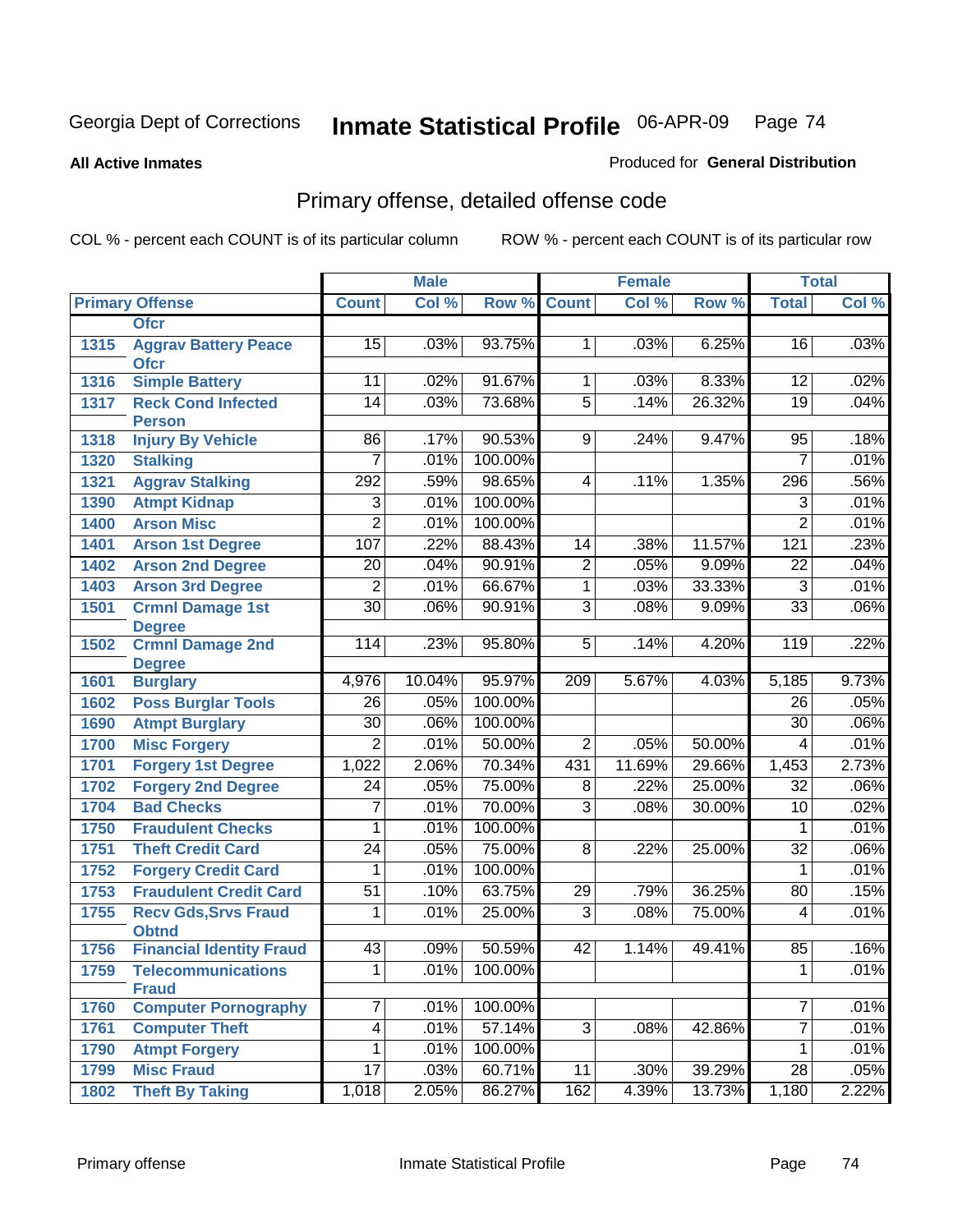**All Active Inmates**

### Produced for **General Distribution**

# Primary offense, detailed offense code

|      |                                             | <b>Male</b>      |       | <b>Female</b> |                 |               | <b>Total</b> |                  |       |
|------|---------------------------------------------|------------------|-------|---------------|-----------------|---------------|--------------|------------------|-------|
|      | <b>Primary Offense</b>                      | <b>Count</b>     | Col % | Row %         | <b>Count</b>    | Col %         | Row %        | <b>Total</b>     | Col % |
| 1803 | <b>Theft By Deception</b>                   | $\overline{51}$  | .10%  | 82.26%        | $\overline{11}$ | .30%          | 17.74%       | 62               | .12%  |
| 1804 | <b>Theft By Extortion</b>                   | 2                | .01%  | 100.00%       |                 |               |              | $\overline{2}$   | .01%  |
| 1805 | <b>Theft Of Lost Property</b>               | $\overline{2}$   | .01%  | 66.67%        | 1               | .03%          | 33.33%       | $\overline{3}$   | .01%  |
| 1806 | <b>Theft By Rec Stolen Prop</b>             | 929              | 1.87% | 96.27%        | $\overline{36}$ | .98%          | 3.73%        | 965              | 1.81% |
| 1807 | <b>Theft Of Services</b>                    | $\overline{3}$   | .01%  | 100.00%       |                 |               |              | $\overline{3}$   | .01%  |
| 1808 | <b>Theft By Conversion</b>                  | $\overline{31}$  | .06%  | 81.58%        | 7               | .19%          | 18.42%       | $\overline{38}$  | .07%  |
| 1811 | <b>Convsn Paymnts Real</b>                  | $\overline{2}$   | .01%  | 100.00%       |                 |               |              | $\overline{2}$   | .01%  |
|      | <b>Propy</b>                                |                  |       |               |                 |               |              |                  |       |
| 1812 | <b>Atmpt Theft By Taking</b>                | $\overline{5}$   | .01%  | 100.00%       |                 |               |              | $\overline{5}$   | .01%  |
| 1813 | <b>Theft Motorveh Or Part</b>               | 126              | .25%  | 94.03%        | 8               | .22%          | 5.97%        | 134              | .25%  |
| 1815 | <b>Theft Bring Prop In State</b>            | $\overline{12}$  | .02%  | 100.00%       |                 |               |              | $\overline{12}$  | .02%  |
| 1816 | <b>Theft Recv Prop Out</b>                  | $\overline{9}$   | .02%  | 100.00%       |                 |               |              | $\overline{9}$   | .02%  |
| 1821 | <b>State</b><br><b>Theft By Shoplifting</b> | 446              | .90%  | 71.94%        | 174             | 4.72%         | 28.06%       | 620              | 1.16% |
| 1880 | <b>Entering Vehicle</b>                     | 162              | .33%  | 99.39%        | 1               | .03%          | .61%         | 163              | .31%  |
| 1901 | <b>Robbery</b>                              | 1,721            | 3.47% | 94.72%        | 96              | 2.60%         | 5.28%        | 1,817            | 3.41% |
| 1902 | <b>Armed Robbery</b>                        | 4,812            | 9.71% | 97.07%        | 145             | 3.93%         | 2.93%        | 4,957            | 9.31% |
| 1903 | <b>Robbery By Force</b>                     | 189              | .38%  | 90.87%        | $\overline{19}$ | .52%          | 9.13%        | $\overline{208}$ | .39%  |
| 1904 | <b>Robbery By Intimidation</b>              | 276              | .56%  | 91.69%        | $\overline{25}$ | .68%          | 8.31%        | 301              | .57%  |
| 1905 | <b>Robbery By Sudden</b>                    | 113              | .23%  | 90.40%        | $\overline{12}$ | .33%          | 9.60%        | 125              | .23%  |
|      | <b>Snatch</b>                               |                  |       |               |                 |               |              |                  |       |
| 1911 | <b>Hijacking Motor Vehicle</b>              | 41               | .08%  | 95.35%        | $\overline{2}$  | .05%          | 4.65%        | 43               | .08%  |
| 1991 | <b>Atmpt Robbery</b>                        | $\overline{33}$  | .07%  | 94.29%        | $\overline{2}$  | .05%          | 5.71%        | $\overline{35}$  | .07%  |
| 1992 | <b>Atmpt Armed Robbery</b>                  | 69               | .14%  | 94.52%        | $\overline{4}$  | .11%          | 5.48%        | $\overline{73}$  | .14%  |
| 2000 | <b>Misc Sexual Offense</b>                  | 45               | .09%  | 97.83%        | 1               | .03%          | 2.17%        | 46               | .09%  |
| 2001 | Rape                                        | 1,786            | 3.60% | 99.78%        | 4               | .11%          | .22%         | 1,790            | 3.36% |
| 2002 | <b>Sodomy</b>                               | $\overline{23}$  | .05%  | 100.00%       |                 |               |              | $\overline{23}$  | .04%  |
| 2003 | <b>Aggrav Sodomy</b>                        | $\overline{221}$ | .45%  | 99.10%        | $\overline{2}$  | .05%          | .90%         | $\overline{223}$ | .42%  |
| 2006 | <b>Incest</b>                               | 155              | .31%  | 96.88%        | $\overline{5}$  | .14%          | 3.13%        | 160              | .30%  |
| 2007 | <b>Bigamy</b>                               | 1                | .01%  | 100.00%       |                 |               |              | 1                | .01%  |
| 2009 | <b>Aggrav Sexual Battery</b>                | 178              | .36%  | 100.00%       |                 |               |              | 178              | .33%  |
| 2011 | <b>Sexual Battery</b>                       | $\overline{74}$  | .15%  | 96.10%        | $\overline{3}$  | .08%          | 3.90%        | $\overline{77}$  | .14%  |
| 2016 | <b>Pimping A Minor Under</b>                | $\overline{3}$   | .01%  | 100.00%       |                 |               |              | $\overline{3}$   | .01%  |
|      | 18                                          |                  |       |               |                 |               |              |                  |       |
| 2017 | <b>Pandering By</b>                         | $\overline{2}$   | .01%  | 100.00%       |                 |               |              | $\overline{2}$   | .01%  |
|      | <b>Compulsion</b>                           | 842              |       |               |                 |               |              |                  |       |
| 2018 | <b>Statutory Rape</b>                       |                  | 1.70% | 99.06%        | $\infty$        | .22%<br>1.44% | .94%         | 850              | 1.60% |
| 2019 | <b>Child Molestation</b>                    | 2,426            | 4.89% | 97.86%        | $\overline{53}$ |               | 2.14%        | 2,479            | 4.65% |
| 2020 | <b>Enticing Child-Indec</b>                 | 106              | .21%  | 96.36%        | 4               | .11%          | 3.64%        | 110              | .21%  |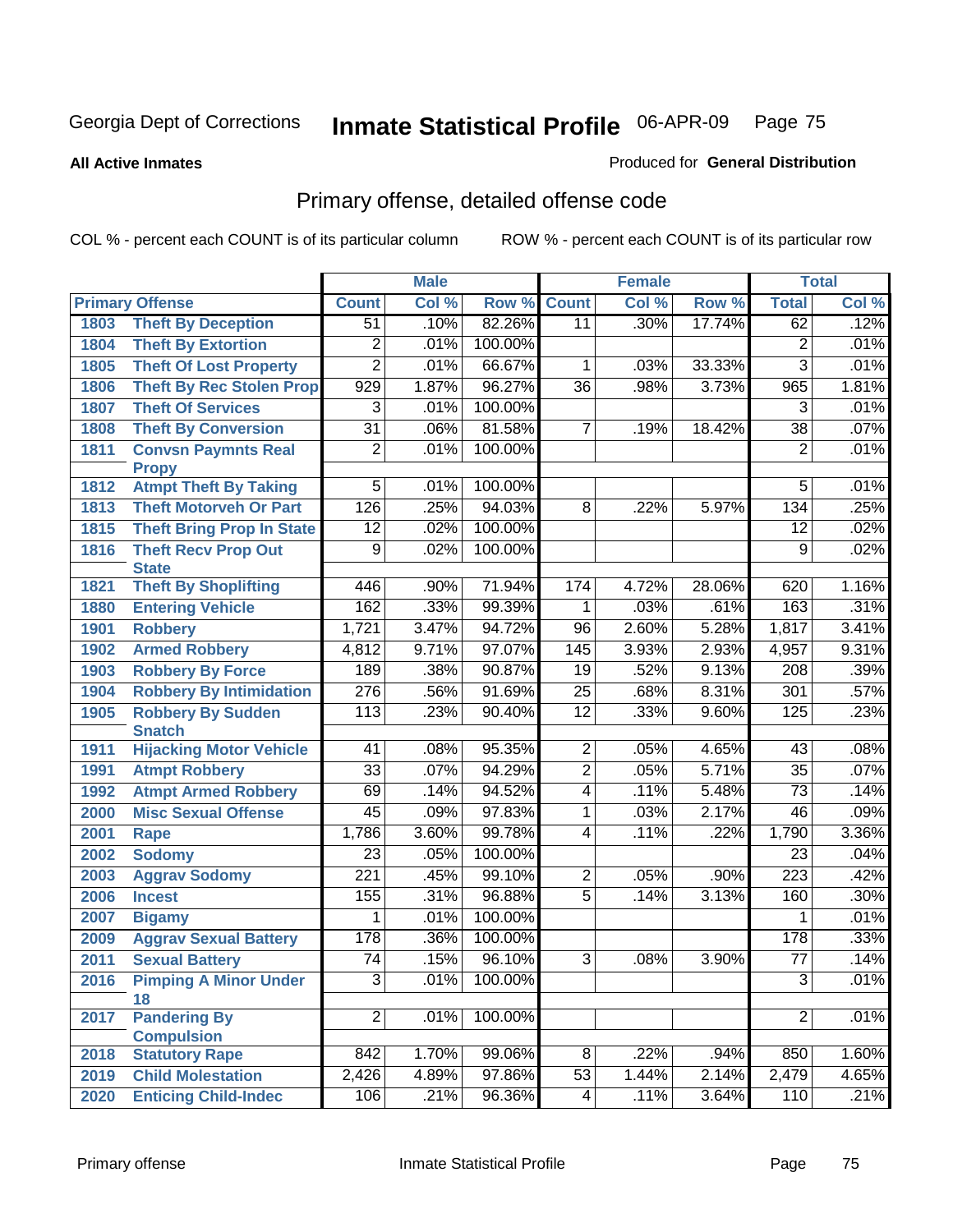#### **All Active Inmates**

### Produced for **General Distribution**

# Primary offense, detailed offense code

|      |                                            |                 | <b>Male</b> |                    |                 | <b>Female</b> |         |                  | <b>Total</b> |
|------|--------------------------------------------|-----------------|-------------|--------------------|-----------------|---------------|---------|------------------|--------------|
|      | <b>Primary Offense</b>                     | <b>Count</b>    | Col %       | <b>Row % Count</b> |                 | Col %         | Row %   | <b>Total</b>     | Col %        |
|      | <b>Purp</b>                                |                 |             |                    |                 |               |         |                  |              |
| 2021 | <b>Aggrav Child Molestation</b>            | 1,319           | 2.66%       | 98.58%             | 19              | .52%          | 1.42%   | 1,338            | 2.51%        |
| 2022 | <b>Necrophilia</b>                         | $\mathbf 1$     | .01%        | 100.00%            |                 |               |         | 1                | .01%         |
| 2023 | Sexl/Asslt/Agn/Pers/Cstd                   | $\overline{5}$  | .01%        | 100.00%            |                 |               |         | $\overline{5}$   | .01%         |
|      |                                            |                 |             |                    |                 |               |         |                  |              |
| 2025 | <b>Solicit Sodomy From</b><br><b>Minor</b> | $\overline{2}$  | .01%        | 100.00%            |                 |               |         | $\overline{2}$   | .01%         |
| 2026 | <b>Sex Offender Fail Registr</b>           | 181             | .37%        | 97.84%             | 4               | .11%          | 2.16%   | 185              | .35%         |
| 2028 | <b>Sex Offender Fail To</b>                | $\overline{5}$  | .01%        | 100.00%            |                 |               |         | $\overline{5}$   | .01%         |
|      | <b>Move</b>                                |                 |             |                    |                 |               |         |                  |              |
| 2090 | <b>Entice Child, Attempted</b>             | $\overline{3}$  | .01%        | 100.00%            |                 |               |         | $\overline{3}$   | .01%         |
| 2091 | <b>Atmpt Rape</b>                          | $\overline{22}$ | .04%        | 95.65%             | 1               | .03%          | 4.35%   | $\overline{23}$  | .04%         |
| 2092 | <b>Atmpt Sodomy</b>                        | $\overline{2}$  | .01%        | 100.00%            |                 |               |         | $\overline{2}$   | .01%         |
| 2093 | <b>Atmpt Aggrav Sodomy</b>                 | $\overline{4}$  | .01%        | 100.00%            |                 |               |         | 4                | .01%         |
| 2094 | <b>Atmpt Child Molestation</b>             | $\overline{25}$ | .05%        | 100.00%            |                 |               |         | $\overline{25}$  | .05%         |
| 2095 | <b>Agg Aslt W Intnt To Rape</b>            | $\overline{56}$ | .11%        | 100.00%            |                 |               |         | 56               | .11%         |
| 2096 | <b>Aggrav Ch Molest, Atmpt</b>             | $\overline{3}$  | .01%        | 100.00%            |                 |               |         | $\overline{3}$   | .01%         |
| 2097 | <b>Statutory Rape, Atmpt</b>               | $\overline{3}$  | .01%        | 100.00%            |                 |               |         | $\overline{3}$   | .01%         |
| 2099 | <b>Agg Sex Battery Atmpt</b>               | $\overline{3}$  | .01%        | 100.00%            |                 |               |         | $\overline{3}$   | .01%         |
| 2100 | <b>Misc Obscenity</b>                      | $\overline{3}$  | .01%        | 100.00%            |                 |               |         | $\overline{3}$   | .01%         |
| 2102 | <b>Distr Mat Depict Nudity</b>             | $\overline{1}$  | .01%        | 100.00%            |                 |               |         | 1                | .01%         |
| 2200 | <b>Misc Public Order</b>                   | 1               | .01%        | 100.00%            |                 |               |         | 1                | .01%         |
| 2205 | <b>False Swearng Writtn</b><br><b>Stmt</b> | $\overline{11}$ | .02%        | 78.57%             | $\overline{3}$  | .08%          | 21.43%  | 14               | .03%         |
| 2300 | <b>Abuse Of Govt Office</b>                |                 |             |                    | 1               | .03%          | 100.00% | 1                | .01%         |
| 2301 | <b>Bribery Govt Officer</b>                | 3               | .01%        | 75.00%             | 1               | .03%          | 25.00%  | 4                | .01%         |
| 2302 | <b>Viol Oath Public Offcr</b>              | $\overline{2}$  | .01%        | 100.00%            |                 |               |         | $\overline{2}$   | .01%         |
| 2304 | <b>Influence Legislative Act</b>           | $\overline{1}$  | .01%        | 100.00%            |                 |               |         | 1                | .01%         |
| 2307 | <b>Defrauding State</b>                    |                 |             |                    | $\overline{3}$  | .08%          | 100.00% | 3                | .01%         |
| 2313 | <b>Influencing Witness</b>                 | 4               | .01%        | 80.00%             | 1               | .03%          | 20.00%  | $\overline{5}$   | .01%         |
| 2314 | <b>Obstr Of Law Enf Officer</b>            | 599             | 1.21%       | 94.03%             | $\overline{38}$ | 1.03%         | 5.97%   | 637              | 1.20%        |
| 2315 | <b>Tampering With</b>                      | $\overline{8}$  | .02%        | 72.73%             | $\overline{3}$  | .08%          | 27.27%  | $\overline{11}$  | .02%         |
|      | <b>Evidence</b>                            |                 |             |                    |                 |               |         |                  |              |
| 2316 | <b>Fleeing/Eluding Police</b>              | 163             | .33%        | 94.77%             | $\overline{9}$  | .24%          | 5.23%   | $\overline{172}$ | .32%         |
| 2400 | <b>Misc Judicial Proceeding</b>            | $\overline{2}$  | .01%        | 100.00%            |                 |               |         | $\overline{c}$   | .01%         |
| 2401 | <b>Perjury</b>                             | $\overline{2}$  | .01%        | 100.00%            |                 |               |         | $\overline{2}$   | .01%         |
| 2402 | <b>False Swearing</b>                      | $\overline{1}$  | .01%        | 50.00%             | 1               | .03%          | 50.00%  | $\overline{2}$   | .01%         |
| 2403 | <b>Subornation Of Perjury</b>              | $\overline{1}$  | .01%        | 100.00%            |                 |               |         | 1                | .01%         |
| 2405 | <b>Impersonating Officer</b>               | $\overline{4}$  | .01%        | 100.00%            |                 |               |         | 4                | .01%         |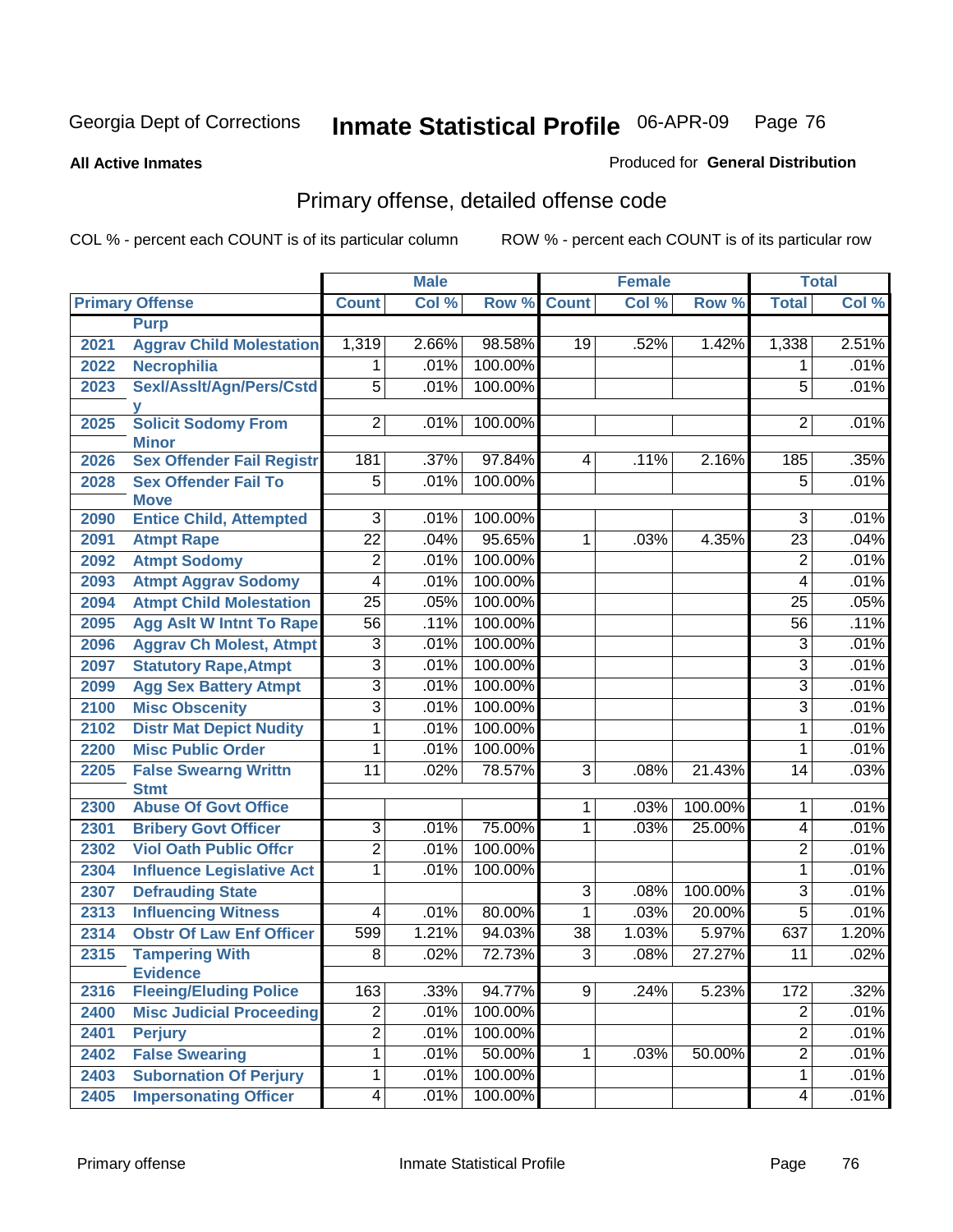#### **All Active Inmates**

### Produced for **General Distribution**

# Primary offense, detailed offense code

|      |                                             |                 | <b>Male</b> |         |                 | <b>Female</b> |         |                  | <b>Total</b> |
|------|---------------------------------------------|-----------------|-------------|---------|-----------------|---------------|---------|------------------|--------------|
|      | <b>Primary Offense</b>                      | <b>Count</b>    | Col %       | Row %   | <b>Count</b>    | Col %         | Row %   | <b>Total</b>     | Col %        |
| 2408 | <b>False Statements Govt</b>                | $\overline{21}$ | .04%        | 72.41%  | $\overline{8}$  | .22%          | 27.59%  | 29               | .05%         |
| 2411 | <b>Impersntng In Legal</b><br><b>Procd</b>  | 1               | .01%        | 100.00% |                 |               |         | 1                | .01%         |
| 2501 | <b>Escape</b>                               | $\overline{72}$ | .15%        | 85.71%  | 12              | .33%          | 14.29%  | 84               | .16%         |
| 2502 | <b>Aiding Escape</b>                        | $\overline{2}$  | .01%        | 100.00% |                 |               |         | $\overline{2}$   | .01%         |
| 2503 | <b>Hindering Appreh Or Pun</b>              | 1               | .01%        | 50.00%  | 1               | .03%          | 50.00%  | $\overline{2}$   | .01%         |
| 2507 | <b>Mutiny In Penal Inst</b>                 | $\overline{4}$  | .01%        | 100.00% |                 |               |         | 4                | .01%         |
| 2511 | <b>Bail Jumping</b>                         | $\overline{8}$  | .02%        | 100.00% |                 |               |         | $\overline{8}$   | .02%         |
| 2613 | <b>Crmnl Interfere Govt</b><br><b>Prop</b>  | $\overline{38}$ | .08%        | 90.48%  | 4               | .11%          | 9.52%   | 42               | .08%         |
| 2711 | <b>Bribery Of Contestant</b>                |                 |             |         | $\mathbf{1}$    | .03%          | 100.00% | 1                | .01%         |
| 2730 | <b>Lottery Violation</b>                    | 1               | .01%        | 100.00% |                 |               |         | 1                | .01%         |
| 2761 | <b>Removal Baggage, Cargo</b><br><b>Etc</b> | 1               | .01%        | 100.00% |                 |               |         | 1                | .01%         |
| 2801 | <b>Cruelty To Children</b>                  | 230             | .46%        | 74.43%  | 79              | 2.14%         | 25.57%  | $\overline{309}$ | .58%         |
| 2803 | <b>Manufact Meth Near</b>                   | $\overline{12}$ | .02%        | 80.00%  | $\overline{3}$  | .08%          | 20.00%  | $\overline{15}$  | .03%         |
|      | <b>Child</b>                                |                 |             |         |                 |               |         |                  |              |
| 2811 | <b>Cruelty To Elder Person</b>              | $\overline{17}$ | .03%        | 77.27%  | $\overline{5}$  | .14%          | 22.73%  | $\overline{22}$  | .04%         |
| 2843 | <b>Sex Exploitation Child</b>               | 83              | .17%        | 98.81%  | $\overline{1}$  | .03%          | 1.19%   | 84               | .16%         |
| 2854 | <b>Cntrbtng Delingency</b><br><b>Minor</b>  |                 |             |         | $\overline{1}$  | .03%          | 100.00% | 1                | .01%         |
| 2900 | <b>Misc Weapon/Explosive</b><br>Off         | $\overline{5}$  | .01%        | 100.00% |                 |               |         | $\overline{5}$   | .01%         |
| 2901 | <b>Carry Concealed Weapon</b>               | $\overline{4}$  | .01%        | 80.00%  | $\mathbf 1$     | .03%          | 20.00%  | $\overline{5}$   | .01%         |
| 2903 | <b>Carry Pistl Without Licns</b>            | 1               | .01%        | 100.00% |                 |               |         | 1                | .01%         |
| 2910 | <b>Poss Of Firearm Dur</b><br><b>Crime</b>  | 257             | .52%        | 96.62%  | 9               | .24%          | 3.38%   | 266              | .50%         |
| 2911 | <b>Poss Knife During Crime</b>              | $\overline{7}$  | .01%        | 100.00% |                 |               |         | $\overline{7}$   | .01%         |
| 2912 | <b>Poss Of Certain</b><br><b>Weapons</b>    | $\overline{35}$ | .07%        | 97.22%  | 1               | .03%          | 2.78%   | $\overline{36}$  | .07%         |
| 2913 | <b>Poss Firearm 1st</b><br><b>Offender</b>  | 69              | .14%        | 97.18%  | $\overline{2}$  | .05%          | 2.82%   | $\overline{71}$  | .13%         |
| 2914 | <b>Poss Firearm Convct</b><br><b>Felon</b>  | 809             | 1.63%       | 97.71%  | $\overline{19}$ | .52%          | 2.29%   | 828              | 1.55%        |
| 2915 | <b>Carry Weapon At School</b>               | $\overline{9}$  | .02%        | 100.00% |                 |               |         | $\overline{9}$   | .02%         |
| 2963 | <b>Guard Line</b><br><b>W/Weapon/Drugs</b>  | $\overline{3}$  | .01%        | 75.00%  | $\overline{1}$  | .03%          | 25.00%  | 4                | .01%         |
| 2965 | <b>Poss Wpn, Drugs By</b><br><b>Prisnr</b>  | 13              | .03%        | 100.00% |                 |               |         | 13               | .02%         |
| 2971 | <b>Cruelty To Animals</b>                   | 4               | .01%        | 100.00% |                 |               |         | 4                | .01%         |
| 2972 | <b>Aggrav Cruelty To</b>                    | $\overline{3}$  | .01%        | 75.00%  | 1               | .03%          | 25.00%  | 4                | .01%         |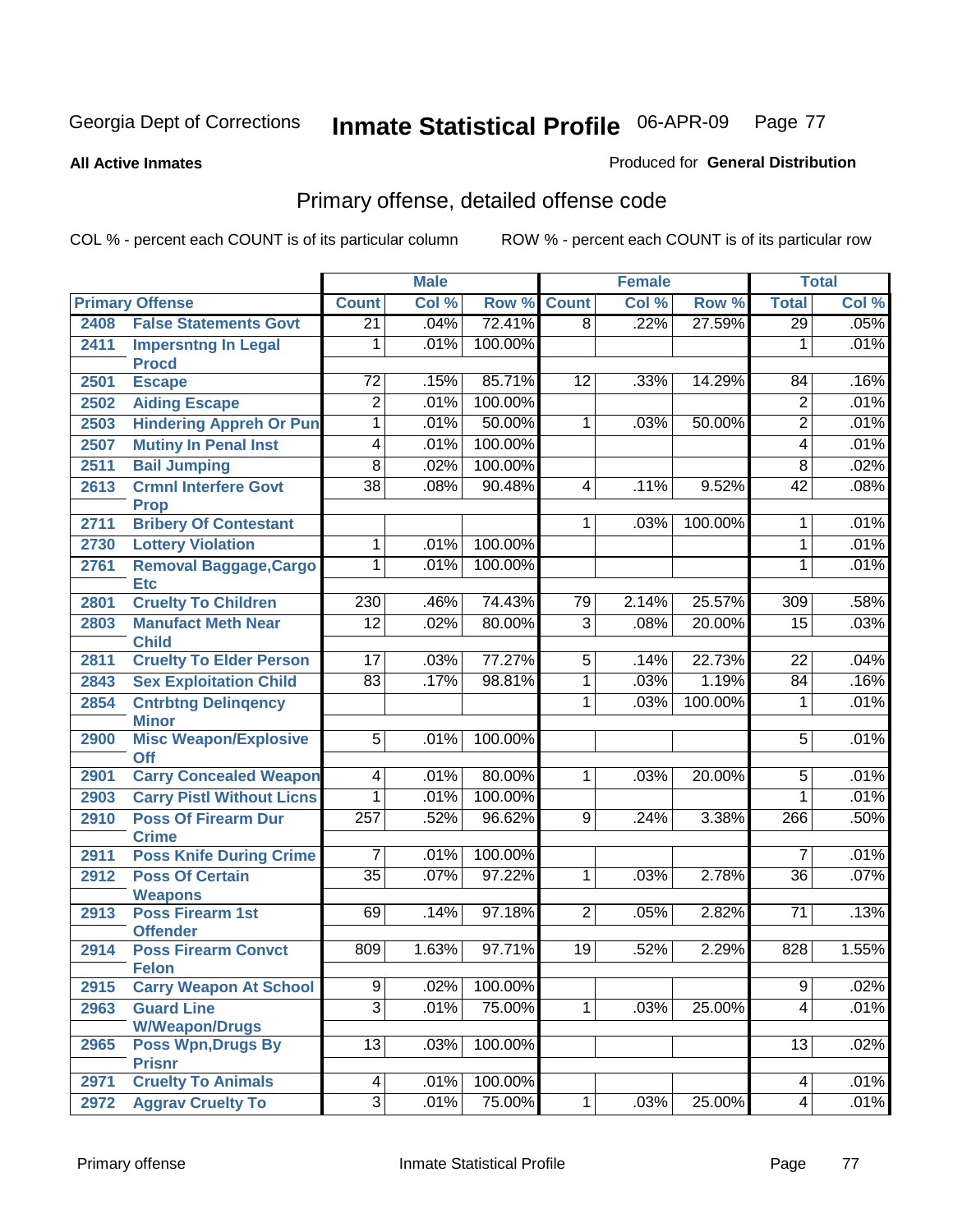**All Active Inmates**

### Produced for **General Distribution**

# Primary offense, detailed offense code

|      |                                  |                  | <b>Male</b> |         |                 | <b>Female</b> |        |                 | <b>Total</b> |
|------|----------------------------------|------------------|-------------|---------|-----------------|---------------|--------|-----------------|--------------|
|      | <b>Primary Offense</b>           | <b>Count</b>     | Col %       | Row %   | <b>Count</b>    | Col %         | Row %  | <b>Total</b>    | Col %        |
|      | <b>Animals</b>                   |                  |             |         |                 |               |        |                 |              |
| 3000 | <b>Misc Invasion Of Privacy</b>  | $\overline{2}$   | .01%        | 100.00% |                 |               |        | $\overline{2}$  | .01%         |
| 3001 | <b>Eavesdrop &amp;</b>           | $\overline{1}$   | .01%        | 100.00% |                 |               |        | 1               | .01%         |
|      | <b>Surveillance</b>              |                  |             |         |                 |               |        |                 |              |
| 3002 | <b>Peeping Tom</b>               | 25               | .05%        | 100.00% |                 |               |        | 25              | .05%         |
| 3404 | <b>Racketeering</b>              | $\overline{47}$  | .09%        | 79.66%  | $\overline{12}$ | .33%          | 20.34% | 59              | .11%         |
| 4001 | <b>S/D Narcotics Opiates</b>     | 29               | .06%        | 93.55%  | $\overline{2}$  | .05%          | 6.45%  | $\overline{31}$ | .06%         |
| 4002 | <b>S/D Dep Stim Cntrf Drugs</b>  | $\overline{53}$  | .11%        | 81.54%  | $\overline{12}$ | .33%          | 18.46% | 65              | .12%         |
| 4003 | <b>S/D Of Lsd</b>                | $\overline{2}$   | .01%        | 100.00% |                 |               |        | $\overline{2}$  | .01%         |
| 4004 | <b>S/D Of Marijuana</b>          | $\overline{317}$ | .64%        | 95.20%  | 16              | .43%          | 4.80%  | 333             | .63%         |
| 4006 | <b>Poss Narcotics Opiates</b>    | 83               | .17%        | 80.58%  | $\overline{20}$ | .54%          | 19.42% | 103             | .19%         |
| 4007 | <b>Poss Dep Stim Cntrf</b>       | $\overline{94}$  | .19%        | 82.46%  | $\overline{20}$ | .54%          | 17.54% | 114             | .21%         |
|      | <b>Drugs</b>                     |                  |             |         |                 |               |        |                 |              |
| 4008 | <b>Poss Of Lsd</b>               | $\overline{2}$   | .01%        | 100.00% |                 |               |        | $\overline{2}$  | .01%         |
| 4009 | <b>Poss Of Marijuana</b>         | 171              | .34%        | 95.53%  | $\overline{8}$  | .22%          | 4.47%  | 179             | .34%         |
| 4011 | <b>Illegal Attm To Obt Drugs</b> | 10               | .02%        | 58.82%  | 7               | .19%          | 41.18% | $\overline{17}$ | .03%         |
| 4012 | <b>Viol Ga Cntrl Sbst Act</b>    | $\overline{21}$  | .04%        | 95.45%  | 1               | .03%          | 4.55%  | $\overline{22}$ | .04%         |
| 4013 | <b>Viol Dngrous Drgs Act</b>     | $\overline{5}$   | .01%        | 83.33%  | $\overline{1}$  | .03%          | 16.67% | $\overline{6}$  | .01%         |
| 4014 | <b>Uniwfl Mfg/Del/Dist N-C S</b> | $\overline{25}$  | .05%        | 96.15%  | $\overline{1}$  | .03%          | 3.85%  | $\overline{26}$ | .05%         |
| 4016 | <b>Poss Drug Related Matri</b>   | $\overline{23}$  | .05%        | 76.67%  | 7               | .19%          | 23.33% | $\overline{30}$ | .06%         |
| 4017 | <b>S/D Cont Sub Public</b>       | 94               | .19%        | 97.92%  | $\overline{2}$  | .05%          | 2.08%  | $\overline{96}$ | .18%         |
| 4018 | <b>S/D Cont Sub School</b>       | 64               | .13%        | 96.97%  | $\overline{2}$  | .05%          | 3.03%  | 66              | .12%         |
| 4021 | <b>S/D Cocaine</b>               | 1,536            | 3.10%       | 94.18%  | $\overline{95}$ | 2.58%         | 5.82%  | 1,631           | 3.06%        |
| 4022 | <b>Poss Of Cocaine</b>           | 1,981            | 4.00%       | 87.97%  | 271             | 7.35%         | 12.03% | 2,252           | 4.23%        |
| 4030 | <b>Poss Ephedrine</b>            | $\overline{9}$   | .02%        | 90.00%  | 1               | .03%          | 10.00% | $\overline{10}$ | .02%         |
| 4031 | <b>Poss Methamphetamine</b>      | 642              | 1.29%       | 80.35%  | 157             | 4.26%         | 19.65% | 799             | 1.50%        |
| 4032 | <b>Sale Methamphetamine</b>      | 103              | .21%        | 79.84%  | $\overline{26}$ | .71%          | 20.16% | 129             | .24%         |
| 4033 | <b>Poss Mda/Extsy</b>            | $\overline{12}$  | .02%        | 80.00%  | $\overline{3}$  | .08%          | 20.00% | $\overline{15}$ | .03%         |
| 4034 | <b>Sale Mda/Extsy</b>            | $\overline{7}$   | .01%        | 100.00% |                 |               |        | $\overline{7}$  | .01%         |
| 4050 | <b>Poss W Int Dist Cocaine</b>   | 406              | .82%        | 92.69%  | $\overline{32}$ | .87%          | 7.31%  | 438             | .82%         |
| 4051 | <b>Poss W Int Dist</b>           | 441              | .89%        | 95.66%  | $\overline{20}$ | .54%          | 4.34%  | 461             | .87%         |
|      | <b>Marijuana</b>                 |                  |             |         |                 |               |        |                 |              |
| 4052 | <b>Poss W Int Dist Meth</b>      | 150              | .30%        | 79.37%  | 39              | 1.06%         | 20.63% | 189             | .35%         |
| 4053 | <b>Poss W Int Dis Other</b>      | 53               | .11%        | 91.38%  | $\overline{5}$  | .14%          | 8.62%  | $\overline{58}$ | .11%         |
|      | <b>Drug</b>                      |                  |             |         |                 |               |        |                 |              |
| 4090 | <b>Atmpt Viol Substance Act</b>  | 22               | .04%        | 84.62%  | 4               | .11%          | 15.38% | 26              | .05%         |
| 4100 | <b>Misc Drugs Trafficking</b>    | 91               | .18%        | 95.79%  | 4               | .11%          | 4.21%  | 95              | .18%         |
| 4101 | <b>Traf Cocaine Less 200</b>     | 597              | 1.20%       | 95.67%  | 27              | .73%          | 4.33%  | 624             | 1.17%        |
|      | Gm                               |                  |             |         |                 |               |        |                 |              |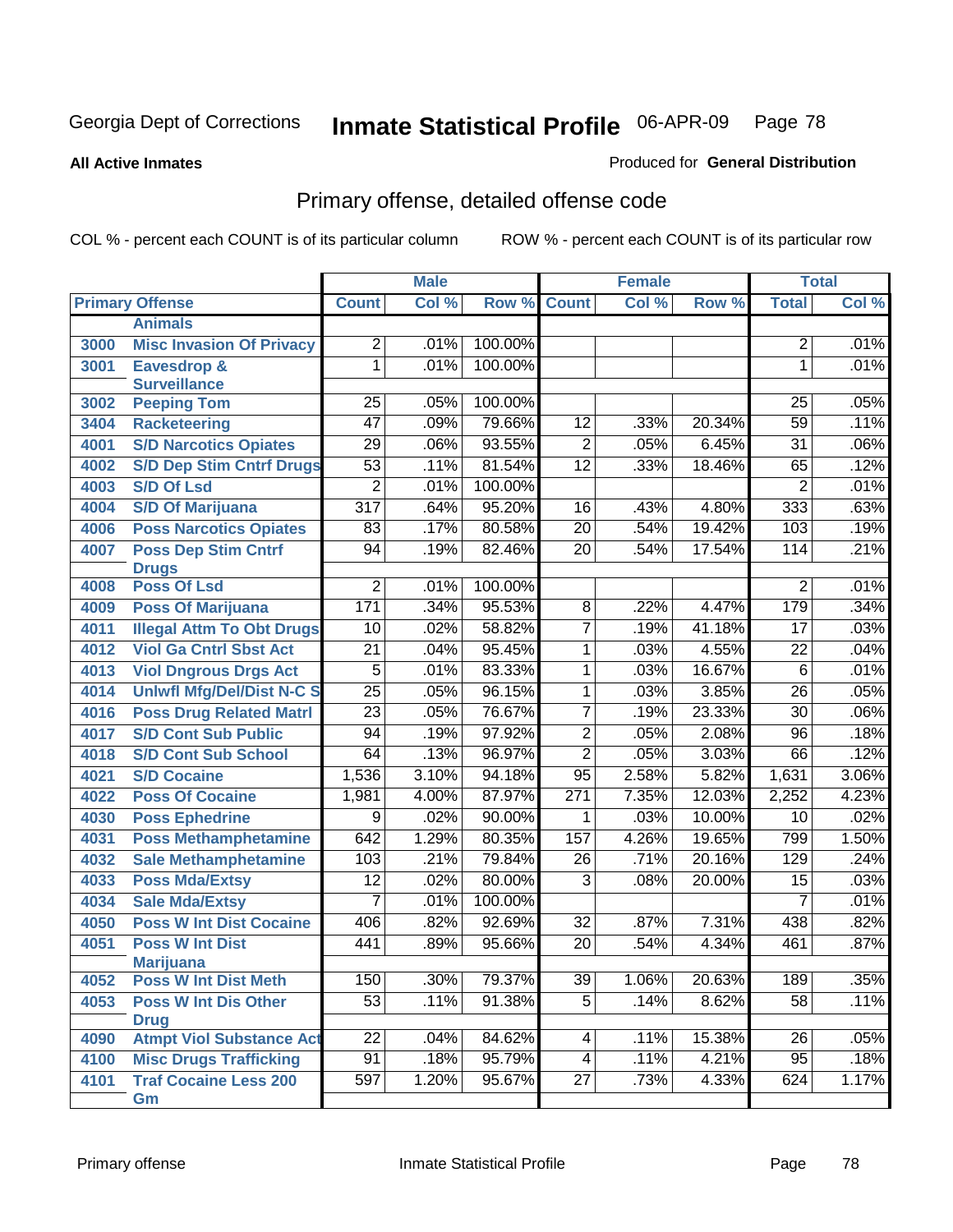**All Active Inmates**

#### Produced for **General Distribution**

# Primary offense, detailed offense code

|      |                                     |                          | <b>Male</b> |         |                 | <b>Female</b> |         | <b>Total</b>    |       |
|------|-------------------------------------|--------------------------|-------------|---------|-----------------|---------------|---------|-----------------|-------|
|      | <b>Primary Offense</b>              | <b>Count</b>             | Col %       | Row %   | <b>Count</b>    | Col %         | Row %   | <b>Total</b>    | Col % |
| 4102 | <b>Traf Cocaine 201-400 Gm</b>      | 120                      | .24%        | 88.89%  | $\overline{15}$ | .41%          | 11.11%  | 135             | .25%  |
| 4103 | <b>Traf Cocaine 401+ Gm</b>         | 150                      | .30%        | 94.94%  | 8               | .22%          | 5.06%   | 158             | .30%  |
| 4111 | <b>Traf Narcotic Less 14 Gm</b>     | 8                        | .02%        | 100.00% |                 |               |         | $\overline{8}$  | .02%  |
| 4112 | <b>Traf Narcotic 15-28 Gm</b>       | $\overline{4}$           | .01%        | 100.00% |                 |               |         | 4               | .01%  |
| 4113 | <b>Traf Narcotic 29+ Gm</b>         | $\overline{4}$           | .01%        | 100.00% |                 |               |         | $\overline{4}$  | .01%  |
| 4121 | Traf Marijna 10-2000 Lb             | $\overline{93}$          | .19%        | 96.88%  | ن               | .08%          | 3.13%   | 96              | .18%  |
| 4122 | Traf Marijna 2001-10k Lb            | $\overline{2}$           | .01%        | 100.00% |                 |               |         | $\overline{2}$  | .01%  |
| 4123 | Traf Marijna 10001+ Lb              | $\overline{1}$           | .01%        | 100.00% |                 |               |         | $\mathbf{1}$    | .01%  |
| 4126 | <b>Traf Amphtmine 28-199</b>        | $\overline{6}$           | .01%        | 75.00%  | $\overline{2}$  | .05%          | 25.00%  | 8               | .02%  |
|      | Gm                                  |                          |             |         |                 |               |         |                 |       |
| 4127 | <b>Traf Amphtmine 200-399</b>       | $\overline{2}$           | .01%        | 100.00% |                 |               |         | $\overline{2}$  | .01%  |
| 4128 | Gm<br><b>Traf Amphtmine 400+ Gm</b> | $\overline{\mathcal{A}}$ | .01%        | 100.00% |                 |               |         | 4               | .01%  |
| 4130 | <b>Cnspire Traffic Cntrl Sub</b>    | $\overline{7}$           | .01%        | 87.50%  | $\overline{1}$  | .03%          | 12.50%  | $\overline{8}$  | .02%  |
| 4133 | <b>Use Comm Facity Vio C</b>        | 1                        | .01%        | 50.00%  | 1               | .03%          | 50.00%  | $\overline{2}$  | .01%  |
|      | <b>Sub</b>                          |                          |             |         |                 |               |         |                 |       |
| 4134 | <b>Att/Consprcy Commt</b>           | 59                       | .12%        | 83.10%  | 12              | .33%          | 16.90%  | $\overline{71}$ | .13%  |
|      | C/S/Of                              |                          |             |         |                 |               |         |                 |       |
| 4135 | <b>Unauth Dist Contrild Sub</b>     |                          |             |         | $\mathbf{1}$    | .03%          | 100.00% | 1               | .01%  |
| 4140 | <b>Traf Methamph 28-199</b>         | 309                      | .62%        | 85.36%  | $\overline{53}$ | 1.44%         | 14.64%  | 362             | .68%  |
|      | Gm                                  |                          |             |         |                 |               |         |                 |       |
| 4141 | <b>Traf Methamph 200-399</b>        | 74                       | .15%        | 91.36%  | 7 <sup>1</sup>  | .19%          | 8.64%   | 81              | .15%  |
| 4142 | Gm<br>Traf Methamph 400+ Gm         | 81                       | .16%        | 97.59%  | $\overline{2}$  | .05%          | 2.41%   | 83              | .16%  |
| 4143 | <b>Manf Methamph 28-199</b>         | $\overline{22}$          | .04%        | 91.67%  | $\overline{2}$  | .05%          | 8.33%   | $\overline{24}$ | .05%  |
|      | Gm                                  |                          |             |         |                 |               |         |                 |       |
| 4144 | <b>Manf Methamph 200-399</b>        | $\overline{3}$           | .01%        | 100.00% |                 |               |         | 3               | .01%  |
|      | Gm                                  |                          |             |         |                 |               |         |                 |       |
| 4145 | Manf Methamph 400+ Gm               | 1                        | .01%        | 100.00% |                 |               |         | 1               | .01%  |
| 4146 | <b>Traf Methamph Unspec</b>         | $\overline{96}$          | .19%        | 91.43%  | $\overline{9}$  | .24%          | 8.57%   | 105             | .20%  |
|      | Amt                                 |                          |             |         |                 |               |         |                 |       |
| 4147 | <b>Manf Methamph Unspec</b>         | 132                      | .27%        | 95.65%  | 6               | .16%          | 4.35%   | 138             | .26%  |
|      | Amt                                 |                          |             |         |                 |               |         |                 |       |
| 4150 | <b>Traf Mda/Extsy 28-199gm</b>      | 11                       | .02%        | 91.67%  | $\overline{1}$  | .03%          | 8.33%   | $\overline{12}$ | .02%  |
| 4152 | <b>Traf Mda/Extsy 400+Gm</b>        | 1                        | .01%        | 100.00% |                 |               |         | 1               | .01%  |
| 5001 | <b>Viol Motor Vehicle Laws</b>      | $\overline{27}$          | .05%        | 96.43%  | $\mathbf{1}$    | .03%          | 3.57%   | $\overline{28}$ | .05%  |
| 5003 | <b>Chop Shop Violation</b>          | $\overline{2}$           | .01%        | 100.00% |                 |               |         | $\overline{2}$  | .01%  |
| 5004 | <b>Drvng Habtl Violator</b>         | $\overline{73}$          | .15%        | 96.05%  | $\overline{3}$  | .08%          | 3.95%   | $\overline{76}$ | .14%  |
| 5005 | <b>Habit Traf Viol/Impaired</b>     | $\overline{9}$           | .02%        | 100.00% |                 |               |         | $\overline{9}$  | .02%  |
| 5006 | <b>Habit Traf Viol/Other</b>        | 14                       | .03%        | 100.00% |                 |               |         | 14              | .03%  |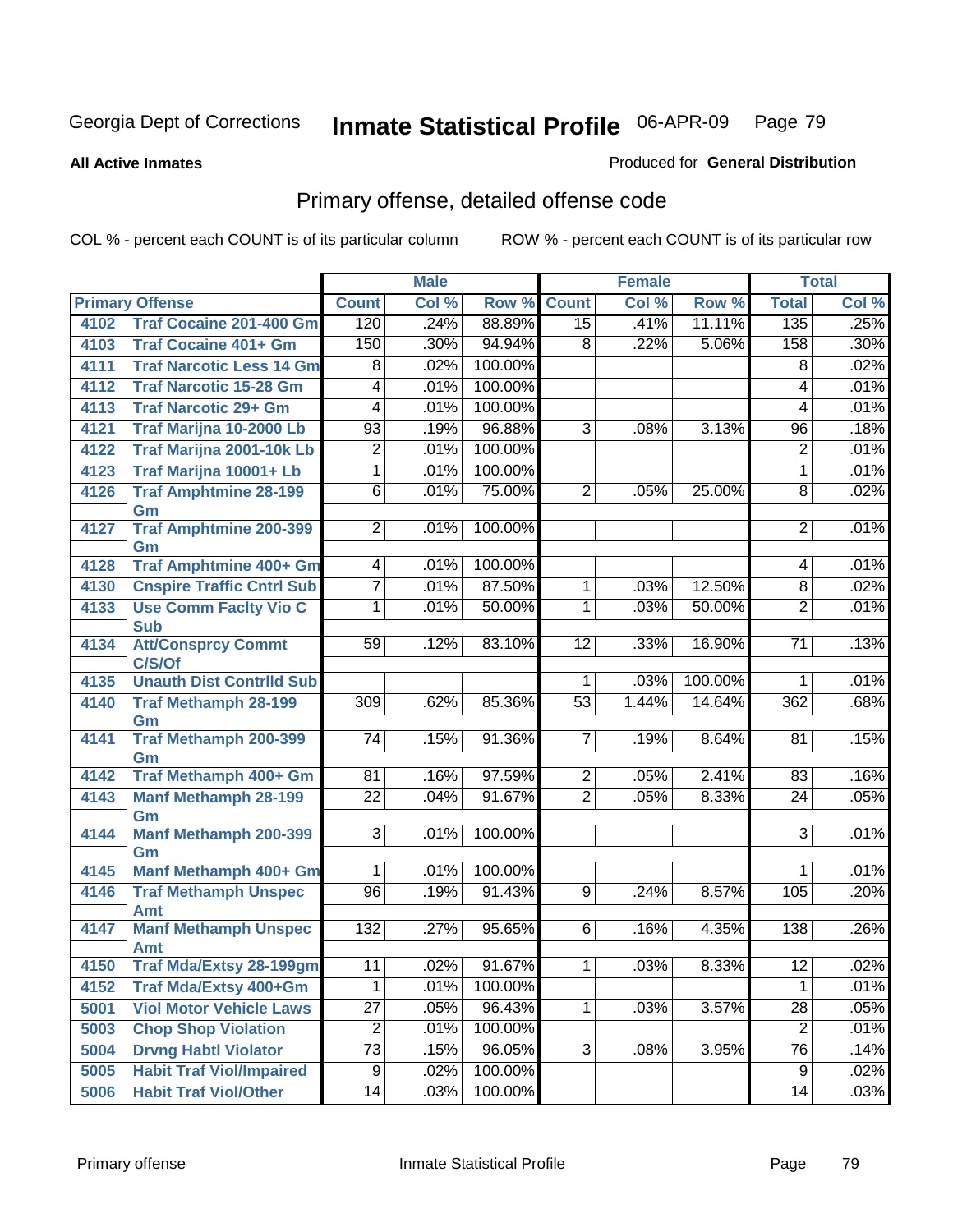**All Active Inmates**

#### Produced for **General Distribution**

# Primary offense, detailed offense code

|                      |                                  |              | <b>Male</b> |         |              | <b>Female</b> |        |              | <b>Total</b> |
|----------------------|----------------------------------|--------------|-------------|---------|--------------|---------------|--------|--------------|--------------|
|                      | <b>Primary Offense</b>           | <b>Count</b> | Col %       | Row %   | <b>Count</b> | Col %         | Row %  | <b>Total</b> | Col %        |
| 5007                 | <b>Hit-Run W/Injury/Fatality</b> | 2            | .01%        | 100.00% |              |               |        | 2            | $.01\%$      |
| 6000                 | <b>Misc Mrals/Pblic H/Safty</b>  | 29           | .06%        | 74.36%  | 10           | .27%          | 25.64% | 39           | .07%         |
| 6200                 | <b>Misc CorrectionI Inst Off</b> | 11           | .02%        | 84.62%  | 2            | .05%          | 15.38% | 13           | .02%         |
| 9901                 | <b>Conspiracy</b>                | 39           | .08%        | 73.58%  | 14           | .38%          | 26.42% | 53           | .10%         |
| 9905                 | <b>Crmnl Atmpt</b>               | 5            | .01%        | 100.00% |              |               |        | 5            | .01%         |
| 9907                 | <b>Unauth Dist Recrd</b>         | 2            | .01%        | 66.67%  |              | .03%          | 33.33% | 3            | .01%         |
|                      | <b>Devices</b>                   |              |             |         |              |               |        |              |              |
| 9910                 | <b>Crmnl Solicitation</b>        | 3            | $.01\%$     | 100.00% |              |               |        | 3            | .01%         |
| 9911                 | <b>Party To A Crime</b>          |              | .01%        | 100.00% |              |               |        |              | .01%         |
| 9914                 | <b>Gang Participation</b>        | 19           | .04%        | 100.00% |              |               |        | 19           | .04%         |
| 9999                 | <b>Unknown Offense</b>           |              | .01%        | 100.00% |              |               |        |              | .01%         |
| <b>Total Rported</b> |                                  | 49,577       | 100%        | 93.08%  | 3,687        | 100%          | 6.92%  | 53,264       | 101%         |

| <b>Not</b><br>Reported | 01<br>งบ |       | 36     |
|------------------------|----------|-------|--------|
| Total                  | 49,607   | 3,693 | 53,300 |

| Mode (most frequent) | 1601 Burglary | <b>1701 Forgery 1st Degree</b> | 1601 Burglary |
|----------------------|---------------|--------------------------------|---------------|
|----------------------|---------------|--------------------------------|---------------|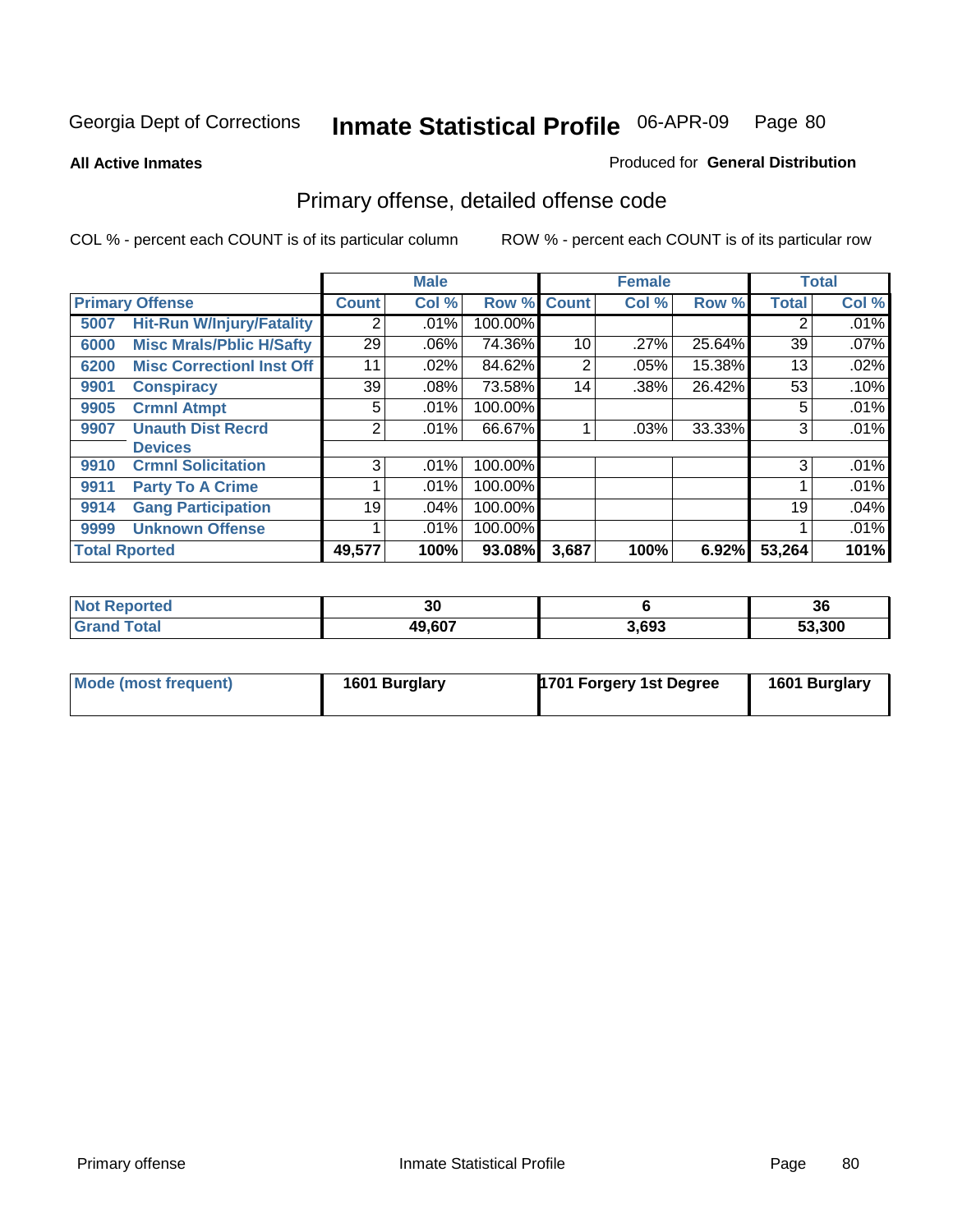#### **All Active Inmates**

#### Produced for **General Distribution**

# County of conviction of primary offense

|                         |                             |                  | <b>Male</b> |        | <b>Female</b>   |       |        | <b>Total</b>     |       |  |
|-------------------------|-----------------------------|------------------|-------------|--------|-----------------|-------|--------|------------------|-------|--|
|                         | <b>County of Conviction</b> | <b>Count</b>     | Col %       | Row %  | <b>Count</b>    | Col % | Row %  | <b>Total</b>     | Col % |  |
| 1                       | <b>Appling</b>              | $\overline{95}$  | .19%        | 95.96% | $\overline{4}$  | .11%  | 4.04%  | 99               | .19%  |  |
| $\overline{2}$          | <b>Atkinson</b>             | $\overline{47}$  | .09%        | 97.92% | 1               | .03%  | 2.08%  | 48               | .09%  |  |
| $\overline{\mathbf{3}}$ | <b>Bacon</b>                | $\overline{62}$  | .13%        | 92.54% | $\overline{5}$  | .14%  | 7.46%  | $\overline{67}$  | .13%  |  |
| 4                       | <b>Baker</b>                | $\overline{10}$  | .02%        | 90.91% | $\mathbf 1$     | .03%  | 9.09%  | $\overline{11}$  | .02%  |  |
| 5                       | <b>Baldwin</b>              | $\overline{357}$ | .72%        | 93.70% | $\overline{24}$ | .65%  | 6.30%  | 381              | .72%  |  |
| 6                       | <b>Banks</b>                | $\overline{62}$  | .13%        | 89.86% | $\overline{7}$  | .19%  | 10.14% | 69               | .13%  |  |
| 7                       | <b>Barrow</b>               | 258              | .52%        | 93.48% | $\overline{18}$ | .49%  | 6.52%  | $\overline{276}$ | .52%  |  |
| 8                       | <b>Bartow</b>               | $\overline{575}$ | 1.16%       | 89.56% | 67              | 1.82% | 10.44% | 642              | 1.21% |  |
| 9                       | <b>Ben Hill</b>             | $\overline{271}$ | .55%        | 93.45% | $\overline{19}$ | .52%  | 6.55%  | 290              | .54%  |  |
| 10                      | <b>Berrien</b>              | 82               | .17%        | 94.25% | $\overline{5}$  | .14%  | 5.75%  | $\overline{87}$  | .16%  |  |
| 11                      | <b>Bibb</b>                 | 1,032            | 2.08%       | 94.25% | $\overline{63}$ | 1.71% | 5.75%  | 1,095            | 2.06% |  |
| 12                      | <b>Bleckley</b>             | 79               | .16%        | 86.81% | $\overline{12}$ | .33%  | 13.19% | $\overline{91}$  | .17%  |  |
| $\overline{13}$         | <b>Brantley</b>             | $\overline{59}$  | .12%        | 93.65% | $\overline{4}$  | .11%  | 6.35%  | 63               | .12%  |  |
| 14                      | <b>Brooks</b>               | $\overline{51}$  | .10%        | 94.44% | $\overline{3}$  | .08%  | 5.56%  | $\overline{54}$  | .10%  |  |
| 15                      | <b>Bryan</b>                | $\overline{97}$  | .20%        | 94.17% | $\overline{6}$  | .16%  | 5.83%  | 103              | .19%  |  |
| 16                      | <b>Bulloch</b>              | 486              | .98%        | 93.46% | $\overline{34}$ | .92%  | 6.54%  | 520              | .98%  |  |
| 17                      | <b>Burke</b>                | $\overline{210}$ | .42%        | 94.17% | $\overline{13}$ | .35%  | 5.83%  | $\overline{223}$ | .42%  |  |
| 18                      | <b>Butts</b>                | 159              | .32%        | 94.08% | $\overline{10}$ | .27%  | 5.92%  | 169              | .32%  |  |
| 19                      | <b>Calhoun</b>              | $\overline{28}$  | .06%        | 90.32% | $\overline{3}$  | .08%  | 9.68%  | $\overline{31}$  | .06%  |  |
| 20                      | <b>Camden</b>               | 140              | .28%        | 94.59% | $\overline{8}$  | .22%  | 5.41%  | $\overline{148}$ | .28%  |  |
| 21                      | <b>Candler</b>              | $\overline{90}$  | .18%        | 90.91% | $\overline{9}$  | .24%  | 9.09%  | 99               | .19%  |  |
| 22                      | <b>Carroll</b>              | 563              | 1.14%       | 90.22% | 61              | 1.65% | 9.78%  | 624              | 1.17% |  |
| 23                      | <b>Catoosa</b>              | $\overline{281}$ | .57%        | 88.92% | $\overline{35}$ | .95%  | 11.08% | 316              | .59%  |  |
| 24                      | <b>Charlton</b>             | $\overline{56}$  | .11%        | 94.92% | $\overline{3}$  | .08%  | 5.08%  | $\overline{59}$  | .11%  |  |
| 25                      | <b>Chatham</b>              | 2,476            | 4.99%       | 95.16% | 126             | 3.42% | 4.84%  | 2,602            | 4.89% |  |
| 26                      | <b>Chattahoochee</b>        | $\overline{32}$  | .06%        | 94.12% | $\overline{2}$  | .05%  | 5.88%  | $\overline{34}$  | .06%  |  |
| 27                      | <b>Chattooga</b>            | 239              | .48%        | 89.51% | $\overline{28}$ | .76%  | 10.49% | 267              | .50%  |  |
| 28                      | <b>Cherokee</b>             | 561              | 1.13%       | 91.37% | $\overline{53}$ | 1.44% | 8.63%  | 614              | 1.15% |  |
| 29                      | <b>Clarke</b>               | 403              | .81%        | 94.16% | $\overline{25}$ | .68%  | 5.84%  | 428              | .80%  |  |
| 30                      | <b>Clay</b>                 | $\overline{29}$  | .06%        | 93.55% | $\overline{2}$  | .05%  | 6.45%  | $\overline{31}$  | .06%  |  |
| 31                      | <b>Clayton</b>              | 1,429            | 2.88%       | 92.67% | 113             | 3.06% | 7.33%  | 1,542            | 2.90% |  |
| 32                      | <b>Clinch</b>               | 43               | .09%        | 95.56% | 2               | .05%  | 4.44%  | 45               | .08%  |  |
| 33                      | <b>Cobb</b>                 | 2,893            | 5.84%       | 90.97% | 287             | 7.78% | 9.03%  | 3,180            | 5.97% |  |
| 34                      | <b>Coffee</b>               | 248              | .50%        | 94.66% | 14              | .38%  | 5.34%  | 262              | .49%  |  |
| 35                      | <b>Colquitt</b>             | 334              | .67%        | 93.82% | 22              | .60%  | 6.18%  | 356              | .67%  |  |
| 36                      | <b>Columbia</b>             | 306              | .62%        | 92.73% | 24              | .65%  | 7.27%  | 330              | .62%  |  |
| 37                      | <b>Cook</b>                 | 136              | .27%        | 94.44% | 8               | .22%  | 5.56%  | 144              | .27%  |  |
| 38                      | <b>Coweta</b>               | 522              | 1.05%       | 93.21% | 38              | 1.03% | 6.79%  | 560              | 1.05% |  |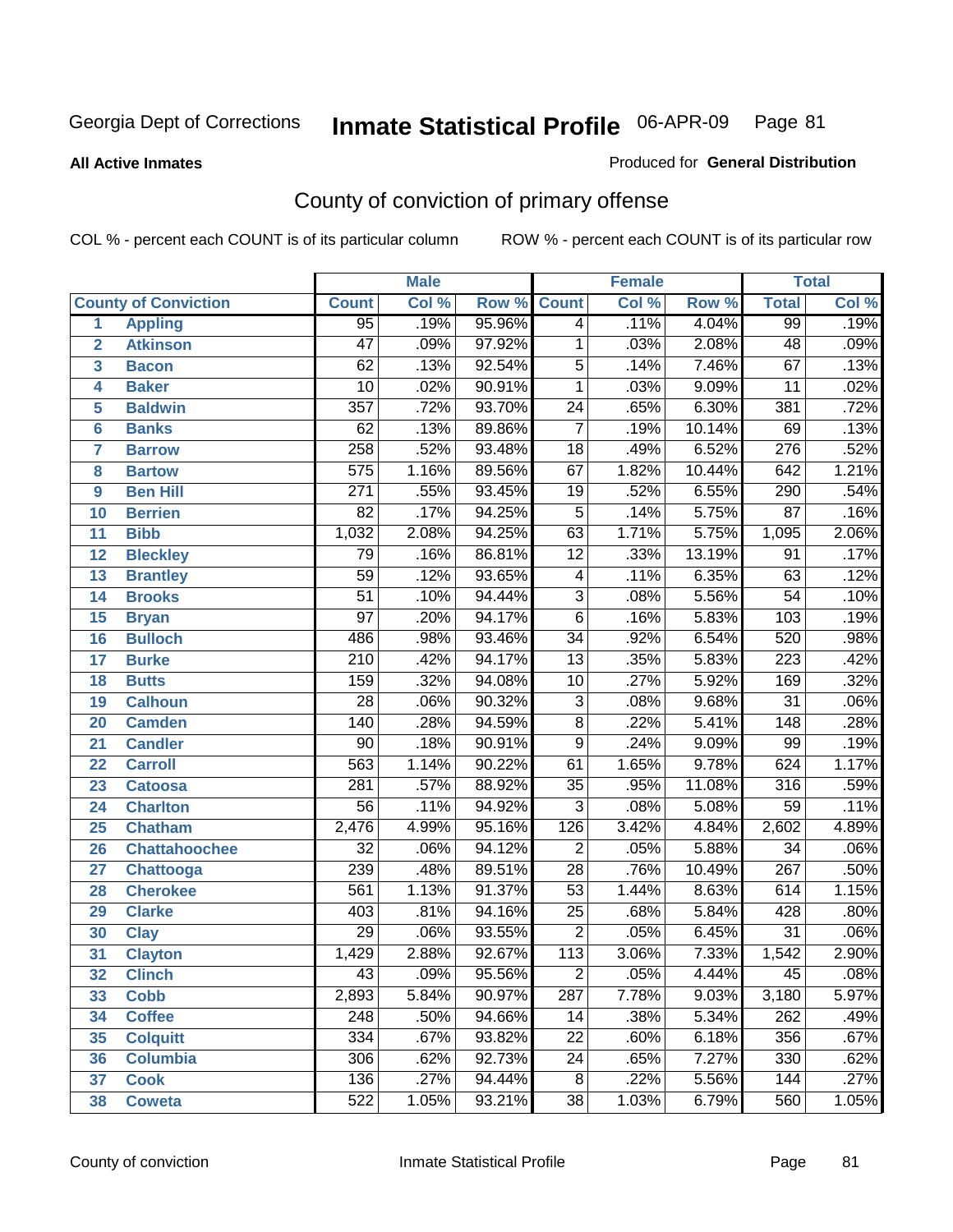**All Active Inmates**

### Produced for **General Distribution**

# County of conviction of primary offense

|    |                             |                  | <b>Male</b> |         | <b>Female</b>   |       |        | <b>Total</b>     |       |  |
|----|-----------------------------|------------------|-------------|---------|-----------------|-------|--------|------------------|-------|--|
|    | <b>County of Conviction</b> | <b>Count</b>     | Col %       | Row %   | <b>Count</b>    | Col % | Row %  | <b>Total</b>     | Col % |  |
| 39 | <b>Crawford</b>             | $\overline{20}$  | .04%        | 86.96%  | $\overline{3}$  | .08%  | 13.04% | $\overline{23}$  | .04%  |  |
| 40 | <b>Crisp</b>                | $\overline{277}$ | .56%        | 94.86%  | $\overline{15}$ | .41%  | 5.14%  | 292              | .55%  |  |
| 41 | <b>Dade</b>                 | 132              | .27%        | 96.35%  | $\overline{5}$  | .14%  | 3.65%  | 137              | .26%  |  |
| 42 | <b>Dawson</b>               | 98               | .20%        | 90.74%  | $\overline{10}$ | .27%  | 9.26%  | 108              | .20%  |  |
| 43 | <b>Decatur</b>              | 328              | .66%        | 91.36%  | $\overline{31}$ | .84%  | 8.64%  | 359              | .67%  |  |
| 44 | <b>Dekalb</b>               | 2,898            | 5.85%       | 94.86%  | 157             | 4.26% | 5.14%  | 3,055            | 5.74% |  |
| 45 | <b>Dodge</b>                | 172              | .35%        | 93.48%  | $\overline{12}$ | .33%  | 6.52%  | 184              | .35%  |  |
| 46 | <b>Dooly</b>                | 118              | .24%        | 95.16%  | 6               | .16%  | 4.84%  | 124              | .23%  |  |
| 47 | <b>Dougherty</b>            | $\overline{947}$ | 1.91%       | 93.95%  | 61              | 1.65% | 6.05%  | 1,008            | 1.89% |  |
| 48 | <b>Douglas</b>              | 1,091            | 2.20%       | 91.22%  | 105             | 2.85% | 8.78%  | 1,196            | 2.25% |  |
| 49 | <b>Early</b>                | 79               | .16%        | 98.75%  | 1               | .03%  | 1.25%  | 80               | .15%  |  |
| 50 | <b>Echols</b>               | 8                | .02%        | 100.00% |                 |       |        | 8                | .02%  |  |
| 51 | <b>Effingham</b>            | 152              | .31%        | 95.00%  | $\overline{8}$  | .22%  | 5.00%  | 160              | .30%  |  |
| 52 | <b>Elbert</b>               | 144              | .29%        | 97.30%  | 4               | .11%  | 2.70%  | $\overline{148}$ | .28%  |  |
| 53 | <b>Emanuel</b>              | 166              | .33%        | 95.95%  | $\overline{7}$  | .19%  | 4.05%  | 173              | .32%  |  |
| 54 | <b>Evans</b>                | $\overline{91}$  | .18%        | 98.91%  | 1               | .03%  | 1.09%  | 92               | .17%  |  |
| 55 | <b>Fannin</b>               | 100              | .20%        | 90.91%  | 10              | .27%  | 9.09%  | $\overline{110}$ | .21%  |  |
| 56 | <b>Fayette</b>              | 383              | .77%        | 90.54%  | 40              | 1.08% | 9.46%  | 423              | .79%  |  |
| 57 | <b>Floyd</b>                | 850              | 1.71%       | 88.73%  | 108             | 2.93% | 11.27% | 958              | 1.80% |  |
| 58 | <b>Forsyth</b>              | $\overline{276}$ | .56%        | 86.25%  | 44              | 1.19% | 13.75% | 320              | .60%  |  |
| 59 | <b>Franklin</b>             | 153              | .31%        | 93.29%  | $\overline{11}$ | .30%  | 6.71%  | 164              | .31%  |  |
| 60 | <b>Fulton</b>               | 4,445            | 8.97%       | 96.38%  | 167             | 4.53% | 3.62%  | 4,612            | 8.66% |  |
| 61 | Gilmer                      | 117              | .24%        | 92.86%  | 9               | .24%  | 7.14%  | $\overline{126}$ | .24%  |  |
| 62 | <b>Glascock</b>             | $\overline{10}$  | .02%        | 83.33%  | $\overline{2}$  | .05%  | 16.67% | $\overline{12}$  | .02%  |  |
| 63 | <b>Glynn</b>                | 414              | .84%        | 94.74%  | $\overline{23}$ | .62%  | 5.26%  | 437              | .82%  |  |
| 64 | <b>Gordon</b>               | 266              | .54%        | 89.86%  | $\overline{30}$ | .81%  | 10.14% | 296              | .56%  |  |
| 65 | <b>Grady</b>                | 232              | .47%        | 95.08%  | $\overline{12}$ | .33%  | 4.92%  | 244              | .46%  |  |
| 66 | <b>Greene</b>               | 149              | .30%        | 96.13%  | 6               | .16%  | 3.87%  | 155              | .29%  |  |
| 67 | <b>Gwinnett</b>             | 1,909            | 3.85%       | 92.81%  | 148             | 4.01% | 7.19%  | 2,057            | 3.86% |  |
| 68 | <b>Habersham</b>            | 114              | .23%        | 93.44%  | $\overline{8}$  | .22%  | 6.56%  | 122              | .23%  |  |
| 69 | <b>Hall</b>                 | 731              | 1.47%       | 91.83%  | 65              | 1.76% | 8.17%  | 796              | 1.49% |  |
| 70 | <b>Hancock</b>              | 28               | .06%        | 96.55%  | 1               | .03%  | 3.45%  | 29               | .05%  |  |
| 71 | <b>Haralson</b>             | $\overline{88}$  | .18%        | 96.70%  | $\overline{3}$  | .08%  | 3.30%  | $\overline{91}$  | .17%  |  |
| 72 | <b>Harris</b>               | 117              | .24%        | 95.90%  | $\overline{5}$  | .14%  | 4.10%  | $\overline{122}$ | .23%  |  |
| 73 | <b>Hart</b>                 | 131              | .26%        | 94.93%  | $\overline{7}$  | .19%  | 5.07%  | 138              | .26%  |  |
| 74 | <b>Heard</b>                | 61               | .12%        | 84.72%  | 11              | .30%  | 15.28% | 72               | .14%  |  |
| 75 | <b>Henry</b>                | 545              | 1.10%       | 90.08%  | 60              | 1.63% | 9.92%  | 605              | 1.14% |  |
| 76 | <b>Houston</b>              | 622              | 1.25%       | 92.56%  | 50              | 1.36% | 7.44%  | 672              | 1.26% |  |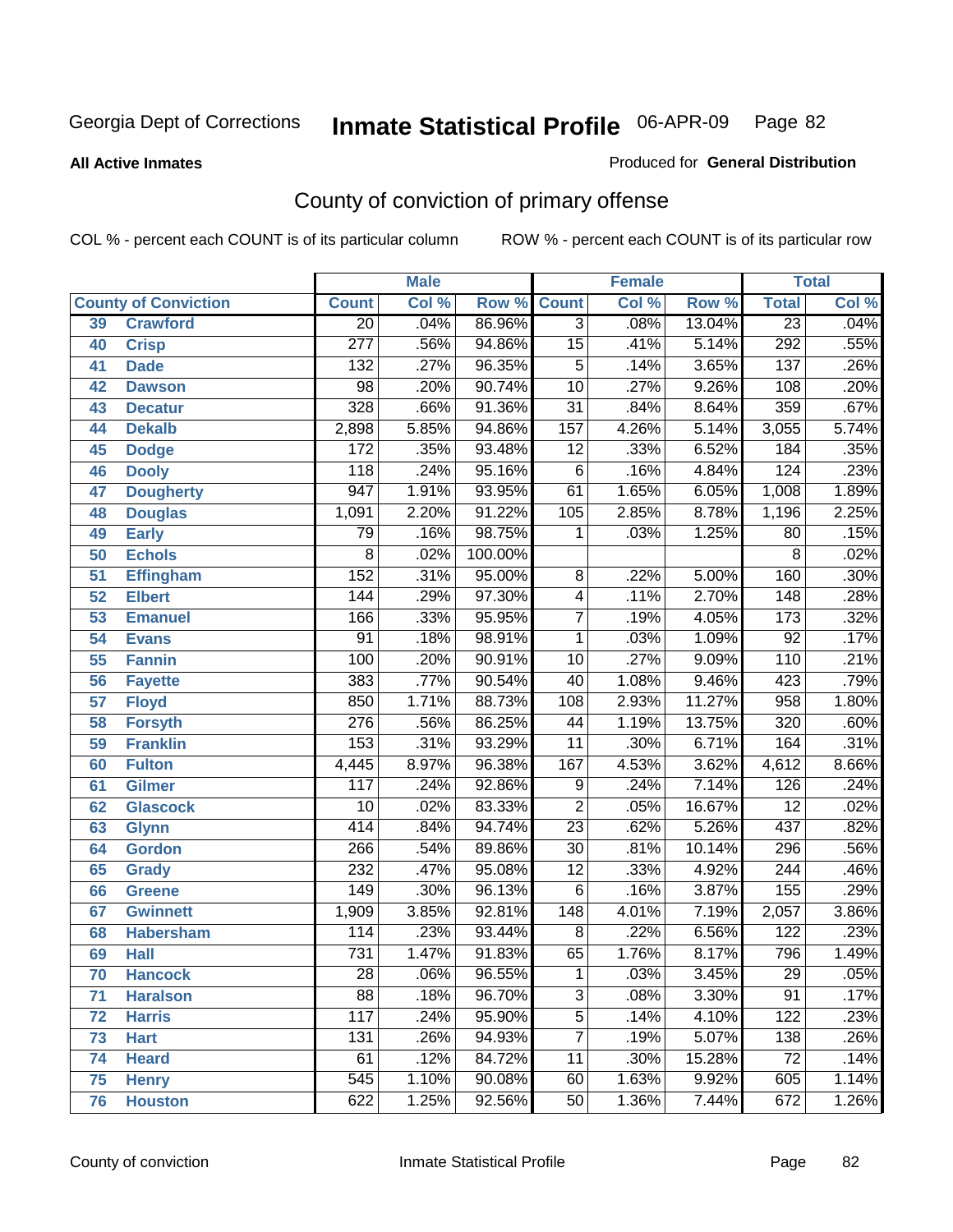#### **All Active Inmates**

#### Produced for **General Distribution**

# County of conviction of primary offense

|                 |                             |                  | <b>Male</b> |         |                  | <b>Female</b> |        |                  | <b>Total</b> |
|-----------------|-----------------------------|------------------|-------------|---------|------------------|---------------|--------|------------------|--------------|
|                 | <b>County of Conviction</b> | <b>Count</b>     | Col %       | Row %   | <b>Count</b>     | Col %         | Row %  | <b>Total</b>     | Col %        |
| $\overline{77}$ | <b>Irwin</b>                | 63               | .13%        | 94.03%  | $\overline{4}$   | .11%          | 5.97%  | 67               | .13%         |
| 78              | <b>Jackson</b>              | $\overline{206}$ | .42%        | 91.96%  | $\overline{18}$  | .49%          | 8.04%  | 224              | .42%         |
| 79              | <b>Jasper</b>               | 59               | .12%        | 96.72%  | $\overline{c}$   | .05%          | 3.28%  | 61               | .11%         |
| 80              | <b>Jeff Davis</b>           | $\overline{83}$  | .17%        | 96.51%  | $\overline{3}$   | .08%          | 3.49%  | 86               | .16%         |
| 81              | <b>Jefferson</b>            | 124              | .25%        | 97.64%  | $\overline{3}$   | .08%          | 2.36%  | $\overline{127}$ | .24%         |
| 82              | <b>Jenkins</b>              | 76               | .15%        | 95.00%  | $\overline{4}$   | .11%          | 5.00%  | $\overline{80}$  | .15%         |
| 83              | <b>Johnson</b>              | 62               | .13%        | 93.94%  | 4                | .11%          | 6.06%  | 66               | .12%         |
| 84              | <b>Jones</b>                | 143              | .29%        | 94.70%  | 8                | .22%          | 5.30%  | 151              | .28%         |
| 85              | <b>Lamar</b>                | 67               | .14%        | 91.78%  | $\overline{6}$   | .16%          | 8.22%  | $\overline{73}$  | .14%         |
| 86              | <b>Lanier</b>               | 40               | .08%        | 100.00% |                  |               |        | 40               | .08%         |
| 87              | <b>Laurens</b>              | 346              | .70%        | 94.28%  | 21               | .57%          | 5.72%  | 367              | .69%         |
| 88              | Lee                         | 85               | .17%        | 95.51%  | 4                | .11%          | 4.49%  | 89               | .17%         |
| 89              | <b>Liberty</b>              | $\overline{312}$ | .63%        | 92.58%  | 25               | .68%          | 7.42%  | $\overline{337}$ | .63%         |
| 90              | <b>Lincoln</b>              | $\overline{34}$  | .07%        | 100.00% |                  |               |        | $\overline{34}$  | .06%         |
| 91              | Long                        | $\overline{82}$  | .17%        | 93.18%  | 6                | .16%          | 6.82%  | 88               | .17%         |
| 92              | <b>Lowndes</b>              | $\overline{534}$ | 1.08%       | 93.36%  | $\overline{38}$  | 1.03%         | 6.64%  | $\overline{572}$ | 1.07%        |
| 93              | <b>Lumpkin</b>              | 110              | .22%        | 90.91%  | 11               | .30%          | 9.09%  | $\overline{121}$ | .23%         |
| 94              | <b>Macon</b>                | $\overline{74}$  | .15%        | 93.67%  | $\overline{5}$   | .14%          | 6.33%  | 79               | .15%         |
| 95              | <b>Madison</b>              | 122              | .25%        | 91.04%  | $\overline{12}$  | .33%          | 8.96%  | $\overline{134}$ | .25%         |
| 96              | <b>Marion</b>               | 43               | .09%        | 95.56%  | $\overline{2}$   | .05%          | 4.44%  | 45               | .08%         |
| 97              | <b>Mcduffie</b>             | 188              | .38%        | 96.41%  | $\overline{7}$   | .19%          | 3.59%  | 195              | .37%         |
| 98              | <b>Mcintosh</b>             | 62               | .13%        | 100.00% |                  |               |        | 62               | .12%         |
| 99              | <b>Meriwether</b>           | $\overline{202}$ | .41%        | 94.84%  | 11               | .30%          | 5.16%  | $\overline{213}$ | .40%         |
| 100             | <b>Miller</b>               | $\overline{36}$  | .07%        | 97.30%  | 1                | .03%          | 2.70%  | $\overline{37}$  | .07%         |
| 101             | <b>Mitchell</b>             | 186              | .38%        | 92.08%  | $\overline{16}$  | .43%          | 7.92%  | 202              | .38%         |
| 102             | <b>Monroe</b>               | 151              | .30%        | 93.21%  | 11               | .30%          | 6.79%  | 162              | .30%         |
| 103             | <b>Montgomery</b>           | $\overline{55}$  | .11%        | 90.16%  | $\overline{6}$   | .16%          | 9.84%  | 61               | .11%         |
| 104             | <b>Morgan</b>               | $\overline{142}$ | .29%        | 92.21%  | $\overline{12}$  | .33%          | 7.79%  | 154              | .29%         |
| 105             | <b>Murray</b>               | $\overline{224}$ | .45%        | 90.69%  | $\overline{23}$  | .62%          | 9.31%  | $\overline{247}$ | .46%         |
| 106             | <b>Muscogee</b>             | 1,771            | 3.57%       | 93.51%  | $\overline{123}$ | 3.34%         | 6.49%  | 1,894            | 3.56%        |
| 107             | <b>Newton</b>               | $\overline{672}$ | 1.36%       | 88.89%  | 84               | 2.28%         | 11.11% | 756              | 1.42%        |
| 108             | <b>Oconee</b>               | 49               | .10%        | 98.00%  | 1                | .03%          | 2.00%  | 50               | $.09\%$      |
| 109             | <b>Oglethorpe</b>           | $\overline{56}$  | .11%        | 91.80%  | $\overline{5}$   | .14%          | 8.20%  | 61               | .11%         |
| 110             | <b>Paulding</b>             | $\overline{240}$ | .48%        | 89.89%  | $\overline{27}$  | .73%          | 10.11% | 267              | .50%         |
| 111             | <b>Peach</b>                | 85               | .17%        | 97.70%  | 2                | .05%          | 2.30%  | $\overline{87}$  | .16%         |
| 112             | <b>Pickens</b>              | $\overline{87}$  | .18%        | 90.63%  | 9                | .24%          | 9.38%  | 96               | .18%         |
| 113             | <b>Pierce</b>               | 66               | .13%        | 95.65%  | $\overline{3}$   | .08%          | 4.35%  | 69               | .13%         |
| 114             | <b>Pike</b>                 | 59               | .12%        | 93.65%  | 4                | .11%          | 6.35%  | 63               | .12%         |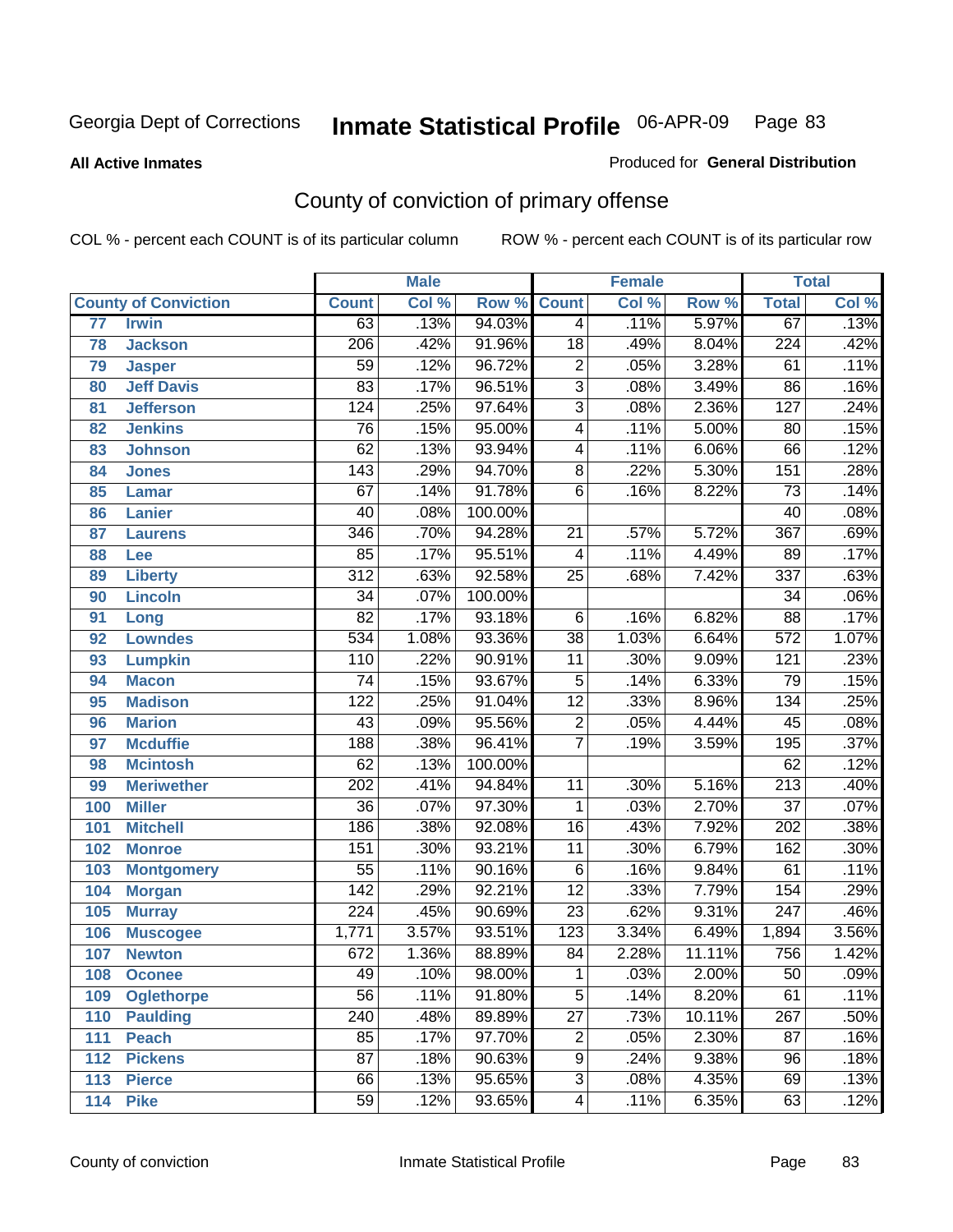**All Active Inmates**

### Produced for **General Distribution**

# County of conviction of primary offense

|     |                             |                  | <b>Male</b> |        |                         | <b>Female</b> |        |                  | <b>Total</b> |
|-----|-----------------------------|------------------|-------------|--------|-------------------------|---------------|--------|------------------|--------------|
|     | <b>County of Conviction</b> | <b>Count</b>     | Col %       | Row %  | <b>Count</b>            | Col %         | Row %  | <b>Total</b>     | Col %        |
| 115 | <b>Polk</b>                 | 143              | .29%        | 95.33% | $\overline{7}$          | .19%          | 4.67%  | 150              | .28%         |
| 116 | <b>Pulaski</b>              | $\overline{77}$  | .16%        | 89.53% | $\overline{9}$          | .24%          | 10.47% | 86               | .16%         |
| 117 | <b>Putnam</b>               | $\overline{133}$ | .27%        | 95.00% | $\overline{7}$          | .19%          | 5.00%  | 140              | .26%         |
| 118 | Quitman                     | $\overline{18}$  | .04%        | 94.74% | $\mathbf 1$             | .03%          | 5.26%  | $\overline{19}$  | .04%         |
| 119 | <b>Rabun</b>                | $\overline{52}$  | .10%        | 88.14% | $\overline{7}$          | .19%          | 11.86% | $\overline{59}$  | .11%         |
| 120 | <b>Randolph</b>             | $\overline{55}$  | .11%        | 91.67% | $\overline{5}$          | .14%          | 8.33%  | 60               | .11%         |
| 121 | <b>Richmond</b>             | 1,797            | 3.62%       | 94.33% | 108                     | 2.93%         | 5.67%  | 1,905            | 3.58%        |
| 122 | <b>Rockdale</b>             | 455              | .92%        | 90.82% | 46                      | 1.25%         | 9.18%  | 501              | .94%         |
| 123 | <b>Schley</b>               | $\overline{26}$  | .05%        | 96.30% | 1                       | .03%          | 3.70%  | $\overline{27}$  | .05%         |
| 124 | <b>Screven</b>              | $\overline{121}$ | .24%        | 90.98% | $\overline{12}$         | .33%          | 9.02%  | $\overline{133}$ | .25%         |
| 125 | <b>Seminole</b>             | 60               | .12%        | 86.96% | $\overline{9}$          | .24%          | 13.04% | 69               | .13%         |
| 126 | <b>Spalding</b>             | 593              | 1.20%       | 91.51% | $\overline{55}$         | 1.49%         | 8.49%  | 648              | 1.22%        |
| 127 | <b>Stephens</b>             | 177              | .36%        | 91.71% | 16                      | .43%          | 8.29%  | 193              | .36%         |
| 128 | <b>Stewart</b>              | $\overline{32}$  | .06%        | 94.12% | $\overline{2}$          | .05%          | 5.88%  | $\overline{34}$  | .06%         |
| 129 | <b>Sumter</b>               | 249              | .50%        | 96.14% | 10                      | .27%          | 3.86%  | 259              | .49%         |
| 130 | <b>Talbot</b>               | 45               | .09%        | 95.74% | $\overline{c}$          | .05%          | 4.26%  | $\overline{47}$  | .09%         |
| 131 | <b>Taliaferro</b>           | $\overline{24}$  | .05%        | 92.31% | $\overline{2}$          | .05%          | 7.69%  | $\overline{26}$  | .05%         |
| 132 | <b>Tattnall</b>             | 187              | .38%        | 94.44% | $\overline{11}$         | .30%          | 5.56%  | 198              | .37%         |
| 133 | <b>Taylor</b>               | $\overline{87}$  | .18%        | 94.57% | $\overline{5}$          | .14%          | 5.43%  | $\overline{92}$  | .17%         |
| 134 | <b>Telfair</b>              | 106              | .21%        | 89.08% | $\overline{13}$         | .35%          | 10.92% | 119              | .22%         |
| 135 | <b>Terrell</b>              | 79               | .16%        | 97.53% | $\overline{2}$          | .05%          | 2.47%  | $\overline{81}$  | .15%         |
| 136 | <b>Thomas</b>               | 289              | .58%        | 91.75% | $\overline{26}$         | .71%          | 8.25%  | 315              | .59%         |
| 137 | <b>Tift</b>                 | $\overline{302}$ | .61%        | 95.57% | 14                      | .38%          | 4.43%  | 316              | .59%         |
| 138 | <b>Toombs</b>               | 317              | .64%        | 91.88% | 28                      | .76%          | 8.12%  | 345              | .65%         |
| 139 | <b>Towns</b>                | $\overline{53}$  | .11%        | 92.98% | $\overline{\mathbf{4}}$ | .11%          | 7.02%  | $\overline{57}$  | .11%         |
| 140 | <b>Treutlen</b>             | 84               | .17%        | 97.67% | $\overline{2}$          | .05%          | 2.33%  | 86               | .16%         |
| 141 | <b>Troup</b>                | 667              | 1.35%       | 90.14% | $\overline{73}$         | 1.98%         | 9.86%  | 740              | 1.39%        |
| 142 | <b>Turner</b>               | 78               | .16%        | 98.73% | 1                       | .03%          | 1.27%  | 79               | .15%         |
| 143 | <b>Twiggs</b>               | $\overline{67}$  | .14%        | 84.81% | $\overline{12}$         | .33%          | 15.19% | 79               | .15%         |
| 144 | <b>Union</b>                | $\overline{79}$  | .16%        | 86.81% | $\overline{12}$         | .33%          | 13.19% | $\overline{91}$  | .17%         |
| 145 | <b>Upson</b>                | $\overline{227}$ | .46%        | 91.53% | $\overline{21}$         | .57%          | 8.47%  | $\overline{248}$ | .47%         |
| 146 | <b>Walker</b>               | 404              | .81%        | 89.38% | 48                      | 1.30%         | 10.62% | 452              | .85%         |
| 147 | <b>Walton</b>               | 429              | .87%        | 92.86% | $\overline{33}$         | .90%          | 7.14%  | 462              | .87%         |
| 148 | <b>Ware</b>                 | 350              | .71%        | 95.37% | $\overline{17}$         | .46%          | 4.63%  | 367              | .69%         |
| 149 | <b>Warren</b>               | 44               | .09%        | 93.62% | 3                       | .08%          | 6.38%  | 47               | .09%         |
| 150 | <b>Washington</b>           | 118              | .24%        | 93.65% | 8                       | .22%          | 6.35%  | 126              | .24%         |
| 151 | <b>Wayne</b>                | 179              | .36%        | 91.79% | 16                      | .43%          | 8.21%  | 195              | .37%         |
| 152 | <b>Webster</b>              | 6                | .01%        | 85.71% | $\mathbf 1$             | .03%          | 14.29% | $\overline{7}$   | .01%         |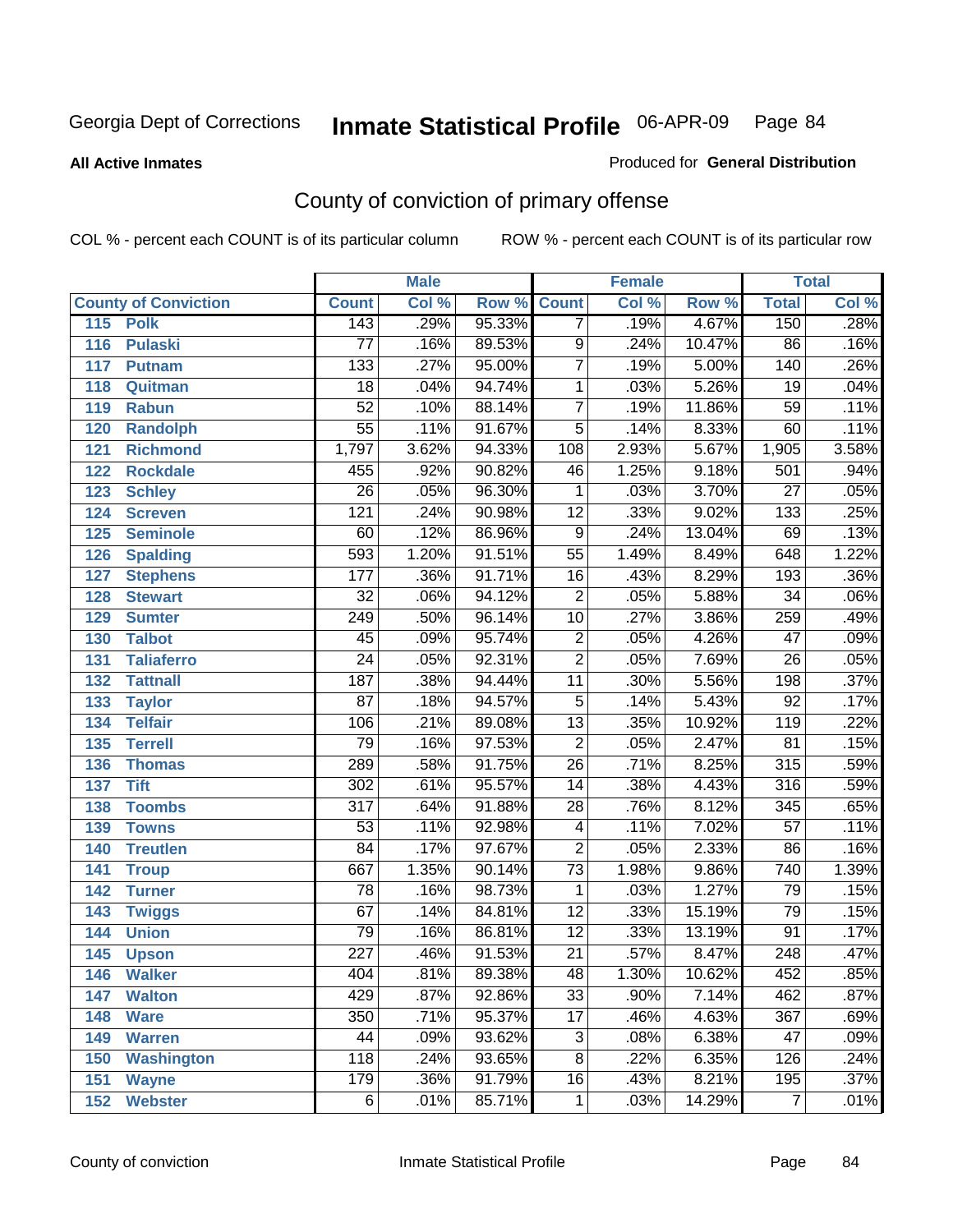**All Active Inmates**

### Produced for **General Distribution**

# County of conviction of primary offense

|                             |              | <b>Male</b> |             |       | <b>Female</b> |        |              | <b>Total</b> |
|-----------------------------|--------------|-------------|-------------|-------|---------------|--------|--------------|--------------|
| <b>County of Conviction</b> | <b>Count</b> | Col %       | Row % Count |       | Col %         | Row %  | <b>Total</b> | Col %        |
| <b>Wheeler</b><br>153       | 26           | .05%        | 86.67%      | 4     | .11%          | 13.33% | 30           | $.06\%$      |
| <b>White</b><br>154         | 88           | .18%        | 91.67%      | 8     | .22%          | 8.33%  | 96           | .18%         |
| <b>Whitfield</b><br>155     | 667          | 1.35%       | 89.41%      | 79    | 2.14%         | 10.59% | 746          | 1.40%        |
| <b>Wilcox</b><br>156        | 62           | .13%        | 91.18%      | 6     | .16%          | 8.82%  | 68           | .13%         |
| <b>Wilkes</b><br>157        | 80           | .16%        | 97.56%      | 2     | .05%          | 2.44%  | 82           | .15%         |
| <b>Wilkinson</b><br>158     | 56           | .11%        | 94.92%      | 3     | .08%          | 5.08%  | 59           | .11%         |
| <b>Worth</b><br>159         | 130          | .26%        | 92.86%      | 10    | .27%          | 7.14%  | 140          | .26%         |
| <b>Total Rported</b>        | 49,577       | 100%        | 93.08%      | 3,687 | 100%          | 6.92%  | 53,264       | 100%         |

| Reported<br><b>NOT</b> | or.<br>ึงเ |       | 36     |
|------------------------|------------|-------|--------|
| `ota.                  | 49,607     | 3.693 | 53.300 |

| Mc | ™ulton | Cobb |  |
|----|--------|------|--|
|    |        |      |  |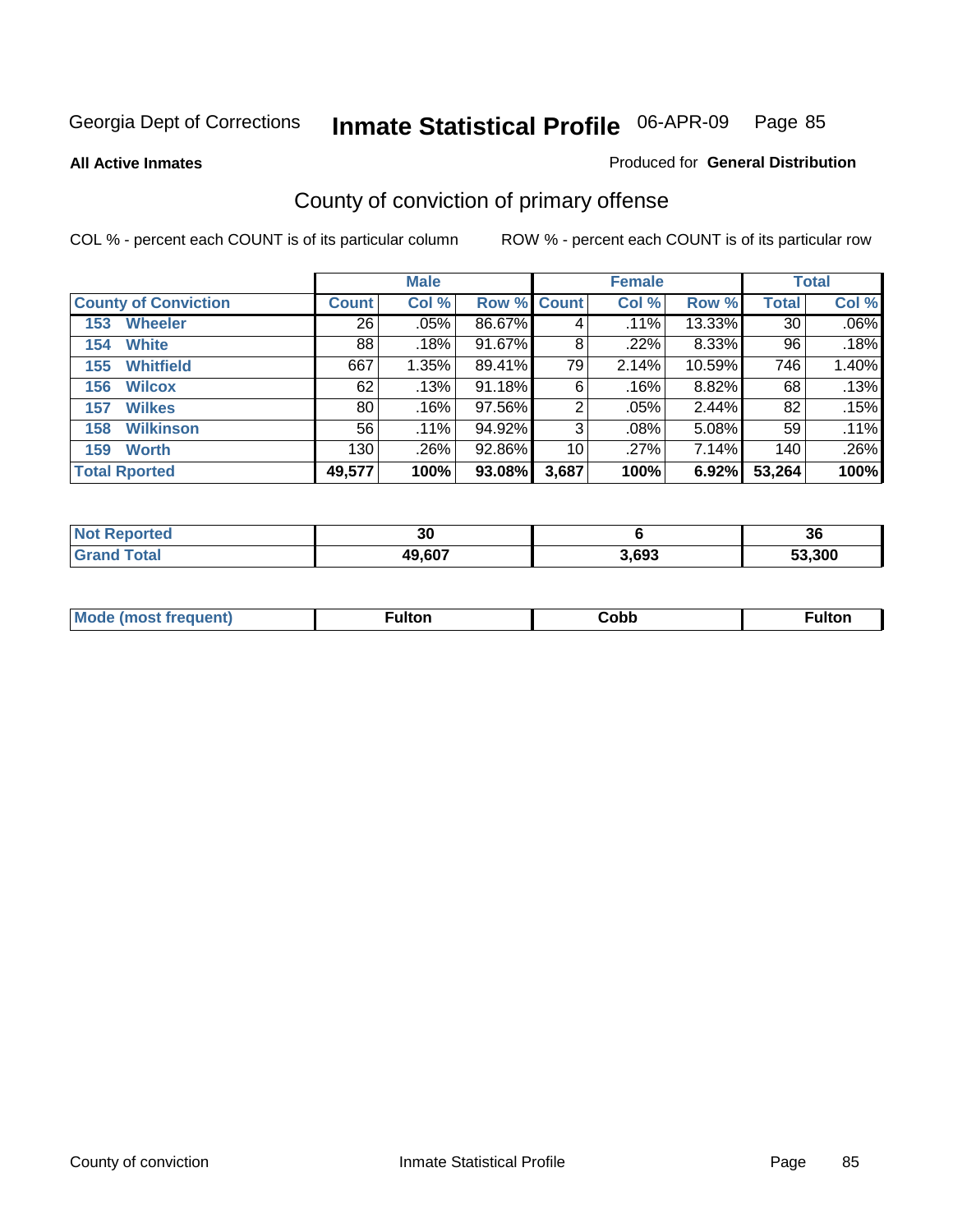**All Active Inmates**

#### Produced for **General Distribution**

# Circuit of conviction of primary offense

|                         |                                 |                  | <b>Male</b> |        |                  | <b>Female</b> |        |                  | <b>Total</b> |
|-------------------------|---------------------------------|------------------|-------------|--------|------------------|---------------|--------|------------------|--------------|
|                         | <b>Circuit of Conviction</b>    | <b>Count</b>     | Col %       | Row %  | <b>Count</b>     | Col %         | Row %  | <b>Total</b>     | Col %        |
| 1                       | <b>Alapaha Circuit</b>          | 348              | .70%        | 95.60% | 16               | .43%          | 4.40%  | 364              | .68%         |
| $\overline{2}$          | <b>Alcovy Circuit</b>           | 1,101            | 2.22%       | 90.39% | 117              | 3.17%         | 9.61%  | 1,218            | 2.29%        |
| $\overline{\mathbf{3}}$ | <b>Atlanta Circuit</b>          | 4,445            | 8.97%       | 96.38% | 167              | 4.53%         | 3.62%  | 4,612            | 8.66%        |
| 4                       | <b>Atlantic Circuit</b>         | 831              | 1.68%       | 94.43% | 49               | 1.33%         | 5.57%  | 880              | 1.65%        |
| 5                       | <b>Augusta Circuit</b>          | 2,313            | 4.67%       | 94.10% | $\overline{145}$ | 3.93%         | 5.90%  | 2,458            | 4.61%        |
| $6\phantom{a}$          | <b>Blue Ridge Circuit</b>       | 561              | 1.13%       | 91.37% | $\overline{53}$  | 1.44%         | 8.63%  | 614              | 1.15%        |
| $\overline{\mathbf{7}}$ | <b>Brunswick Circuit</b>        | 911              | 1.84%       | 94.40% | $\overline{54}$  | 1.46%         | 5.60%  | 965              | 1.81%        |
| 8                       | <b>Chattahoochee Circuit</b>    | 2,095            | 4.23%       | 93.78% | 139              | 3.77%         | 6.22%  | 2,234            | 4.19%        |
| 9                       | <b>Cherokee Circuit</b>         | 841              | 1.70%       | 89.66% | $\overline{97}$  | 2.63%         | 10.34% | $\overline{938}$ | 1.76%        |
| 10                      | <b>Clayton Circuit</b>          | 1,429            | 2.88%       | 92.67% | 113              | 3.06%         | 7.33%  | 1,542            | 2.90%        |
| 11                      | <b>Cobb Circuit</b>             | 2,893            | 5.84%       | 90.97% | 287              | 7.78%         | 9.03%  | 3,180            | 5.97%        |
| 12                      | <b>Conasauga Circuit</b>        | 891              | 1.80%       | 89.73% | 102              | 2.77%         | 10.27% | 993              | 1.86%        |
| 13                      | <b>Cordele Circuit</b>          | $\overline{728}$ | 1.47%       | 94.06% | 46               | 1.25%         | 5.94%  | $\overline{774}$ | 1.45%        |
| 14                      | <b>Coweta Circuit</b>           | 2,015            | 4.06%       | 91.22% | 194              | 5.26%         | 8.78%  | 2,209            | 4.15%        |
| 15                      | <b>Dougherty Circuit</b>        | 947              | 1.91%       | 93.95% | 61               | 1.65%         | 6.05%  | 1,008            | 1.89%        |
| 16                      | <b>Dublin Circuit</b>           | 559              | 1.13%       | 93.48% | $\overline{39}$  | 1.06%         | 6.52%  | 598              | 1.12%        |
| 17                      | <b>Eastern Circuit</b>          | 2,476            | 4.99%       | 95.16% | 126              | 3.42%         | 4.84%  | 2,602            | 4.89%        |
| 18                      | <b>Flint Circuit</b>            | $\overline{545}$ | 1.10%       | 90.08% | 60               | 1.63%         | 9.92%  | 605              | 1.14%        |
| 19                      | <b>Griffin Circuit</b>          | 1,262            | 2.55%       | 91.32% | 120              | 3.25%         | 8.68%  | 1,382            | 2.59%        |
| 20                      | <b>Gwinnett Circuit</b>         | 1,909            | 3.85%       | 92.81% | 148              | 4.01%         | 7.19%  | 2,057            | 3.86%        |
| 21                      | <b>Houston Circuit</b>          | 622              | 1.25%       | 92.56% | $\overline{50}$  | 1.36%         | 7.44%  | 672              | 1.26%        |
| 22                      | <b>Lookout Mountain Circuit</b> | 1,056            | 2.13%       | 90.10% | 116              | 3.15%         | 9.90%  | 1,172            | 2.20%        |
| 23                      | <b>Macon Circuit</b>            | 1,137            | 2.29%       | 94.36% | 68               | 1.84%         | 5.64%  | 1,205            | 2.26%        |
| 24                      | <b>Middle Circuit</b>           | 815              | 1.64%       | 93.68% | $\overline{55}$  | 1.49%         | 6.32%  | 870              | 1.63%        |
| 25                      | <b>Mountain Circuit</b>         | $\overline{343}$ | .69%        | 91.71% | $\overline{31}$  | .84%          | 8.29%  | $\overline{374}$ | .70%         |
| 26                      | <b>Northeastern Circuit</b>     | 829              | 1.67%       | 91.70% | $\overline{75}$  | 2.03%         | 8.30%  | 904              | 1.70%        |
| 27                      | <b>Northern Circuit</b>         | 606              | 1.22%       | 93.95% | $\overline{39}$  | 1.06%         | 6.05%  | 645              | 1.21%        |
| 28                      | <b>Ocmulgee Circuit</b>         | 1,067            | 2.15%       | 94.42% | 63               | 1.71%         | 5.58%  | 1,130            | 2.12%        |
| 29                      | <b>Oconee Circuit</b>           | 515              | 1.04%       | 90.19% | $\overline{56}$  | 1.52%         | 9.81%  | $\overline{571}$ | 1.07%        |
| 30                      | <b>Ogeechee Circuit</b>         | 835              | 1.68%       | 93.51% | $\overline{58}$  | 1.57%         | 6.49%  | 893              | 1.68%        |
| $\overline{31}$         | <b>Pataula Circuit</b>          | 356              | .72%        | 94.43% | $\overline{21}$  | .57%          | 5.57%  | $\overline{377}$ | .71%         |
| 32                      | <b>Piedmont Circuit</b>         | 526              | 1.06%       | 92.44% | 43               | 1.17%         | 7.56%  | 569              | $1.07\%$     |
| 33                      | <b>Rome Circuit</b>             | 850              | 1.71%       | 88.73% | 108              | 2.93%         | 11.27% | 958              | 1.80%        |
| 34                      | <b>South Georgia Circuit</b>    | 784              | 1.58%       | 92.56% | 63               | 1.71%         | 7.44%  | 847              | 1.59%        |
| 35                      | <b>Southern Circuit</b>         | 1,216            | 2.45%       | 93.18% | 89               | 2.41%         | 6.82%  | 1,305            | 2.45%        |
| 36                      | <b>Southwestern Circuit</b>     | 472              | .95%        | 95.35% | 23               | .62%          | 4.65%  | 495              | .93%         |
| 37                      | <b>Stone Mountain Circuit</b>   | 2,898            | 5.85%       | 94.86% | 157              | 4.26%         | 5.14%  | 3,055            | 5.74%        |
| 38                      | <b>Tallapoosa Circuit</b>       | 231              | .47%        | 95.85% | 10               | .27%          | 4.15%  | $\overline{241}$ | .45%         |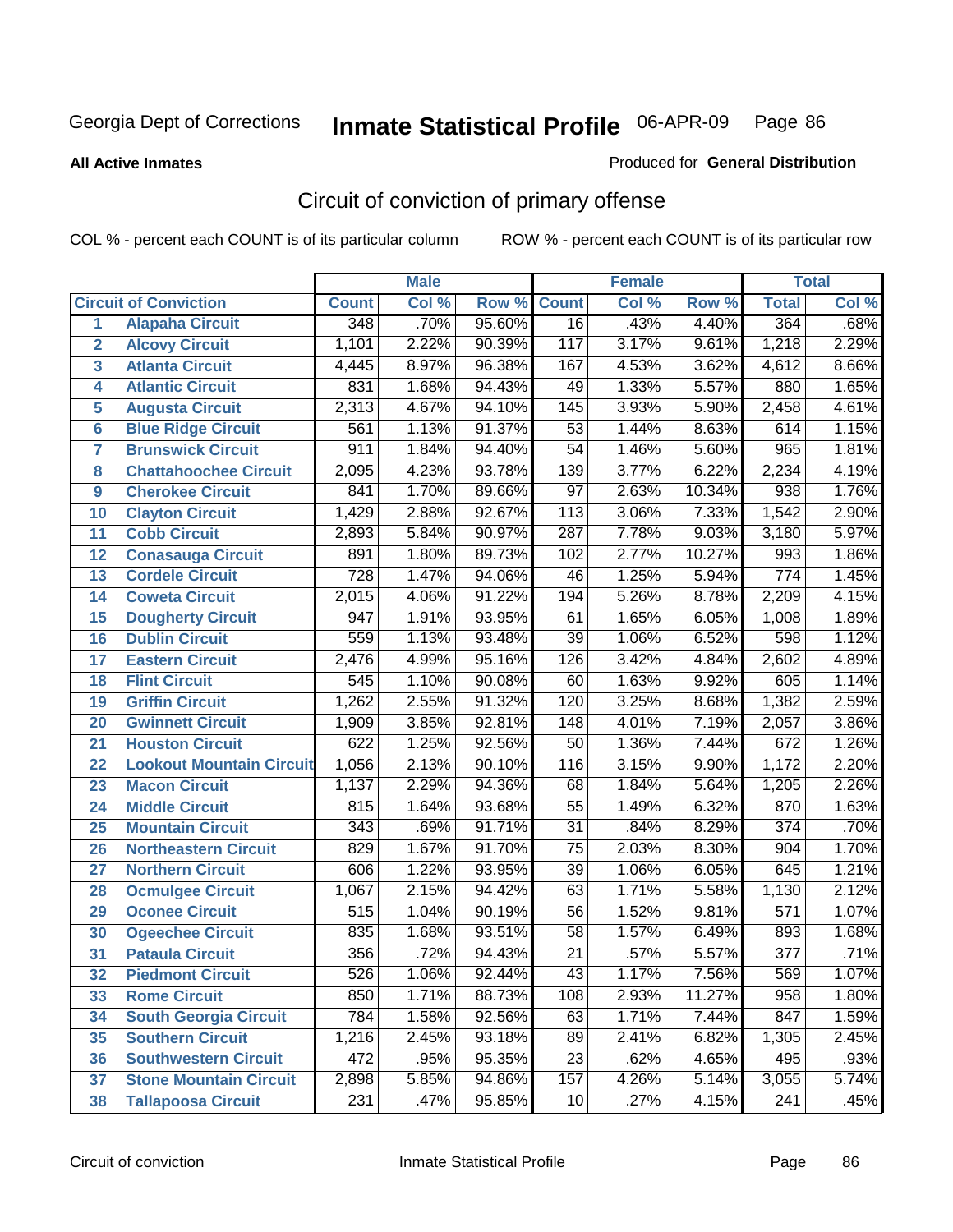**All Active Inmates**

#### Produced for **General Distribution**

# Circuit of conviction of primary offense

|    |                              |        | <b>Male</b> |        |              | <b>Female</b> |        |              | <b>Total</b> |
|----|------------------------------|--------|-------------|--------|--------------|---------------|--------|--------------|--------------|
|    | <b>Circuit of Conviction</b> |        | Col %       | Row %  | <b>Count</b> | Col %         | Row %  | <b>Total</b> | Col %        |
| 39 | <b>Tifton Circuit</b>        | 573    | 1.16%       | 95.18% | 29           | .79%          | 4.82%  | 602          | 1.13%        |
| 40 | <b>Toombs Circuit</b>        | 380    | .77%        | 95.96% | 16           | .43%          | 4.04%  | 396          | .74%         |
| 41 | <b>Waycross Circuit</b>      | 841    | 1.70%       | 94.81% | 46           | 1.25%         | 5.19%  | 887          | 1.67%        |
| 42 | <b>Western Circuit</b>       | 452    | $.91\%$     | 94.56% | 26           | $.71\%$       | 5.44%  | 478          | $.90\%$      |
| 43 | <b>Rockdale Circuit</b>      | 455    | .92%        | 90.82% | 46           | 1.25%         | 9.18%  | 501          | .94%         |
| 44 | <b>Douglas Circuit</b>       | 1,091  | 2.20%       | 91.22% | 105          | 2.85%         | 8.78%  | 1,196        | 2.25%        |
| 45 | <b>Appalachian Circuit</b>   | 304    | .61%        | 91.57% | 28           | .76%          | 8.43%  | 332          | .62%         |
| 46 | <b>Enotah Circuit</b>        | 330    | .67%        | 90.41% | 35           | .95%          | 9.59%  | 365          | .69%         |
| 47 | <b>Bell-Forsyth Circuit</b>  | 276    | $.56\%$     | 86.25% | 44           | 1.19%         | 13.75% | 320          | .60%         |
| 48 | <b>Towaliga Circuit</b>      | 377    | .76%        | 93.32% | 27           | .73%          | 6.68%  | 404          | .76%         |
| 49 | <b>Paulding Circuit</b>      | 240    | .48%        | 89.89% | 27           | .73%          | 10.11% | 267          | .50%         |
|    | <b>Total Rported</b>         | 49,577 | 100%        | 93.08% | 3,687        | 100%          | 6.92%  | 53,264       | 100%         |

| тес | $\sim$<br>งบ |       | 36   |
|-----|--------------|-------|------|
|     | 49.607       | 3.693 | .300 |

| <b>M</b> ດ<br>.<br>. | $+1$ ant $\cdot$<br>ιαπιω<br>. <i>. .</i> | ∶obb<br>- - - - - | 'anta |
|----------------------|-------------------------------------------|-------------------|-------|
|----------------------|-------------------------------------------|-------------------|-------|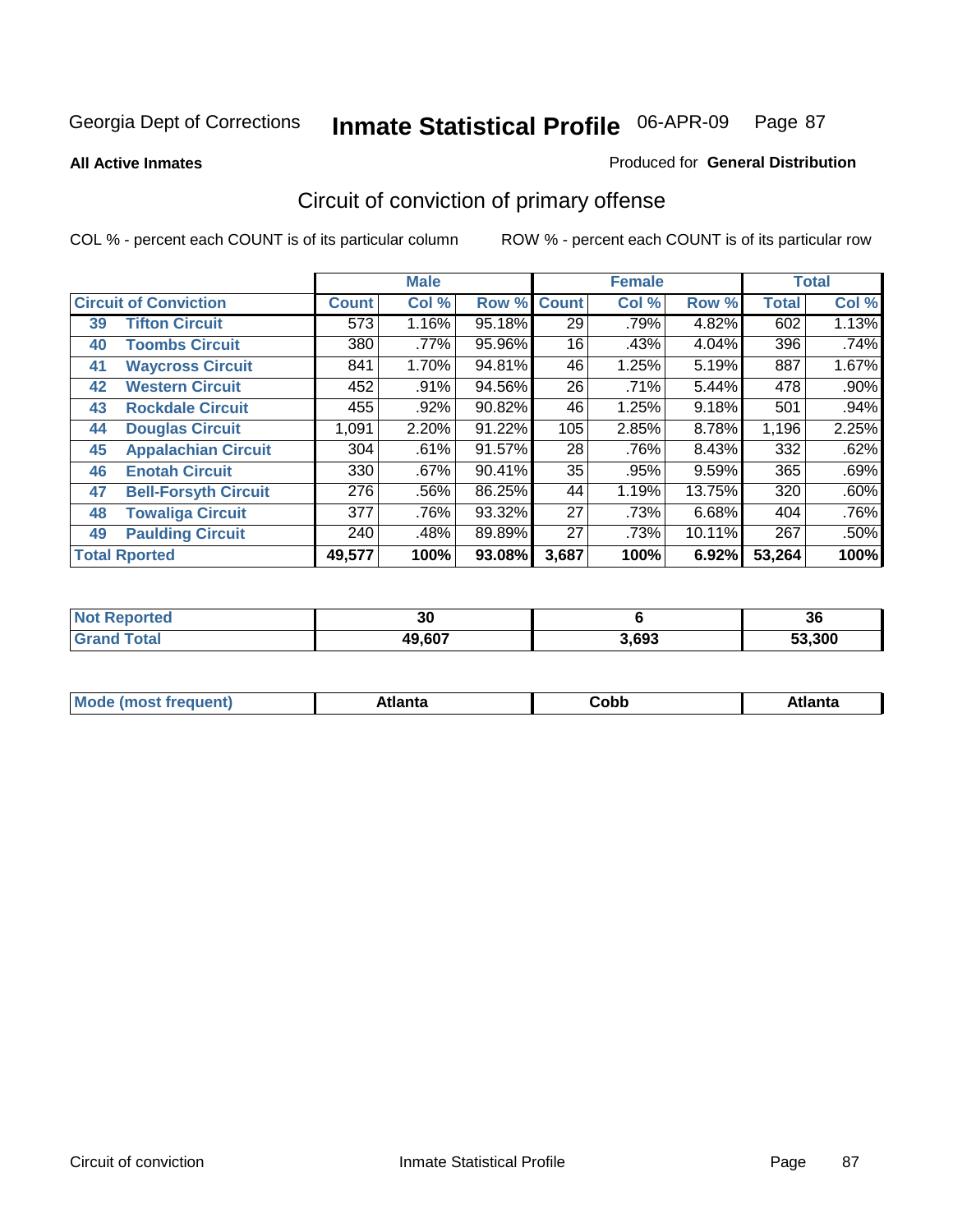### **All Active Inmates**

### Produced for **General Distribution**

## Years served (jail + prison) in this incarceration

|                              |                  | <b>Male</b> |         |                 | <b>Female</b> |        |                  | <b>Total</b> |
|------------------------------|------------------|-------------|---------|-----------------|---------------|--------|------------------|--------------|
| <b>Years Served</b>          | <b>Count</b>     | Col %       | Row %   | <b>Count</b>    | Col %         | Row %  | <b>Total</b>     | Col %        |
| Less than one year           | 7,936            | 16.25%      | 87.76%  | 1,107           | 30.30%        | 12.24% | 9,043            | 17.23%       |
| 1 to 1.99 years              | 10,594           | 21.70%      | 91.04%  | 1,043           | 28.55%        | 8.96%  | 11,637           | 22.17%       |
| 2 to 2.99 years              | 6,748            | 13.82%      | 93.31%  | 484             | 13.25%        | 6.69%  | 7,232            | 13.78%       |
| $3$ to 3.99 years            | 4,368            | 8.95%       | 94.40%  | 259             | 7.09%         | 5.60%  | 4,627            | 8.82%        |
| 4 to 4.99 years              | 2,876            | 5.89%       | 95.90%  | 123             | 3.37%         | 4.10%  | 2,999            | 5.71%        |
| 5 to 5.99 years              | 2,165            | 4.43%       | 95.63%  | 99              | 2.71%         | 4.37%  | 2,264            | 4.31%        |
| 6 to 6.99 years              | 1,913            | 3.92%       | 95.41%  | $\overline{92}$ | 2.52%         | 4.59%  | 2,005            | 3.82%        |
| $\overline{7}$ to 7.99 years | 1,680            | 3.44%       | 95.45%  | 80              | 2.19%         | 4.55%  | 1,760            | 3.35%        |
| 8 to 8.99 years              | 1,476            | 3.02%       | 96.16%  | $\overline{59}$ | 1.62%         | 3.84%  | 1,535            | 2.92%        |
| 9 to 9.99 years              | 1,378            | 2.82%       | 96.03%  | $\overline{57}$ | 1.56%         | 3.97%  | 1,435            | 2.73%        |
| 10 to 10.99 years            | 991              | 2.03%       | 95.84%  | $\overline{43}$ | 1.18%         | 4.16%  | 1,034            | 1.97%        |
| 11 to 11.99 years            | 1,005            | 2.06%       | 97.10%  | $\overline{30}$ | 0.82%         | 2.90%  | 1,035            | 1.97%        |
| 12 to 12.99 years            | 889              | 1.82%       | 96.74%  | $\overline{30}$ | 0.82%         | 3.26%  | $\overline{919}$ | 1.75%        |
| 13 to 13.99 years            | 754              | 1.54%       | 97.54%  | 19              | 0.52%         | 2.46%  | 773              | 1.47%        |
| 14 to 14.99 years            | $\overline{648}$ | 1.33%       | 95.86%  | $\overline{28}$ | 0.77%         | 4.14%  | 676              | 1.29%        |
| 15 to 15.99 years            | 569              | 1.17%       | 96.11%  | $\overline{23}$ | 0.63%         | 3.89%  | 592              | 1.13%        |
| 16 to 16.99 years            | 443              | 0.91%       | 96.30%  | $\overline{17}$ | 0.47%         | 3.70%  | 460              | 0.88%        |
| 17 to 17.99 years            | 406              | 0.83%       | 97.13%  | $\overline{12}$ | 0.33%         | 2.87%  | 418              | 0.80%        |
| 18 to 18.99 years            | 364              | 0.75%       | 96.30%  | 14              | 0.38%         | 3.70%  | 378              | 0.72%        |
| 19 to 19.99 years            | 304              | 0.62%       | 98.38%  | $\overline{5}$  | 0.14%         | 1.62%  | 309              | 0.59%        |
| 20 to 20.99 years            | $\overline{213}$ | 0.44%       | 97.26%  | $\overline{6}$  | 0.16%         | 2.74%  | $\overline{219}$ | 0.42%        |
| 21 to 21.99 years            | $\overline{200}$ | 0.41%       | 95.69%  | 9               | 0.25%         | 4.31%  | 209              | 0.40%        |
| 22 to 22.99 years            | 149              | 0.31%       | 99.33%  | $\mathbf{1}$    | 0.03%         | 0.67%  | 150              | 0.29%        |
| 23 to 23.99 years            | 149              | 0.31%       | 98.03%  | $\overline{3}$  | 0.08%         | 1.97%  | 152              | 0.29%        |
| 24 to 24.99 years            | $\overline{112}$ | 0.23%       | 97.39%  | $\overline{3}$  | 0.08%         | 2.61%  | 115              | 0.22%        |
| 25 to 25.99 years            | $\overline{94}$  | 0.19%       | 96.91%  | $\overline{3}$  | 0.08%         | 3.09%  | $\overline{97}$  | 0.18%        |
| 26 to 26.99 years            | 66               | 0.14%       | 100.00% |                 |               |        | 66               | 0.13%        |
| 27 to 27.99 years            | $\overline{72}$  | 0.15%       | 98.63%  | $\mathbf{1}$    | 0.03%         | 1.37%  | $\overline{73}$  | 0.14%        |
| 28 to 28.99 years            | $\overline{52}$  | 0.11%       | 98.11%  | 1               | 0.03%         | 1.89%  | $\overline{53}$  | 0.10%        |
| 29 to 29.99 years            | 45               | 0.09%       | 100.00% |                 |               |        | 45               | 0.09%        |
| Thirty + years               | $\overline{172}$ | 0.35%       | 98.85%  | $\overline{2}$  | 0.05%         | 1.15%  | 174              | 0.33%        |
| <b>Total Reported</b>        | 48,831           | 100%        | 93.04%  | 3,653           | 100%          | 6.96%  | 52,484           | 100%         |

| <b>Not</b>      | 77C    | 40    | 04 C   |
|-----------------|--------|-------|--------|
| <b>Reported</b> | 70     |       | 0 I U  |
| `otal           | 49,607 | 3,693 | 53.300 |

| <b>Mean</b><br>(average) |                    |                    | 4.96          |
|--------------------------|--------------------|--------------------|---------------|
| Median (middle)          | 2.84               | 1.66               | 2.72          |
| Mode (most frequent)     | Less than one year | Less than one year | Less than one |
|                          |                    |                    | vear          |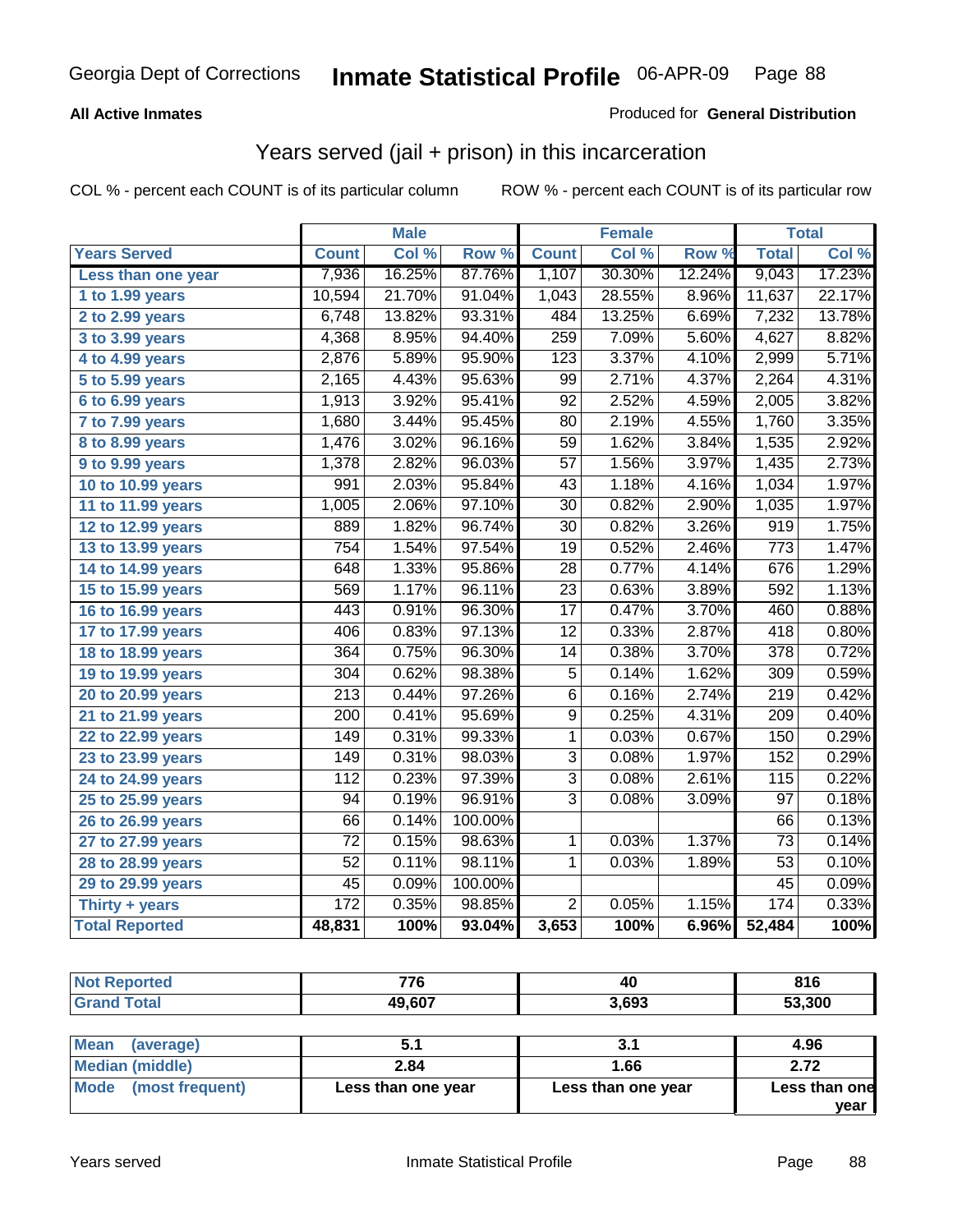#### **All Active Inmates**

Produced for **General Distribution**

### Results of most recent HIV tests

|                         |              | <b>Male</b> |         |              | <b>Female</b> |          |              | Total  |
|-------------------------|--------------|-------------|---------|--------------|---------------|----------|--------------|--------|
| <b>HIV Test Results</b> | <b>Count</b> | Col %       | Row %   | <b>Count</b> | Col %         | Row %    | <b>Total</b> | Col %  |
| <b>Positive</b>         | 876          | 1.81%       | 90.40%  | 93           | 2.63%         | $9.60\%$ | 969          | 1.87%  |
| <b>Negative</b>         | 47,482       | 98.17%      | 93.23%  | 3,449        | $97.37\%$     | 6.77%    | 50,931       | 98.11% |
| Indeterminate           | 9            | 0.02%       | 100.00% |              |               |          |              | 0.02%  |
| <b>Refused</b>          |              | 0.01%       | 100.00% |              |               |          |              | 0.01%  |
| <b>Total Reported</b>   | 48,368       | 100%        | 93.18%  | 3,542        | 100%          | 6.82%    | 51,910       | 100.0% |

| <b>Not</b><br><b>eported</b> | 239.   | 151   | 1,390  |
|------------------------------|--------|-------|--------|
| ⊺otal<br><b>Grar</b>         | 49.607 | 3,693 | 53.300 |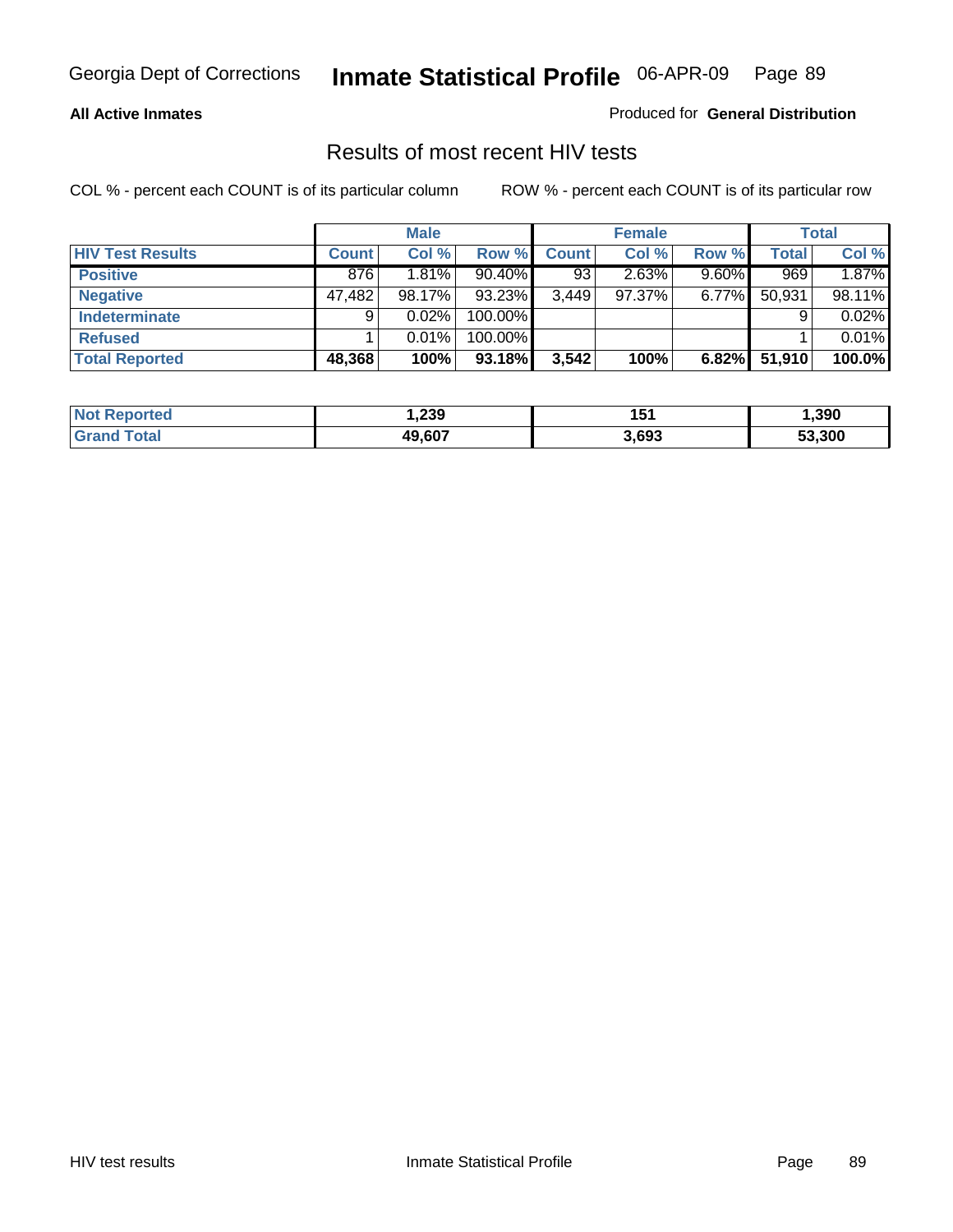### **All Active Inmates**

### Produced for **General Distribution**

### Results of most recent tuberculosis test

|                                  |              | <b>Male</b> |           |              | <b>Female</b> |          |              | Total  |
|----------------------------------|--------------|-------------|-----------|--------------|---------------|----------|--------------|--------|
| <b>Tuberculosis Test Results</b> | <b>Count</b> | Col %       | Row %     | <b>Count</b> | Col %         | Row %    | <b>Total</b> | Col %  |
| <b>Positive on current test</b>  | 5.572        | 11.59%      | 98.34%    | 94           | 2.64%         | $1.66\%$ | 5,666        | 10.98% |
| <b>Positive on previous test</b> | 3,058        | $6.36\%$    | $96.62\%$ | 107          | $3.00\%$      | $3.38\%$ | 3,165        | 6.13%  |
| <b>Negative</b>                  | 39,425       | 82.03%      | $92.14\%$ | 3,365        | 94.36%        | 7.86%    | 42,790       | 82.88% |
| <b>Refused</b>                   | 5            | $0.01\%$    | 100.00%   |              |               |          |              | 0.01%  |
| <b>Total Reported</b>            | 48,060       | 100%        | 93.09%    | 3,566        | 100%          | $6.91\%$ | 51,626       | 100%   |

| <b>Not</b><br>Reported | .547   | י י<br>14 I | .674   |
|------------------------|--------|-------------|--------|
| 'Grand<br>⊤otar        | 49.607 | 3,693       | 53.300 |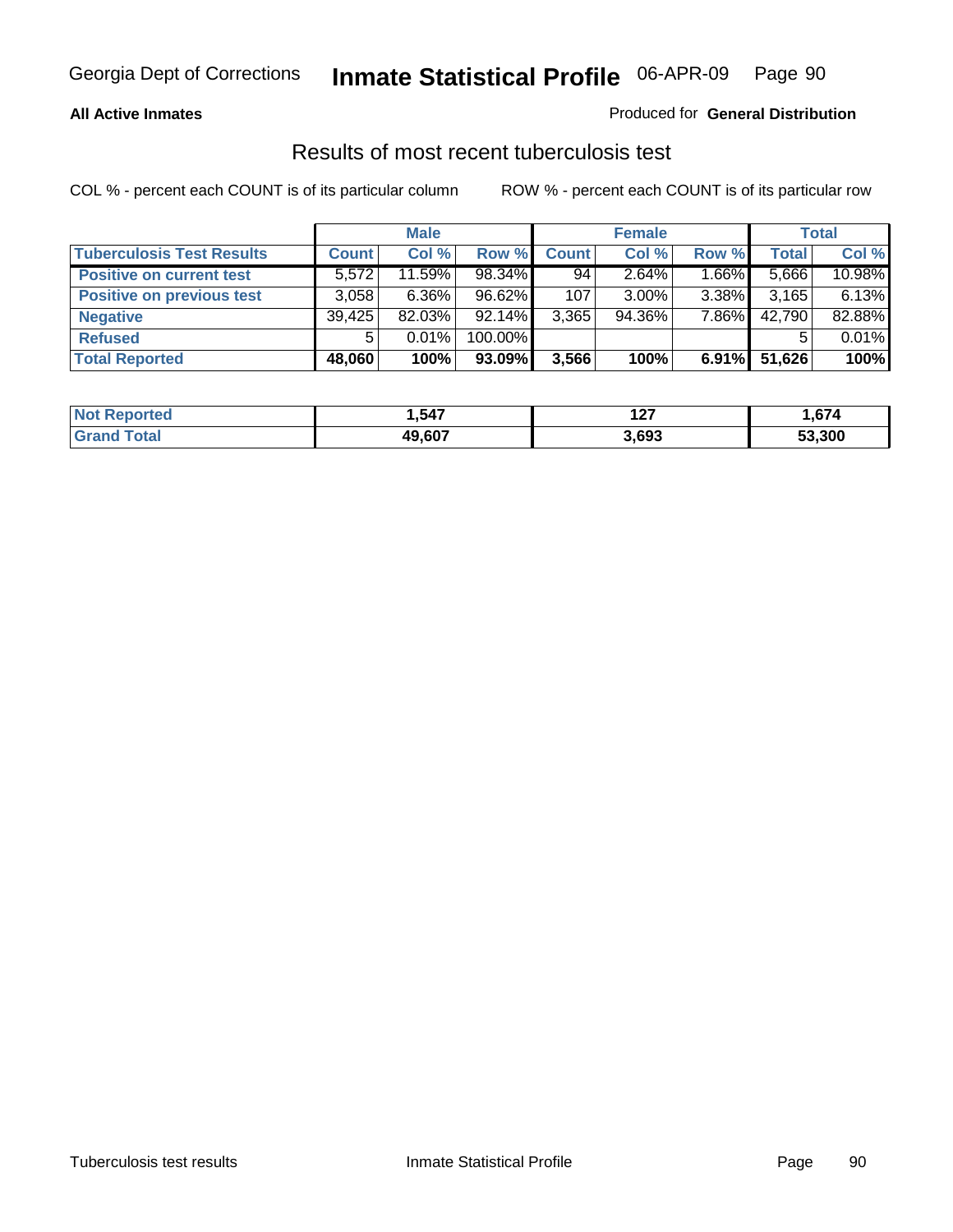### **All Active Inmates**

Produced for **General Distribution**

### Results of most recent syphilis test

|                                 |              | <b>Male</b> |         |              | <b>Female</b> |          |                 | Total  |
|---------------------------------|--------------|-------------|---------|--------------|---------------|----------|-----------------|--------|
| <b>Syphilis Test Results</b>    | <b>Count</b> | Col %       | Row %   | <b>Count</b> | Col %         | Row %    | $\tau$ otal     | Col %  |
| <b>Positive on current test</b> | 868          | $1.81\%$    | 87.24%  | 127          | $3.57\%$      | 12.76%   | 995             | 1.93%  |
| <b>Negative</b>                 | 47,089       | 98.19%      | 93.21%  | 3,428        | 96.43%        | $6.79\%$ | 50,517          | 98.07% |
| <b>Total Reported</b>           | 47,957       | 100%        | 93.10%I | 3,555        | 100%          |          | $6.90\%$ 51,512 | 100%   |

| <b>Not Reported</b> | .650   | 138   | .788.، |
|---------------------|--------|-------|--------|
| <b>Grand Total</b>  | 49,607 | 3,693 | 53,300 |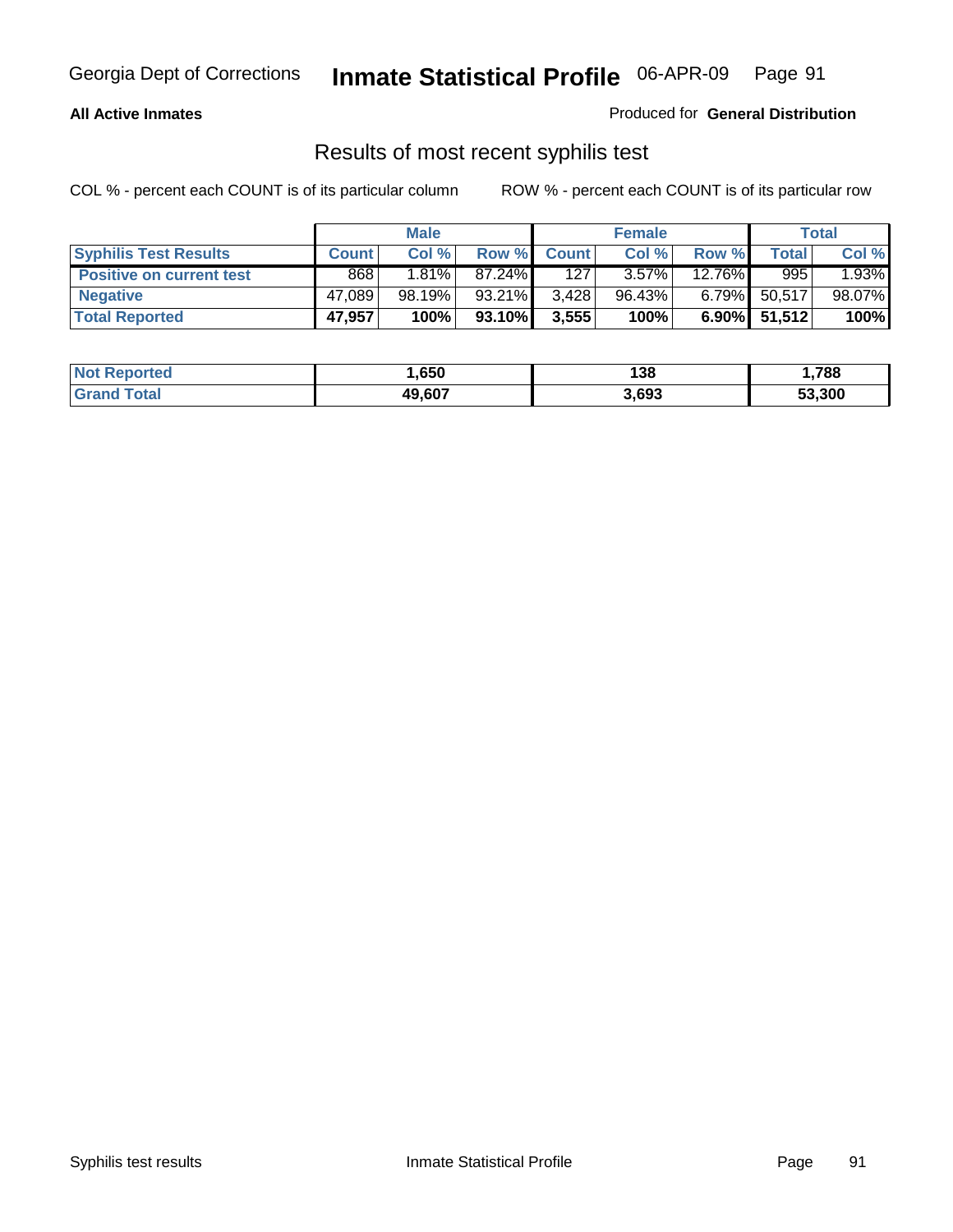### **All Active Inmates**

Produced for **General Distribution**

### Results of most recent Hepatitis-C test

|                                 |              | <b>Male</b> |           |              | <b>Female</b> |          |             | Total  |
|---------------------------------|--------------|-------------|-----------|--------------|---------------|----------|-------------|--------|
| <b>Hepatitis-C Test Results</b> | <b>Count</b> | Col %       | Row %I    | <b>Count</b> | Col %         | Row %    | $\tau$ otal | Col %  |
| <b>Positive on current test</b> | 327          | 35.35%      | $97.61\%$ |              | 53.33%        | $2.39\%$ | 335         | 35.64% |
| <b>Negative</b>                 | 598          | 64.65%      | 98.84%    |              | 46.67%        | 1.16%    | 605         | 64.36% |
| <b>Total Reported</b>           | 925          | 100%        | 98.40%    | 15           | 100%          | 1.60%    | 940         | 100%   |

| <b>Not Reported</b> | 48,682 | 3,678 | 52,360 |
|---------------------|--------|-------|--------|
| <b>Grand Total</b>  | 49,607 | 3,693 | 53,300 |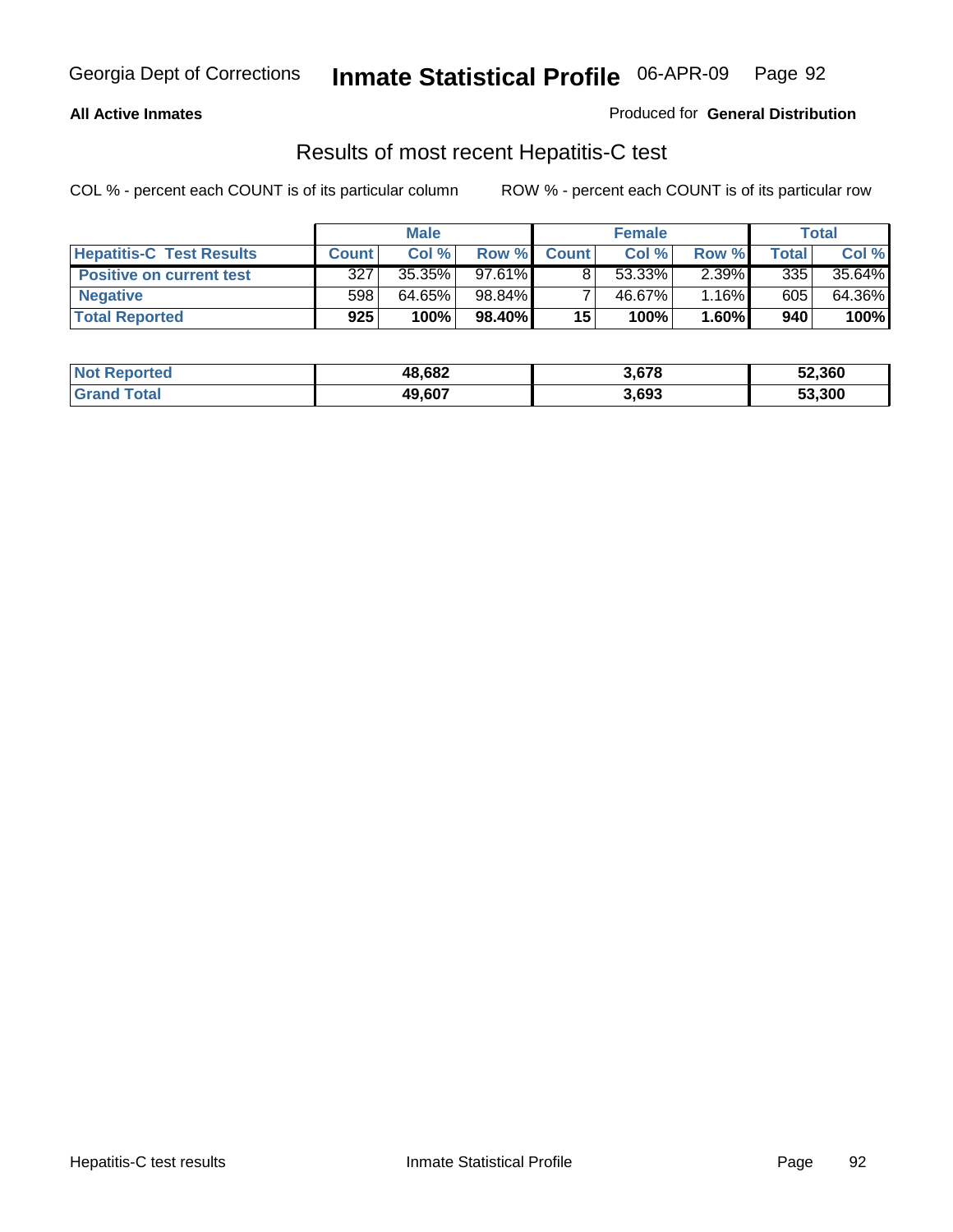#### **All Active Inmates**

Produced for **General Distribution**

### Results of most recent pregnancy test

|                                 |              | <b>Male</b> |          |              | <b>Female</b> |         |       | Total   |
|---------------------------------|--------------|-------------|----------|--------------|---------------|---------|-------|---------|
| <b>Pregnancy Test Results</b>   | <b>Count</b> | Col %       | Row %    | <b>Count</b> | Col %         | Row %   | Total | Col %   |
| <b>Positive on current test</b> |              |             |          | 35           | $1.76\%$      | 100.00% | 35    | $.76\%$ |
| <b>Negative</b>                 |              |             |          | 1.951        | 98.24%        | 100.00% | 1,951 | 98.24%  |
| <b>Total Reported</b>           |              | $\%$        | $0.00\%$ | 1.986        | 100%          | 100.00% | 1,986 | 100%    |

| <b>Not Reported</b> | 49,607 | ,707  | 51,314 |
|---------------------|--------|-------|--------|
| <b>Grand Total</b>  | 49,607 | 3,693 | 53,300 |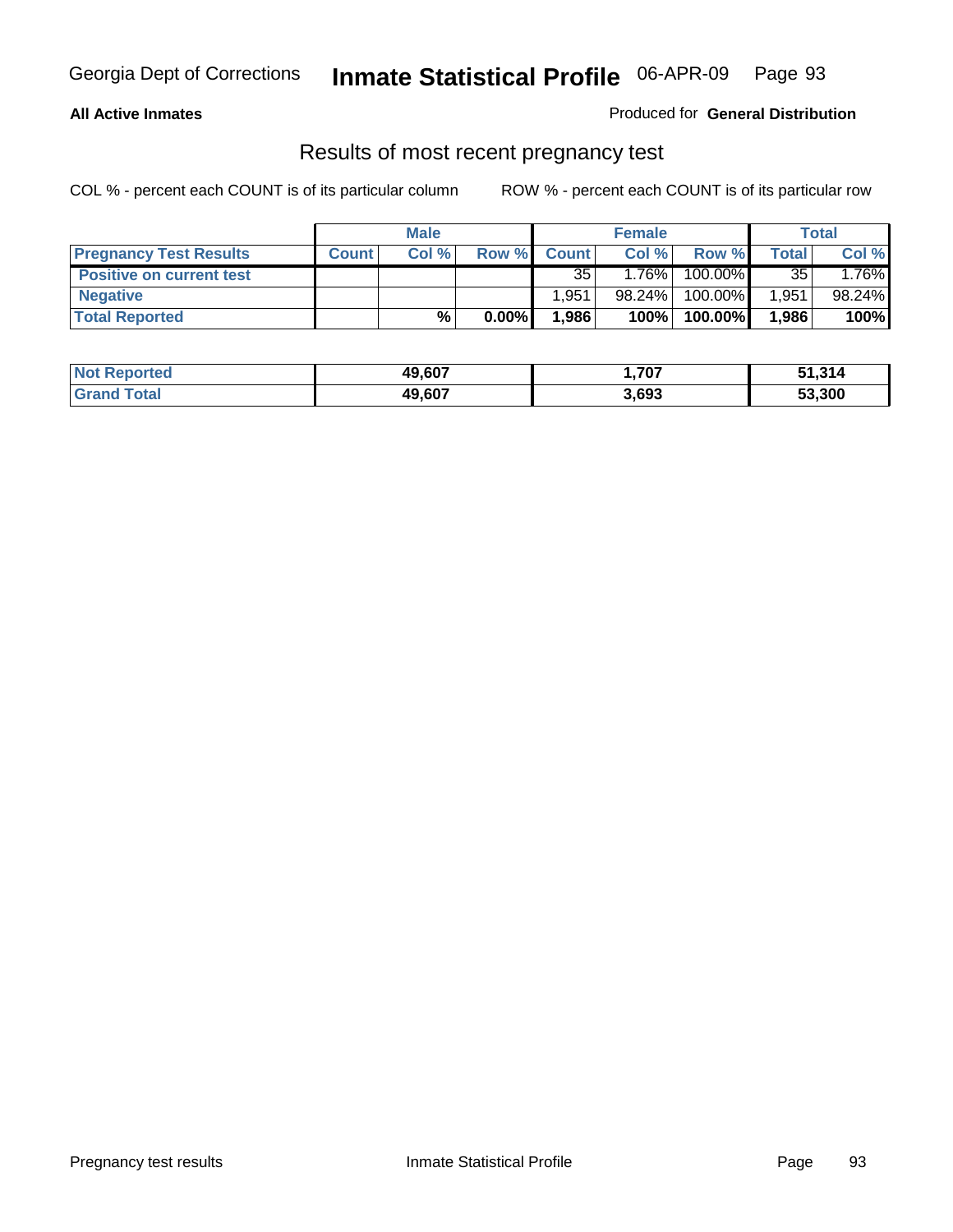### **All Active Inmates**

### Produced for **General Distribution**

### Results of most recent diabetes test

|                                 |              | <b>Male</b> |        |              | <b>Female</b> |          |       | Total   |
|---------------------------------|--------------|-------------|--------|--------------|---------------|----------|-------|---------|
| <b>Diabetes Test Results</b>    | <b>Count</b> | Col %       | Row %  | <b>Count</b> | Col %         | Row %    | Total | Col %   |
| <b>Positive on current test</b> | 62           | 100.00%     | 98.41% |              | $100.00\%$    | $1.59\%$ | 63    | 100.00% |
| <b>Total Reported</b>           | 62           | 100%        | 98.41% |              | 100%          | 1.59%    | 63    | 100%    |

| <b>Not Reported</b> | 49,545 | 3,692 | 53,237 |
|---------------------|--------|-------|--------|
| Total<br>' Granc    | 49.607 | 3,693 | 53,300 |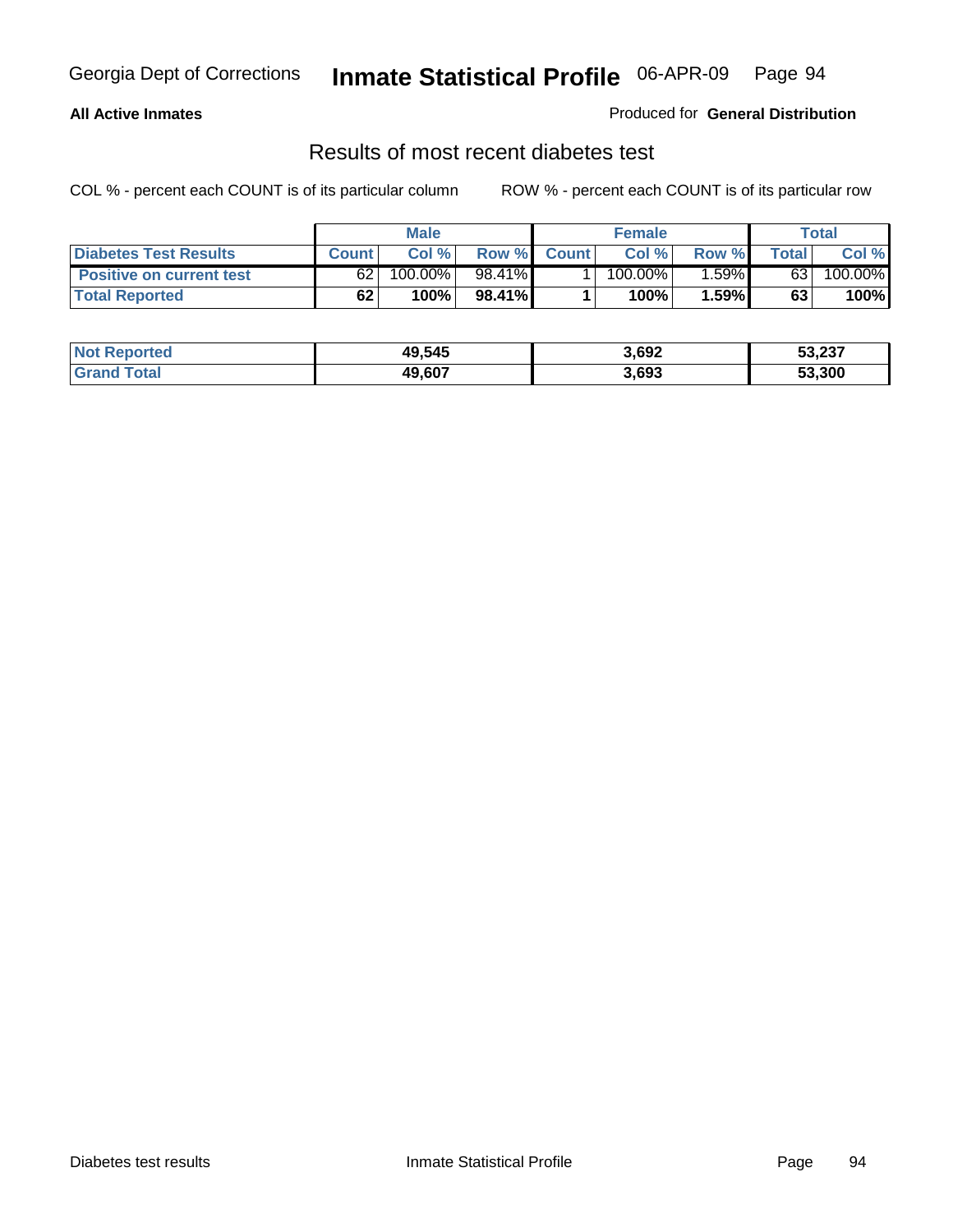### **All Active Inmates**

### Produced for **General Distribution**

### Results of most recent hypertension test

|                                  | <b>Male</b>  |           |         | <b>Female</b> |         |          | <b>Total</b> |           |
|----------------------------------|--------------|-----------|---------|---------------|---------|----------|--------------|-----------|
| <b>Hypertension Test Results</b> | <b>Count</b> | Col %     | Row %   | <b>Count</b>  | Col%    | Row %    | Total        | Col %     |
| <b>Positive on current test</b>  | 306          | $97.45\%$ | 99.03%  |               | 100.00% | $0.97\%$ | 309          | $97.48\%$ |
| <b>Negative</b>                  |              | 2.55%     | 100.00% |               |         |          |              | $2.52\%$  |
| <b>Total Reported</b>            | 314          | 100%      | 99.05%  |               | 100%    | 0.95%    | 317          | 100%      |

| <b>Not Reported</b> | 49,293 | 3.690 | 52,983 |
|---------------------|--------|-------|--------|
| <b>Grand Total</b>  | 49,607 | 3,693 | 53,300 |